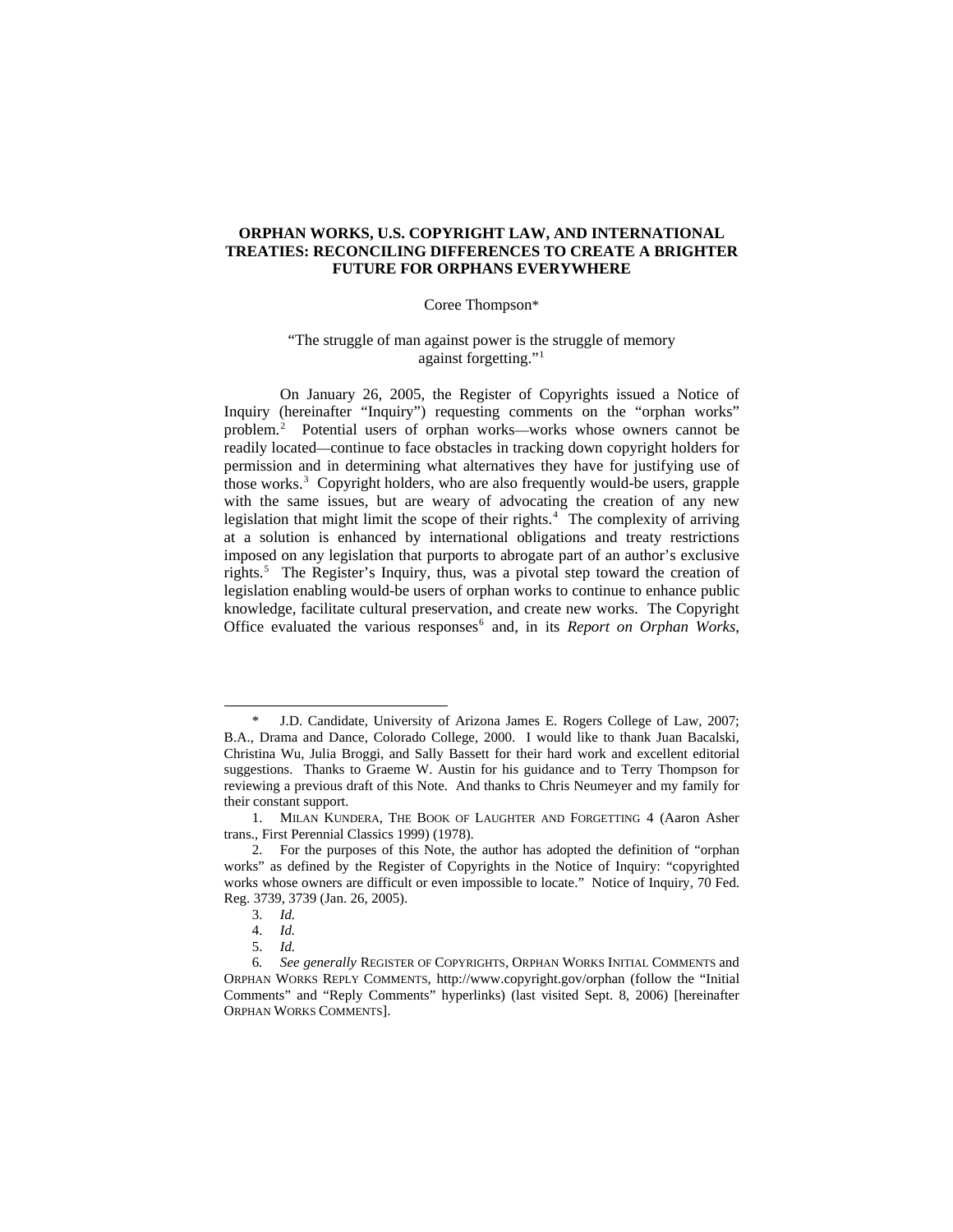proposed a new statute.<sup>[7](#page-1-0)</sup> While the recommended legislation provides a practical and balanced solution to the problem, it remains to be seen whether it can withstand international scrutiny.

## **I. INTRODUCTION**

Over the past few decades, U.S. copyright law has undergone dramatic revisions. A major incentive for these changes was a drive to align U.S. copyright protection with that of the international community.<sup>[8](#page-1-1)</sup> The Berne Convention<sup>[9](#page-1-2)</sup> and its successors, like the Agreement on Trade-Related Aspects of Intellectual Property Rights  $(TRIPS)$ ,<sup>[10](#page-1-3)</sup> have advanced the goal of "national treatment."<sup>[11](#page-1-4)</sup> The latter concept—essentially an equal-protection standard for foreign copyright holders—has become extremely important in an ever-expanding global marketplace.<sup>12</sup> The number of countries participating in such treaties is The number of countries participating in such treaties is continually growing; the Berne Convention alone boasts at least 150 member countries.[13](#page-1-6) As a result, it is crucial for the United States to participate in these treaties to help shape the future of intellectual property policy.<sup>[14](#page-1-7)</sup> The United States exports a great deal of intellectual property.<sup>[15](#page-1-8)</sup> Technological advancements

<span id="page-1-0"></span><sup>7.</sup> REGISTER OF COPYRIGHTS, REPORT ON ORPHAN WORKS (Jan. 2006), *available at*  http://www.copyright.gov/orphan/orphan-report-full.pdf [hereinafter REPORT ON ORPHAN WORKS].

<span id="page-1-1"></span><sup>8</sup>*. E.g.*, S. REP. NO. 100-352, at 2-5 (1988), *as reprinted in* 1988 U.S.C.C.A.N. 3706, 3707-10; H.R. REP. NO. 94-1476, at 135 (1976), *as reprinted in* 1976 U.S.C.C.A.N. 5659, 5751.

<span id="page-1-2"></span><sup>9.</sup> Berne Convention for the Protection of Literary and Artistic Works, *opened for signature* Sept. 8, 1886, *as last revised* July 24, 1971, 828 U.N.T.S. 221 [hereinafter Berne Convention].

<span id="page-1-3"></span><sup>10.</sup> Agreement on Trade-Related Aspects of Intellectual Property Rights, Apr. 15, 1994, Marrakesh Agreement Establishing the World Trade Organization, Annex 1C, 1869 U.N.T.S. 299, 33 I.L.M. 81 (1994) [hereinafter TRIPS Agreement].

<span id="page-1-4"></span><sup>11. &</sup>quot;National treatment" generally means that "works entitled to the benefits of the Convention enjoy in each country of the Berne Union the advantages accorded to the works of nationals of the country where protection is sought." George P. Schultz, *Department of State Letter of Submittal to the President*, S. TREATY DOC. NO. 99-27 (1986).

<sup>12</sup>*. See infra* Parts II.C, II.D.2 and accompanying notes.

<span id="page-1-6"></span><span id="page-1-5"></span><sup>13.</sup> World Intellectual Prop. Org. [WIPO], Contracting Parties: Berne Convention, http://www.wipo.int/treaties/en/ShowResults.jsp?lang=en&treaty\_id=15 (last visited Sept. 8, 2006).

<span id="page-1-7"></span><sup>14.</sup> *See generally* Shira Perlmutter, *Participation in the International Copyright System as a Means to Promote the Progress of Science and Useful Arts*, 36 LOY. L.A. L. REV. 323 (2002).

<span id="page-1-8"></span><sup>15</sup>*. E.g.*, H.R. REP. NO. 83-2608 (1954), *as reprinted in* 1954 U.S.C.C.A.N. 3629, 3632 ("[T]he United States is the greatest exporter of printed matter.").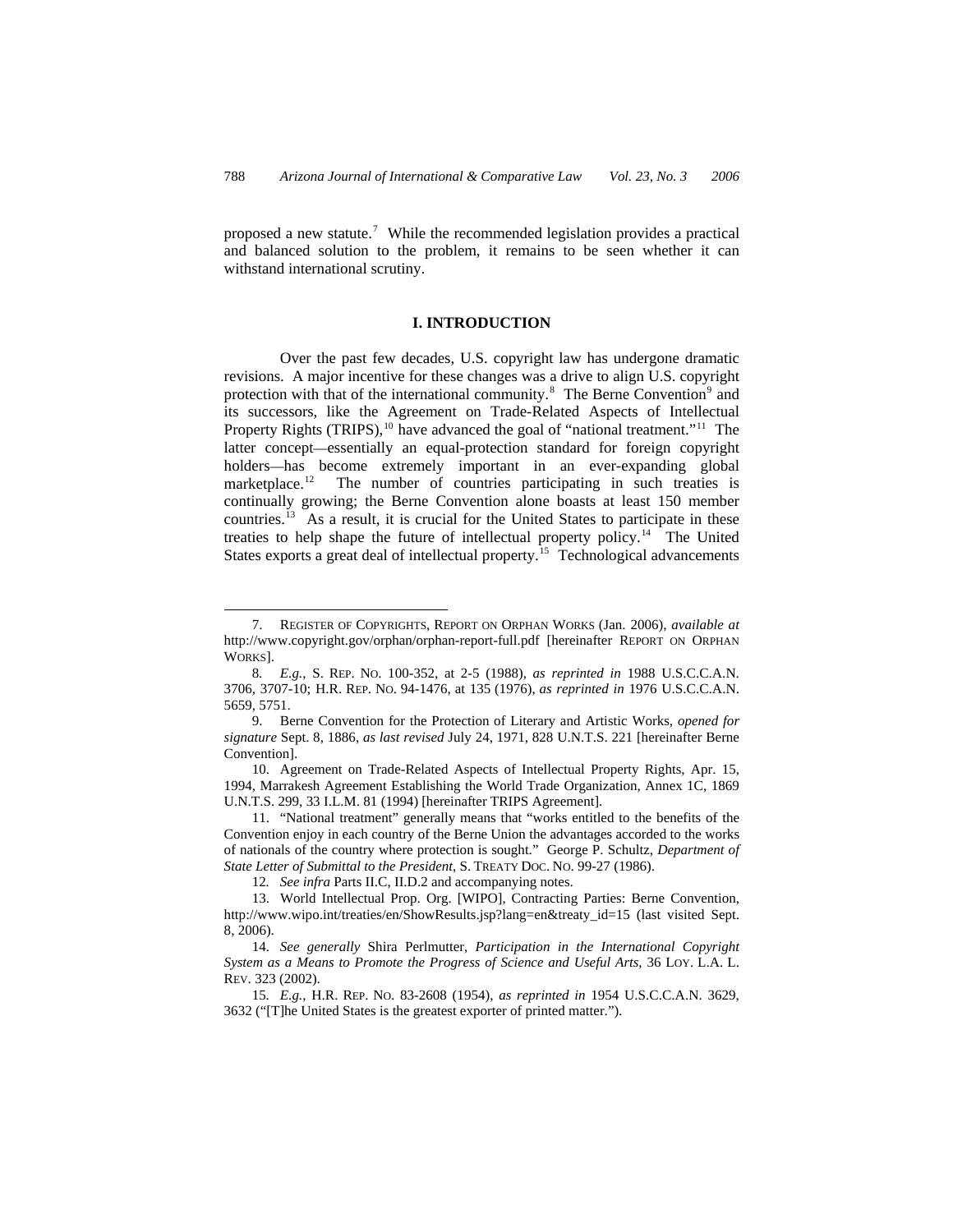are increasing the frequency and efficiency of that trade.<sup>[16](#page-2-0)</sup> However, with such advancements comes a need to adapt U.S. laws to protect the rights and interests of copyright holders both locally and globally.[17](#page-2-1) To that end, U.S. copyright law has shifted away from its traditional structure to both ensure its copyright law meets the exacting requirements of international treaties and to benefit from the protection offered by those treaties.<sup>[18](#page-2-2)</sup>

Prior to the Copyright Act of [19](#page-2-3)76,<sup>19</sup> copyrights were contingent upon an author or other rightholder complying with a number of formalities, such as notice, registration, and renewal.<sup>20</sup> Such formalities were intended to strike a balance between the needs to provide incentives for authors and to promote the public knowledge.<sup>[21](#page-2-5)</sup> Additionally, these formalities provided a mechanism by which one could easily access the information necessary to facilitate business transactions and protect authors' creative and economic interests.[22](#page-2-6) Some critics found this copyright scheme to be overly harsh because failure to fulfill any one of the many formalities would relegate an author's work to the public domain.<sup>[23](#page-2-7)</sup> However, data suggest that very few works actually have any enduring commercial value.<sup>[24](#page-2-8)</sup> Thus, it is unclear whether the detriment to authors under the original copyright scheme greatly outweighed the benefit to the public in having these works available for subsequent creators.

Regardless of the delicate balance the original copyright regime attempted to provide, Congress has since radically altered the copyright law of the United States. Congress began its overhaul of U.S. copyright law with the 1976 Act and, shortly thereafter, made further substantive changes to pave the way for

 $\overline{a}$ 

<span id="page-2-6"></span>22*. See generally* Zechariah Chafee, *Reflections on the Law of Copyright*, 45 COLUM. L. REV. 503 (1945).

<span id="page-2-7"></span>23*. See, e.g.*, H.R. REP. NO. 94-1476, at 134 (1976), *as reprinted in* 1976 U.S.C.C.A.N. 5659, 5750 (stating that certain formalities, particularly the renewal requirement, are the "cause of inadvertent and unjust loss of copyright"); William M. Landes & Richard A. Posner, *Indefinitely Renewable Copyright*, 70 U. CHI. L. REV. 471, 500 (2003) ("[W]e cannot dismiss the possibility that some fraction of nonrenewals are due to simple oversight, or careless failure to comply with required formalities."); Sprigman, *supra* note 21, at 516-17.

<span id="page-2-8"></span>24*. E.g.*, H.R. REP. NO. 94-1476, at 136, *as reprinted in* 1976 U.S.C.C.A.N. at 5752 ("a large majority [now about 85%] of all copyrighted works are not renewed"); Landes & Posner, *supra* note 23, at 496-517 (providing an empirical analysis of copyright registration and renewal).

<span id="page-2-2"></span><span id="page-2-1"></span><span id="page-2-0"></span><sup>16</sup>*. See, e.g.*, H.R. REP. NO. 94-1476, at 135 (1988), *as reprinted in* 1976 U.S.C.C.A.N. 5659, 5751.

<sup>17.</sup> Perlmutter, *supra* note 14, at 325-26.

<sup>18.</sup> *Id.*; *see infra* Part II.

<sup>19.</sup> Copyright Act of 1976, 17 U.S.C. §§ 101-1332 (2000).

<sup>20.</sup> Act of Mar. 4, 1909, ch. 320, 35 Stat. 1075 (codified as amended at 17 U.S.C.).

<span id="page-2-5"></span><span id="page-2-4"></span><span id="page-2-3"></span><sup>21.</sup> Christopher Sprigman, *Reform(aliz)ing Copyright*, 57 STAN. L. REV. 485, 487  $(2004)$ .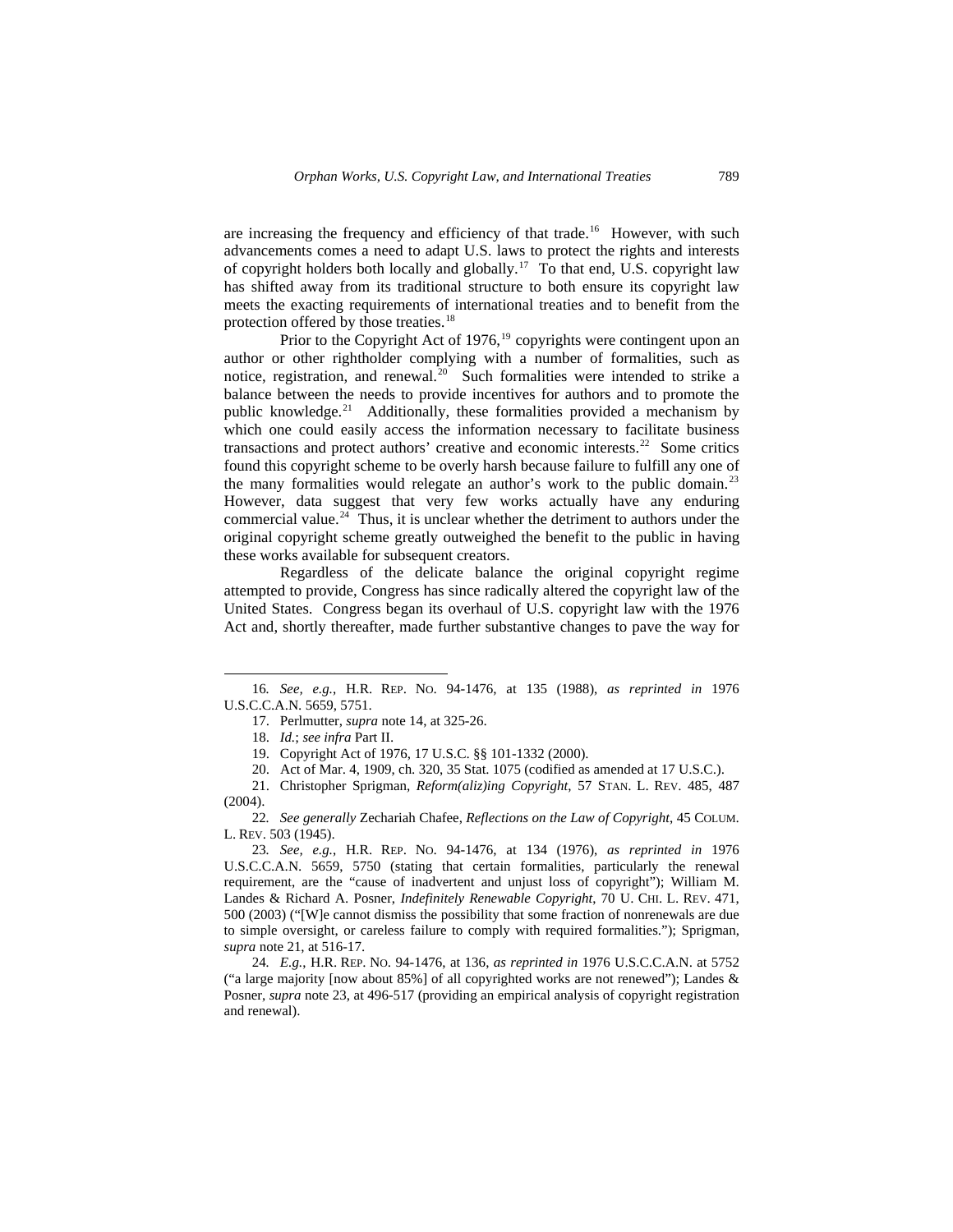the U.S. accession to the Berne Convention.<sup>[25](#page-3-0)</sup> Subsequent acts have continued to expand the rights of authors or other copyright holders since that time.<sup>[26](#page-3-1)</sup> As a result of this flood of legislation, a work now enjoys federal copyright protection at the moment of fixation in a tangible medium<sup>[27](#page-3-2)</sup> without any obligation to comply with any formalities.<sup>[28](#page-3-3)</sup> Although it was thought that the removal of mandatory formalities from the copyright scheme would have little impact, this seemingly simplistic procedural change has been of more consequence than previously anticipated because, among other things, uncertainty as to ownership of copyrights has increased.[29](#page-3-4)

Despite a marked growth in the national economy since the removal of mandatory formalities and an apparent marked "increase in the nation's expressive output," the rate of registration with the U.S. Copyright Office has flatlined. $30$ This trend presumably is attributable to the changes in the copyright system, which enables an author to enforce an exclusive copyright against all the world without providing any notice of holding the right or otherwise providing contact information for those seeking permission to use the work.<sup>[31](#page-3-6)</sup> Certainly, authors or rightholders of works with enduring commercial value have been enticed to register their works by the incentives provided by Congress.<sup>[32](#page-3-7)</sup> On the other hand, as to the enormous number of unregistered works having little or no commercial value, scholars, historians, preservationists, and others who find in the works

<sup>25</sup>*. See infra* Part II.C and accompanying notes.

<span id="page-3-1"></span><span id="page-3-0"></span><sup>26.</sup> Congress has revised and amended, or otherwise altered, Title 17 of the U.S. Code over forty times since the 1976 Act. Kenneth D. Crews, *Looking Ahead and Shaping the Future: Provoking Change in Copyright Law*, 49 J. COPYRIGHT SOC'Y U.S.A. 549, 550 (2001).

<span id="page-3-2"></span><sup>27.</sup> The Copyright Act defines "fixation" as the embodiment of a work in some tangible form that is "sufficiently permanent or stable to permit it to be perceived, reproduced, or otherwise communicated for a period of more than transitory duration." 17 U.S.C. § 101 (2000). Thus, the work must be written down, filmed, recorded, or otherwise captured to qualify for federal copyright protection. ROGER E. SCHECHTER & JOHN R. THOMAS, INTELLECTUAL PROPERTY: THE LAW OF COPYRIGHTS, PATENTS, AND TRADEMARKS § 3.2 (West 2003).

<sup>28. 17</sup> U.S.C. §§ 302, 401-08.

<span id="page-3-4"></span><span id="page-3-3"></span><sup>29</sup>*. Compare* S. REP. NO. 100-352, at 19-25 (1988), *as reprinted in* 1988 U.S.C.C.A.N. 3706, 3714-30 (concluding that the removal of mandatory formalities is likely to be of minimal impact), *with* Notice of Inquiry, *supra* note 2, at 3739 (identifying a growing concern that the removal of formalities has created much uncertainty surrounding ownership of copyrights and that uncertainty "might needlessly discourage subsequent creators and users" from developing new works or making works available to the public).

<sup>30.</sup> Sprigman, *supra* note 21, at 496.

<sup>31</sup>*. See infra* Part II.C and accompanying notes.

<span id="page-3-7"></span><span id="page-3-6"></span><span id="page-3-5"></span><sup>32.</sup> S. REP. NO. 100-352, at 19-22, *as reprinted in* 1988 U.S.C.C.A.N. at 3724-27 (stating that registration of works is a sound business practice and emphasizing remaining incentives for registration within the U.S. Copyright Act).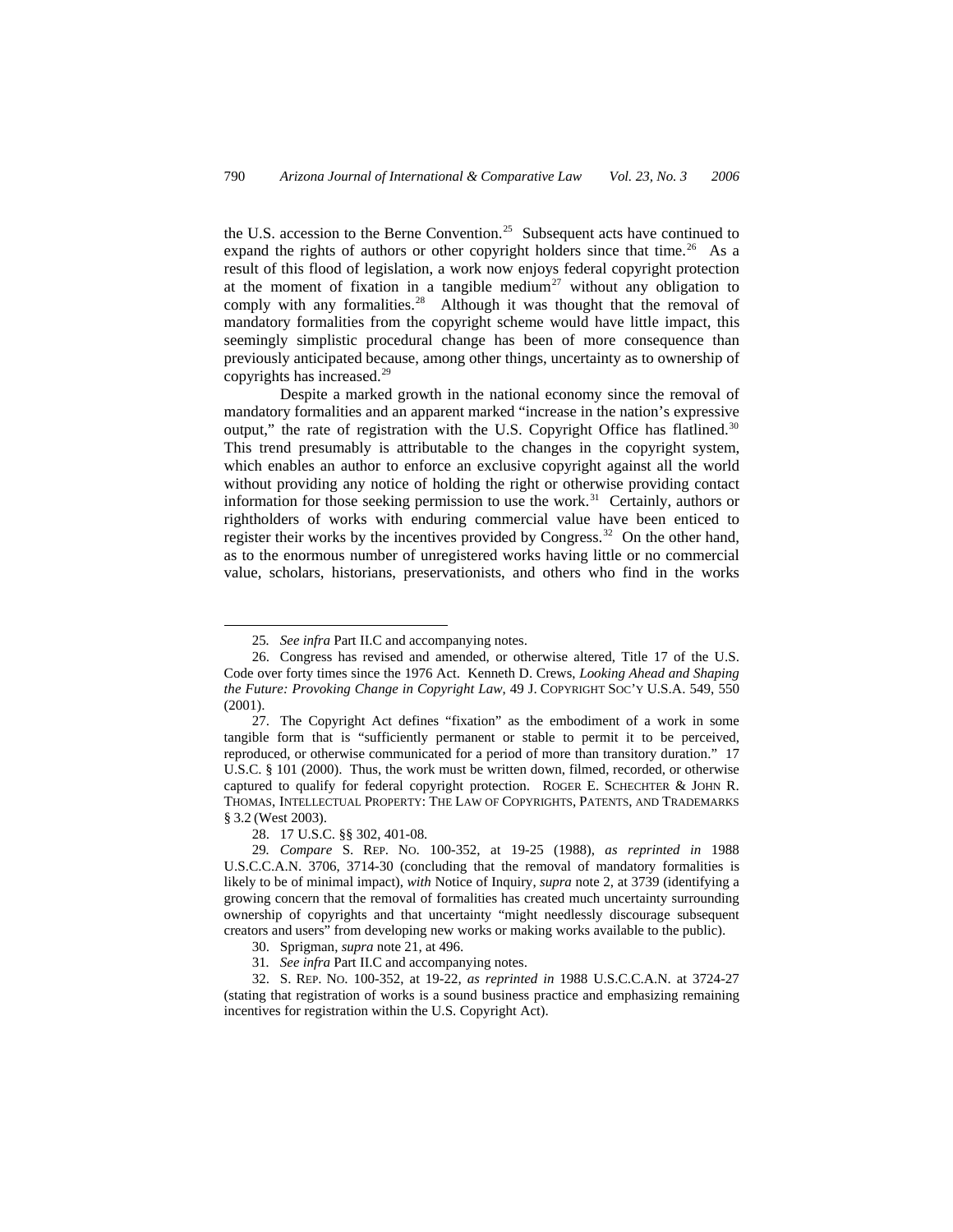some enduring academic or cultural value<sup>[33](#page-4-0)</sup> encounter a substantial obstacle: locating the authors of these works to obtain their permission. $34$  These works have essentially been orphaned by their respective authors.

On January 5, 2005, the Register of Copyrights was asked by Senators Orrin Hatch and Patrick Leahy of the Senate Judiciary Committee to conduct an inquiry into the issue of "orphan works" and to file a report by the end of the year.<sup>[35](#page-4-2)</sup> The Senators' primary concern was that "the uncertainty surrounding ownership of such works might needlessly discourage subsequent creators and users from incorporating such works in new creative efforts or making such works available to the public."<sup>[36](#page-4-3)</sup> The goal of the inquiry was to discern whether there were "compelling concerns raised by orphan works that merit a legislative, regulatory or other solution, and what type of solution could effectively address [those] concerns without conflicting with the legitimate interests of authors and rights holders" or with international treaties.<sup>[37](#page-4-4)</sup> During the initial phase of the inquiry, over 800 individuals and organizations submitted comments on the problems that orphan works create and suggested various solutions.<sup>[38](#page-4-5)</sup> The Inquiry and the resulting *Report on Orphan Works* are the impetus for this Note.<sup>[39](#page-4-6)</sup>

Part II of this Note discusses, as a threshold matter, the domestic and international history behind the problem of orphan works and reveals how the issues evolved. Next addressed, in Part III, are the various difficulties faced by those who deal with orphan works, particularly in a transnational context, and how the current law impedes their efforts. The final section, Part IV, examines the Register of Copyrights's proposal for new legislation and explores whether it could effectively address the problem of orphan works without conflicting with international treaties.

-

<span id="page-4-1"></span><span id="page-4-0"></span><sup>33</sup>*. See, e.g.*, Peter B. Hirtle, *Unpublished Materials, New Technologies, and Copyright: Facilitating Scholarly Use*, 49 J. COPYRIGHT SOC'Y U.S.A. 259, 259-61 (2001) (anecdotes describing the useful nature of orphan works).

<sup>34.</sup> Notice of Inquiry, *supra* note 2, at 3740-41.

<sup>35</sup>*. Id.* at 3740.

<sup>36</sup>*. Id.* at 3739.

<sup>37.</sup> *Id.*

<sup>38.</sup> ORPHAN WORKS COMMENTS, *supra* note 6.

<span id="page-4-6"></span><span id="page-4-5"></span><span id="page-4-4"></span><span id="page-4-3"></span><span id="page-4-2"></span><sup>39.</sup> On January 31, 2006, the Register of Copyrights, Marybeth Peters, issued the *Report on Orphan Works*. This report was a culmination of the Inquiry, roundtable discussions, and individual meetings with interested parties. REPORT ON ORPHAN WORKS, *supra* note 7.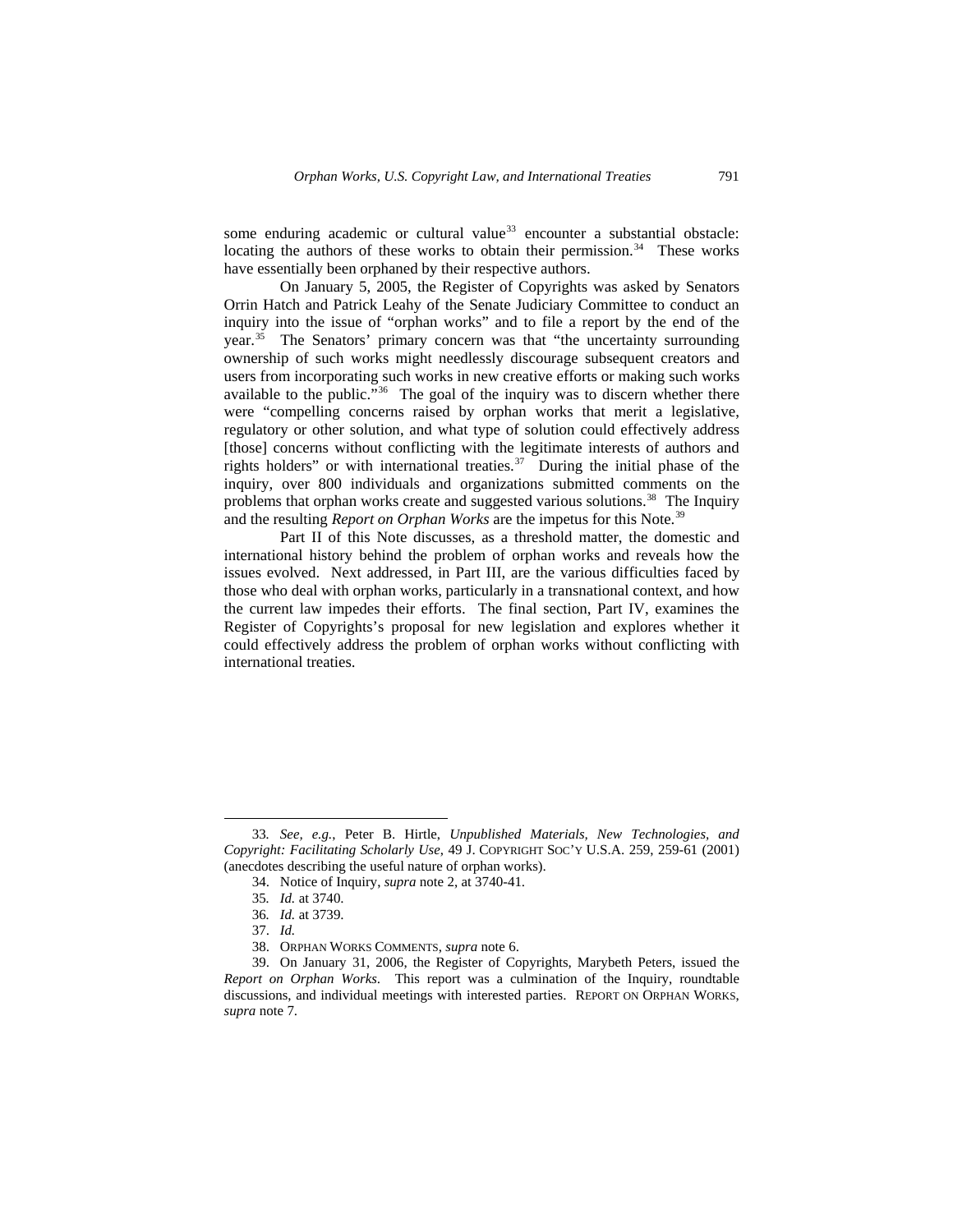### **II. HISTORY**

## **A. U.S. Copyright Law Prior to Berne Accession**

The provisions of the Copyright Act of  $1790<sup>40</sup>$  $1790<sup>40</sup>$  $1790<sup>40</sup>$  stand in stark contrast with the broad and extensive provisions of the current U.S. copyright law. Article I, Section 8, Clause 8 of the U.S. Constitution provides that "Congress shall have Power . . . [t]o promote the Progress of Science and useful Arts, by securing for limited Times to Authors and Inventors the exclusive Right to their respective Writings and Discoveries."<sup>[41](#page-5-1)</sup> Under this grant of authority, Congress first enacted a federal copyright scheme in  $1790$ ,<sup>[42](#page-5-2)</sup> granting to authors a monopoly over their respective works for the purpose of "foster[ing] the growth of learning and culture for the public welfare.<sup>3[43](#page-5-3)</sup> Congress perceived that the best way to motivate learned individuals to create and share their work with the public was to ensure they were compensated for their efforts.<sup>44</sup>

However, the Act of 1790 arose during a period in which the prevalent themes were an opposition to monopolies and a desire to promote free trade.<sup>[45](#page-5-5)</sup> Consequently, Congress took great pains when drafting the Act of 1790 to carefully define the limits of copyright protection. Congress employed certain formalities, such as registration, deposit, notice, and renewal, as a means to draw a

-

<span id="page-5-4"></span>44*. See* Chafee, *supra* note 22, at 506-11 (identifying that the primary purpose of copyright is to benefit the author and exploring the burdens and benefits of a copyright monopoly). This rationale, upon which the U.S. copyright system is based, is also known as the "incentive" theory. *See* SCHECHTER & THOMAS, *supra* note 27, § 1.3.1. The incentive theory is but one of two prevalent theories regarding intellectual property, the other being the "natural rights" theory. The "natural rights" theory supports the proposition that individuals enjoy a property entitlement on their creations and thus possess the fundamental right to control uses of their works. *Id.* § 1.3.2.

<span id="page-5-0"></span><sup>40.</sup> Act of May 31, 1790, ch. 15, 1 Stat. 124 (codified as amended at 17 U.S.C. §§ 101-603 (2000)).

<sup>41.</sup> U.S. CONST. art. I, § 8, cl. 8.

<sup>42.</sup> Act of May 31, 1790, ch. 15, 1 Stat. 124.

<span id="page-5-3"></span><span id="page-5-2"></span><span id="page-5-1"></span><sup>43</sup>*.* ABRAHAM L. KAMINSTEIN, REPORT OF THE REGISTER OF COPYRIGHTS ON THE GENERAL REVISION OF THE U.S. COPYRIGHT LAW 3-6 (1961); *see* Act of May 31, 1790, ch. 15, pmbl., §§ 1-2, 1 Stat. 124.

<span id="page-5-5"></span><sup>45.</sup> James Boyle, *The Second Enclosure Movement and the Construction of the Public Domain*, 66 SPG L. & CONTEMP. PROBS. 33, 53-55 (2003) (citing Letter from Thomas Jefferson to Isaac McPherson (Aug. 13, 1813), *in* 13 THE WRITINGS OF THOMAS JEFFERSON 326, 333-34 (Albert Ellery Bergh ed., 1907); Thomas B. Macaulay, *A Speech Delivered in the House of Commons* (Feb. 5, 1841), *in* VIII THE LIFE AND WORKS OF LORD MACAULAY 201 (London, Longmans, Green & Co. 1897); Benjamin Franklin, *Autobiography* (1771), *in* THE WORKS OF BENJAMIN FRANKLIN 1, 237-38 (John Bigelow ed., 1904)).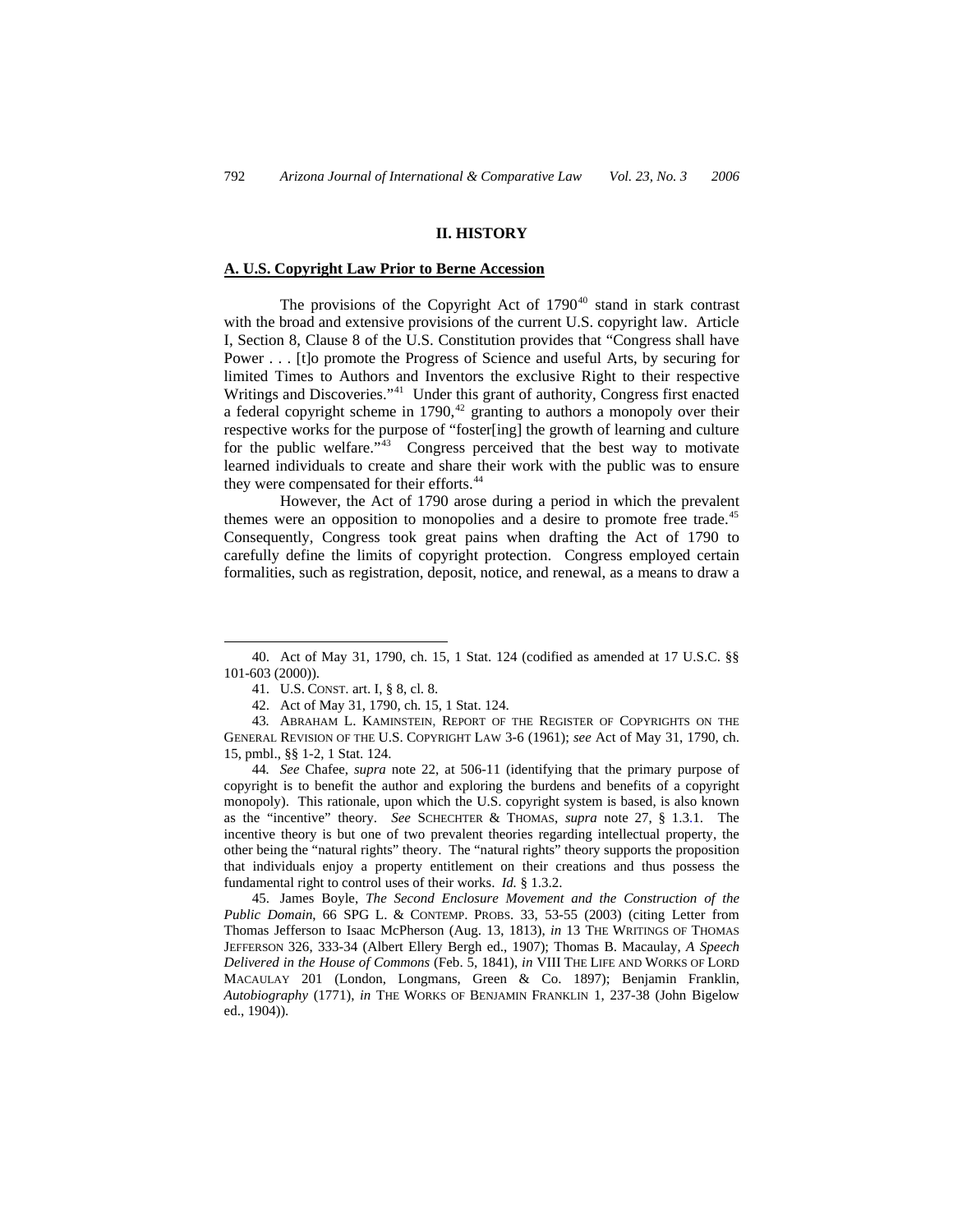clear line around the monopoly being granted to authors.<sup>46</sup> Those formalities were intended to "record publicly full and complete information about a work for which copyright is claimed and to make that work continuously available for public inspection in order that the extent and boundaries of the monopoly may be understood by the public at all times during the life of the copyright."<sup>[47](#page-6-1)</sup> Essentially, the formalities established in the Act of 1790 were perceived as a means of assuring a balance between the interests of the author and the public.<sup>[48](#page-6-2)</sup>

<span id="page-6-0"></span><sup>46.</sup> Copyright protection under the Act of 1790 was available to an author of any "map, chart or book" provided he complied with certain requirements, which included registering the work with a district court clerk and submitting a copy to the Secretary of State. The author, upon complying with the enumerated formalities, was granted an initial copyright term of fourteen years. Thereafter, the author or his heirs could renew the copyright for an additional fourteen-year term by recording and submitting the work a second time, in compliance with all formalities applicable for the initial term, within six months prior to the termination of the initial term. Act of May 31, 1790, ch. 15, § 1, 1 Stat. 124, 124. Finally, an author was required to publish notice as proof of his registration in one or more U.S. newspapers for a period of four weeks. *Id.* § 3, 1 Stat. at 125. Failure to comply with any of the formalities had grave consequences. A single misstep could result in a total loss of copyright protection and the release of the work to the public domain. Failure to register would result in a failure of copyright to arise, and failure to comply with notice and deposit requirements would make the copyright unenforceable. Failure to renew the copyright would result in termination of the copyright at the end of the initial term. *Id.*  §§ 1, 3, 1 Stat. at 124, 125.

<span id="page-6-1"></span><sup>47.</sup> Washingtonian Pub. Co. v. Pearson, 306 U.S. 30, 43, 48-49 (1939) (Black, J., dissenting) (explaining that the statutory requirements provide a public record for the public's benefit and that they impose "a simple and easily performed duty—not burdensome in any respect—in return for a [limited term] monopoly").

<span id="page-6-2"></span><sup>48.</sup> The drafters of the Constitution and the Act of 1790 were already concerned that even a limited monopoly would be an undue tax on the public. *See* Boyle, *supra* note 45, at 56 ("[T]here were other more radical opponents who saw copyright primarily as a 'tax on literacy,' identical in its effect to the newspaper stamp taxes . . . . [R]eformers looked with hostility on anything that seemed likely to raise the cost of reading and thus continue to restrict political and social debate to the wealthier classes." (citing CATHERINE SEVILLE, LITERARY COPYRIGHT REFORM IN EARLY VICTORIAN ENGLAND: THE FRAMING OF THE 1842 COPYRIGHT ACT 46-48 (1999))); Chafee, *supra* note 22, at 721. Therefore, it seemed important to provide a centralized receiver of information to reduce copyright transaction costs. *See id.* at 732. Under this system, the public would be able to identify the copyright holder, for a minimal search cost, and acquire permission to use a work, thus avoiding infringement liability. *See* Notice of Inquiry, *supra* note 2, at 3740; U.S. COPYRIGHT OFFICE, HOW TO INVESTIGATE THE COPYRIGHT STATUS OF A WORK (July 2006), http://www.copyright.gov/circs/circ22.pdf.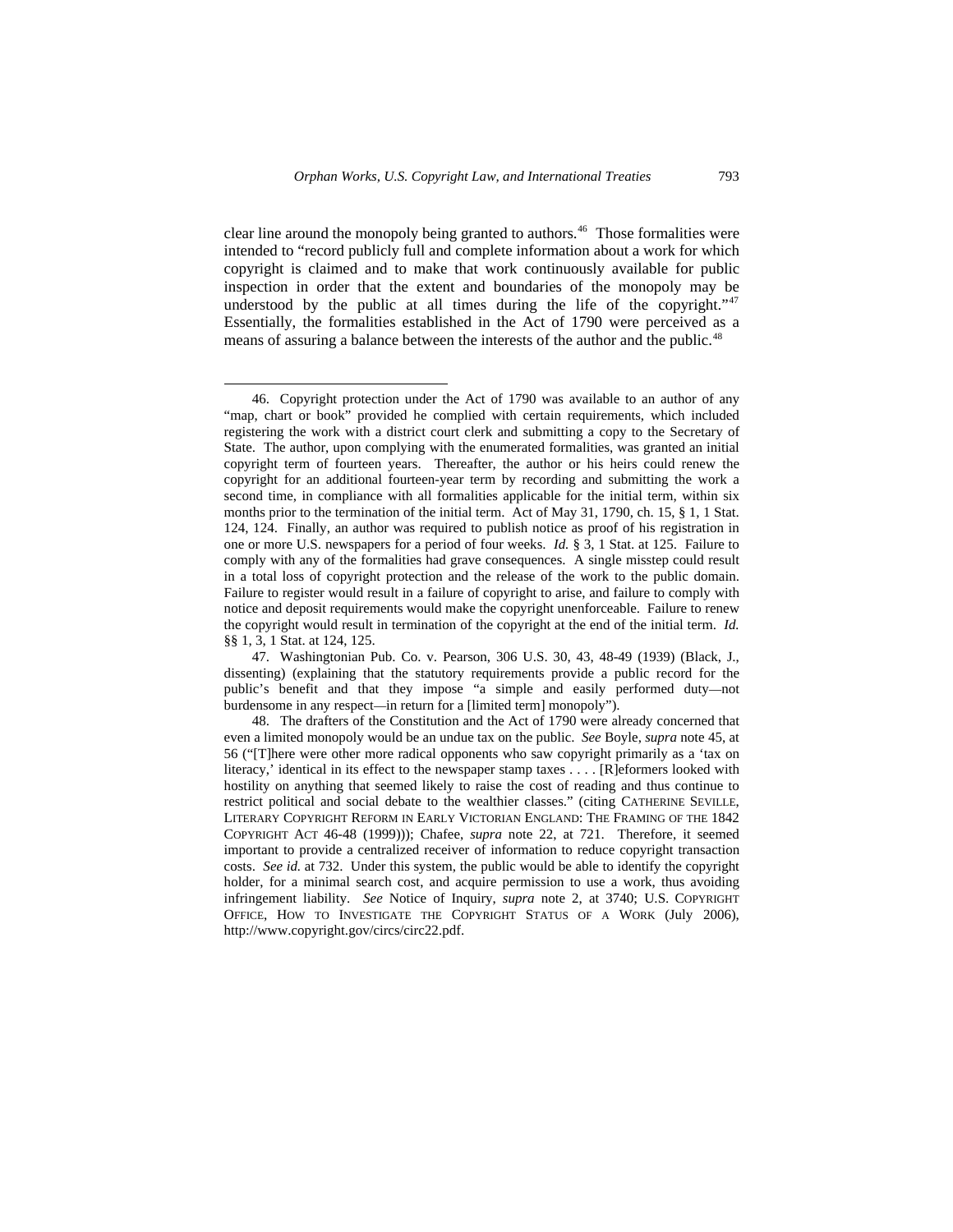Subsequent amendments in  $1831<sup>49</sup>$  $1831<sup>49</sup>$  $1831<sup>49</sup>$  1834,<sup>50</sup> and  $1870<sup>51</sup>$  $1870<sup>51</sup>$  $1870<sup>51</sup>$  continued to develop U.S. copyright law, but the formalities put in place by the Act of 1790 remained intact.<sup>[52](#page-7-3)</sup> The first omnibus revision of U.S. copyright law came in 1909 when Congress felt compelled to modernize existing copyright law to meet the ever-growing demands of industry.<sup>[53](#page-7-4)</sup> A key revision in the Act of 1909 was the establishment of federal copyright protection at the moment a work was published.[54](#page-7-5) Another notable change was the extension of the renewal term to twenty-eight years, creating a potential copyright duration of fifty-six years.<sup>[55](#page-7-6)</sup> However, the copyright term was still governed by an initial and a renewal term.<sup>[56](#page-7-7)</sup> As under the Act of 1790, the public continued to enjoy the relatively early release of numerous works into the public domain because the copyrights in works with no future commercial value would not be renewed.<sup>[57](#page-7-8)</sup>

<span id="page-7-2"></span>51. Act of July 8, 1870, ch. 230, § 85, 16 Stat. 198, 212 (1870). In 1870, Congress provided for a Librarian of Congress who was charged with overseeing all aspects of U.S. copyright law and enforcing compliance with that law. Later, Congress created the Copyright Office and made the Register of Copyrights director of that Office. The Office and its employees are under the supervision of the Librarian of Congress. 17 U.S.C. § 701(a).

<span id="page-7-5"></span><span id="page-7-4"></span><span id="page-7-3"></span>54. Act of Mar. 4, 1909, ch. 320, § 9, 35 Stat. 1075, 1077 ("[A]ny person entitled thereto by this Act may secure copyright for his work by publication thereof with the notice of copyright required by this Act."). Consequently, registration no longer gave rise to copyright protection. Publication with notice was the crucial formality that brought an author into compliance with the copyright law. An author who omitted notice upon publication would lose his common law copyright as well. Unpublished works still remained under the state common law copyright. This change was significant because failure to provide notice upon publication resulted in a complete loss of both federal and state copyright protection and relegated the work to the public domain. Registration was still required in order to secure a certificate of copyright ownership. SCHECHTER  $\&$ THOMAS, *supra* note 27, § 2.2.4.

- 55. Act of Mar. 4, 1909, ch. 320, §§ 24-25, 35 Stat. at 1080-82.
- 56. *Id.*

 $\overline{a}$ 

<span id="page-7-8"></span><span id="page-7-7"></span><span id="page-7-6"></span>57. Landes & Posner, *supra* note 23, at 473 (calculating that "fewer than 11[%] of works copyrighted between 1883 and 1964 were renewed at the end of the initial twentyeight-year term, even though the cost of renewal was small"); Sprigman, *supra* note 21, at 519 ("Historically, approximately 15% of works were renewed, meaning that 85% of works

<span id="page-7-0"></span><sup>49.</sup> Act of Feb. 3, 1831, ch. 16, § 1, 4 Stat. 436, 436 (1831) (codified as amended at 17 U.S.C. §§ 302-04 (2000)). The Act of 1831 extended the initial copyright term to twenty-eight years.

<span id="page-7-1"></span><sup>50.</sup> Act of June 30, 1834, ch. 157, § 1, 4 Stat. 728, 728 (1834) (codified as amended at 17 U.S.C. § 205). It was in 1834 that Congress established a new formality in copyright law: "[A]ll deeds or instruments in writing for the transfer or assignment of copyrights . . . shall be recorded in the office where the original copyright is deposited and recorded." This provision became known as the recordation formality. *See, e.g.*, S. REP. NO. 100-352, at 25 (1988), *as reprinted in* 1988 U.S.C.C.A.N. 3706, 3730.

<sup>52.</sup> Sprigman, *supra* note 21, at 493.

<sup>53.</sup> SCHECHTER & THOMAS, *supra* note 27, § 2.2.4.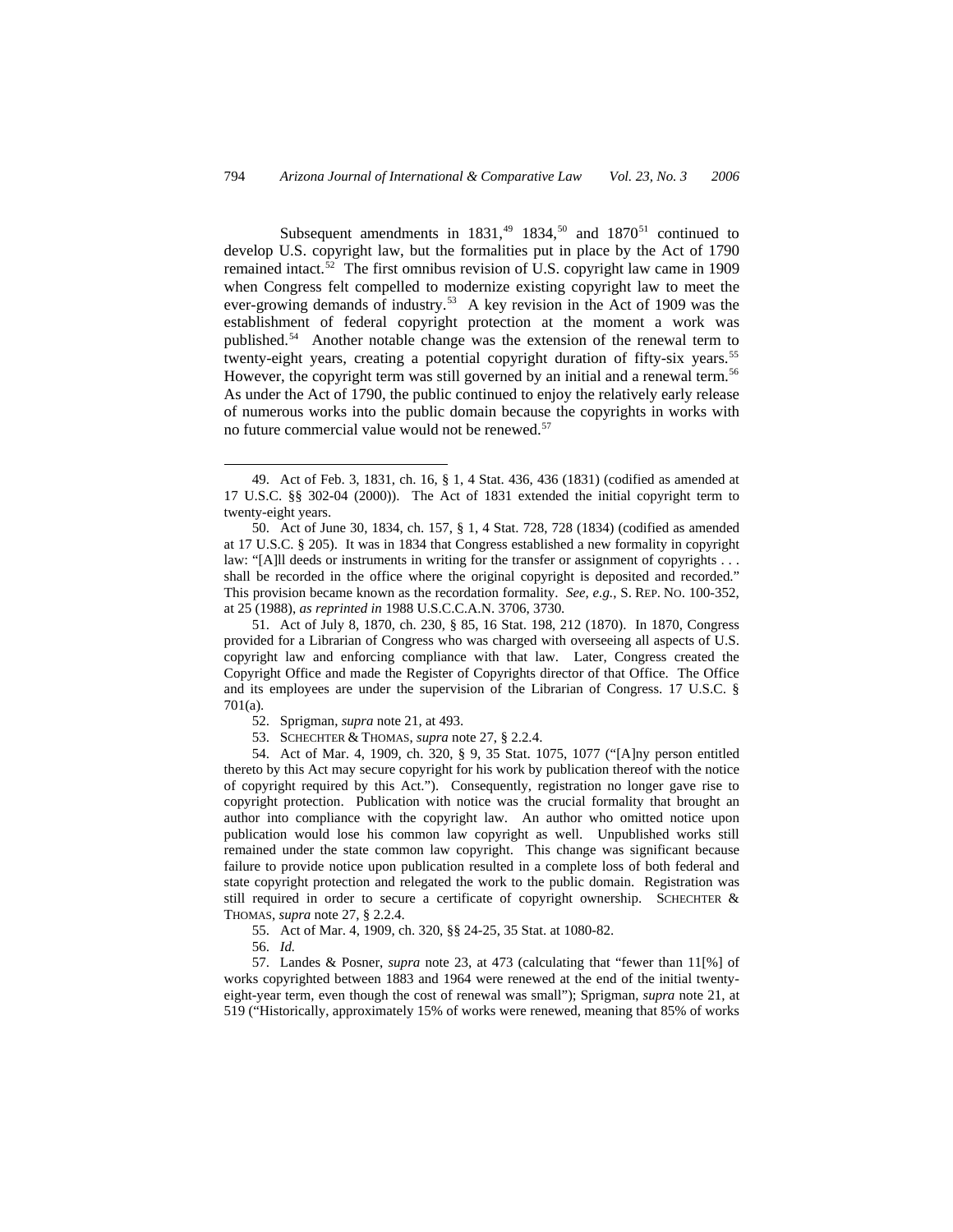Other than the general revisions to copyright law in the Act of 1909, the principle features of the U.S. copyright regime remained intact for almost two centuries.[58](#page-8-0) It was not until the Copyright Act of 1976 that any major shift in the copyright laws occurred.

### **B. The Berne Convention**

While the United States continued to develop its formality-based copyright scheme, the European countries worked on a way to prevent theft of intellectual property while continuing to enhance burgeoning international trade.<sup>[59](#page-8-1)</sup> This European process began with the Paris Convention for Protection of Industrial Property in  $1883.\overline{60}$  $1883.\overline{60}$  $1883.\overline{60}$  Considered to be the first significant international treaty in the realm of intellectual property, the Paris Convention allowed individuals in one country to obtain protection of inventions, trademarks, and industrial designs in other countries.<sup>[61](#page-8-3)</sup> Shortly thereafter, in September 1886, the Berne Convention was formed to protect authors' rights among union members.<sup>[62](#page-8-4)</sup> The basic goal was to provide for national treatment, meaning authors would "enjoy in other signatory nations the same protection for their works as those nations grant to their own artists."[63](#page-8-5) Since its creation, the Berne Convention has become the highest internationally recognized standard for the protection of works of all kinds.<sup>[64](#page-8-6)</sup>

58*. See supra* Part II.A.

<span id="page-8-1"></span><span id="page-8-0"></span>59*. See generally* Peter K. Yu, *The Copyright Divide*, 25 CARDOZO L. REV. 331, 337- 53 (2003).

 $\overline{a}$ 

<span id="page-8-5"></span><span id="page-8-4"></span>63. Carol G. Ludolph & Gary E. Merenstein, Note, *Authors' Moral Rights in the United States and the Berne Convention*, 19 STETSON L. REV. 201, 205-06 (1989).

<span id="page-8-6"></span>64. S. REP. NO. 100-352, at 2-3 (1988), *as reprinted in* 1988 U.S.C.C.A.N. 3706, 3707-08.

moved into the public domain—by consent of rightholders—after a relatively short term of protection."). For the majority of works registered, it can be presumed that they did not continue to generate a significant amount of income for their authors after their initial term. Landes & Posner, *supra* note 23, at 501-13 (providing an empirical analysis of copyright depreciation). Of course, there continued to be some instances where an accidental failure to renew resulted in a valuable copyright losing its protection. H.R. REP. NO. 94-1476, at 136 (1976), *as reprinted in* 1976 U.S.C.C.A.N. 5659, 5752; Notice of Inquiry, *supra* note 2, at 3740 (explaining that some works entered the public domain because the rightholder was unaware that the copyright was up for renewal or that there was a certain period at the end of the initial term in which he was required to renew).

<span id="page-8-3"></span><span id="page-8-2"></span><sup>60.</sup> Paris Convention for the Protection of Industrial Property, Mar. 20, 1883, 21 U.S.T. 1583, 828 U.N.T.S. 305 (revised July 14, 1967).

<sup>61.</sup> *Id.*

<sup>62.</sup> Berne Convention, *supra* note 9.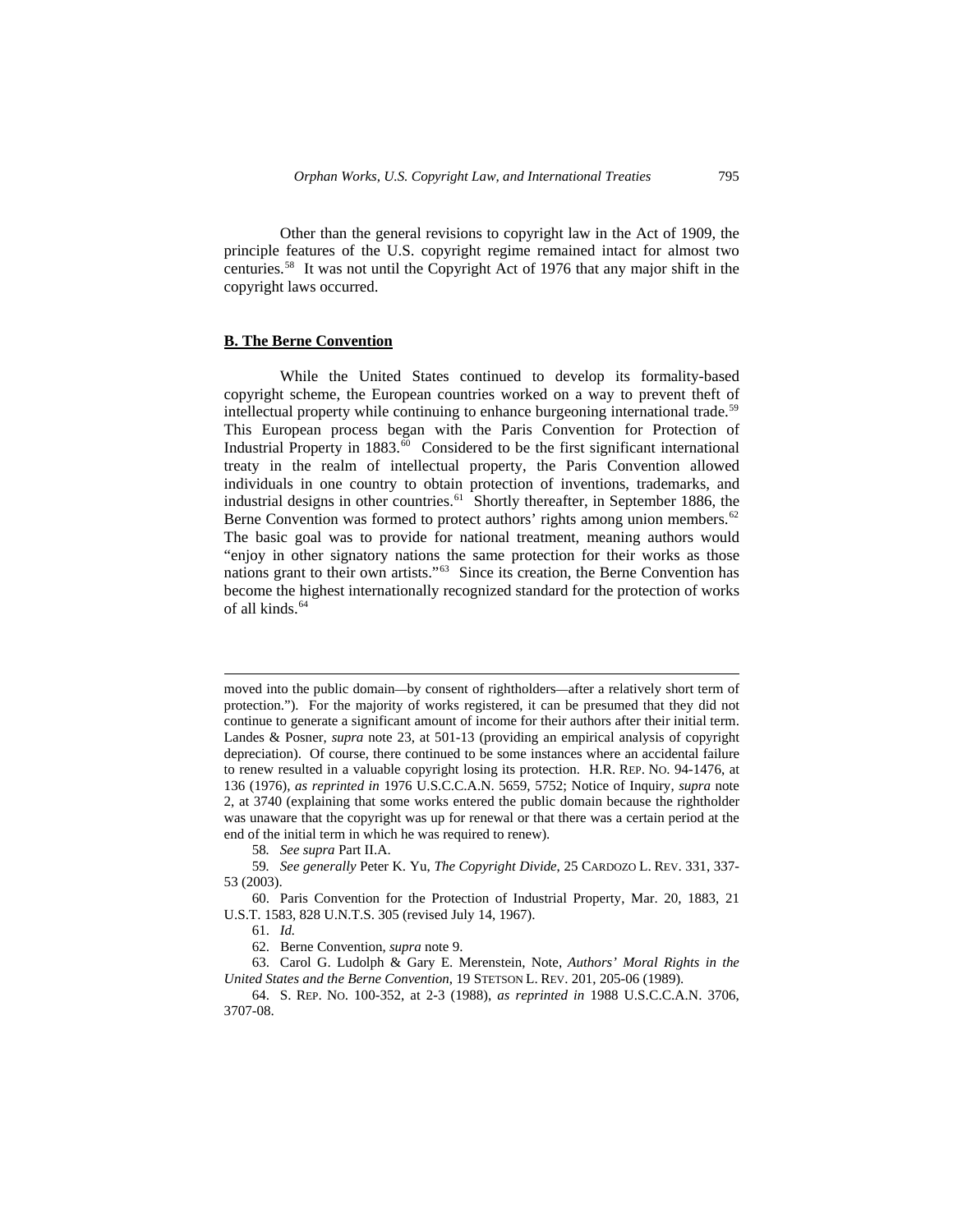Signatories of the Berne Convention must adhere to three basic principles, the first of which is the principle of "national treatment."[65](#page-9-0) In addition, protection cannot be conditioned upon compliance with any formality—the principle of "automatic" protection.<sup>[66](#page-9-1)</sup> Finally, protection must be independent of the protection afforded in the country of origin. $67$  The Berne Convention also sets out the minimum standards of protection pertaining to the works and rights to be protected and the duration of that protection. Copyright protection must be extended to "every production in the literary, scientific and artistic domain, whatever . . . the mode or form of its expression."<sup>[68](#page-9-3)</sup> Any author that is a national of a signatory must be granted protection for his works, whether published or not.<sup>[69](#page-9-4)</sup> Additionally, a work may be eligible for protection under the Berne Convention if an author from a non-member country either publishes in a country of the Union or publishes simultaneously in a country within the Union and one

67. Berne Convention, *supra* note 9, art. 5(2).

<span id="page-9-3"></span><span id="page-9-2"></span>68*. Id.* art. 2(1). Article 3 provides illustrative examples of those works that are eligible for protection:

> [W]hatever may be the mode or form of its expression, such as books, pamphlets and other writings; lectures, addresses, sermons, and other works of the same nature; dramatic or dramatico-musical works; choreographic works and entertainments in dumb show; musical compositions with or without words; cinematographic works to which are assimilated works expressed by a process analogous to cinematography; works of drawing, painting, architecture, sculpture, engraving and lithography; photographic works to which are assimilated works expressed by a process analogous to photography; works of applied art; illustrations, maps, plans, sketches and threedimensional works relative to geography, topography, architecture or science.

<span id="page-9-4"></span>*Id.* art. 3(3) 69*. Id.* art. 3(1)(a).

<sup>65.</sup> SCHECHTER & THOMAS, *supra* note 27, § 12.1.

<span id="page-9-1"></span><span id="page-9-0"></span><sup>66.</sup> Article 5(2) provides that "[t]he enjoyment and the exercise of these rights shall not be subject to any formality," which is considered, at least in the realm of the United States, to be one of the key aspects of the Berne Convention. Berne Convention, *supra*  note 9, art. 5; *see* S. REP. NO. 100-352, at 11, *as reprinted in* 1988 U.S.C.C.A.N. at 3716 ("[T]he absence of 'formalities' has been generally understood as one of the salient characteristics of the Berne Union." (citing *U.S. Adherence to the Berne Convention: Hearings Before the Subcomm. on Patents, Copyrights, and Trademarks of the Comm. on the Judiciary*, 99th Cong. 71 (1985) (statement of Donald C. Curran, Acting Register of Copyrights))).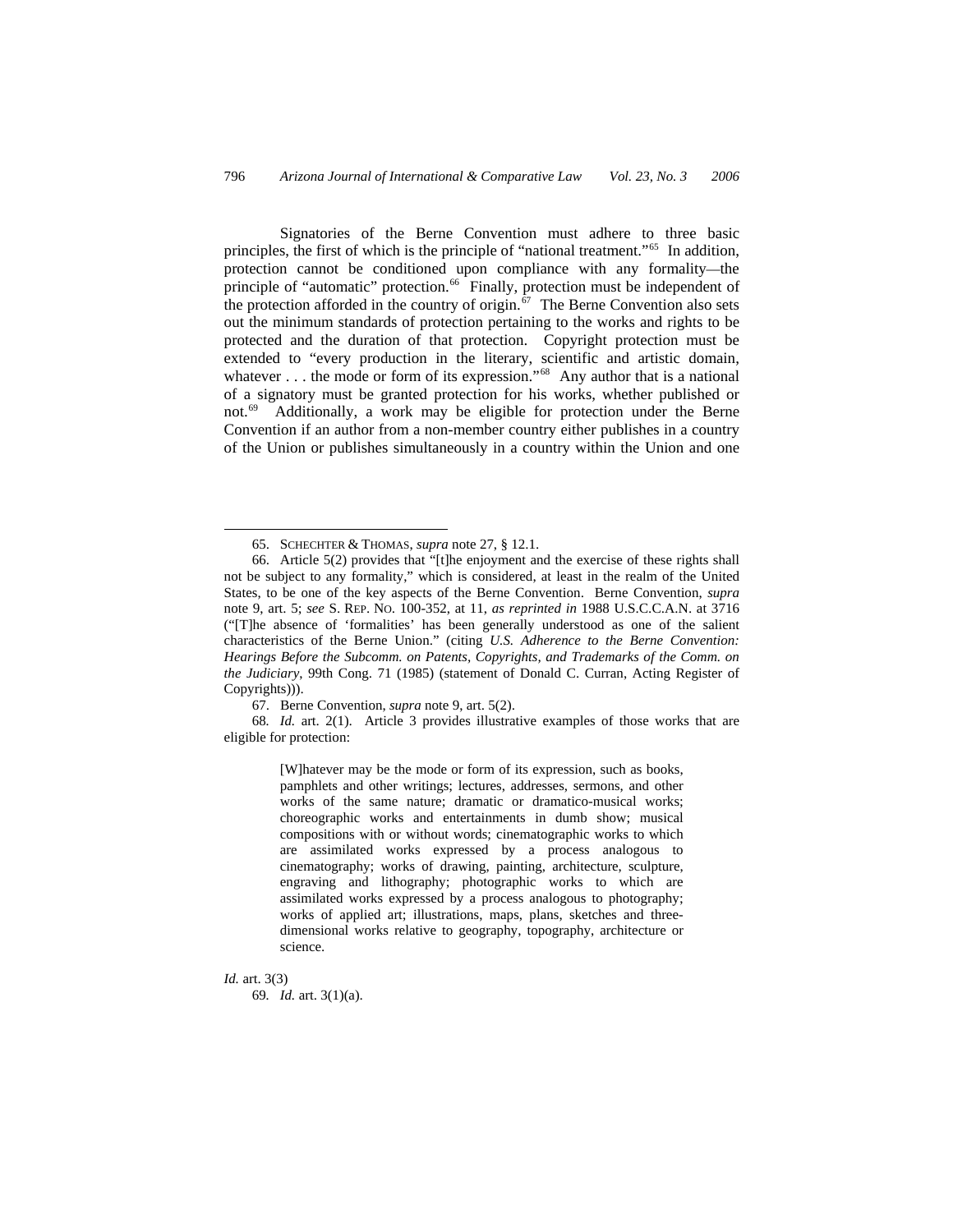outside of the Union.<sup>[70](#page-10-0)</sup> The Berne Convention also requires that the term of protection shall be, at a minimum, the life of the author plus fifty years.<sup>[71](#page-10-1)</sup>

The provisions of the Berne Convention were considered by Congress to conflict too greatly with the federal copyright scheme, particularly because of the Berne Convention's blanket proscription on formalities.<sup>[72](#page-10-2)</sup> Furthermore, there was some concern that eliminating the renewal provisions would undermine the constitutional premise of U.S. copyright law.<sup>[73](#page-10-3)</sup> These concerns, perhaps facilitated in the early years by geographic and political isolation, kept the United States from becoming a member of the Berne Convention for over one hundred years.[74](#page-10-4)

### **C. Paving the Road to Berne**

The movement for international copyright protection gained some ground after the Act of 1909. Motion pictures and sound recordings appeared in the early 1900s, and radio and television followed shortly behind.<sup>[75](#page-10-5)</sup> Culture, which included many valuable copyrighted works, quickly became one of the United States' greatest exports.<sup>[76](#page-10-6)</sup> Furthermore, with each new technological advancement, copyrighted works crossed borders with greater frequency and more efficiency.<sup>[77](#page-10-7)</sup> By 1954, the United States was the greatest exporter of printed material.[78](#page-10-8) Many U.S. publishers simultaneously published works in both the United States and Canada, which is a Berne Union member, in order to enjoy the full protections of the Berne Convention.<sup>[79](#page-10-9)</sup> This practice was greatly resented by members of the Berne Union, and they threatened to prevent further use of that "ruse."<sup>[80](#page-10-10)</sup> Thus, Congress was faced with significant national pressure to secure the United States a more prominent role in international intellectual property regulation.[81](#page-10-11) In response, the United States joined the Universal Copyright

<sup>70</sup>*. Id.* arts. 3(1), (4).

<span id="page-10-1"></span><span id="page-10-0"></span><sup>71</sup>*. Id.* art. 7(1). Under the Berne Convention, members of the Union are free to increase the term of protection, but they may not impose a term of shorter duration. *Id.* art. 7(6).

<sup>72</sup>*. See* SCHECHTER & THOMAS, *supra* note 27, § 12.2.

<span id="page-10-3"></span><span id="page-10-2"></span><sup>73.</sup> *See generally* Barbara Ringer, *The Role of the United States in International Copyright – Past, Present, and Future*, 56 GEO. L.J. 1050 (1968).

<sup>74.</sup> SCHECHTER & THOMAS, *supra* note 27, § 12.2.

<span id="page-10-11"></span><span id="page-10-10"></span><span id="page-10-9"></span><span id="page-10-8"></span><span id="page-10-7"></span><span id="page-10-6"></span><span id="page-10-5"></span><span id="page-10-4"></span><sup>75.</sup> H.R. REP. NO. 94-1476, at 47 (1976), *as reprinted in* 1976 U.S.C.C.A.N. 5659, 5660.

<sup>76.</sup> SCHECHTER & THOMAS, *supra* note 27, § 12.2.

<sup>77.</sup> H.R. REP. NO. 94-1476, at 135, *as reprinted in* 1976 U.S.C.C.A.N. at 5751.

<sup>78.</sup> H.R. REP. NO. 83-2608 (1954), *as reprinted in* 1954 U.S.C.C.A.N. 3629, 3632.

<sup>79</sup>*. See id.*, *as reprinted in* 1954 U.S.C.C.A.N. at 3632-33.

<sup>80.</sup> *Id.*

<sup>81.</sup> *Id.*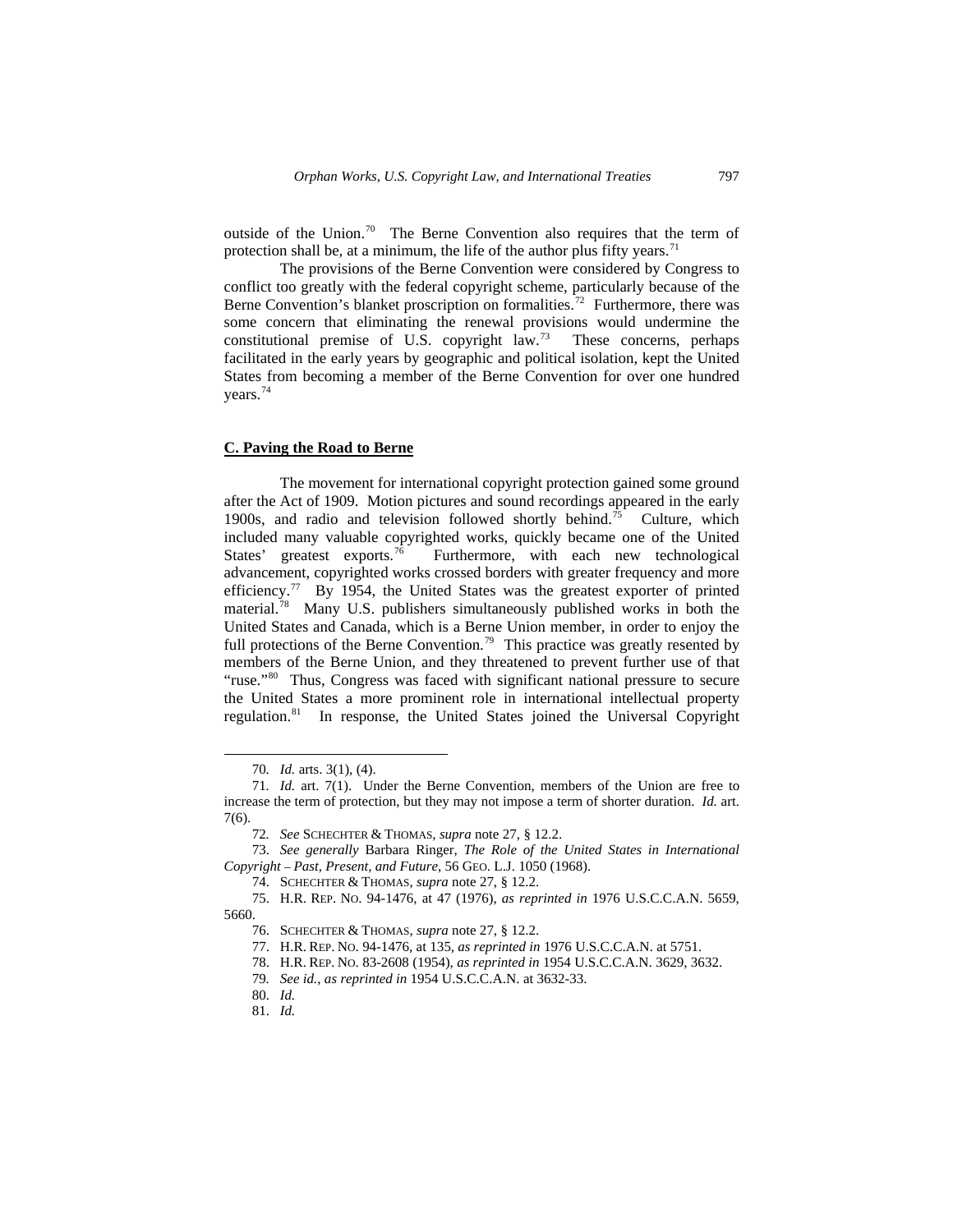Convention (UCC)<sup>[82](#page-11-0)</sup> in 1955 "to provide a more adequate basis than presently exist[ed] for copyright protection abroad of writings, music, art, motion pictures, and similar cultural and scientific creations of United States citizens."[83](#page-11-1) It was the general perception that the United States could maintain its basic copyright scheme while continuing to play an active role in the development of international copyright policy through the UCC.<sup>[84](#page-11-2)</sup>

Unfortunately, membership in the UCC did little to assuage international criticism of the United States' refusal to adopt the minimum protections of the Berne Convention.<sup>[85](#page-11-3)</sup> In addition, U.S. publishers continued to rely on the "back-door" to Berne protection.<sup>[86](#page-11-4)</sup> These conflicting realities were key considerations during the copyright law revisions leading to the Copyright Act of  $1976$ .<sup>[87](#page-11-5)</sup> Additionally, many legislators felt that accession to the Berne Convention had become inevitable if the United States desired to play any part in the future of intellectual property policymaking.<sup>[88](#page-11-6)</sup>

With these considerations in mind, Congress implemented key substantive changes to U.S. copyright law through the Act of 1976. One of the major changes was the establishment of a single copyright term based on the life of the author, which was specifically adopted from the Berne Convention.<sup>[89](#page-11-7)</sup>

<span id="page-11-4"></span><span id="page-11-3"></span>85. H.R. REP. NO. 94-1476, at 135 (1976), *as reprinted in* 1976 U.S.C.C.A.N. 5659, 5751.

86. *Id.*

-

87*. Id.* at 135-36, *as reprinted in* 1976 U.S.C.C.A.N. at 5751-52.

88*. Id.* at 135, *as reprinted in* 1976 U.S.C.C.A.N. at 5751.

<span id="page-11-7"></span><span id="page-11-6"></span><span id="page-11-5"></span>89. Berne Convention, *supra* note 9, art. 7(1). In regard to the 1976 term revision, the Committee on the Judiciary stated in its House Report that without a change to the duration of copyright "the possibility of future United States adherence to the Berne Copyright Union would evaporate, but with it would come a great and immediate improvement in our copyright relations." The Committee based this finding upon

<span id="page-11-0"></span><sup>82.</sup> Universal Copyright Convention, Sept. 6, 1952, *as last revised* 25 U.S.T. 1341, 943 U.N.T.S. 178.

<sup>83.</sup> H.R. REP. NO. 83-2608, *as reprinted in* 1954 U.S.C.C.A.N. at 3630.

<span id="page-11-2"></span><span id="page-11-1"></span><sup>84</sup>*. Id.*, *as reprinted in* 1954 U.S.C.C.A.N. at 3630-33. The UCC, like the Berne Convention, was engineered with the intent to provide national treatment to authors from member states. The United States helped to create the UCC, though, because it still considered the Berne Convention provisions "foreign to our concept of copyright." *Id.*, *as reprinted in* 1954 U.S.C.C.A.N. at 3630. The UCC thus served as an alternative for those countries that did not want to conform to the standards established by the Berne Convention. As Congress explained, the UCC "does not seek to eliminate differences in copyright theory which exist throughout the world or to harmonize national laws, but instead recognizes existing differences." *Id.* The primary difference between the UCC and the Berne Convention lies in their construction: whereas the Berne Convention provides extremely specified rights, the UCC speaks in generalities and declines to enumerate the rights that must be accorded to works originating in other member states. S. REP. NO. 100- 352, at 2-3 (1988), *as reprinted in* 1988 U.S.C.C.A.N. 3703, 3707-08. The lower standards of the UCC enticed many other countries to join the treaty. H.R. REP. NO. 83-2608, *as reprinted in* 1954 U.S.C.C.A.N. at 3630-33.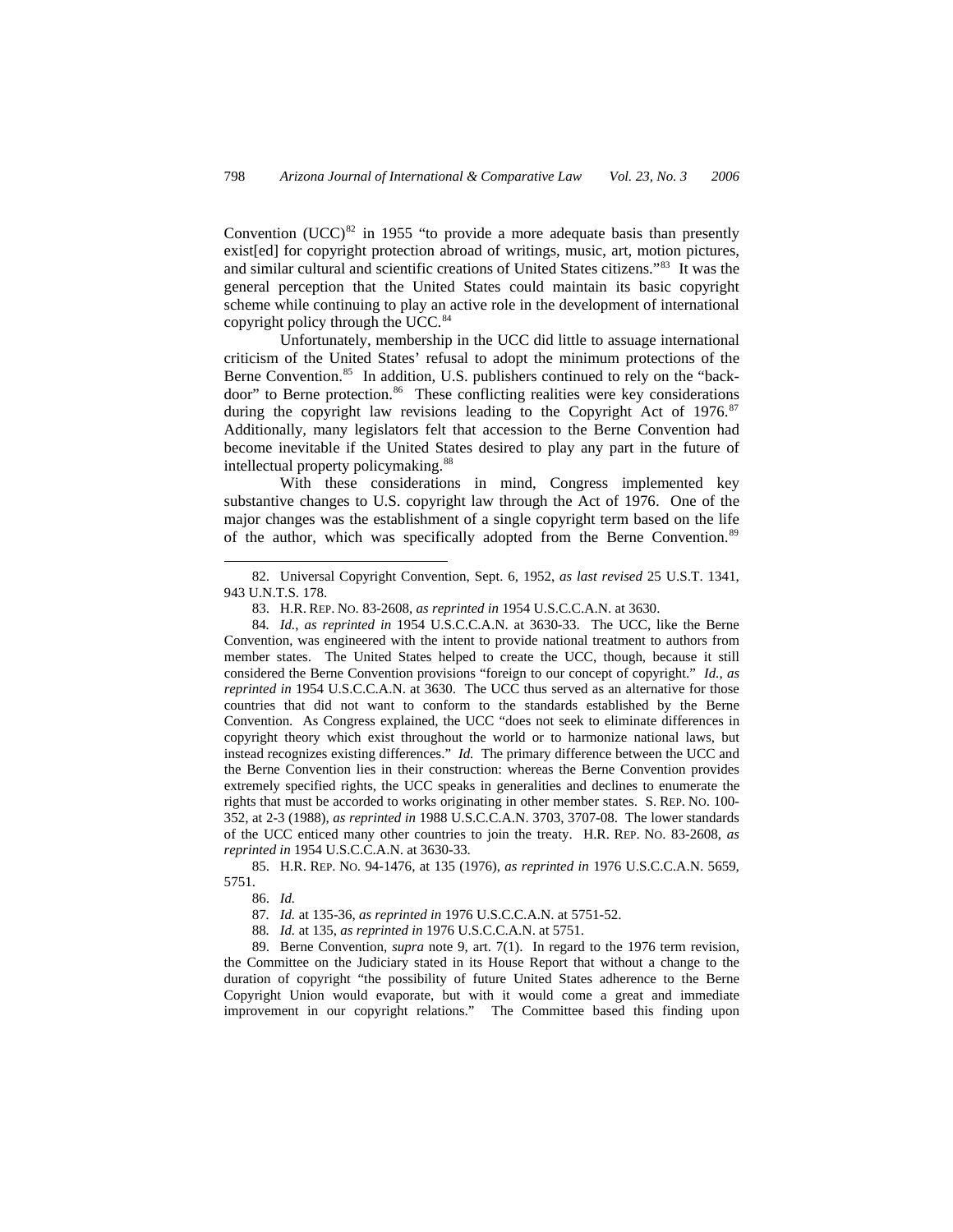Another significant change in the Act of 1976 influenced by the Berne Convention was the provision for copyright to subsist in a work the moment it is fixed in a tangible form of expression, as opposed to subsistence upon publication.<sup>[90](#page-12-0)</sup> These changes brought the U.S. copyright regime closer to the substantive standards of the international community.<sup>[91](#page-12-1)</sup>

However, it was only after ten more years of intense congressional study that the United States finally moved to accede to the Berne Convention through the Berne Convention Implementation Act of 1988 (BCIA).<sup>[92](#page-12-2)</sup> Two primary reasons compelled Congress to join the nearly century-old treaty. First, the Berne Convention would secure the highest available level of multilateral copyright protection for U.S. artists, authors, and other creators.<sup>[93](#page-12-3)</sup> Second, "adherence [would] also ensure effective U.S. participation in the formulation and management of international copyright policy."<sup>[94](#page-12-4)</sup> As the world's largest exporter of copyrighted material, the United States simply had to secure a strong and credible position amidst the international community.<sup>[95](#page-12-5)</sup>

In preparing to join the Berne Convention, Congress conducted numerous studies and inquiries into what aspects of U.S. copyright law needed to be revised; $96$  their ultimate goal was to implement only those changes absolutely

<span id="page-12-0"></span>90*. See supra* note 89; 17 U.S.C. § 302(a) (2000). This particular revision brought U.S. law into compliance with articles 2 and 3 of the Berne Convention.

91*. See supra* Part II.B.

 $\overline{a}$ 

<span id="page-12-3"></span><span id="page-12-2"></span><span id="page-12-1"></span>92. Berne Convention Implementation Act of 1988, Pub. L. No. 100-568, 102 Stat. 2853 (1988) (codified as amended in scattered sections of 17 U.S.C.); *see* Ludolph & Merenstein, *supra* note 63, at 202 (brief overview of enactment of BCIA).

93. S. REP. NO. 100-352, at 2 (1988), *as reprinted in* 1988 U.S.C.C.A.N. 3706, 3707. 94. *Id.* 

95*. Id.* at 2-5, *as reprinted in* 1988 U.S.C.C.A.N. at 3707-10.

<span id="page-12-6"></span><span id="page-12-5"></span><span id="page-12-4"></span>96. The Ad Hoc Working Group on United States Adherence to the Berne Convention ("Ad Hoc Working Group") was formed by the State Department to identify changes necessary in order to accede to Berne. *Id.* at 6, 15, *as reprinted in* 1988 U.S.C.C.A.N. at 3711, 3720. Overall, the Ad Hoc Working Group determined that the United States would be able to retain all the statutory formalities for national authors but would need to excise all such formalities in relation to foreign authors. Ad Hoc Working Group on U.S. Adherence to the Berne Convention, *Final Report*, 10 COLUM.-VLA J. L. & ARTS 514 (1986). These conclusions were based upon the language of the Berne Convention: Article 5(3) of the Berne Convention states that "protection in the country of origin is governed by domestic law." Berne Convention, *supra* note 9, art. 5(3).

Additionally, the U.S. Copyright Office provided a report to Congress based on its research and interpretation of the Berne requirements. *See* S. REP. NO. 100-352, at 11- 28, *as reprinted in* 1988 U.S.C.C.A.N. at 3716-33. The U.S. Copyright Office concurred

testimony that some countries were considering proposals for retaliatory legislation that would prevent American authors from being able to enjoy the longer copyright terms provided for abroad. Incidentally, the shifting of copyright protection to a single term resulted in the removal of a renewal requirement for all works created after the effective date of the Act. H.R. REP. NO. 94-1476, at 135-36, *as reprinted in* 1976 U.S.C.C.A.N. at 5751-52.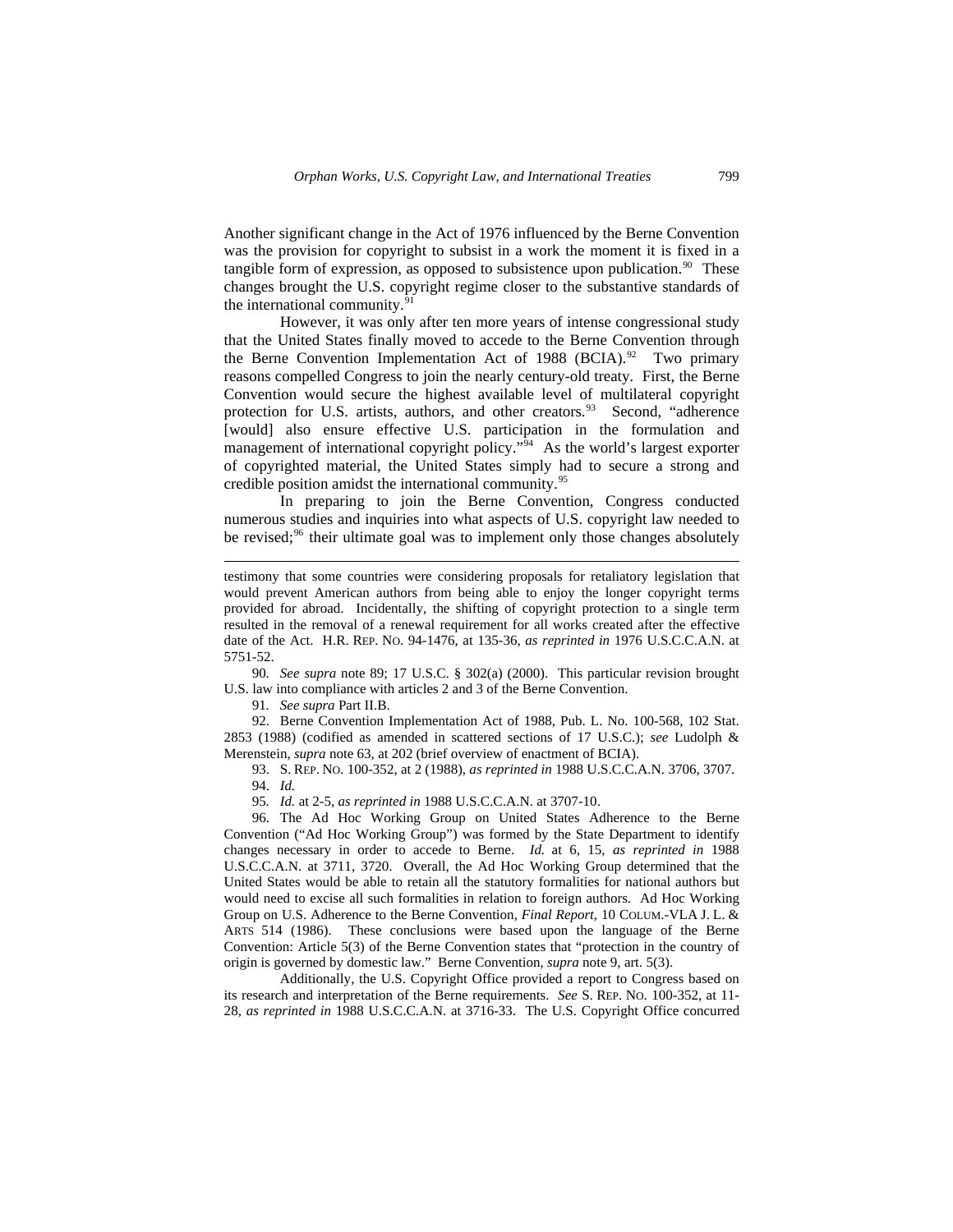necessary to ensure Berne compliance.<sup>[97](#page-13-0)</sup> Formalities—the most prominent feature of the traditional U.S. copyright scheme—were determined to be the most disharmonious with the Berne Convention.<sup>[98](#page-13-1)</sup> Consequently, every mandatory formality, including registration, notice, deposit, and recordation, was altered in order to make compliance optional for both national and foreign authors.<sup>[99](#page-13-2)</sup> However, national authors are still required to register their works in order to file an infringement suit. $100$ 

## **D. And Everything After**

 $\overline{a}$ 

Prior to the 1976 Act, large amounts of time typically lapsed between revisions to U.S. copyright law, but since the BCIA in 1989, there has been a

with the findings of the Ad Hoc Working Group, making an exception only for the registration requirement. U.S. Copyright Office, *Implementing Legislation to Permit U.S. Adherence to the Berne Convention: A Draft Discussion Bill & Commentary*, 10 COLUM.- VLA J. L. & ARTS 621, 621-23 (1986). According to the U.S. Copyright Office, the existing registration requirements were permitted under the Berne Convention, and their removal would undermine the U.S. copyright regime:

> A registration system has always been a part of our copyright laws and has long assured to any member of the public the realizable right to information about the existence, scope, ownership and exercise of copyright in intellectual materials . . . . Adequate inducements will have to be provided to maintain the completeness and integrity of the registration system should changes . . . be required for Berne adherence.

Id. at 636-37. Ultimately, however, Congress found the Copyright Office's argument to be unpersuasive because such an interpretation would set an undesirable precedent for other countries that desired to accede to the Berne Convention. S. REP. NO. 100-352, at 17, *as reprinted in* 1988 U.S.C.C.A.N. at 3722 ("If the world's largest exporter of copyrighted goods takes the position that a government agency may, without violating Berne standards, be entrusted with the keys to the courthouse door in infringement actions, other countries may seize upon this precedent.").

<span id="page-13-0"></span>97. S. REP. NO. 100-352, at 11, *as reprinted in* 1988 U.S.C.C.A.N. at 3716 ("With respect to formalities, S. 1301 . . . charges the Copyright Act to eliminate those provisions, and only those provisions, that the committee believes to be incompatible with the directive of Article 5(2) of the Berne Convention.").

<span id="page-13-3"></span><span id="page-13-2"></span><span id="page-13-1"></span>98*. Id.* at 11-12, *as reprinted in* 1988 U.S.C.C.A.N. at 3716-17. Article 5(2) of Berne expressly prohibits the enjoyment and exercise of copyright to be conditioned upon compliance with formalities. Berne Convention, *supra* note 9, art. 5(2).

99*. See generally* 17 U.S.C. §§ 205, 401-12 (2000).

100. 17 U.S.C. § 411(a).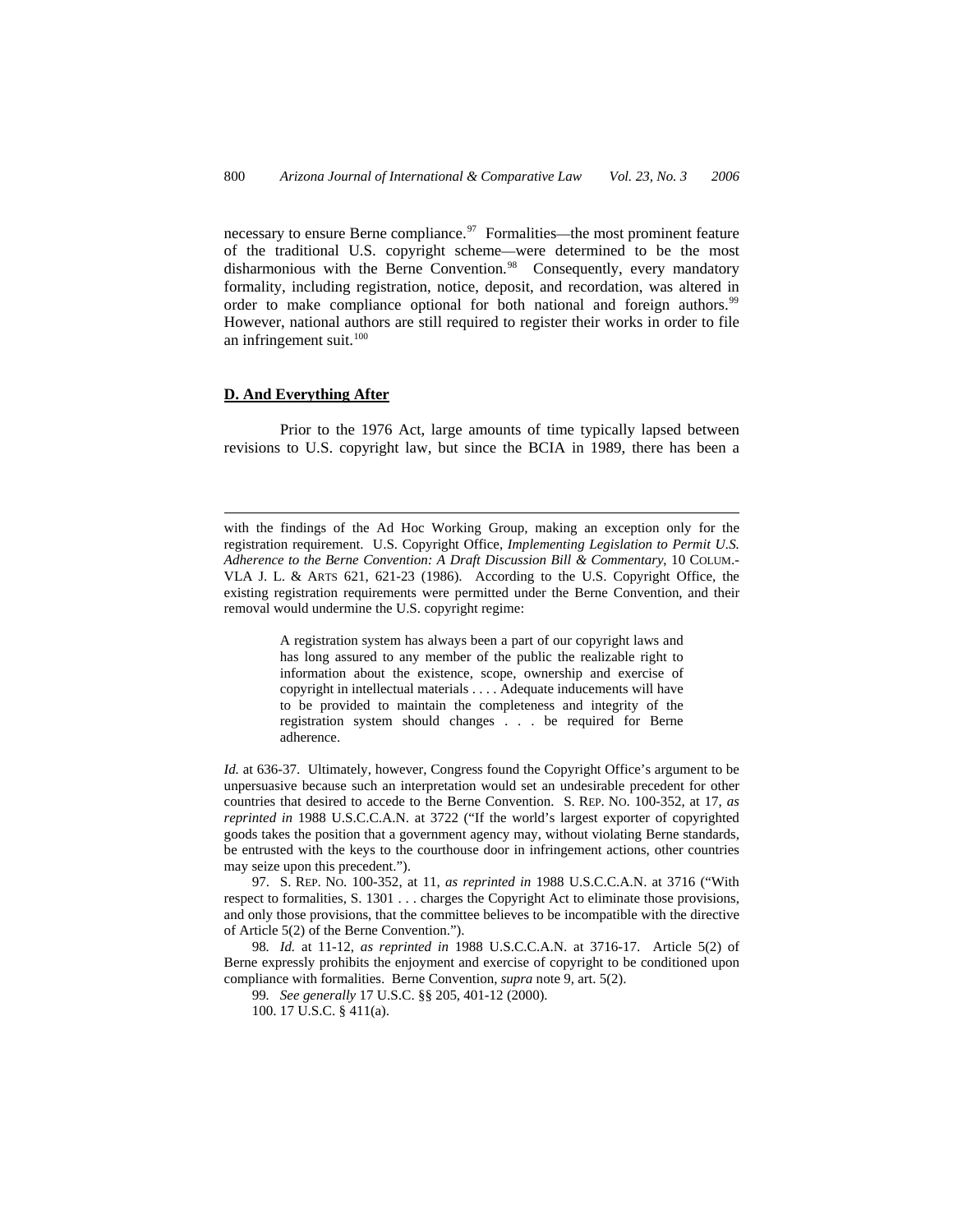flurry of intellectual property legislation on both national and international levels.<sup>[101](#page-14-0)</sup>

#### 1. International Developments and Policy Concerns

Although the Berne Convention is venerated as the most prominent copyright treaty, it has two flaws that have necessitated the creation of other treaties. First, any revision to the Convention must be achieved through consensus,<sup>[102](#page-14-1)</sup> which is inordinately difficult to achieve amongst such diverse countries representing diverse interests. Second, all disputes must go before the International Court of Justice, which has no authority to enforce its decisions.[103](#page-14-2) Consequently, there are three important treaties that have since adopted the Berne Convention's substantive provisions and taken additional steps to advance its protections. The first of these is the Agreement on Trade-Related Aspects of Intellectual Property Rights, generally referred to as TRIPS.<sup>[104](#page-14-3)</sup> Its substantive provisions are more readily enforced because ratification of TRIPS is a compulsory requirement of World Trade Organization (WTO) membership.[105](#page-14-4) Furthermore, all disagreements between WTO members must go through the WTO Dispute Settlement Body; failure to abide by their rulings may permit the injured party to suspend certain obligations toward the offending party under TRIPS.[106](#page-14-5) The other major developments in international copyright law are the completion of the World Intellectual Property Organization (WIPO) Copyright

-

<sup>101</sup>*. See* Crews, *supra* note 26, at 550-51.

<sup>102.</sup> Berne Convention, *supra* note 9, art. 27(3).

<span id="page-14-2"></span><span id="page-14-1"></span><span id="page-14-0"></span><sup>103.</sup> Ralph Oman, *The United States & the Berne Union: An Extended Courtship*, 3 J.L. & TECH. 71, 115 (1988) ("To seek redress for this piracy through Berne's enforcement authority, the International Court of Justice, would most likely be futile; to date, jurisdiction in that Court has never been invoked.").

<span id="page-14-3"></span><sup>104.</sup> TRIPS is an international treaty that sets down minimum standards for most forms of intellectual property regulation within all member countries of the World Trade Organization (WTO) and advances "national treatment" and "most-favored nation" principles. TRIPS Agreement, *supra* note 10. This treaty adopted the substantive obligations of the Berne Convention, articles 1-21, excepting article 6*bis* ("*bis*" signifies an addition to the Convention). *Id.* art. 9. TRIPS also provides additional protection for computer programs and data compilations. *Id.* arts. 9-10. In 1986, prior to the BCIA, the United States was already involved in developing an intellectual property code within the General Agreement on Tariffs and Trade (GATT) that would include a section on copyrights based upon Berne-level standards. This process, which included over 125 countries by the time it concluded and covered almost all aspects of trade, was known as the Uruguay Round. By the time it was completed in 1994, the GATT was transformed into the WTO. *See* SCHECHTER & THOMAS, *supra* note 27, § 12.3.

<sup>105</sup>*. See* SCHECHTER & THOMAS, *supra* note 27, § 12.3.

<span id="page-14-5"></span><span id="page-14-4"></span><sup>106.</sup> TRIPS Agreement, *supra* note 10, arts. 1-5 (setting forth administrative and provisional measures).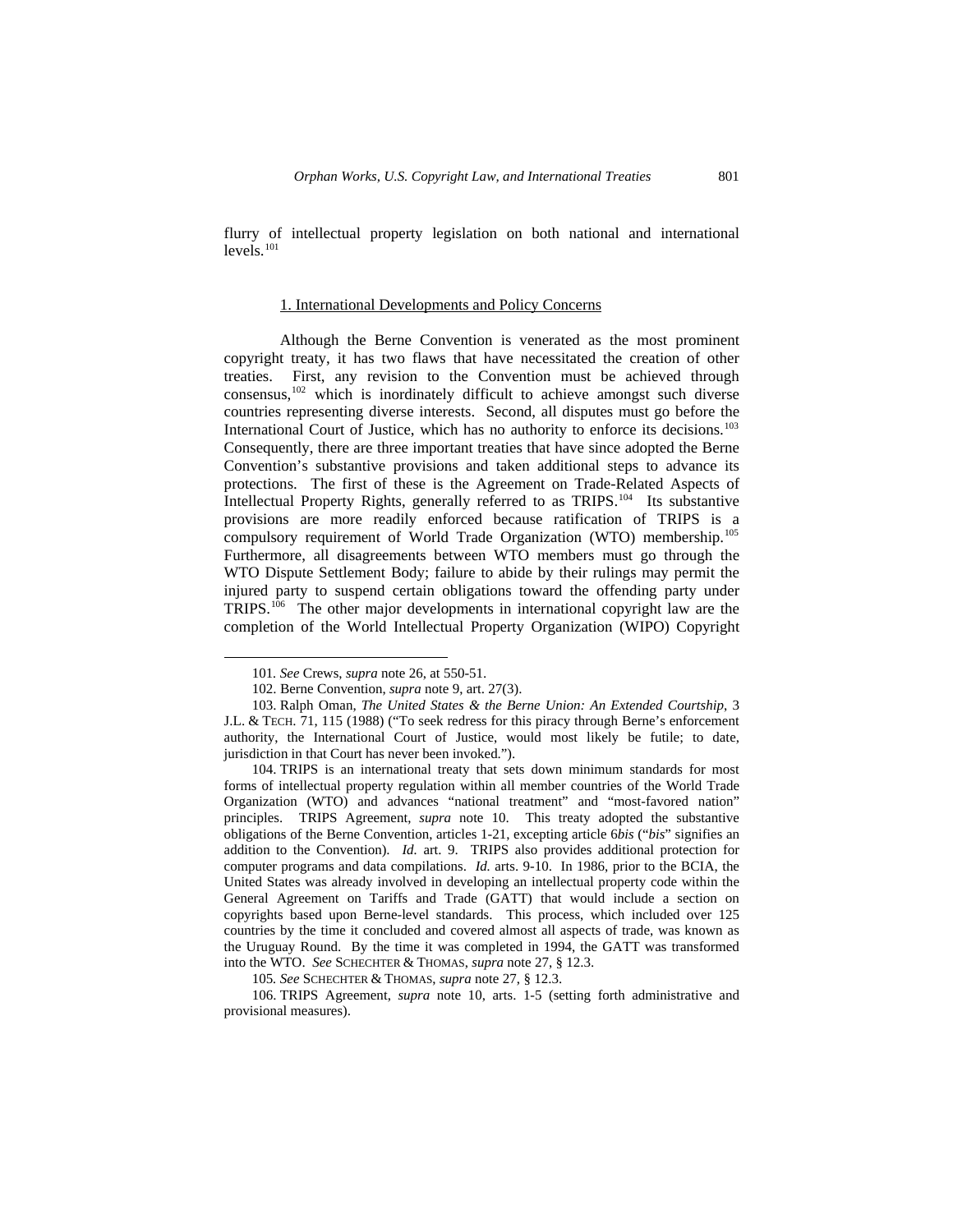Treaty (WCT)<sup>[107](#page-15-0)</sup> and the WIPO Performances and Phonograms Treaty (WPPT).<sup>[108](#page-15-1)</sup> Like TRIPS, the WCT and WPPT also adopted the substantive obligations of the Berne Convention and then built upon them.<sup>[109](#page-15-2)</sup> The purpose of these two treaties is to update national laws in order to provide protection for copyrighted works in the digital realm.<sup>[110](#page-15-3)</sup>

International activity in the realm of copyrights extends well beyond the formation of these prominent treaties. The extraordinary developments in technology that aid in the creation and dissemination of works also lead to greater innovations in piracy, which threaten intellectual property generally.<sup>111</sup> National governments constantly struggle to keep on top of new developments to ensure they are providing the utmost protection to copyrighted works.<sup>[112](#page-15-5)</sup> An inactive government runs the risk of inadvertently permitting individuals or corporations within its nation's boundaries to engage in practices that can threaten the rights of foreign rightholders, thus invoking criticism from the international community.<sup>[113](#page-15-6)</sup> Furthermore, failure to provide adequate protection can have consequences of even greater severity. As previously noted,<sup>[114](#page-15-7)</sup> in order to enjoy the greater international trade benefits that the WTO provides, a country must first have in place intellectual property protection that meets the fundamental provisions of the Berne Convention.<sup>[115](#page-15-8)</sup> While weak intellectual property protection can act as a

111. Perlmutter, *supra* note 14, at 327.

112*. Id.* at 324-25.

 $\overline{a}$ 

114*. See supra* Part II.D.1.

<span id="page-15-0"></span><sup>107.</sup> World Intellectual Property Organization Copyright Treaty, *adopted* Dec. 20, 1996, 36 I.L.M. 65 (1997) [hereinafter WCT].

<span id="page-15-1"></span><sup>108.</sup> World Intellectual Property Organization Performances and Phonogram Treaty, *adopted* Dec. 20, 1996, 36 I.L.M. 76 (1997) [hereinafter WPPT].

<span id="page-15-2"></span><sup>109.</sup> The WCT provides copyright protection similar to TRIPS for computer programs and data compilations but goes further to provide legal protection for technological protection measures and rights management information. WCT, *supra* note 107, arts. 3-4, 10-13. The WPPT deals primarily with the protection of performers and producers of phonograms. Many of its provisions are identical to those of the WCT. WPPT, *supra* note 108.

<sup>110.</sup> S. REP. NO. 105-190, at 9-10 (1998); H.R. REP. NO. 105-551(II), at 20-21 (1998).

<span id="page-15-6"></span><span id="page-15-5"></span><span id="page-15-4"></span><span id="page-15-3"></span><sup>113.</sup> Yu, *supra* note 59, at 332-33 ("[C]opyright holders have been known for using, or encouraging their government to use, coercive power to protect their creative works. Only a decade ago, the U.S. copyright industries lobbied their government to use strongarmed tactics to coerce China into protecting intellectual property rights.").

<span id="page-15-8"></span><span id="page-15-7"></span><sup>115</sup>*. See* Yu, *supra* note 59, at 366-67. An example of the extent to which intellectual property policy invades international politics is seen in China's efforts to join the WTO. *Id.*  at 354-73. China's accession to the WTO was approved in 2001, yet this process essentially began in 1978 when the country reopened its borders to the international community. *Id.* at 354-55. There were many issues that China faced in attempting to make institutional reforms, not least among them a need to improve the protection and enforcement of intellectual property rights. *Id.* at 355-66. Professor Peter Yu posits that "it would not be too far-fetched to argue that China might still remain outside the WTO had it not strengthened its protection of intellectual property rights." *Id.* at 372.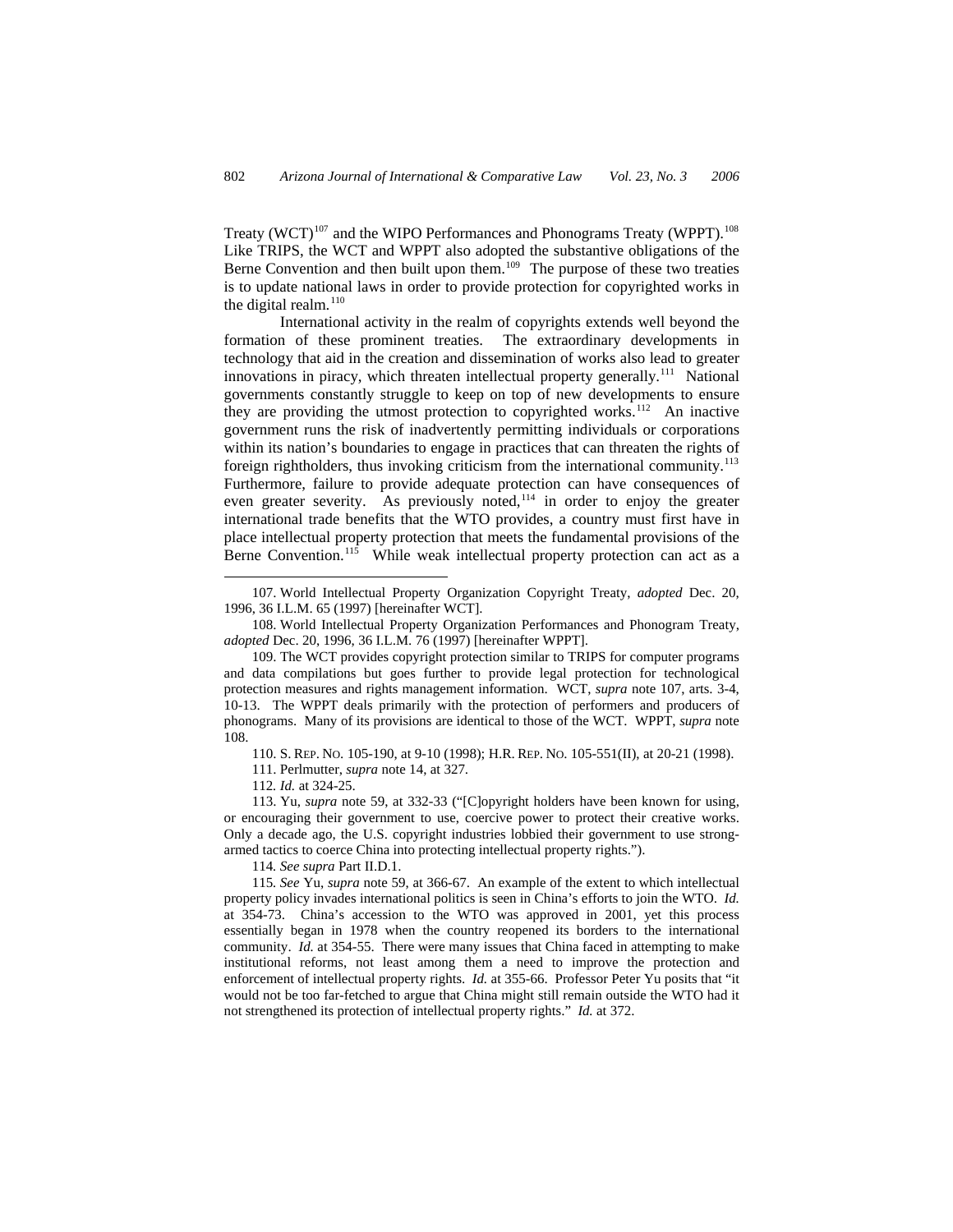barrier to participation in other international organizations, it can also have more immediate repercussions: economic sanctions, trade wars, and withdrawal of certain benefits, such as "most-favored nation" status.<sup>[116](#page-16-0)</sup> In this current political environment in which the enhancement of intellectual property protection plays a prominent role, pressures between the players are clearly a driving force behind the emendation of copyright laws on national levels.

### 2. U.S. Expansion of Copyright Law Post-Berne

It is not clear whether the United States' constant activity in the area of copyright law has been driven more by the desire to further harmonize U.S. law with international standards or by a reaction to the development of technology that facilitates dissemination of works and piracy of those works, but it is certain that both of these factors play a prominent role.<sup>[117](#page-16-1)</sup> As the market for U.S. copyrighted works expands, so does the piracy of those works.<sup>[118](#page-16-2)</sup> In 1987, as the United States prepared to accede to the Berne Convention, the core copyright industries generated a trade surplus of over \$1.5 billion.<sup>[119](#page-16-3)</sup> This amount would have been greater, but the U.S. International Trade Commission estimated that U.S. companies lost between \$43 billion and \$61 billion during 1986 because of inadequate legal protection for U.S. intellectual property.<sup>[120](#page-16-4)</sup> Accordingly, ensuring adequate protection for U.S. works abroad was perceived as a primary benefit to be gained through participation in the international copyright system and a chief motivating factor in the revision of the U.S. copyright regime.

After the enactment of the Act of 1976, Congress worked hard to harmonize the U.S. copyright regime with the international community.<sup>[121](#page-16-5)</sup> A

<sup>116</sup>*. Id.* at 359.

<sup>117</sup>*. See generally* Perlmutter, *supra* note 14.

<span id="page-16-2"></span><span id="page-16-1"></span><span id="page-16-0"></span><sup>118</sup>*. See generally* STEPHEN E. SIWEK, INTERNATIONAL INTELLECTUAL PROPERTY ALLIANCE, COPYRIGHT INDUSTRIES IN THE U.S. ECONOMY: THE 2004 REPORT (2004), *available at* http://www.iipa.com/pdf/2004\_SIWEK\_FULL.pdf (presenting estimates of U.S. copyright industries' contributions to the U.S. gross domestic product).

<sup>119.</sup> S. REP. NO. 100-352, at 2 (1988), *as reprinted in* 1988 U.S.C.C.A.N. 3706, 3707. 120. *Id.* 

<span id="page-16-5"></span><span id="page-16-4"></span><span id="page-16-3"></span><sup>121.</sup> A review of the legislative history from the 1976 Act indicates that Congress drove with a rather myopic determination toward the goal of international harmonization. For example, the Committee on the Judiciary, in explaining its rationale in adopting a lifebased copyright term, enumerated various reasons why such a change was desirable. H.R. REP. NO. 94-1476, at 133-35 (1976), *as reprinted in* 1976 U.S.C.C.A.N. 5659, 5749-51. Not least in its consideration was the observation that "a very large majority of the world's countries have adopted a copyright term of the life of the author and 50 years after the author's death." *Id.* at 135, *as reprinted in* 1976 U.S.C.C.A.N. at 5741. Accordingly, adopting this standard would have the beneficial effects of providing certainty and simplicity in international business dealings and improving international copyright relations. There were other reasons provided as well, but the language used in the report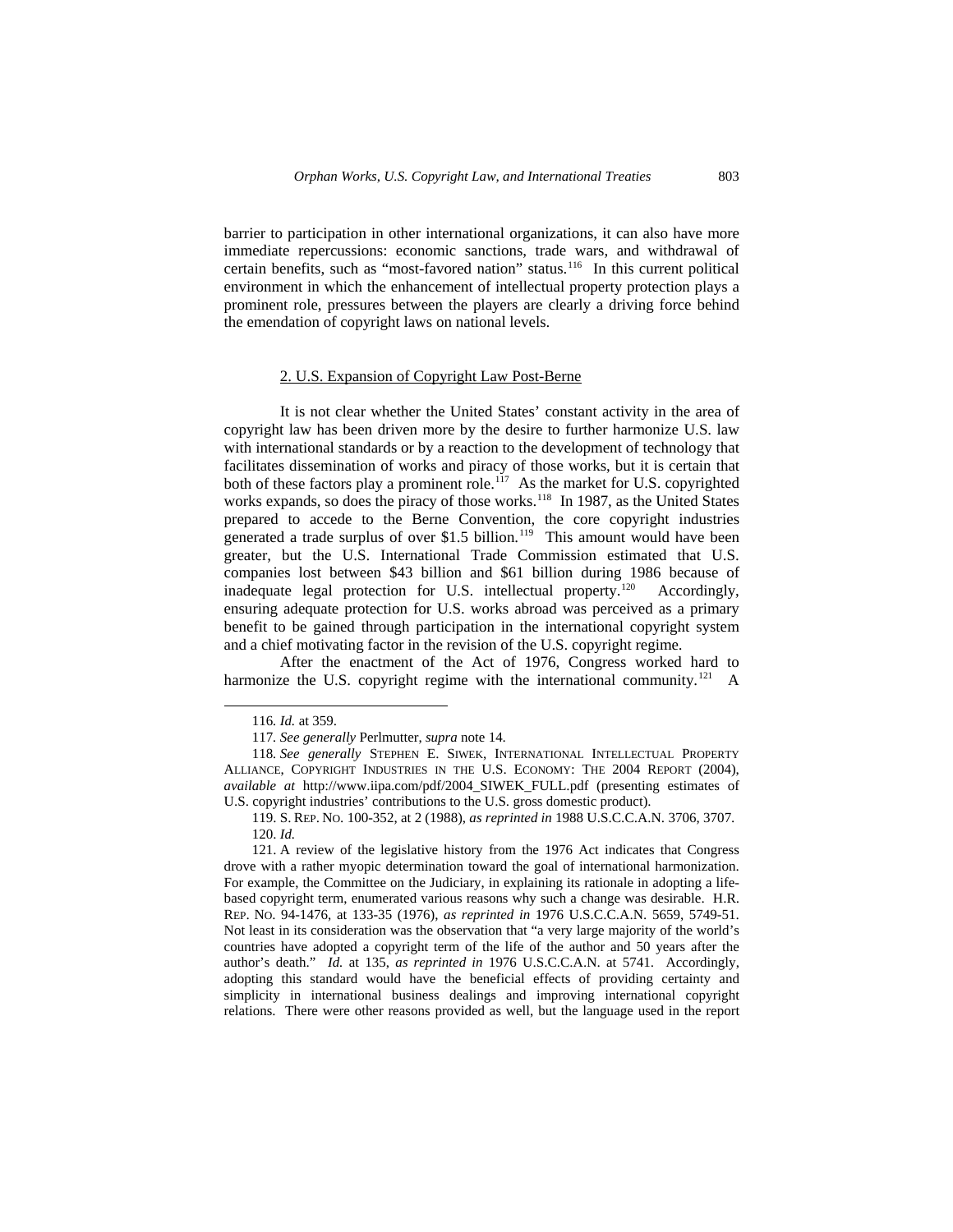recurring theme in the legislative record is the notion that "the advantages of" following European copyright standards "outweigh any possible disadvantages."[122](#page-17-0) In fact, in each instance that Congress expanded the protection for copyrights, Congress dismissed the impact the changes would have on the general public as *de minimis*. [123](#page-17-1) In light of the annual dollars lost to piracy, this might actually be a rather persuasive argument. While the economic impact of piracy in 1987 might have seemed startling, such figures pale in comparison to current numbers.[124](#page-17-2) As technological advancements continue to make dissemination of works available for a growing global audience, and as more

 $\overline{a}$ 

reveals a definite bias against the traditional copyright term and limited tolerance for criticism that such a change would negatively impact future creation. For instance, the renewal requirement inherent in the two-term system was characterized as the "worst feature" of the U.S. system, creating a "substantial burden and expense." *Id.* It is interesting to note that at the time the 1976 Act revisions were being discussed, renewal required the submission of a renewal application along with payment of the \$4.00 renewal fee. REGISTER OF COPYRIGHTS, 79TH ANNUAL REPORT (1976), http://www.copyright.gov/ reports/annual/archive/ar-1976.pdf. These simple requirements hardly seem burdensome or expensive. It is possible that the burden and expense that the Committee was referring to was that of remembering to renew the copyright, or the Committee could have been referring to the "inadvertent and unjust loss of copyright" that was the result of failing to renew. H.R. REP. NO. 94-1476, at 134, *as reprinted in* 1976 U.S.C.C.A.N. at 5750. However, the report does not expand upon this observation regarding the renewal requirement. The Committee also observed that a large majority of copyrighted works, approximately 85%, are not renewed, and noted the concern of "some educational groups" that those works would be less readily available for scholarly use. *Id.* at 135, *as reprinted in* 1976 U.S.C.C.A.N. at 5751. In response, the Committee blithely referenced the fair use exception embodied in 17 U.S.C. § 107 (2000). Its ultimate conclusion on the matter as a whole, however, was that "the advantages of a basic term of copyright enduring for the life of the author and for 50 years after the author's death outweigh any possible disadvantages." *Id.* at 136, *as reprinted in* 1976 U.S.C.C.A.N. at 5752. Implicit in the analysis of the Committee is a presumption against a detailed analysis of how the change would impact U.S. copyright users functioning off a renewal-based system in favor of a presumption that what worked for Europe would work for the United States as well.

122. H.R. REP. NO. 94-1476, at 136, *as reprinted in* 1976 U.S.C.C.A.N. at 5752.

123*. See, e.g.*, S. REP. NO. 100-352 (1988), *as reprinted in* 1988 U.S.C.C.A.N. 3706.

<span id="page-17-2"></span><span id="page-17-1"></span><span id="page-17-0"></span>124. The 2004 study by Economists Incorporated for the International Intellectual Property Alliance (IIPA) reveals that in 2002, the total copyright industries contributed an estimated \$1.254 trillion to the U.S. economy. SIWEK, *supra* note 118, at 2-3 ("Total copyright industries" encompass "core" copyright industries, those that create copyrighted material as their primary product, and portions of many other industries which either create, distribute, or depend upon copyrighted material.). This accounts for approximately 12% of the United States' GDP. *Id.* However, as a result of deficiencies in the copyright regimes of various countries, the IIPA estimates that the total losses due to piracy were at minimum \$25-\$30 billion in 2004. These figures do not account for Internet piracy. Letter from Eric H. Smith, President, Int'l Intellectual Prop. Alliance, to James Mendenhall, Office of the U.S. Trade Representative (Feb. 11, 2005), http://www.iipa.com/pdf/2005SPEC301 COVERLETTER.pdf.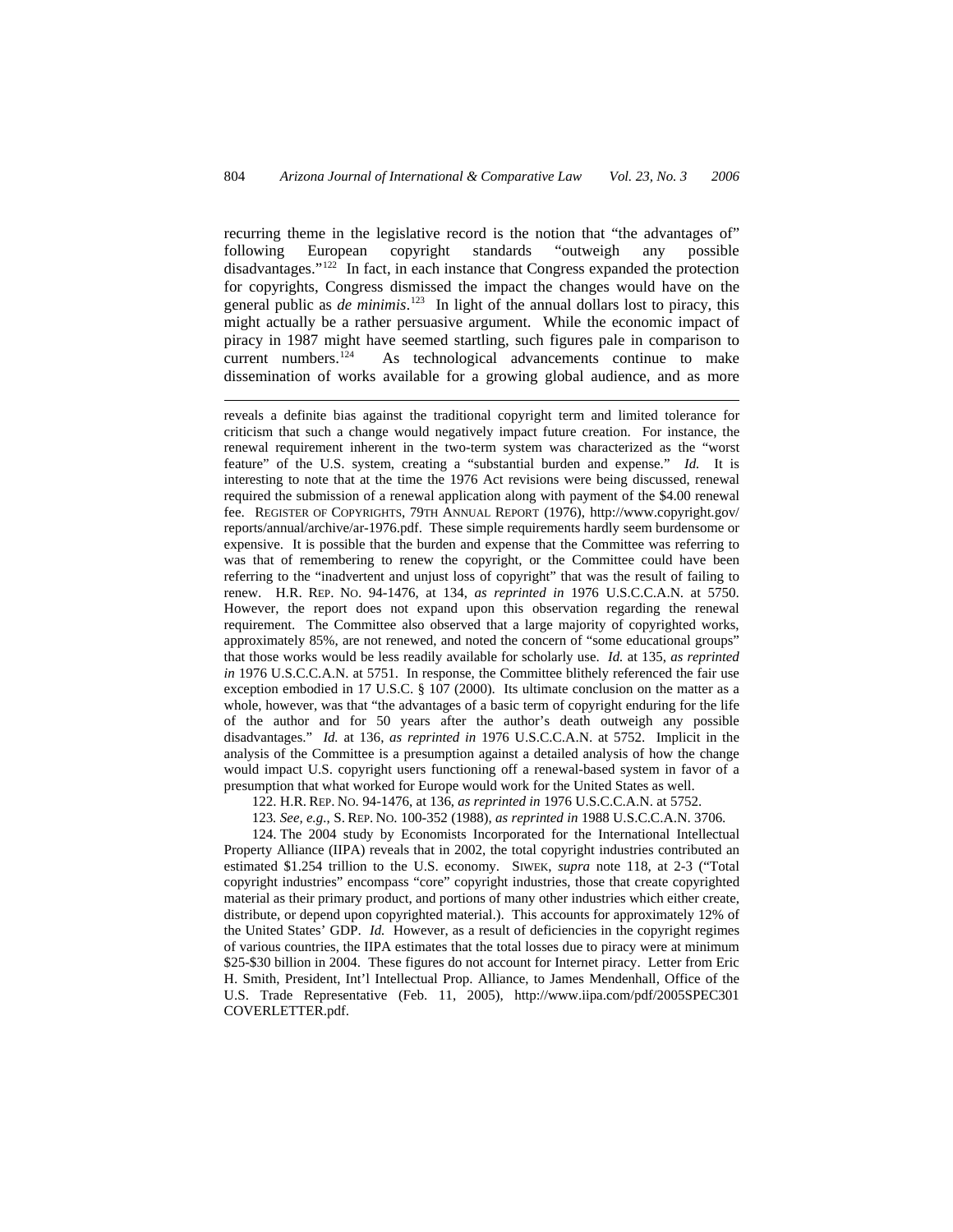corporations in the copyright industry become multinational, or "at least operate their businesses across national borders," U.S. participation in the development of intellectual property policy on an international level is a necessity.[125](#page-18-0)

In an effort to push toward further harmony with the international community, Congress has altered U.S. copyright statutes with almost fifty bills since the Act of 1976.<sup>[126](#page-18-1)</sup> Of these, four prominent acts were passed in an attempt to conform more to international standards or to rectify past "harms" to foreign authors.

First, in 1990, Congress granted limited rights of attribution and of integrity to authors of works of visual art; those rights are also referred to as "moral rights."<sup>[127](#page-18-2)</sup> Berne Convention article 6*bis* provides for the moral rights of an author, which are independent of an author's economic interests.[128](#page-18-3) At the time of Berne adherence, Congress determined that U.S. law afforded meaningful equivalents to moral rights, including provisions in the Lanham Act and common law principles of libel, defamation, misrepresentation, and unfair competition.<sup>[129](#page-18-4)</sup> However, European countries perceive moral rights, in accordance with "natural rights" theory, to be rights authors enjoy by virtue of creating a work, and many U.S. authors greatly supported recognition of these rights in the United States.<sup>[130](#page-18-5)</sup> Consequently, the United States' refusal to specifically allow for moral rights in the BCIA was viewed as a contentious choice.<sup>[131](#page-18-6)</sup> The debate regarding U.S. recognition of moral rights culminated in the Visual Artists Rights Act of 1990 (VARA).[132](#page-18-7) Some critics argued that VARA failed to provide enough protection or to bring the United States into full compliance with the Berne Convention, but

<sup>125.</sup> Perlmutter, *supra* note 14, at 326.

<span id="page-18-1"></span><span id="page-18-0"></span><sup>126.</sup> Some of these enactments can be qualified as clarifications or technical corrections, while still others have been extensions of existing laws. Crews, *supra* note 26, at 551.

<span id="page-18-2"></span><sup>127.</sup> Visual Artists Rights Act (VARA) of 1990, Pub. L. No. 101-650, 104 Stat. 5128 (codified at 17 U.S.C. § 106A (2000)). Section 106A grants to the author of a work of visual art generally the right to be credited as the author of the work or to prevent the use of his name if the work is changed in a way that would tarnish his reputation. *Id.* Additionally, the author may prevent the "intentional distortion, mutilation, or other modification" or destruction of his work under certain conditions. *Id*.

<span id="page-18-3"></span><sup>128.</sup> Berne Convention, *supra* note 9, art. 6*bis*. "Moral rights" include the right of attribution and the right to the integrity of the work. Moral rights are distinct from any economic rights tied to copyright; thus, even if an artist has assigned the copyright in a work to a third party, the artist may still maintain the moral rights to the work.

<span id="page-18-4"></span><sup>129.</sup> S. REP. NO. 100-352, at 9-10 (1988), *as reprinted in* 1988 U.S.C.C.A.N. 3706, 3714-15.

<span id="page-18-7"></span><span id="page-18-6"></span><span id="page-18-5"></span><sup>130.</sup> Ludolph & Merenstein, *supra* note 63, at 204-05; Dana L. Burton, Comment, *Artists' Moral Rights: Controversy and the Visual Artists Rights Act,* 48 SMU L. REV. 639, 639-40 (1995).

<sup>131.</sup> Ludolph & Merenstein, *supra* note 63, at 222-30.

<sup>132.</sup> VARA, Pub. L. No. 101-650, 104 Stat. 5128; Burton, *supra* note 130, at 641.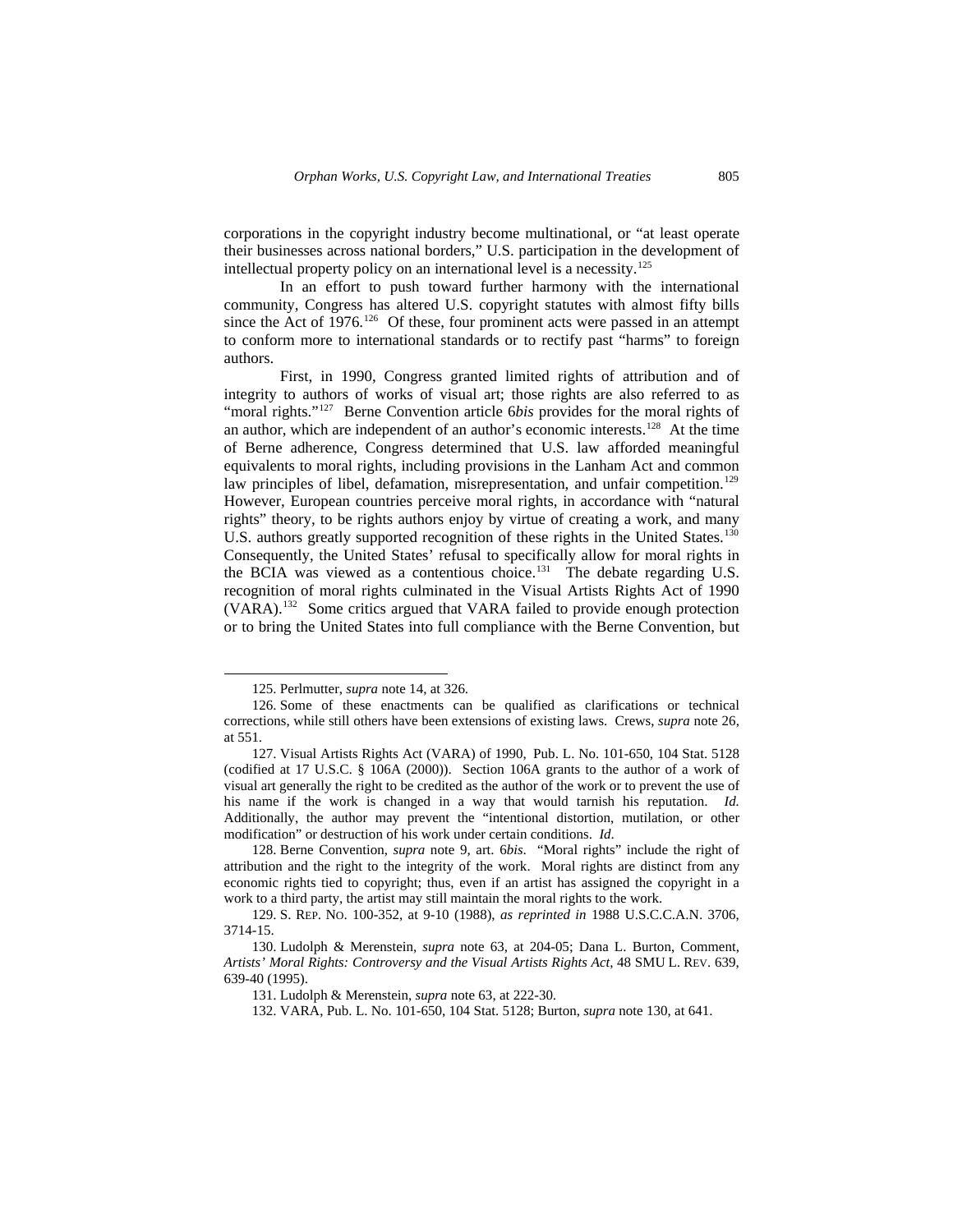"it [was] generally acknowledged that VARA represents a big step towards protection of artists' moral rights."[133](#page-19-0)

Second, Congress, as part of negotiations leading to the North American Free Trade Agreement<sup>[134](#page-19-1)</sup> and subsequent multilateral trade negotiations during the Uruguay Round Agreements,<sup>[135](#page-19-2)</sup> added § 104A to Title 17, which restored copyright in foreign works that had fallen into the public domain because of failure to comply with certain copyright formalities prior to 1978.<sup>[136](#page-19-3)</sup> Section 104A also conferred copyright protection on eligible foreign copyrighted works even if those works had not previously had a U.S. copyright.<sup>[137](#page-19-4)</sup> This has been viewed by some as a means of reconciling with other countries the "harms" caused to foreign authors under the pre-1976 U.S. copyright regime.<sup>[138](#page-19-5)</sup>

Third, in 1998, Congress made a bold showing of working toward international harmonization through the Sonny Bono Copyright Term Extension Act of 1998 (CTEA).<sup>[139](#page-19-6)</sup> In 1993, the European Union issued a directive requiring member countries to adopt a standard term of protection of life-plus-seventy years in order to unify the term of protection.<sup>[140](#page-19-7)</sup> This directive also stipulated, in compliance with Berne Convention article 7, that the copyright of any work whose country of origin is one with a lesser term of protection will not be recognized in the European Union after the date of expiry in the country of

136. 17 U.S.C. § 104A (2000).

137. *Id.*

-

<span id="page-19-5"></span><span id="page-19-4"></span><span id="page-19-3"></span>138. Perlmutter, *supra* note 14, at 329-30. Before the United States joined the Berne Convention, U.S. copyright policies were self-interested to a fault. Typically regarded as a pirate nation, the United States failed to protect foreign works under its copyright regime, providing either no protection or only protection that was illusory. *See generally* Ringer, *supra* note 73. An oft-cited remark regarding U.S. copyright law illustrates this point readily: "Until the Second World War the United States had little reason to take pride in its international copyright relations; in fact, it had a great deal to be ashamed of. With few exceptions its role in international copyright was marked by intellectual shortsightedness, political isolationism, and narrow economic self-interest." *Id.* at 1051. Consequently, even though the United States is now an "active and enthusiastic participant" in the international copyright system, it has had "only mixed success in convincing other countries to follow [its] lead domestically." Perlmutter, *supra* note 14, at 329. Part of this problem can be attributed to the fact that the United States has failed thus far to achieve harmonization with international norms.

<span id="page-19-6"></span>139. Sonny Bono Copyright Term Extension Act, Pub. L. No. 105-298, 112 Stat. 2827 (1998) (codified in various sections of 17 U.S.C.).

<span id="page-19-7"></span>140*. See* Council Directive 93/98, art. 9, 1993 O.J. (L 290) 9 (EC) ("Whereas there are consequently differences between the national laws governing the terms of protection of copyright and related rights . . . the laws of the Member States should be harmonized so as to make terms of protection identical throughout the Community . . . .").

<sup>133.</sup> Burton, *supra* note 130, at 641-42.

<span id="page-19-1"></span><span id="page-19-0"></span><sup>134.</sup> North American Free Trade Agreement, U.S.-Can.-Mex., Dec. 17, 1992, 32 I.L.M. 289.

<span id="page-19-2"></span><sup>135.</sup> Uruguay Round Agreements Act, Pub. L. No. 103-465, §§ 101, 514, 108 Stat. 4809, 4814, 4976-80 (1994).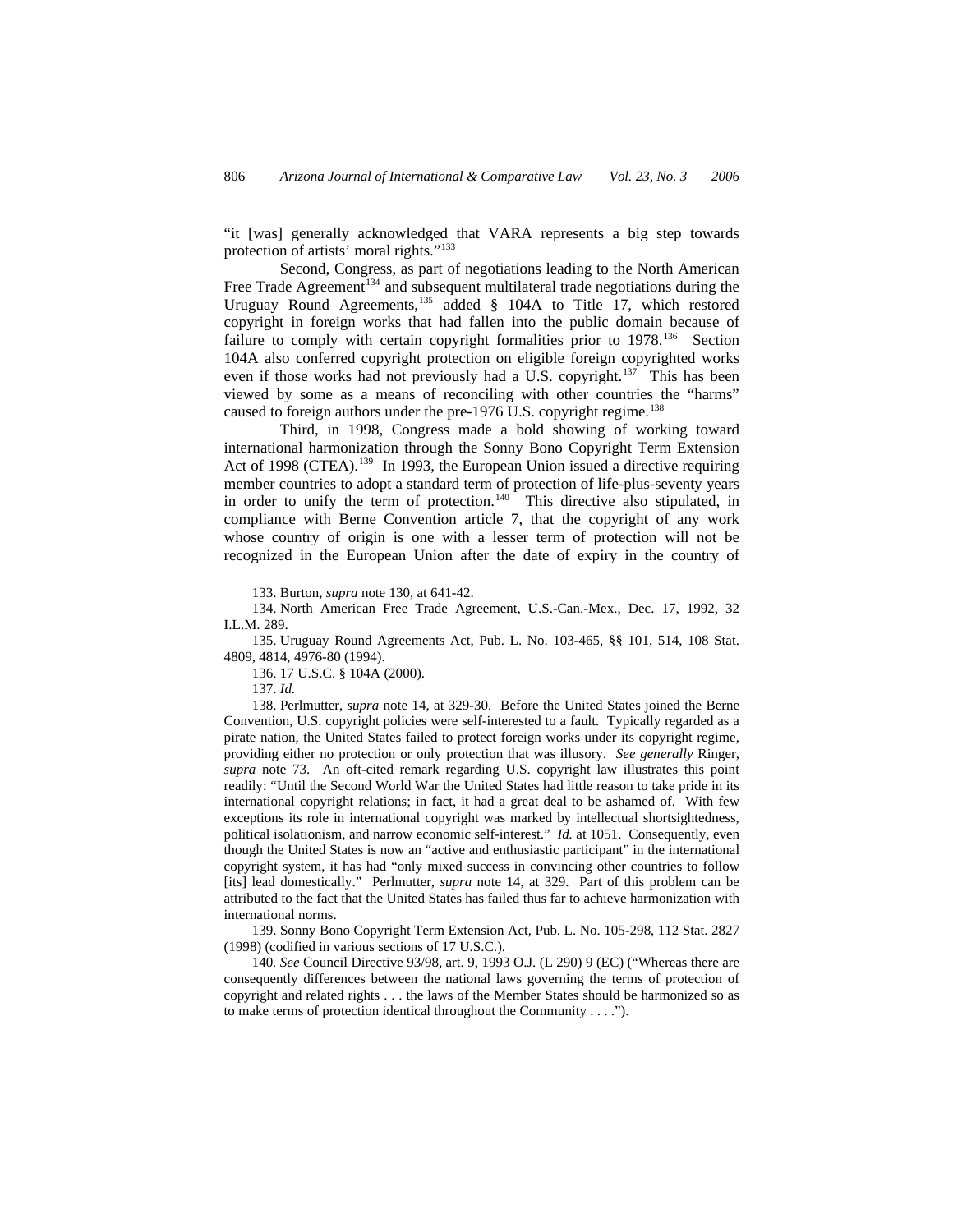origin.[141](#page-20-0) Consequently, so the story goes, the United States needed to extend its copyright term to match that of the European Union to assure the continuing protection of American works abroad.<sup>[142](#page-20-1)</sup> Congress sought this "harmonization" with the European nations by extending the copyright term of U.S. works to life of the author plus seventy years through the CTEA.<sup>[143](#page-20-2)</sup>

Although Congress accepted several arguments in support of the twentyyear term extension, many commenters found the arguments to be meritless.[144](#page-20-3) The enactment of the CTEA sparked a flurry of criticism and instigated challenges to its constitutionality.<sup>[145](#page-20-4)</sup> However, in January 2003, the U.S. Supreme Court held in *Eldred v. Ashcroft* that the CTEA passes constitutional muster and affirmed Congress's power to extend the term of copyright protection for existing works by twenty years.[146](#page-20-5) In concluding that the term extension was a rational exercise of Congress's power under the Copyright Clause, the Court relied heavily on the congressional desires to align U.S. copyright protection with Europe and to promote restoration and public distribution of older works.<sup>[147](#page-20-6)</sup> Unfortunately, the congressional goals endorsed by the Supreme Court in *Eldred* have yet to be realized.<sup>[148](#page-20-7)</sup> Furthermore, it would appear that the constant revision and restructuring of U.S. copyright law has contributed to, instead of alleviated, the confusion inherent in the current law. As will be discussed later in this Note,

-

<span id="page-20-4"></span>145*. See generally* Opposing Copyright Extension, http://homepages.law.asu.edu/ ~dkarjala/OpposingCopyrightExtension (last visited Sept. 8, 2006) (providing links to academic commentary, letters to Congress, legislative and judicial materials, statutes, treaties and briefs on copyright extension, international developments, and policy debates). Three cases challenging the constitutionality of the CTEA have been brought before federal courts. The first was *Eldred v. Ashcroft*, 537 U.S. 186 (2003) (upholding the constitutionality of the CTEA). *Golan v. Ashcroft*, 310 F. Supp. 2d 1215 (D. Colo. 2004), and *Kahle v. Ashcroft*, No. 04-CV-1127, 2004 WL 2663157 (N.D. Cal. Nov. 19, 2004), the two cases after *Eldred*, also upheld the constitutionality of the CTEA based on the Supreme Court's reasoning in *Eldred.*

<sup>141</sup>*. Id.* art. 7(1).

<span id="page-20-1"></span><span id="page-20-0"></span><sup>142</sup>*. See* Kenneth D. Crews, *Copyright Duration and the Progressive Degeneration of a Constitutional Doctrine*, 55 SYRACUSE L. REV. 189, 209-14 (2005) (providing a general overview of the discussions behind the CTEA).

<sup>143</sup>*. See* 17 U.S.C. §§ 302-04 (2000).

<span id="page-20-3"></span><span id="page-20-2"></span><sup>144</sup>*. See, e.g.*, Dennis S. Karjala, *The Term of Copyright*, *in* GROWING PAINS: ADAPTING COPYRIGHT FOR LIBRARIES, EDUCATION, AND SOCIETY (Laura N. Gasaway ed., 1997), *available at* http://homepages.law.asu.edu/~dkarjala/OpposingCopyrightExtension/ commentary/term-of-protection.html; Crews, *supra* note 142, at 209-13.

<sup>146.</sup> *Eldred*, 537 U.S. at 221-22.

<sup>147</sup>*. Id.* at 205-07.

<span id="page-20-7"></span><span id="page-20-6"></span><span id="page-20-5"></span><sup>148</sup>*. See id.* at 257-62 (Breyer, J., dissenting) (acknowledging that the statute does not create uniformity "with respect to the lion's share of the economically significant works that it affects"); Karjala, *supra* note 144, at 55-57 (enumerating the reasons that the CTEA fails at harmonization).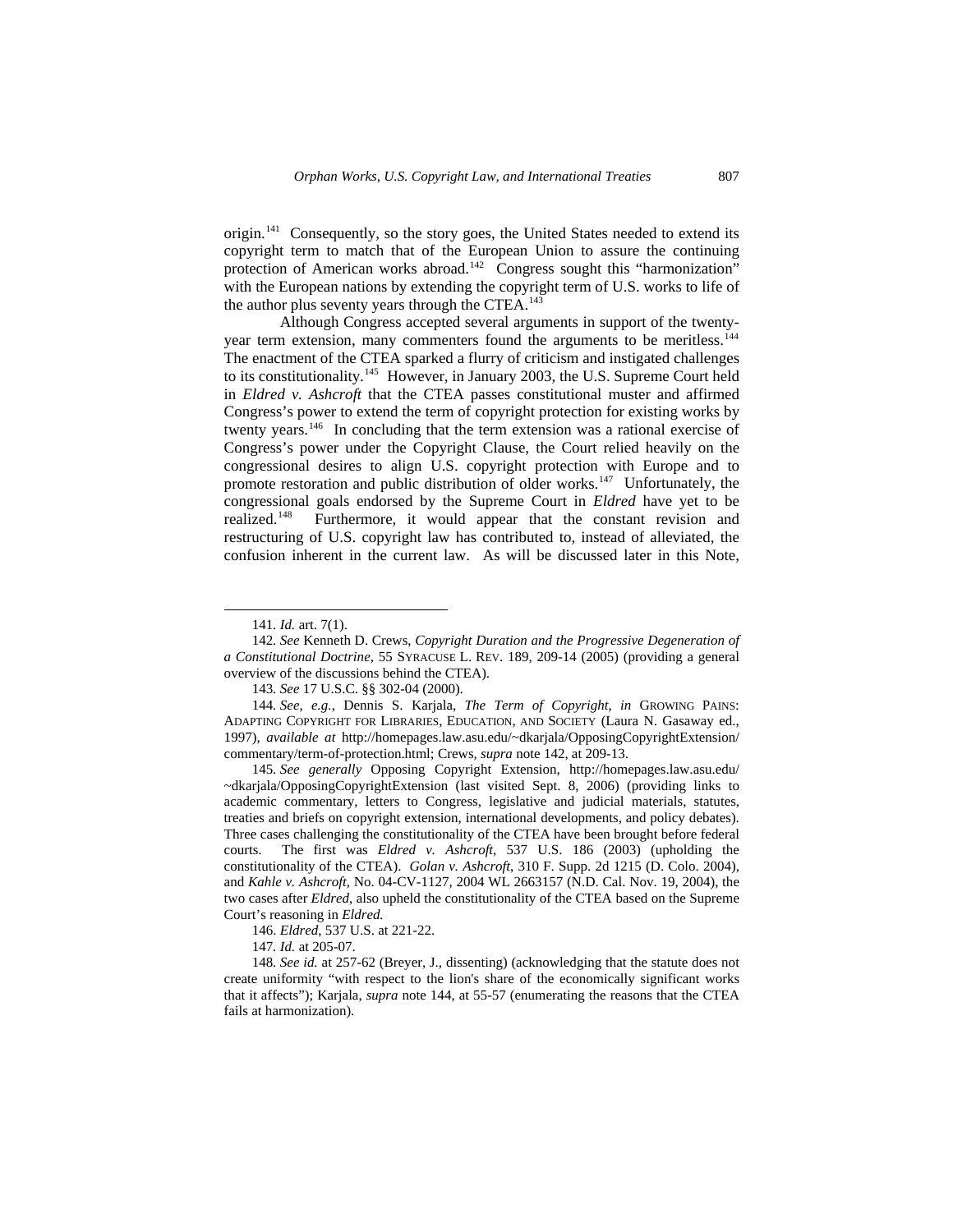orphan works provide a prime example of the ever-increasing confusion caused by the current copyright scheme.<sup>[149](#page-21-0)</sup>

At the same time Congress enacted the CTEA, it also created the Digital Millennium Copyright Act (DMCA).<sup>[150](#page-21-1)</sup> This Act implemented the WIPO Copyright Treaty and WIPO Performances and Phonograms Treaty.[151](#page-21-2) Congress was quick to create legislation that would make the United States compliant with those treaties due to the perception that use of digital media to make copyrighted works available was being chilled by the threat of massive piracy.<sup>[152](#page-21-3)</sup> There are two primary features of the DMCA: anticircumvention of technological protection measures and protection of copyright management information.<sup>[153](#page-21-4)</sup> Some have viewed the DMCA as a significant aggrandizement of copyright protection, which will negatively impact the public's ability and right to access information.<sup>[154](#page-21-5)</sup> However, it is also possible that the DMCA will have a beneficial impact on the public, particularly in the realm of orphan works. With fairly strong civil and criminal penalties backing the DMCA's copyright management information provisions, individuals may find that much-desired ownership information will become more readily provided and more reliable.<sup>[155](#page-21-6)</sup> So, at least in the realm of the Internet, copyrighted works that might qualify as orphans could be diminished under the DMCA. However, due to the scope of the orphan-works problem, it is unlikely that the DMCA will have any great impact.

## **III. THE PROBLEM OF ORPHAN WORKS**

## **A. What All the Fuss Is About**

U.S. copyright law has posed an increasing problem for would-be users of orphan works since the enactment of the Copyright Act of 1976.[156](#page-21-7) Use of copyrighted works without permission is considered an infringement of an

-

<sup>149.</sup> *See infra* Part III.

<span id="page-21-2"></span><span id="page-21-1"></span><span id="page-21-0"></span><sup>150.</sup> Digital Millennium Copyright Act, Pub. L. No. 105-304, 112 Stat. 2863 (1998) (codified at 17 U.S.C. §§ 1201-05 (2000)).

<sup>151.</sup> S. REP. NO. 105-190, at 3-4 (1998).

<sup>152</sup>*. Id.* at 17.

<sup>153</sup>*. Id.* at 23; H.R. REP. NO. 105-551(I), at 10 (1998).

<span id="page-21-5"></span><span id="page-21-4"></span><span id="page-21-3"></span><sup>154.</sup> Jennifer Burke Sylva, *Digital Delivery and Distribution of Music and Other Media: Recent Trends in Copyright Law; Relevant Technologies; and Emerging Business Models*, 20 LOY. L.A. ENT. L. REV. 217, 227-28 (2000).

<span id="page-21-6"></span><sup>155</sup>*. See* 17 U.S.C. §§ 1203-04 (2000) (civil remedies and criminal penalties for violations under the DMCA).

<span id="page-21-7"></span><sup>156</sup>*. Id.* §§ 101-1332; *see infra* Parts III.B–C (identifying the issues surrounding "orphan works").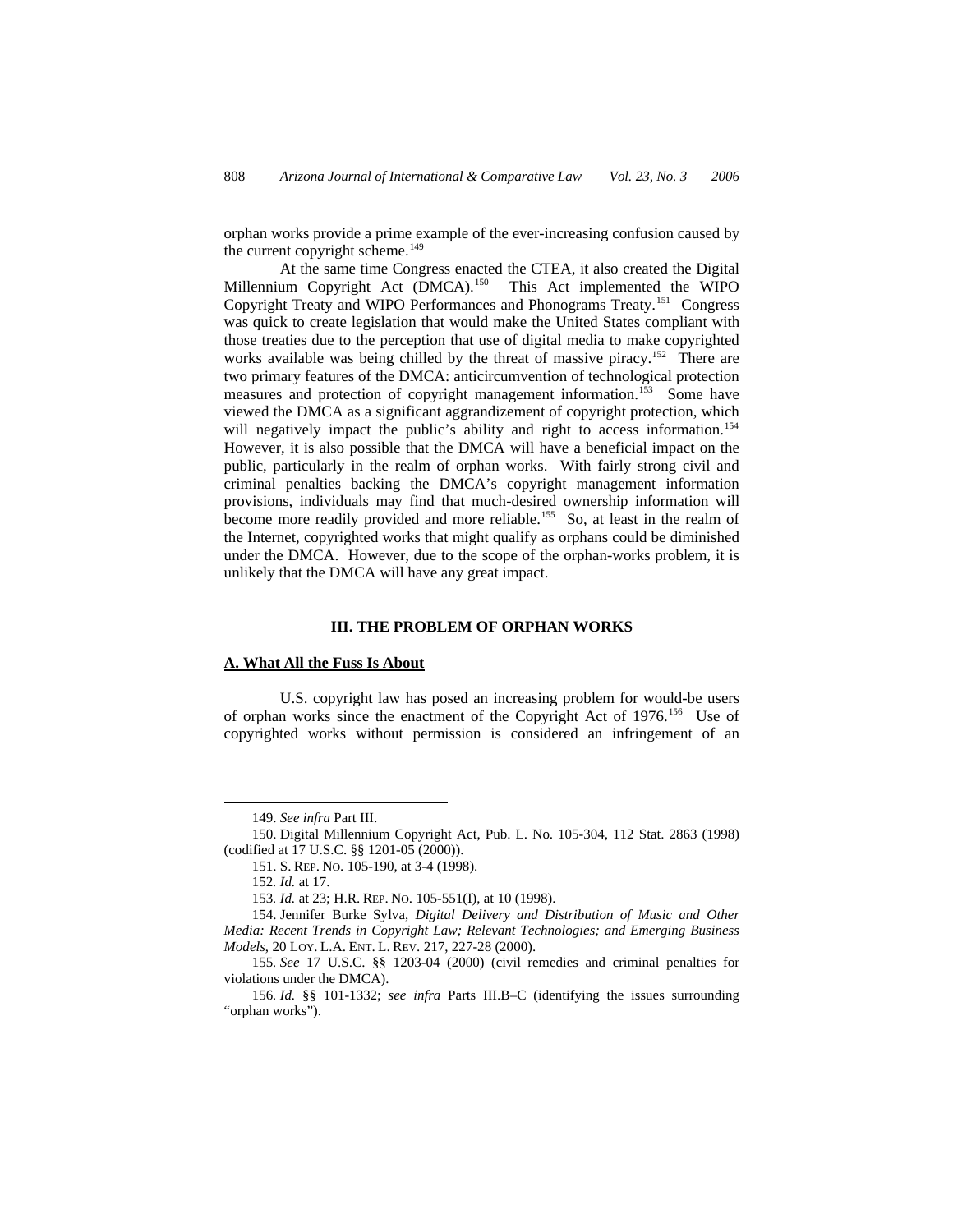author's exclusive rights.[157](#page-22-0) Those exclusive rights are subject to certain limitations, including exceptions for fair use,<sup>[158](#page-22-1)</sup> preservation efforts,<sup>[159](#page-22-2)</sup> educational use,<sup>[160](#page-22-3)</sup> compulsory licenses,<sup>[161](#page-22-4)</sup> and other uses intrinsic to executing licensed activities.<sup>[162](#page-22-5)</sup> Understanding these exceptions is important because, for the reasons discussed earlier (such as removing formalities<sup>[163](#page-22-6)</sup> and extending terms<sup>[164](#page-22-7)</sup>), for many works it is becoming increasingly difficult or impossible to track down the copyright owner for permission.<sup>[165](#page-22-8)</sup>

A primary, and perhaps the most troubling, issue that surfaced in the Register's Inquiry is the suggestion that the economic realities surrounding orphan works are undermining the purposes of the U.S. copyright scheme. Unless an exception applies, potential users of copyrighted works must ultimately acquire the permission of a current copyright holder.<sup>[166](#page-22-9)</sup> In seeking that permission where the copyright information is outdated or absent, a potential user can conceivably

 $\overline{a}$ 

<span id="page-22-6"></span>163. Congress removed all mandatory formalities from the U.S. Copyright Act in 1989 in order to accede to the Berne Convention. *See supra* Part II.C and accompanying notes.

164*. See supra* Part II.C and accompanying notes.

<span id="page-22-8"></span><span id="page-22-7"></span>165*. See generally* ORPHAN WORKS COMMENTS, *supra* note 6. The Copyright Office's Notice of Inquiry sought to elicit specific information and data regarding orphan works by posing a series of topical and detailed questions. Notice of Inquiry, *supra* note 2, at 3741- 43 (questions presented).

<span id="page-22-9"></span>166. The need to seek permission to use a copyrighted work presupposes that the use to be made does not qualify as "fair use" under § 107. However, individuals and institutions alike continue to find the doctrine of "fair use" to be confusing and unclear. REPORT ON ORPHAN WORKS, *supra* note 7, at 55-56; *see also* Gasaway, *supra* note 162, at 789-90 (concise outline of "fair use" analysis). As a result, it has become a general practice (as added insurance against liability) not to assume that a specific use would be considered fair use and to seek the permission of the copyright holder. Furthermore, a potential user deciding that a particular use qualifies under § 107 does not shield him from a lawsuit; it merely provides a defense against a claim of infringement. Consequently, a good faith user may still face the possibility of the expense and burden of a lawsuit. 17 U.S.C. § 107.

<span id="page-22-1"></span><span id="page-22-0"></span><sup>157</sup>*. See* 17 U.S.C. §§ 106, 501(a). "Anyone who violates any of the exclusive rights of the copyright owner as provided by sections 106 through 122 . . . is an infringer of the copyright." *Id.* § 501(a).

<sup>158</sup>*. Id.* § 107.

<sup>159</sup>*. Id.* § 108(c).

<sup>160</sup>*. Id*. § 110.

<sup>161</sup>*. Id.* § 115.

<span id="page-22-5"></span><span id="page-22-4"></span><span id="page-22-3"></span><span id="page-22-2"></span><sup>162</sup>*. See, e.g*., *id.* §§ 111-12. From their inception, the scope of the exceptions has been unclear. MELVILLE B. NIMMER & DAVID NIMMER, 4 NIMMER ON COPYRIGHT § 13.05 (2000). *See generally* Laura N. Gasaway, *Impasse: Distance Learning and Copyright*, 62 OHIO ST. L.J. 783 (2001) (examining the various difficulties libraries face when interpreting the language of 17 U.S.C. § 108); Crews, *supra* note 26, at 562 (identifying a congressional trend to cater to lobbyists from diverse interest groups, which results in "multi-page statute[s] that weave[] ins and outs and steadily obfuscate [their] own purpose and function").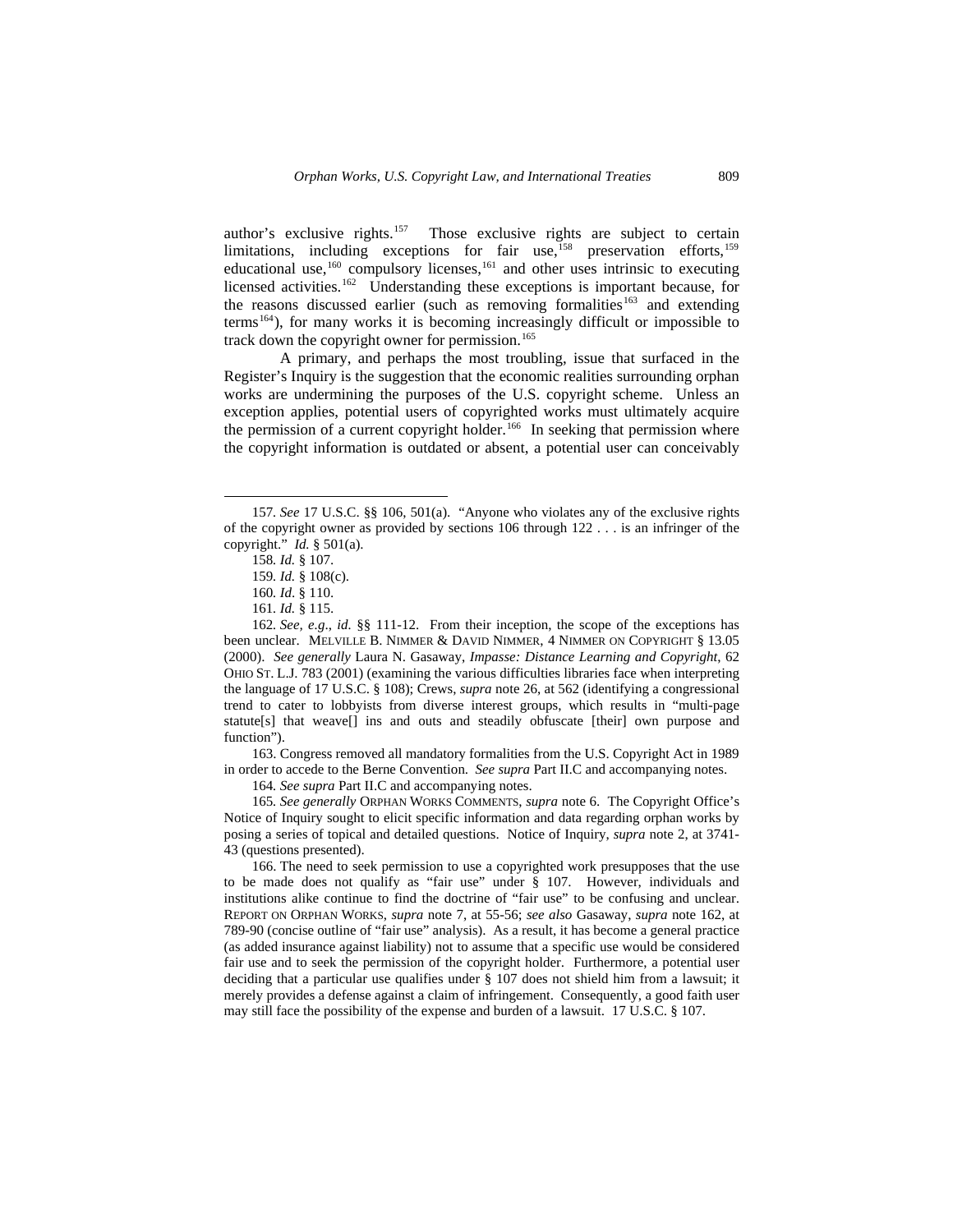spend substantial time and money just to locate the copyright holder.<sup>[167](#page-23-0)</sup> It appears that, at this initial stage, many users opt not to engage in such inquiries because of the up-front cost.[168](#page-23-1) Even if an individual or institution dedicates resources to searching out a copyright holder, the query may result in a dead end.<sup>[169](#page-23-2)</sup> In either scenario, the potential user is faced with the choice of abandoning or altering the project, or of assuming the risk of liability for using the orphan work without permission.[170](#page-23-3) The risk of liability alone might prevent a user who conducted a reasonable search from using an orphan work, despite the likelihood that the copyright holder will never surface.<sup>[171](#page-23-4)</sup>

Since the creation of the U.S. copyright regime, courts have stated that copyright is not an end in itself but rather a system to incentivize the creation of works that will ultimately benefit the public.<sup>[172](#page-23-5)</sup> Traditional formalities, such as registration, notice, and recordation of transfers, provided probative information regarding copyright ownership. When Congress made such formalities voluntary, it essentially stripped future users of the tools necessary to discover rightholders. This reality, coupled with the virtually perpetual copyright granted by modern law, helped to create a whole class of works of indiscernible lineage. The apparently significant rise in the number of orphan works since 1978 has led to myriad instances of market failure, where the cost to create exceeds the potential return.[173](#page-23-6) In effect, the current copyright scheme appears to be impeding creation—or, at least, creation of works derived from, or otherwise inspired by, prior works. And it may well be that such derived or inspired works comprise the bulk of creative effort. As Justice Joseph Story observed, "In truth, in literature, in science and in art, there are, and can be, few, if any, things, which, in an abstract sense, are strictly new and original throughout. Every book in literature,

-

<span id="page-23-0"></span><sup>167</sup>*. See generally* Crews, *supra* note 142 (providing a detailed examination of the complications involved in determining the copyright status of a work).

<span id="page-23-1"></span><sup>168.</sup> CTR. FOR THE STUDY OF THE PUB. DOMAIN, ORPHAN WORKS ANALYSIS AND PROPOSAL 5 (Duke Law Sch. ed., 2005), *available at* http://www.law.duke.edu/cspd [hereinafter Duke, ORPHAN WORKS].

<sup>169</sup>*. Id.* at 4.

<span id="page-23-3"></span><span id="page-23-2"></span><sup>170.</sup> Notice of Inquiry, *supra* note 2, at 3740; *see generally* ORPHAN WORKS COMMENTS, *supra* note 6.

<span id="page-23-4"></span><sup>171</sup>*. See, e.g.*, Initial Comment by Kenn Rabin, Fulcrum Media Servs., on Orphan Works (Feb. 4, 2005), http://www.copyright.gov/orphan/comments/index.html (follow "OW0030-FMS" hyperlink) [hereinafter Fulcrum Media Services Comment].

<span id="page-23-6"></span><span id="page-23-5"></span><sup>172.</sup> The rights of copyright owners "are limited in nature and must ultimately serve the public good . . . . Private motivation must ultimately serve the cause of promoting broad public availability of literature, music, and the other arts. The ultimate aim is . . . to stimulate artistic creativity for the general public good. The primary objective of copyright is not to reward the labor of authors, but '[t]o promote the Progress of Science and useful Arts.'" Fogerty v. Fantasy, Inc., 510 U.S. 517, 526 (1994).

<sup>173.</sup> Notice of Inquiry, *supra* note 2, at 3741.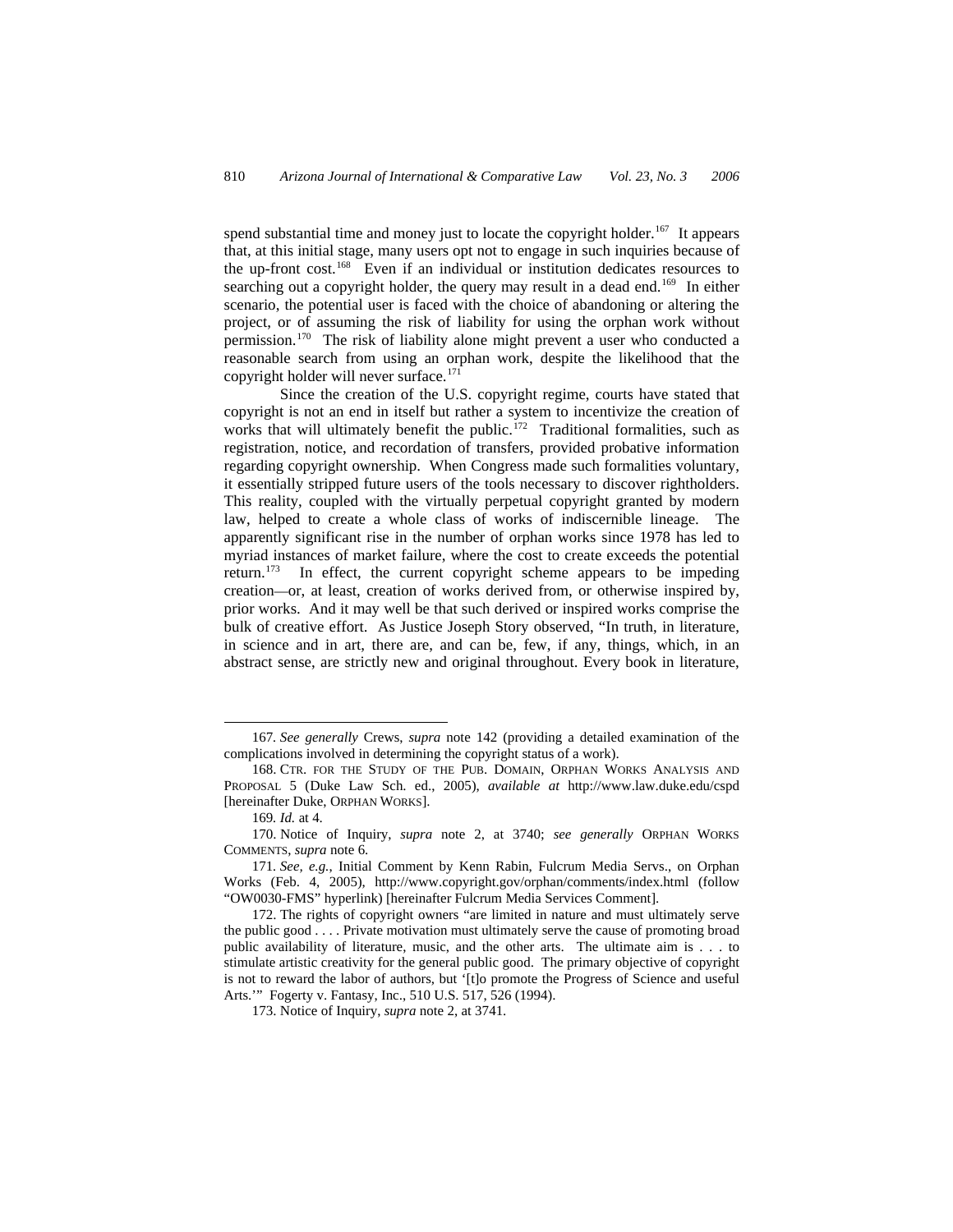science and art, borrows, and must necessarily borrow, and use much which was well known and used before."<sup>[174](#page-24-0)</sup>

#### **B. Everyday Problems Faced by Everyday People**

The comments submitted during the Notice of Inquiry represent a diverse range of people who deal with copyrighted materials—from authors, musicians, artists, and filmmakers, to librarians, archivists, educators, and hobbyists.<sup>[175](#page-24-1)</sup> While each comment detailed the unique way orphan works had affected each individual or organization, there were three common overarching issues.

### 1. Preservation of Cultural History

 $\overline{a}$ 

Numerous individuals and entities are committed to the daily business of archiving and preserving countless amounts of intellectual materials.<sup>[176](#page-24-2)</sup> These preservationists amass over time countless volumes of works, including books, periodicals, films, sound recordings, and fine art.<sup>[177](#page-24-3)</sup> Many of those works are no longer commercially available, and there are a great number that are deteriorating.<sup>[178](#page-24-4)</sup> The ability of the public to learn about and make use of the ideas and knowledge contained in those works is dependent upon the works' continued availability.

Many libraries, archives, and museums, both public and private, are currently engaged in preservation efforts.<sup>[179](#page-24-5)</sup> These institutions' goal is to use the

<span id="page-24-4"></span>178*. See* Initial Comment by Michael Hughes, Library of Cong., on Orphan Works (Mar. 25, 2005), http://www.copyright.gov/orphan/comments/index.html (follow "OW0630-LOC" hyperlink) [hereinafter LOC Comment].

<sup>174.</sup> Emerson v. Davies, 8 F. Cas. 615, 619 (C.C.D. Mass. 1845) (No. 4436).

<sup>175</sup>*. See generally* ORPHAN WORKS COMMENTS, *supra* note 6.

<span id="page-24-2"></span><span id="page-24-1"></span><span id="page-24-0"></span><sup>176.</sup> Out of the 867 comments submitted during the Register's Inquiry, roughly 40% of the comments discussed individual and organizational preservation efforts and the challenges orphan works bring to those efforts. *See id.*

<span id="page-24-3"></span><sup>177</sup>*. See, e.g.*, Initial Comment by Maureen Whalen et al., The J. Paul Getty Trust, The Metropolitan Museum of Art, and The Solomon R. Guggenheim Found., on Orphan Works (Mar. 24, 2005), http://www.copyright.gov/orphan/comments/index.html (follow "OW0610-ArtMuseums" hyperlink) [hereinafter Art Museums Comment].

<span id="page-24-5"></span><sup>179.</sup> The following organizations submitted either initial or reply comments during the Inquiry on their preservation efforts (this list is not intended to be exhaustive): Art Museums Comment, *supra* note 177; Reply Comment by Rachelle V. Browne, Smithsonian Inst., on Orphan Works (May 9, 2005), http://www.copyright.gov/orphan/ comments/reply (follow "OWR0136-Smithsonian" hyperlink); Initial Comment by Denise Troll Covey, Carnegie Mellon Univ. Libraries, on Orphan Works (May 4, 2005), http://www.copyright.gov/orphan/comments/reply (follow "OW0537-CarnegieMellon" hyperlink) [hereinafter Carnegie Mellon Libraries Comment]; Initial Comment by Randall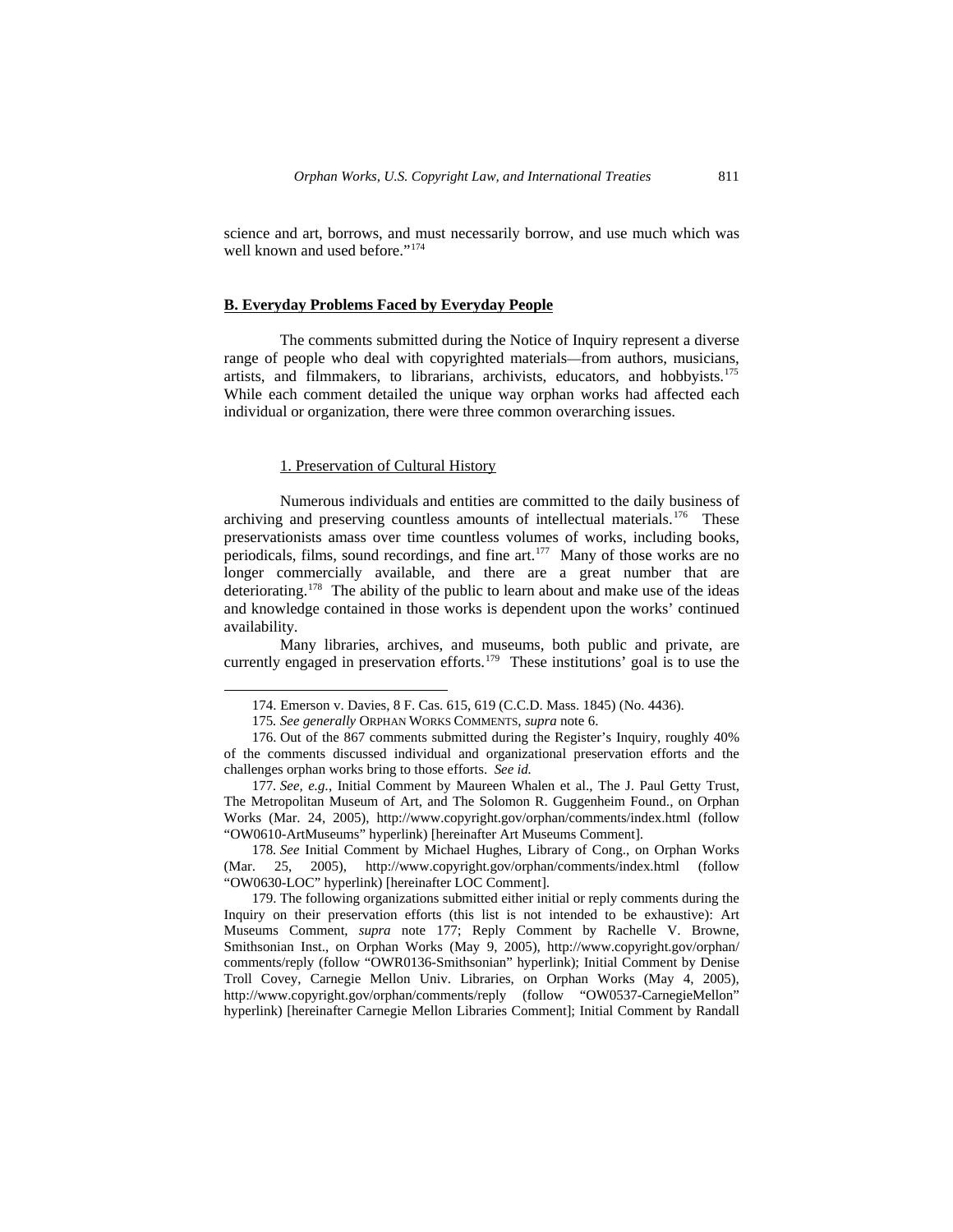tools provided by modern technology to preserve the information contained in their collections.<sup>[180](#page-25-0)</sup> However, current copyright law does not always provide clear guidance as to how and when these institutions can make preservation copies and make them available to the public.<sup>[181](#page-25-1)</sup> These institutions own the copyrights to a very small fraction of their holdings,<sup>[182](#page-25-2)</sup> yet a sizeable amount of those holdings are still protected by copyright.[183](#page-25-3) Of those copyright-protected works, a good percentage of them would be considered orphan works, which means they cannot be made available to the public (aside from individual research viewing) or be used to generate revenue.<sup>[184](#page-25-4)</sup>

Orphan works create a considerable barrier to preservation where the institution cannot make the preserved works available outside of its walls.<sup>[185](#page-25-5)</sup> As many Inquiry commenters explained, there is a practical relationship between

180. Preservation Comments, *supra* note 179.

 $\overline{a}$ 

<span id="page-25-1"></span><span id="page-25-0"></span>181. For example, § 108(h) provides an exception to the exclusive rights of a copyright holder for libraries and archives for "purposes of preservation, scholarship, or research" if the work is in the last twenty years of its copyright. 17 U.S.C.  $\S$  108(h)(1) (2000). The exception depends upon the work not being commercially exploited or attainable at a "reasonable price," and the copyright owner not having explicitly objected to such use. *Id.* § 108(h)(2). However, the age of a work is not always easy to determine and what constitutes a "reasonable price" remains unclear. LOC Comment, *supra* note 178.

<span id="page-25-2"></span>182. Physical possession of a material object is distinct from ownership of the copyright. 17 U.S.C. § 202.

183*. See, e.g.*, UCLA Film & TV Comment, *supra* note 179.

<span id="page-25-5"></span><span id="page-25-4"></span><span id="page-25-3"></span>184. Frequently, libraries and archives will have rare or "one-of-a-kind" materials. In dealing with such materials, making preservation copies is either permissible as "fair use" or specifically permitted under § 108 at any time. *See* H.R. REP. NO. 94-1476, at 73 (1976), *as reprinted in* 1976 U.S.C.C.A.N. 5659, 5686-87. These exceptions apply equally for published and unpublished works. 17 U.S.C. § 108(c)-(d). Under § 108(h), a preservation copy made of a work in the last twenty years of copyright may be distributed, displayed, and performed only for purposes of scholarship and research.

185*. See generally* Preservation Comments, *supra* note 179.

C. Jimerson, Soc'y of Am. Archivists, on Orphan Works (Mar. 25, 2006), http://www.copyright.gov/orphan/comments/index.html (follow "OW0620-SAA" hyperlink); Initial Comment by Michael Keller, Stanford Univ. Libraries, on Orphan Works (Mar. 18, 2005), http://www.copyright.gov/orphan/comments/index.html (follow "OW0457-StanfordUniversity" hyperlink) [hereinafter Stanford Libraries Comment]; Initial Comment by Timothy L. Kittleson, UCLA Film and Television Archive, on Orphan Works (Mar. 25, 2005), http://www.copyright.gov/orphan/comments/index.html (follow "OW0638-UCLAfilmandtelevision" hyperlink) [hereinafter UCLA Film & TV Comment]; Initial Comment by Jack Lerner et al., Internet Archive, on Orphan Works (Mar. 25, 2005), http://www.copyright.gov/orphan/comments/index.html (follow "OW0657- InternetArchive" hyperlink); LOC Comment, *supra* note 178; Initial Comment by Annette Melville, Nat'l Film Pres. Found., on Orphan Works (Mar. 16, 2005), http://www.copyright.gov/orphan/comments/index.html (follow "OW0541-NFPF" hyperlink) [hereinafter NFPF Comment] [all preceding comments hereinafter Preservation Comments].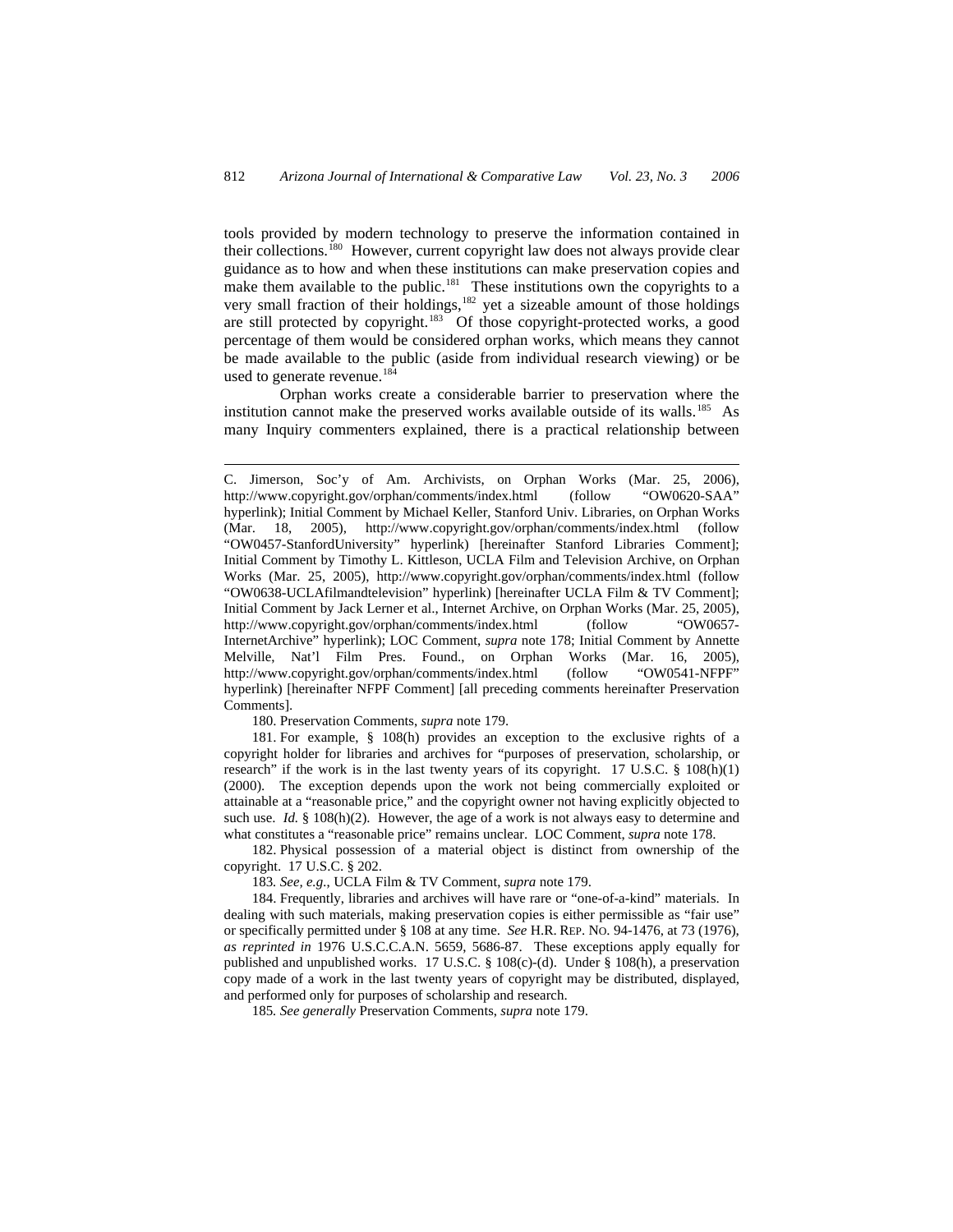preservation and access.[186](#page-26-0) Libraries, museums, and archives are the last bastion for many materials, such as orphan works, that no other party is interested in preserving. These institutions absorb practically all the costs of providing that protection.[187](#page-26-1) In addition to basic preservation costs, there are legal expenses and costs of providing copies for public access.<sup>[188](#page-26-2)</sup>

Archives, museums, and libraries will often elect only to preserve those materials which they may later use to cover the cost of the preservation effort.<sup>[189](#page-26-3)</sup> Rightholders that are unlocatable or unidentifiable make the task of incorporating copyrighted materials in public programs extremely daunting. As the National Film Preservation Foundation explains, given the extra layer of complexity that orphan works bring to the preservation process, "it should come as no surprise that many institutions place first priority on preserving [material] for which they hold the rights or have a good working relationship with the rights holder."<sup>[190](#page-26-4)</sup> Section 108(h) may make it permissible for these libraries and archives to publicly disseminate these materials in the last twenty years of the copyright, but in the case of film, audio recordings, and photographs, which are often stored on unstable materials, this statutory permission may come too late.<sup>[191](#page-26-5)</sup> Consequently, many orphan works may be irretrievably lost, despite the best efforts of the nation's libraries, archives, and museums.

188. *Id.* 

 $\overline{a}$ 

<span id="page-26-3"></span><span id="page-26-2"></span>189*. See, e.g.*, LOC Comment, *supra* note 178 ("Preservation efforts may be curtailed because costs are more difficult to justify when there is an inability to derive multiple benefits."); Art Museums Comment, *supra* note 177 (explaining that even where there is funding for preservation projects, art museums will usually not accept it because "the potential copyright risk is too great").

<sup>186</sup>*. See infra* notes 190-91 and accompanying text.

<span id="page-26-1"></span><span id="page-26-0"></span><sup>187.</sup> The UCLA Film and Television Archive asserts that archives, libraries, and museums "absorb the costs of all or most of the following: (1) acquiring the physical elements, (2) cataloguing the material, (3) storing the material in specially constructed temperature- and humidity-controlled facilities; (4) preserving the material by transferring it to stable media; and (5) restoring the material including often expensive and meticulous restoration of found material from various sources." UCLA Film & TV Comment, *supra*  note 179. Libraries and archives receive funding from various sources, including memberships, foundation grants, budgetary allocations, private philanthropy, and revenue. *Id.* 

<span id="page-26-4"></span><sup>190.</sup> The National Film Preservation Foundation (NFPF) is a congressionally chartered nonprofit organization created by The Film Preservation Act of 1996. Its primary mission is to "support activities nationwide that preserve American films and improve film access for study, education, and exhibition" through preservation grants to American archives, libraries, and museums. NFPF, http://www.filmpreservation.org. NFPF also organizes, manages, and secures funding for cooperative projects that further its mission. NFPF Comment, *supra* note 179.

<span id="page-26-5"></span><sup>191</sup>*. See, e.g.*, LOC Comment, *supra* note 178 (noting that the inability to derive multiple benefits from preservation activities is "a critical issue for motion pictures, broadcasts, and recorded sound, where preservation can be especially costly—and, given the rapid deterioration of many of those materials—especially necessary").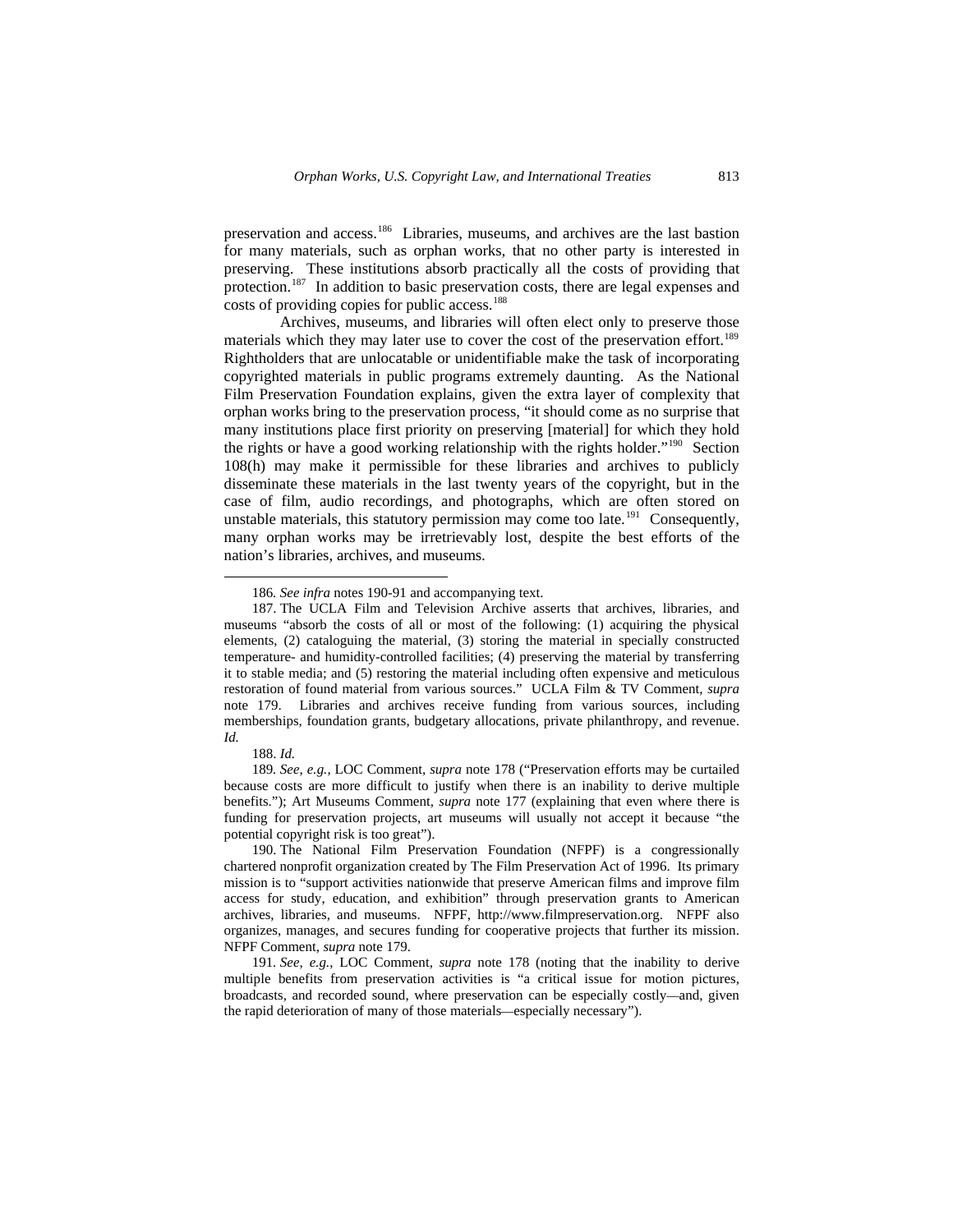Although current copyright statutes provide exceptions for libraries and archives, there is no similar provision available for individuals. Hobbyists and other private individuals can amass substantial collections of popular culture, such as magazines, comic books, pulp fiction, and old radio shows, but are restricted from taking steps to preserve their collections or to restore and republish these abandoned works for public consumption.<sup>[192](#page-27-0)</sup> Numerous comments were submitted during the Inquiry from individuals expressing frustration at the current copyright laws and disbelief that the law would prohibit the legitimate preservation of cultural history.<sup>[193](#page-27-1)</sup>

In addition to such collectors, numerous private individuals weighed in to express their anger at being restricted from making preservation copies of old family photographs.<sup>[194](#page-27-2)</sup> It is easy to imagine the confusion one must experience when a mass retailer refuses to copy an old, deteriorating photograph of a family member because it might infringe on some long-lost photographer's copyright. What choice for preservation of this historical photograph of immeasurable personal value does such an individual have? Under the current law, one must wait for the copyright to expire, sidestep copyright law by acquiring certain

193. *Supra* note 192.

-

<span id="page-27-0"></span><sup>192.</sup> The following comments were submitted by private individuals regarding their preservation efforts (this list is not intended to be exhaustive): Initial Comment by Geoffrey Brown, Principal Partner, Lakes Group LLC, on Orphan Works (Mar. 7, 2005), http://www.copyright.gov/orphan/comments/index.html (follow "OW0212-Brown" hyperlink) [hereinafter Brown Comment] (local historian trying to preserve and make available old brochures and pamphlets about local history); Initial Comment by Mike Dalbey, Staff Research Assoc., Univ. of Cal., on Orphan Works (Mar. 7, 2005), http://www.copyright.gov/orphan/comments/index.html (follow "OW0213-Dalbey" hyperlink) (research associate trying to preserve an extensive collection of scientific films); Initial Comment by Skip Elsheimer, Founder, AV Geeks, LLC, on Orphan Works (Mar. 14, 2005), http://www.copyright.gov/orphan/comments/index.html (follow "OW0346- Elsheimer" hyperlink) (individual with over 14,000 16 mm films that he would like to make available for distribution through the Internet Archive); Initial Comment by Timothy Romano on Orphan Works (Feb. 26, 2005), http://www.copyright.gov/orphan/comments/ index.html (follow "OW0102-Romano" hyperlink) (collector of motion picture films from 1894 to 1977).

<span id="page-27-2"></span><span id="page-27-1"></span><sup>194.</sup> There were over fifty comments submitted by individuals who have had difficulty preserving family photographs. *See, e.g.*, Initial Comment by Candida L. Grudecki on Orphan Works (Feb. 27, 2005), http://www.copyright.gov/orphan/comments/index.html (follow "OW0110-Grudecki" hyperlink); Initial Comment by Melissa Johnson on Orphan Works (Feb. 27, 2005), http://www.copyright.gov/orphan/comments/index.html (follow "OW0112-JohnsonM" hyperlink); Initial Comment by Chris Spurgeon on Orphan Works (Feb. 24, 2005), http://www.copyright.gov/orphan/comments/index.html (follow "OW0054-Spurgeon" hyperlink).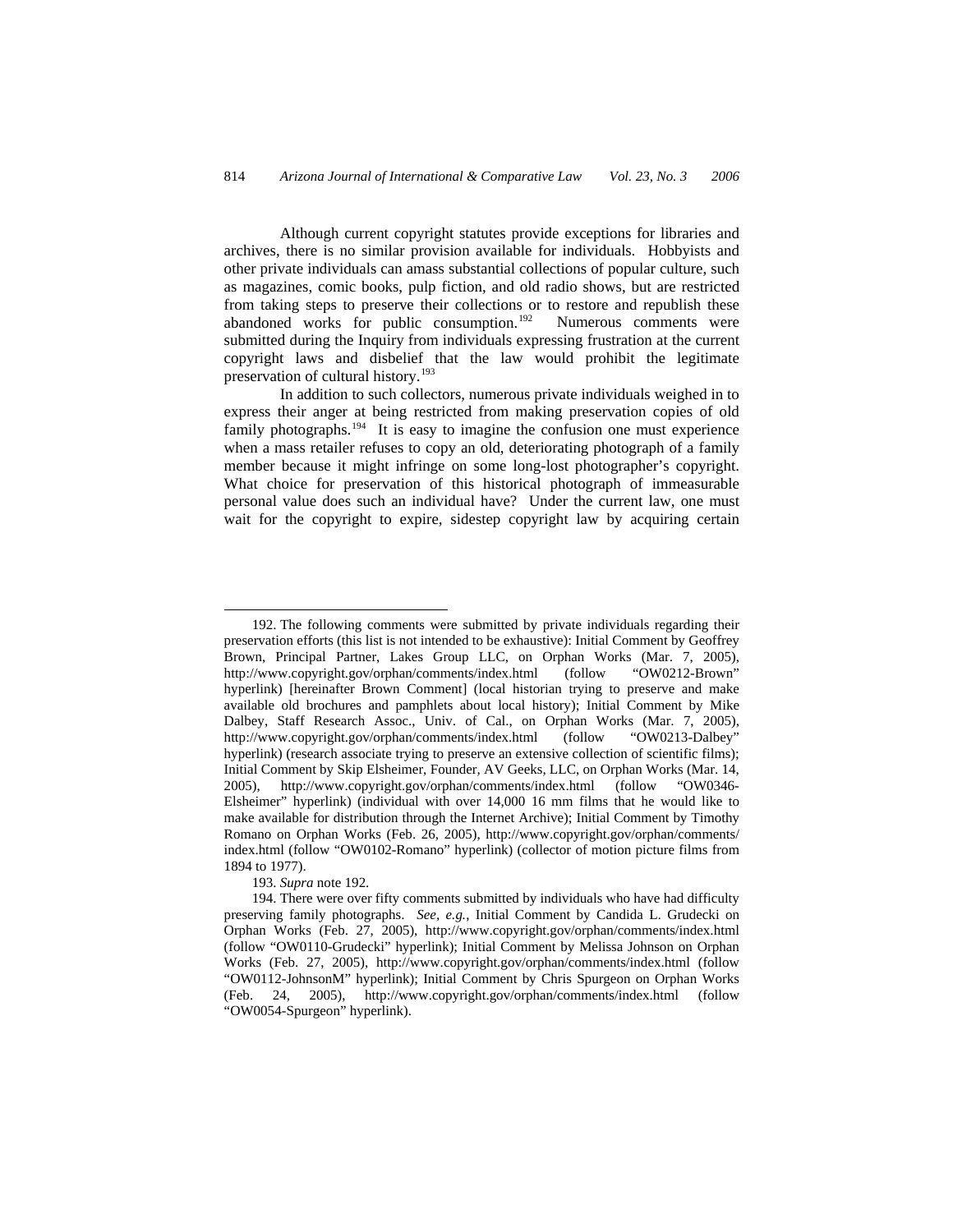technology for in-home use,<sup>[195](#page-28-0)</sup> or resign oneself to the eventual loss of the photograph.[196](#page-28-1)

## 2. New Expression Stifled

 $\overline{a}$ 

It is generally accepted that progress is achieved by challenging or building upon what has been learned or discovered in the past. $197$  The U.S. copyright scheme reflects this truism by protecting expression, as opposed to ideas, and by subjecting the author's exclusive rights to certain "fair uses."[198](#page-28-3) These particular safeguards are essential to a copyright system whose ultimate purpose is to incentivize the creation of new works to "promote the Progress of Science and useful Arts."<sup>199</sup> However, comments received during the Notice of Inquiry documented repeated instances where orphan works impeded the creation of new works by both creators and subsequent users of copyright-protected material.[200](#page-28-5) In particular, these individuals' works could not be completed or disseminated because they were premised upon an orphan work, or the orphan work was an integral part of their project. $201$ 

<span id="page-28-0"></span><sup>195.</sup> Even reproduction for purely personal use may infringe upon various exclusive rights of copyright holders. On the other hand, mere reproduction of a photograph for preservation purposes only would likely qualify as "fair use." 17 U.S.C. § 107 (2000).

<span id="page-28-1"></span><sup>196.</sup> One unintended consequence of this scenario is the loss of respect for the law. If faced with the choice between the necessity of preservation and adherence to the law, people will often disregard the law.

<span id="page-28-2"></span><sup>197.</sup> U.S. courts have stated their support for this concept numerous times. *See, e.g.*, Campbell v. Acuff-Rose Music, Inc*.*, 510 U.S. 569, 575 (1994) ("[F]ew, if any, things . . . are strictly new and original throughout. Every book in literature, science and art, borrows, and must necessarily borrow." (quoting Emerson v. Davies, 8 F. Cas. 615, 619 (C.C.D. Mass. 1845) (No. 4436))); Mattel, Inc. v. Walking Mountain Prod., 353 F.3d 792, 799-800 (9th Cir. 2003) ("Recognizing that science and art generally rely on works that came before them and rarely spring forth in a vacuum, the Act limits the rights of copyright owners regarding works that build upon, reinterpret, and reconceive existing works.").

<span id="page-28-3"></span><sup>198.</sup> Section 102 provides "in no case does copyright protection for an original work of authorship extend to any idea." 17 U.S.C. § 102(b) (2000). As the U.S. Supreme Court explained in *Harper & Row v. Nation*, "no author may copyright facts or ideas. The copyright is limited to those aspects of the work—termed 'expression'—that display the stamp of the author's originality." 471 U.S. 539, 547 (1985) (citations omitted). "Fair use" was originally a judge-made doctrine that exempted from liability certain modest uses of copyrighted work when those uses would not undermine the economic interests of the copyright owner. This exception is now codified as § 107 of the 1976 Act and provides a defense against a charge of infringement. In other words, fair use is not an infringement. SCHECHTER & THOMAS, *supra* note 27, § 10.1.

<span id="page-28-4"></span><sup>199.</sup> U.S. CONST. art. I, § 8, cl. 8.

<span id="page-28-5"></span><sup>200</sup>*. See generally* ORPHAN WORKS COMMENTS, *supra* note 6.

<span id="page-28-6"></span><sup>201</sup>*. See infra* notes 203, 209-12, 214-20 and accompanying text.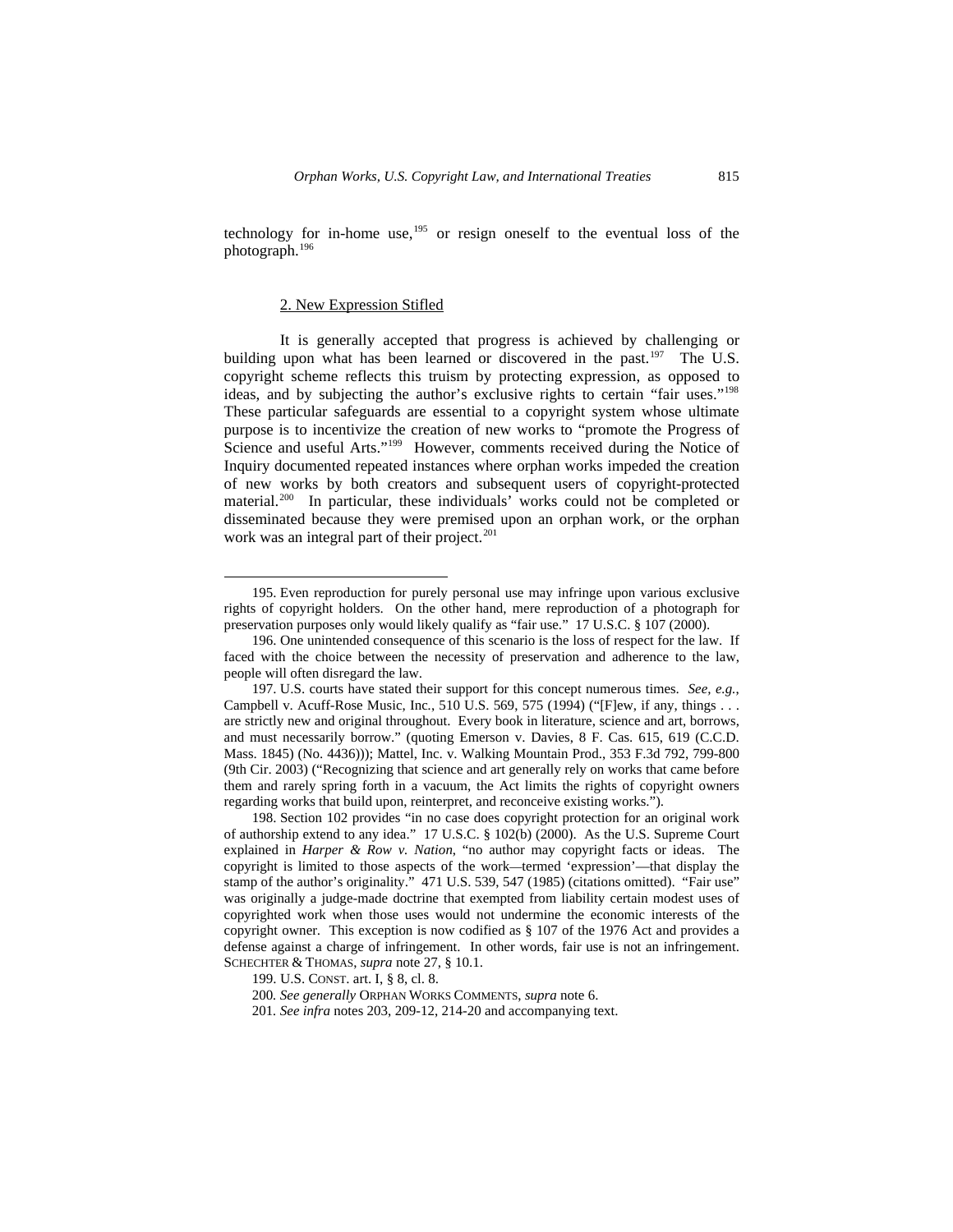Over the past couple decades, collage, found-object art, $202$  and sampling have attained great popularity among contemporary artists. These forms of artistic expression necessarily involve taking a preexisting work and incorporating it into a new work.[203](#page-29-1) While some of these uses may fall under "fair use," many will not. Regardless, it is standard practice to seek permission for the use from the copyright holder.<sup>[204](#page-29-2)</sup> In the case of orphan works, this permission cannot be attained. In the music industry, according to the American Society of Composers, Authors and Publishers (ASCAP)<sup>[205](#page-29-3)</sup> and Broadcast Music, Inc. (BMI),<sup>[206](#page-29-4)</sup> problems in obtaining ownership and clearance information for "orphaned" copyrighted works are relatively rare because performance rights organizations (PROs) and other music organizations maintain extensive databases of copyright holder information that are freely accessible at any time and without any charge.<sup>[207](#page-29-5)</sup> However, would-be users of musical works are ever expanding their musical palettes and are not necessarily looking to use mainstream works to create their derivatives.

204*. See generally* Art Museums Comment, *supra* note 177.

1

207. ASCAP Comment, *supra* note 205; BMI Comment, *supra* note 206.

<span id="page-29-0"></span><sup>202.</sup> Found-object art, also known as assemblage, has become a very popular contemporary art form. At the most basic level, found-object art can be described as threedimensional collage. Found-object works are composed, either entirely or in part, of manufactured materials, objects, or fragments not intended as art materials. AMY DEMPSEY, ART IN THE MODERN ERA: A GUIDE TO STYLES, SCHOOLS, AND MOVEMENTS 215- 16 (2002).

<span id="page-29-1"></span><sup>203</sup>*. See, e.g.*, Initial Comment by David Ashby on Orphan Works (Mar. 7, 2005), http://www.copyright.gov/orphan/comments/index.html (follow "OW0216-Ashby" hyperlink); Initial Comment by David Nelson on Orphan Works, http://www.copyright.gov/orphan/comments/index.html (follow "OW0067-NelsonD" http://www.copyright.gov/orphan/comments/index.html (follow hyperlink) (last visited Sept. 8, 2006); Initial Comment by James Ofsink on Orphan Works (Mar. 6, 2005), http://www.copyright.gov/orphan/comments/index.html (follow "OW0206-Ofsink" hyperlink); Initial Comment by Alana Jones on Orphan Works (Mar. 11, 2005), http://www.copyright.gov/orphan/comments/index.html (follow "OW0258- Jones" hyperlink); Initial Comment by David Creighton Samuels on Orphan Works, http://www.copyright.gov/orphan/comments/index.html (follow "OW0017-Samuels" hyperlink) (last visited Sept. 8, 2006).

<span id="page-29-3"></span><span id="page-29-2"></span><sup>205.</sup> ASCAP is the United States' first and largest performing rights organization. ASCAP licenses the nondramatic public performance rights in musical works to various users and maintains a database of information about the musical works. Initial Comment by Sam Mosenkis, ASCAP, on Orphan Works (Mar. 25, 2005), http://www.copyright.gov/ orphan/comments/index.html (follow "OW0628-ASCAP" hyperlink) [hereinafter ASCAP Comment].

<span id="page-29-5"></span><span id="page-29-4"></span><sup>206.</sup> BMI is another performance rights organization that provides the same services as ASCAP. *See* Initial Comment by Marvin L. Berenson, Broadcast Music Inc., on Orphan Works (Mar. 25, 2005), http://www.copyright.gov/orphan/comments/index.html (follow "OW0640-BMI" hyperlink) [hereinafter BMI Comment].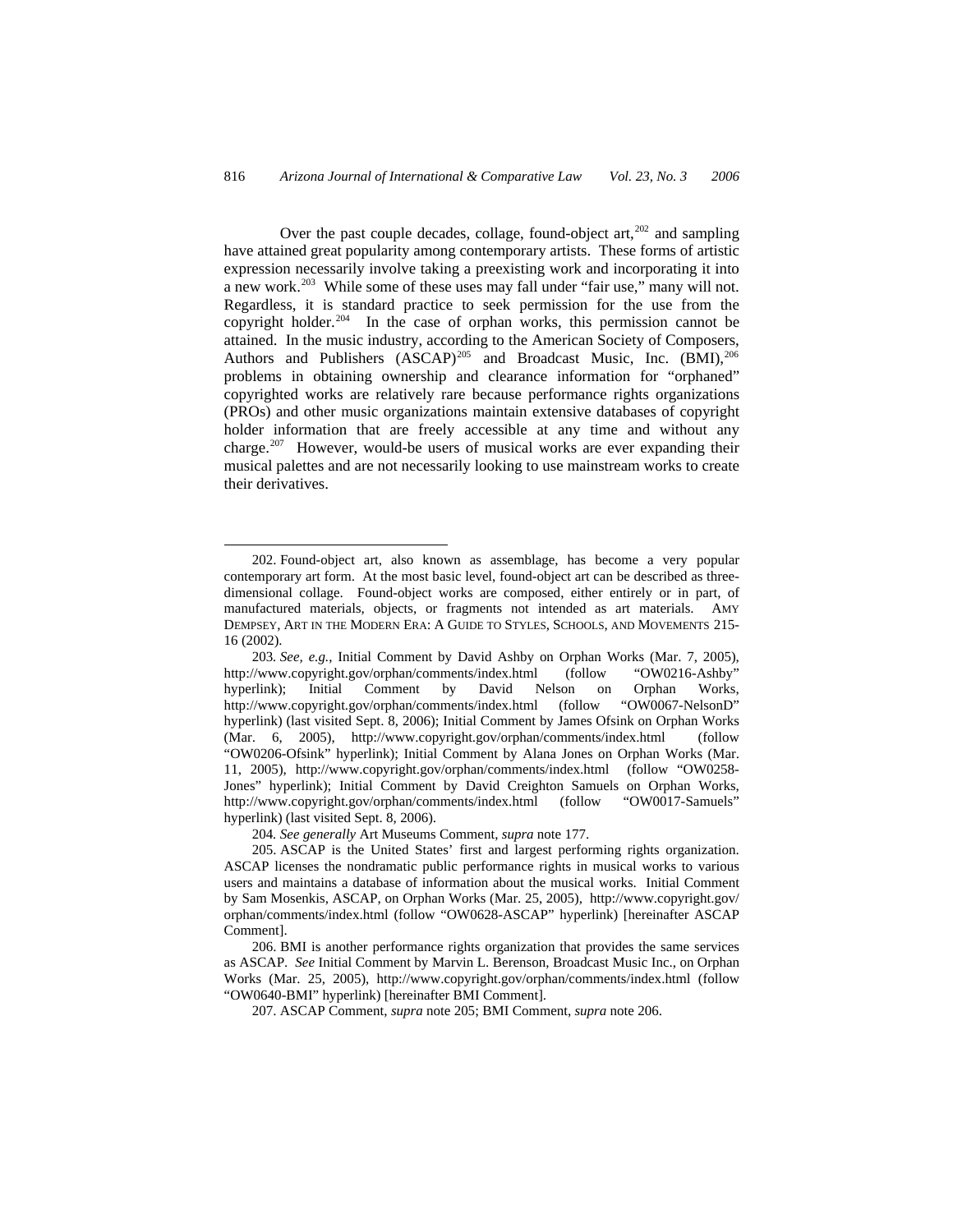PROs and similar rights clearance organizations, like the Harry Fox Agency, $208$  can assist in providing information for popular music, but it appears that they are of little help where the music is obscure or commercially unviable.<sup>[209](#page-30-1)</sup> Such was the case for at least two orphan-works commenters. Ivan Rivera of the Justice League, Inc. commented that on occasion his company is unable to move forward with a project, despite having the desire and means to pay the licensing fees, because the company cannot locate the copyright holders.[210](#page-30-2) Another commenter, Mimi Fautley, described her failed efforts to clear music samples used by the subjects of a documentary on hip hop music as deeply frustrating.<sup>[211](#page-30-3)</sup> Of the works she sought to use, some were unregistered, many of the recording labels that had released the music were defunct and untraceable, and some of the registered works lacked current contact information for the copyright holder— "even ASCAP's listings were out of date."<sup>[212](#page-30-4)</sup> Thus, even in the music industry, which is by far the most advanced in terms of collecting and maintaining up-todate copyright information, $^{213}$  $^{213}$  $^{213}$  orphan works are impeding the development of new works.

Although there has been a growing trend in the development of collage, found-object art, and sampling, it is not only artists of those genres who are finding their efforts stymied. Filmmakers and documentarians desiring to use

212. *Id.* 

-

213*. See supra* note 207 and accompanying text.

<span id="page-30-0"></span><sup>208.</sup> The Harry Fox Agency acts as a licensing agent for music publishers. It provides an information source and clearinghouse service for licensing musical copyrights. Initial Comment by Carey Ramos, Nat'l Music Publishers' Ass'n and Harry Fox Agency, on Orphan Works (Mar. 25, 2005), http://www.copyright.gov/orphan/comments/index.html (follow "OW0690-NMPA-HFA" hyperlink).

<span id="page-30-1"></span><sup>209.</sup> For example, one commenter, Karl F. Miller, desired to reproduce a recording published by G. Schirmer. He was able to prove to the publisher that the publisher owned the copyright, even though they initially denied it and they listed the work on the Harry Fox website. As Mr. Miller aptly put it: "It took about ten hours of my time, so I could pay Harry Fox about \$500, so they could pay Schirmer a portion of that amount." Initial Comment by Karl F. Miller, President, Pierian Recording Soc'y, on Orphan Works, http://www.copyright.gov/orphan/comments/index.html (follow hyperlink) (last visited Sept. 8, 2006). In addition, Save the Music, a group that is striving to archive and provide access to obscure Jewish cultural music, challenged ASCAP's claim that musical works cannot be considered orphans. Upon searching ASCAP's database for songs containing the word "Yiddish" in the title, the group received only eighteen results. Initial Comment by Lawrence Lessig et al., Save the Music and Creation Commons, on Orphan Works (May 9, 2005), http://www.copyright.gov/orphan/comments/reply (follow "OWR0114-STM-CreativeCommons" hyperlink).

<span id="page-30-2"></span><sup>210.</sup> Initial Comment by Ivan Rivera, President, Justice League, on Orphan Works (Mar. 14, 2005), http://www.copyright.gov/orphan/comments/index.html (follow "OW374- Rivera" hyperlink).

<span id="page-30-5"></span><span id="page-30-4"></span><span id="page-30-3"></span><sup>211.</sup> Initial Comment by Mimi Fautley on Orphan Works, http://www.copyright.gov/ orphan/comments/index.html (follow "OW0073-Fautley" hyperlink) (last visited Sept. 8, 2006).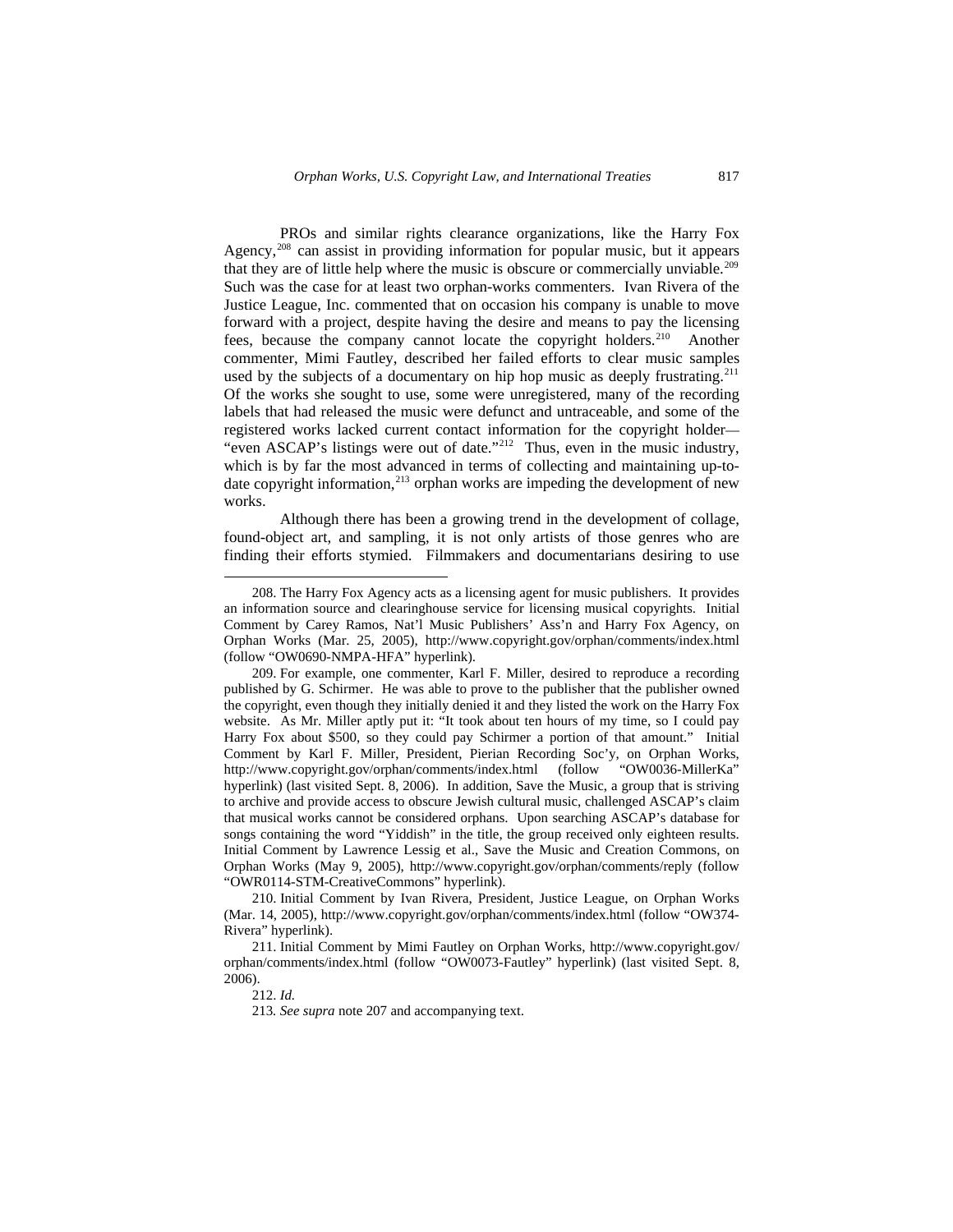historical footage are often unable to do so, despite spending significant time and money to get the rights, because they are unable to locate the copyright holder. $^{214}$  $^{214}$  $^{214}$ Furthermore, there were some comments indicating that many insurance companies have taken the position of refusing to issue policies for new works where the author has no documented permission to use excerpts of previous works.<sup>[215](#page-31-1)</sup> This stance, which does not appear to be unique among the motion picture industries, is the result of the many ambiguities inherent in the current copyright statutes. Commercial motion picture producers have had to alter the content of their films, dramatically in some cases, because they cannot locate a copyright holder and the risk of liability from proceeding without permission is too great a gamble.<sup>[216](#page-31-2)</sup> Consequently, even large companies or well-funded institutions with the financial means to engage in an intensive search for the rightholder and to seek the advice of legal counsel are having creative projects defeated by orphan works.

Scholars, historians, and educators also shared their experiences of having to dramatically alter or abandon the fruits of their labors because of orphan works.<sup>[217](#page-31-3)</sup> Scholarly works cover a broad spectrum of topics and have the potential

 $\overline{a}$ 

<span id="page-31-1"></span>215*. See, e.g.*, Fulcrum Media Services Comment, *supra* note 171, at 2; Initial Comment by Jay Summers, Night Flight Films, on Orphan Works (Feb. 4, 2005), http:// www.copyright.gov/orphan/comments/index.html (follow "OW0031-NFF" hyperlink).

<span id="page-31-2"></span>216*. See, e.g.*, Initial Comment by Steven Metalitz, Motion Picture Ass'n of Am., on Orphan Works (Mar. 25, 2005), http://www.copyright.gov/orphan/comments/index.html (follow "OW0646-MPAA" hyperlink) ("MPAA member companies have seen this problem from both sides . . . . In creating new audio-visual works, our studios often draw upon preexisting works . . . . In these cases, we must attempt to identify and locate the owners of copyright in these works . . . . [S]ometimes despite our best efforts the search is fruitless.").

<span id="page-31-3"></span>217. The following individuals are among those who submitted comments on how their academic or historical books or projects were thwarted by the desire to use orphan works. This list is not meant to be exhaustive: Brown Comment, *supra* note 192; Initial Comment by Cheri Dohnal on Orphan Works (Mar. 4, 2005), http://www.copyright.gov/ orphan/comments/index.html (follow "OW0191-Dohnal" hyperlink) (discouraged from attempting to get other history-related manuscripts published in the future); Initial Comment by Michael Briggs on Orphan Works (Mar. 14, 2005), http:// www.copyright.gov/orphan/comments/index.html (follow "OW0369-Briggs" hyperlink); Initial Comment by John B. McGowan on Orphan Works (Mar. 7, 2005), http://www.copyright.gov/orphan/comments/index.html (follow "OW0218-McGowan"

<span id="page-31-0"></span><sup>214</sup>*. See, e.g.*, Initial Comment by Ben Gervais, Producer, GP Producers, on Orphan Works (Mar. 14, 2005), http://www.copyright.gov/orphan/comments/index.html (follow "OW0336-Gervais" hyperlink) (due to orphan works, "a great many stories worth re-telling on film go untold"); Initial Comment by Beth Harrington, Beth Harrington Productions, on Orphan Works, http://www.copyright.gov/orphan/comments/index.html (follow "OW0047- Harrington" hyperlink) (last visited Sept. 8, 2006) ("[T]he problem of orphan works means that funds that I would pay to a rights holder for, say, a performance in a 50-year old TV show with no full record of credits, means that money must be put in escrow in the unlikely event that this rightholder emerges. (That's [sic] funds that might be better spent making the film.)").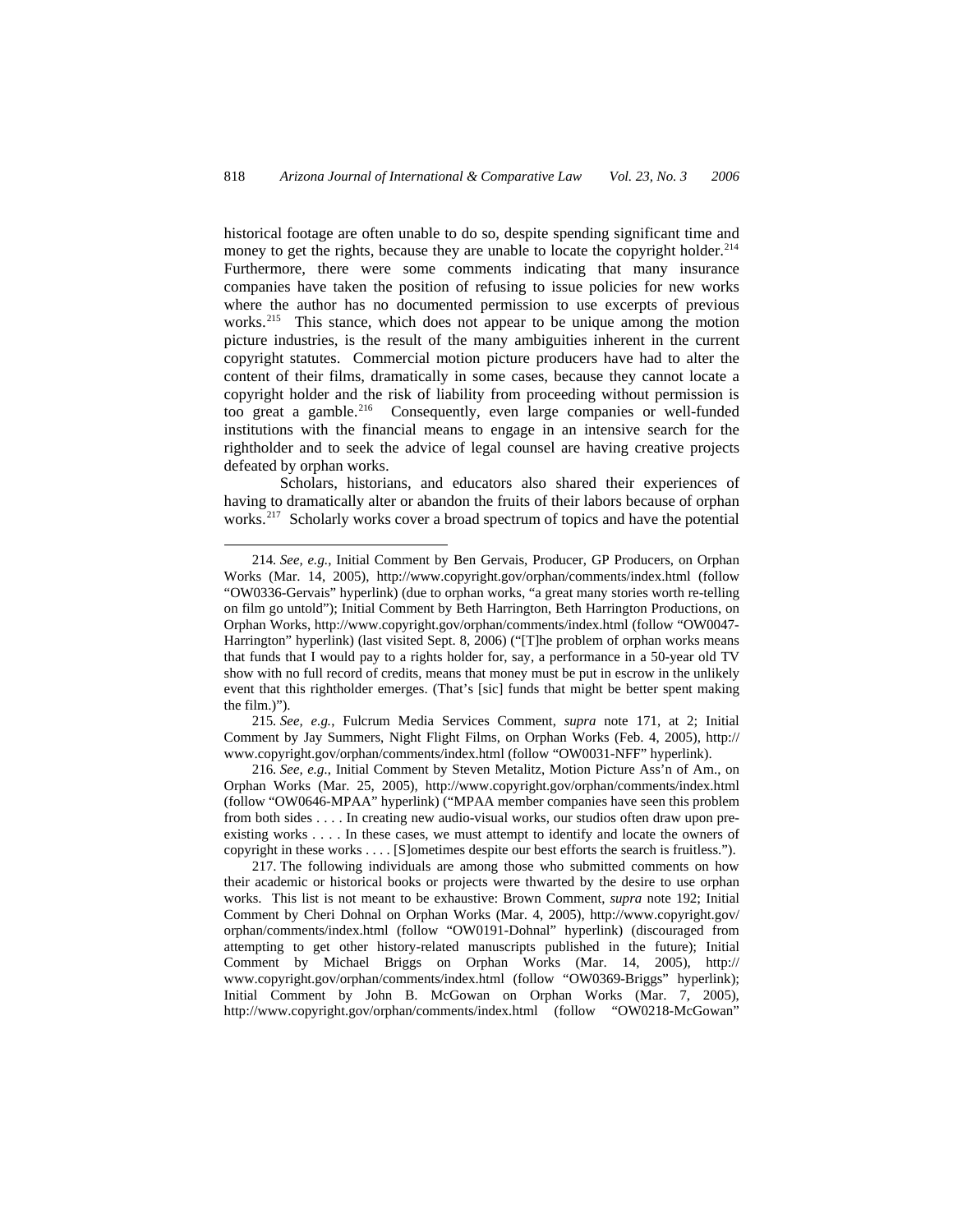to enhance the public's knowledge and understanding in manifold ways. It is not infrequent that researchers discover something in a library or archive that, despite lacking much commercial value, might have considerable cultural or historical value.<sup>[218](#page-32-0)</sup> Orphan works, along with current copyright provisions, pose a considerable barrier for these individuals to overcome in bringing their discoveries to the public. Again, most publishers require proof that an incorporated work is either in the public domain or being used with permission, and most of these publishers also require the authors to obtain that proof themselves.<sup>[219](#page-32-1)</sup> Authors of limited means, which means most authors, will have substantial difficulty in accomplishing this task. Even if an author does personally incur the expense of seeking out a copyright holder, the search may inevitably be fruitless. The end result, according to the comments received during the Inquiry, is that academics have found themselves narrowing the scope of their work or altering the direction of their research because of an inability to receive clearance to use an orphan work.<sup>[220](#page-32-2)</sup>

## 3. Access for Education, Science, and Useful Arts

 $\overline{a}$ 

The Internet has opened a gateway through which interested people may provide and receive a plethora of data. An individual now has the potential to discover material through search engines, auction sites, and chat rooms, if only the law does not impede those efforts. Individuals who contributed comments during the Inquiry indicated that they possess texts, articles, journals, and other works that would be of great value to niche interest groups and which they would like to make available through republication or posting on the Internet. The stories here,

<span id="page-32-0"></span>218*. See, e.g.*, Initial Comment by Mark Duncan on Orphan Works, http:// www.copyright.gov/orphan/comments/index.html (follow "OW0065-Duncan" hyperlink) (last visited Sept. 8, 2006) (discovered photographs documenting in part the 140-year-old history of the railroad on the San Francisco Peninsula in family collections, historical community associations, and libraries); McGowan Comment, *supra* note 217 (discovered in a North Carolina university the diary of a black soldier who fought in the Civil War; the soldier's perspective of the war will greatly add to the history of the time and area).

<span id="page-32-2"></span><span id="page-32-1"></span>219*. See, e.g.*, Initial Comment by Mercedes Lackey on Orphan Works (Feb. 25, 2005), http://www.copyright.gov/orphan/comments/index.html (follow "OW0091-Lackey" hyperlink).

220*. See generally* Scholar and Historian Comments, *supra* note 217.

hyperlink) [hereinafter McGowan Comment]; Initial Comment by James McPherson on Orphan Works (Mar. 14, 2005), http://www.copyright.gov/orphan/comments/index.html (follow "OW0325-McPherson" hyperlink); Initial Comment by Robert Lopresti on Orphan Works (Feb. 27, 2005), http://www.copyright.gov/orphan/comments/index.html (follow "OW0115-Lopresti" hyperlink) (wanted to include excerpts from 200 works of literature in a book he co-authored, but was afraid that if some long-lost copyright owner reappeared and took him to court, the legal fees, even if he won, might surpass the profits from the book) [all preceding comments hereinafter Scholar and Historian Comments].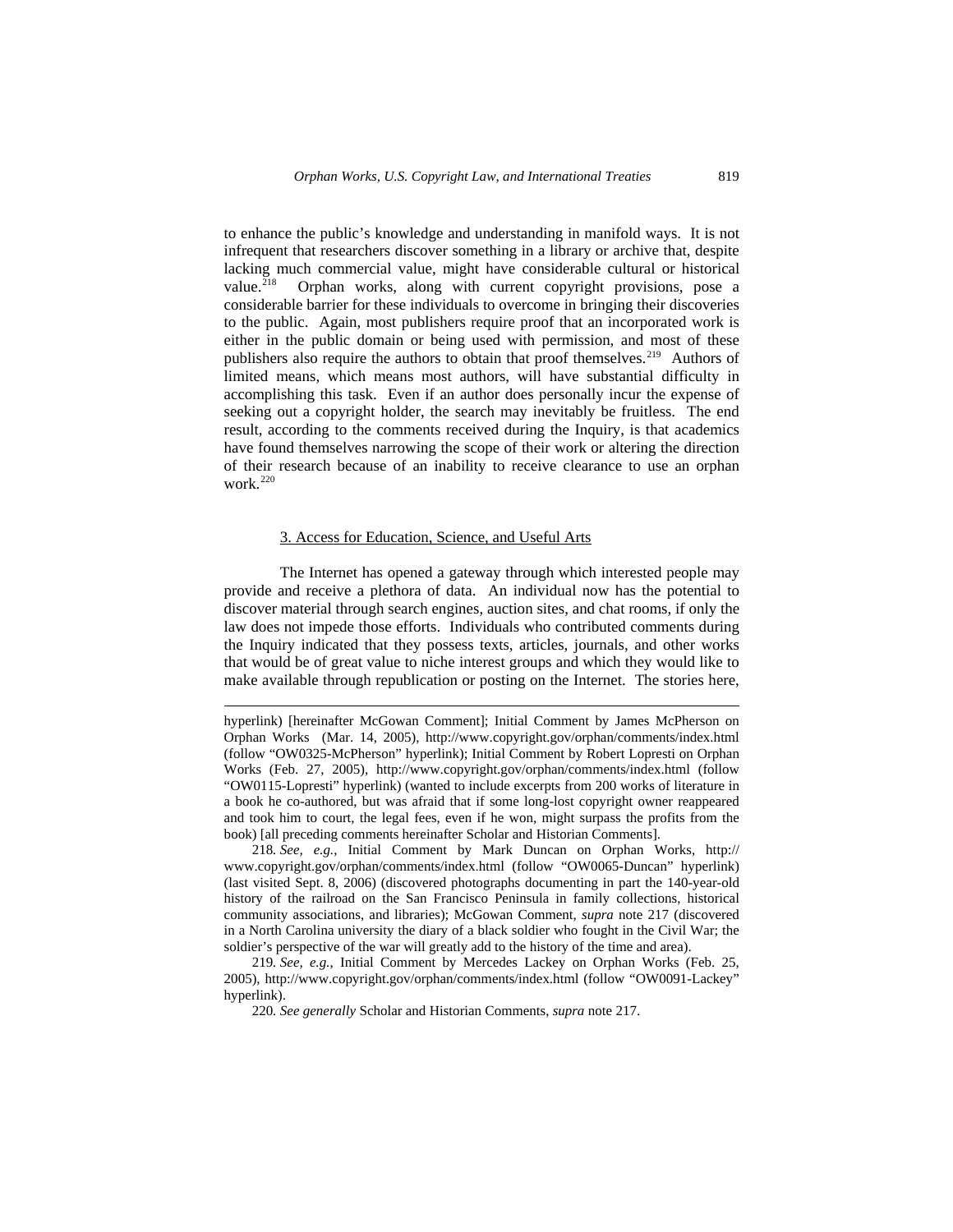as under the previous topics, are many and varied, and include historians who wish to rebroadcast old radio programs,<sup>[221](#page-33-0)</sup> mathematicians who want to republish important historical proofs and mathematical codes, $^{222}$  $^{222}$  $^{222}$  computer programmers who want to build upon old codes,<sup>[223](#page-33-2)</sup> hobbyists seeking to republish old knitting or paper doll patterns,<sup>[224](#page-33-3)</sup> and so on. Naturally, due to the limited amount of interest in these types of works, they no longer have much commercial value and are no longer exploited by the rightholders. But those rightholders still have valid copyrights in many of those works. Individuals seeking to make such works available face problems similar to the ones already described; they simply cannot locate the copyright holder.

Frequently, the works these individuals would like to reintroduce have a complex background. Over time, publishers can dissolve, go bankrupt, and merge with other publishing houses. In these instances, it is not always clear what happens to the copyrights these companies held.<sup>[225](#page-33-4)</sup> Does the company still hold the copyright? Did the copyright revert back to the owner? Does anyone claim the copyright at all? A comment from a practicing attorney illustrates the situation:

> I recently was asked to help rescue into the open source software commons a technically interesting email system that had been orphaned by the bankruptcy of its owner. The bankruptcy trustee had no sense for the potential importance of

-

<span id="page-33-0"></span><sup>221</sup>*. See, e.g.*, Initial Comment by Jon Miller, English Dep't, Univ. of Akron, on Orphan Works, http://www.copyright.gov/orphan/comments/index.html (follow "OW0001- Miller" hyperlink) (last visited Sept. 8, 2006); Initial Comment by William Spear, Hunterdon Radio Theatre, on Orphan Works, http://www.copyright.gov/orphan/ comments/index.html (follow "OW0029-HRT" hyperlink) (last visited Sept. 8, 2006).

<span id="page-33-1"></span><sup>222</sup>*. See, e.g.*, Initial Comment by Karl Berry, President, TeX Users Group, on Orphan Works (Mar. 24, 2005), http://www.copyright.gov/orphan/comments/index.html (follow "OW0608-Berry" hyperlink); Initial Comment by Asahi Okada on Orphan Works (Mar. 20, 2005), http://www.copyright.gov/orphan/comments/index.html (follow "OW0458-Okada" hyperlink).

<span id="page-33-2"></span><sup>223</sup>*. See, e.g.*, Initial Comment by Mark A. Miller on Orphan Works, http://www.copyright.gov/orphan/comments/index.html (follow "OW0003-MillerMa" hyperlink) (last visited Sept. 8, 2006); Initial Comment by John Van Dyke on Orphan Works, http://www.copyright.gov/orphan/comments/index.html (follow "OW0002- VanDyke" hyperlink) (last visited Sept. 8, 2006).

<span id="page-33-3"></span><sup>224</sup>*. See, e.g.*, Initial Comment by Teri K. Pettit on Orphan Works (Mar. 4, 2005), http://www.copyright.gov/orphan/comments/index.html (follow "OW0195-Pettit" hyperlink); Initial Comment by Elizabeth Snella on Orphan Works (Mar. 14, 2005), http://www.copyright.gov/orphan/comments/index.html (follow "OW0323-Snella" hyperlink).

<span id="page-33-4"></span><sup>225.</sup> Numerous commenters attributed these business realities as the leading contributor to difficulties in locating rightholders. *See, e.g.*, Preservation Comments, *supra*  note 179.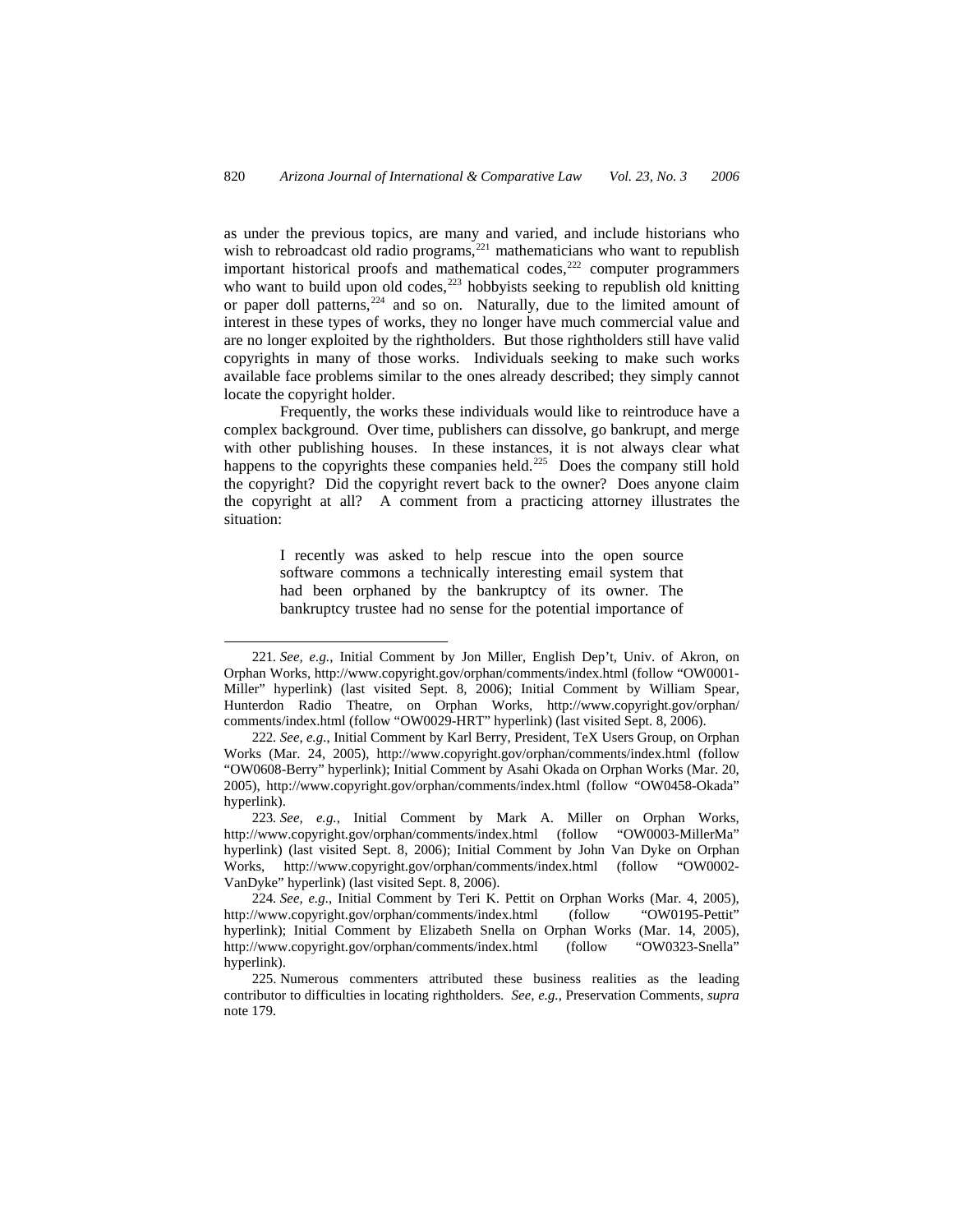the software. The company that survived had no intention of marketing that software yet it was afraid of potential liability if it gave it away. Nobody actually claimed the software as its own.

So here we have valuable intellectual property that nobody is willing to claim, without any provision in the law to free it from an invisible death. [226](#page-34-0)

Due in large part to continual changes in copyright law and mergers and acquisitions, publishing houses may possess a number of works for which the copyright holder is undeterminable.<sup>[227](#page-34-1)</sup> Without any clear documentation that establishes they are the copyright holder, publishers simply do not want to risk potential liability for permitting others to exploit the work, even where they would be happy to do so otherwise.<sup>[228](#page-34-2)</sup>

This new appetite for information can be found on a grander scale by looking at institutions, such as libraries, museums, and archives, which are also engaged in efforts to digitize the materials in their collections.<sup>[229](#page-34-3)</sup> The primary mission of many such institutions is to make accessible collections of knowledge and ideas for teaching, learning, research, and the creation and dissemination of knowledge.<sup>[230](#page-34-4)</sup> In providing free and open digital access to their collections, they

-

<span id="page-34-0"></span><sup>226.</sup> Initial Comment by Lawrence Rosen, Att'y, Rosenlaw & Einschlang, on Orphan Works (Feb. 25, 2005), http://www.copyright.gov/orphan/comments/index.html (follow "OW0062-Rosenlaw" hyperlink).

<sup>227.</sup> *Id.* 

<sup>228.</sup> *Id.*

<span id="page-34-3"></span><span id="page-34-2"></span><span id="page-34-1"></span><sup>229.</sup> The following institutions and individuals submitted comments on their digitization efforts and how those efforts are affected by orphan works (this list is not meant to be exhaustive): Art Museums Comment, *supra* note 177; Carnegie Mellon Libraries Comment, *supra* note 179; Initial Comment by Sarah E. Thomas, Cornell Univ. Library, on Orphan Works (Mar. 23, 2005), http://www.copyright.gov/orphan/comments/ index.html (follow "OW0569-Thomas" hyperlink) [hereinafter Cornell Library Comment]; Initial Comment by William A. Gosling, Univ. of Michigan, Univ. Library, on Orphan Works (Mar. 22, 2005), http://www.copyright.gov/orphan/comments/index.html (follow "OW0565-UofMI" hyperlink); Initial Comment by Sidney Verba, Director, Harvard Univ. Library, on Orphan Works (Mar. 25, 2005), http://www.copyright.gov/orphan/comments/ index.html (follow "OW0639-Verba" hyperlink) [hereinafter Harvard Library Comment]; LOC Comment, *supra* note 178; Initial Comment by Anne H. Margulies, MIT Open Course Ware, on Orphan Works (Mar. 23, 2005), http://www.copyright.gov/orphan/ comments/index.html (follow "OW0651-MITOpenCourseWare" hyperlink); Stanford Libraries Comment, *supra* note 179 [all preceding comments hereinafter Digitization Comments].

<span id="page-34-4"></span><sup>230</sup>*. See, e.g.*, Art Museums Comment, *supra* note 177 (supplying the purposes and missions of museums as defined by the International Council of Museums and the American Association of Museums, as well as the individual mission statements of the commenting institutions).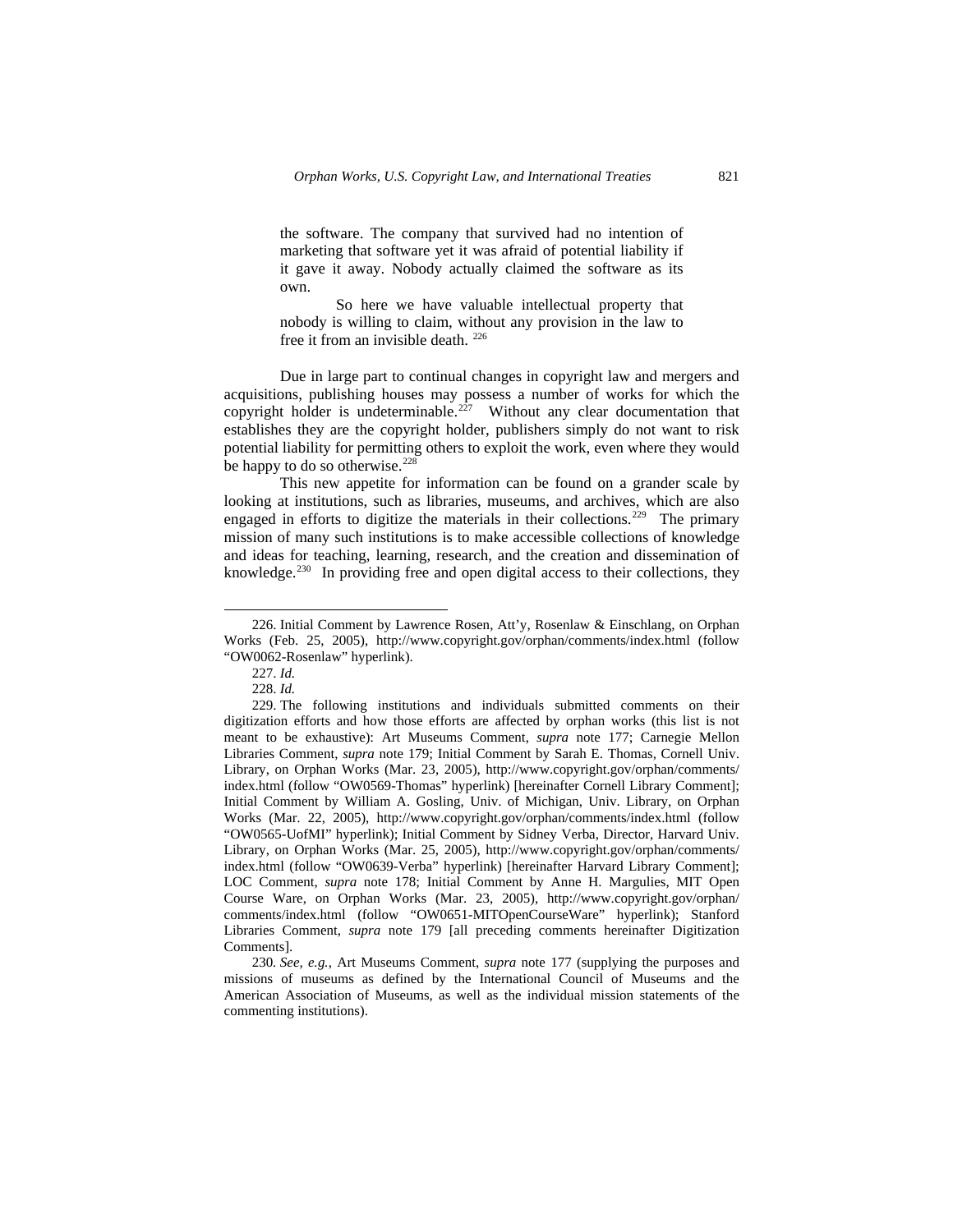hope to further that primary mission by opening up their resources to all individuals who do not have the time, money, or opportunity to visit their establishments.[231](#page-35-0) Additionally, the digitization efforts appear to be driven by the public's desire to have access to the rare and valuable collections unique to those institutions[.232](#page-35-1) For example, the Harvard University Library has instituted an Open Collections Program that will increase the availability of some of Harvard's historical resources.[233](#page-35-2) Its first collection, *Women Working*, "explores women's roles in the U.S. economy between the Civil War and roughly the end of World War I."<sup>[234](#page-35-3)</sup> Apparently, the collection is already being used to enhance courses across the country.[235](#page-35-4) Due to the unique collections of each institution in the United States, the digitization of their holdings could provide the public with more in-depth and precise knowledge in broad subject areas.

Orphan works pose a serious problem for any plans to provide worldwide digital access to these collected materials.<sup>[236](#page-35-5)</sup> Institutions spend a substantial amount of time, money, and energy trying to locate copyright holders for rights to reproduce, distribute, and otherwise use works from their collections.[237](#page-35-6) In the

 $\overline{a}$ 

233. Harvard Library Comment, *supra* note 229.

234. *Id.* 

235. *Id.*

236. Digitization Comments, *supra* note 229.

<span id="page-35-6"></span><span id="page-35-5"></span><span id="page-35-4"></span><span id="page-35-3"></span><span id="page-35-2"></span>237*. See, e.g.*, Cornell Library Comment, *supra* note 229 (summarizing the copyright status investigation efforts undertaken in regards to a digitization project and estimating that they spent over \$50,000 in staff time alone working on the copyright issues). Cornell University Library investigated over 1000 titles that needed to be researched to determine their copyright status. Out of the titles selected, 397 were still under copyright. Of those titles, 98 were titles for which Cornell received permission to digitize, 47 were titles for which permission to digitize was denied, and 198 of the titles had unresolved copyright issues. Of those 198 titles with unresolved copyright issues:

> No response from publisher/unable to locate author: 75 Permission from author/no response from publisher: 38 Author not located/publisher not identified: 13 Publisher (only) contacted—no response: 35 Author (only) contacted—no response: 6

<sup>231.</sup> *Id.* 

<span id="page-35-1"></span><span id="page-35-0"></span><sup>232.</sup> SIMON TANNER, KING'S DIGITAL CONSULTANCY SERVS., REPRODUCTION CHARGING MODELS & RIGHTS POLICY FOR DIGITAL IMAGES IN AMERICAN ART MUSEUMS: A MELLON FOUNDATION STUDY 5, 13 (2004), *available at* http://www.kcl.ac.uk/kdcs/ USart.htm. This study was conducted to explore the business models in use by U.S. art museums and to examine "the new market realities and opportunities cultural institutions face due to the transition to digitized collections." *Id.* at 5. The Mellon Foundation also funded a similar study in the United Kingdom and Europe, the results of which were similar to the U.S. study. MARILYN DEEGAN & SIMON TANNER, HIGHER EDUC. DIGITISATION SERV., EXPLORING CHARGING MODELS FOR DIGITAL CULTURAL HERITAGE (2002), *available at* http://heds.herts.ac.uk/mellon/title.html; *see also* Art Museums Comment, *supra* note 177.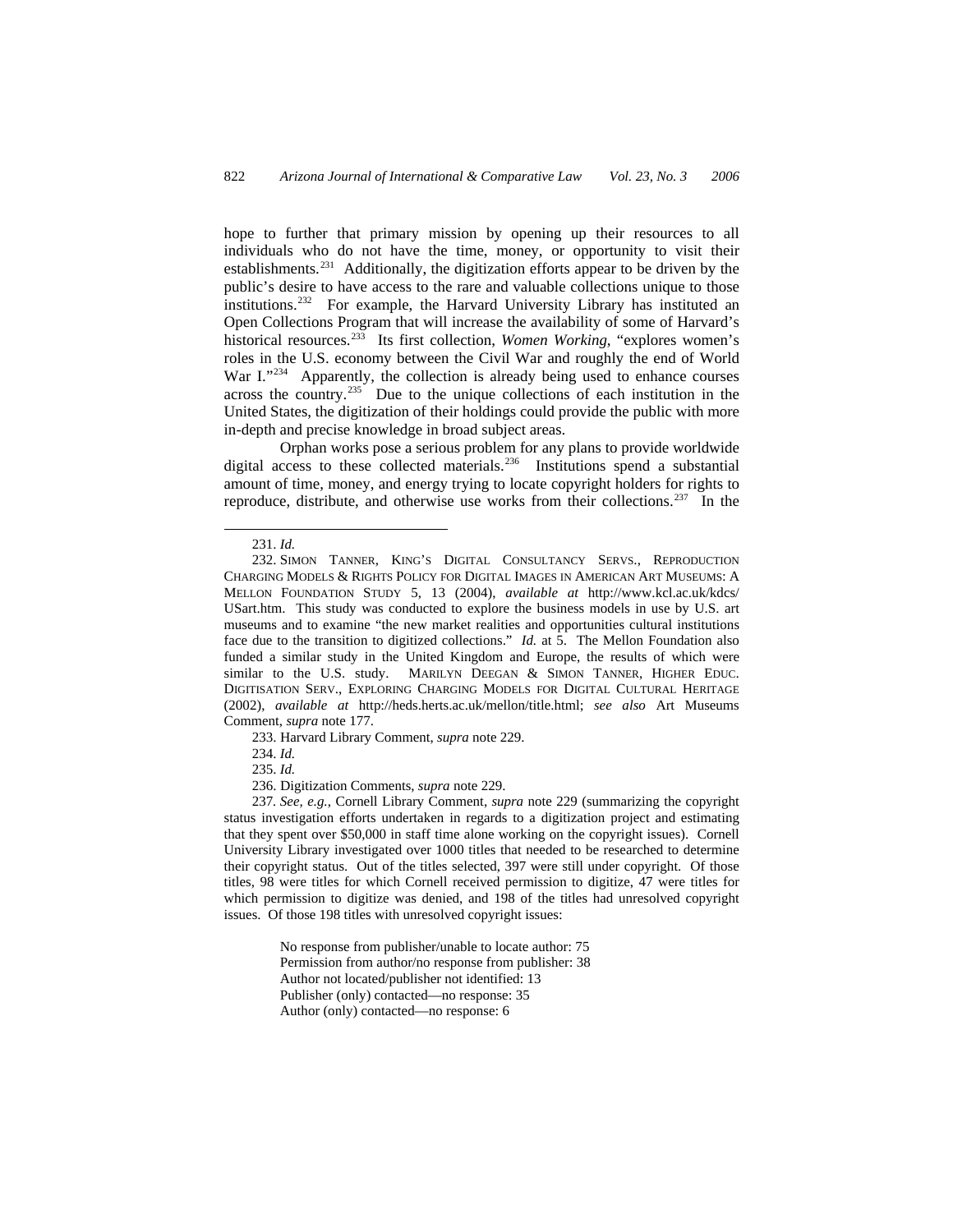event such permission cannot be obtained because the search has resulted in a "dead end," the institution must be extremely cautious in moving forward in using those works. Any unauthorized use creates the risk of a copyright infringement claim.[238](#page-36-0) The current Copyright Act provides some safe harbors for nonprofits, but that protection is generally found to be incomplete.<sup>[239](#page-36-1)</sup> Many institutions will not undertake large-scale projects that would be extremely popular among their patrons, such as publishing entire archive collections, because of the liability risks.[240](#page-36-2) Consequently, the majority of these institutions' orphan works are not being disseminated.<sup>[241](#page-36-3)</sup>

> Author does not own/no response from publisher: 2 Publisher does not own/no response from author: 9 Publisher does not own/unable to locate author: 15 No contact with author or publisher: 5

Initial Comment by Miriam M. Nisbet, Library Copyright Alliance, on Orphan Works (Mar. 25, 2005), http://www.copyright.gov/orphan/comments/index.html (follow "OW 0658-LCA" hyperlink) [hereinafter LCA Comment].

238*. See supra* note 157.

 $\overline{a}$ 

<span id="page-36-1"></span><span id="page-36-0"></span>239. There are certain statutes in the Copyright Act of 1976 that provide safe harbors for nonprofit institutions. First, statutory damages are usually not available to a claimant who has not properly registered his work. 17 U.S.C. § 412 (2000). Second, actual damages would be extremely difficult to obtain from nonprofits. *Id.* § 504(b). Finally, courts have the equitable power to reduce damage awards against nonprofit organizations where they had reasonable grounds to believe that the use made of the work was a fair use. *Id.* § 504(c)(2).

<span id="page-36-2"></span>240. For example, the Scripps Institution of Oceanography Archives ("Scripps Archive") boasts a collection of manuscripts and archival materials that document the Scripps Institute of Oceanography, "including nineteenth- and twentieth-century materials documenting oceanographic expeditions, ships and instrumentation, science policy, marine life and resources, and California coastal geology." Initial Comment by Brian E. C. Schottlaender, Univ. of San Diego Libraries, on Orphan Works (Mar. 20, 2005), http://www.copyright.gov/orphan/comments/index.html (follow "OW0576-UCSD" hyperlink). Since the Scripps Archive made approximately 4000 images accessible via the Internet, it has seen a dramatic rise in reference traffic related to those images. However, due to orphan-works issues, the remainder of the over 100,000 photographs in the Scripps Archive is available only for individual research viewing on location. *Id.*.

<span id="page-36-3"></span>241. For a more detailed explanation of the trials and tribulations faced by nonprofit institutions in dealing with copyrighted materials, and particularly with orphan works, see generally Art Museums Comment, *supra* note 177; LCA Comment, *supra* note 237; LOC Comment, *supra* note 178. Additionally, the Carnegie Mellon Library submitted a comment that included an interesting analysis of data it compiled during a study conducted from 1999 to 2001 to "determine the feasibility of acquiring copyright permission to digitize and provide Web access to books in [its] collection." Carnegie Mellon Libraries Comment, *supra* note 179.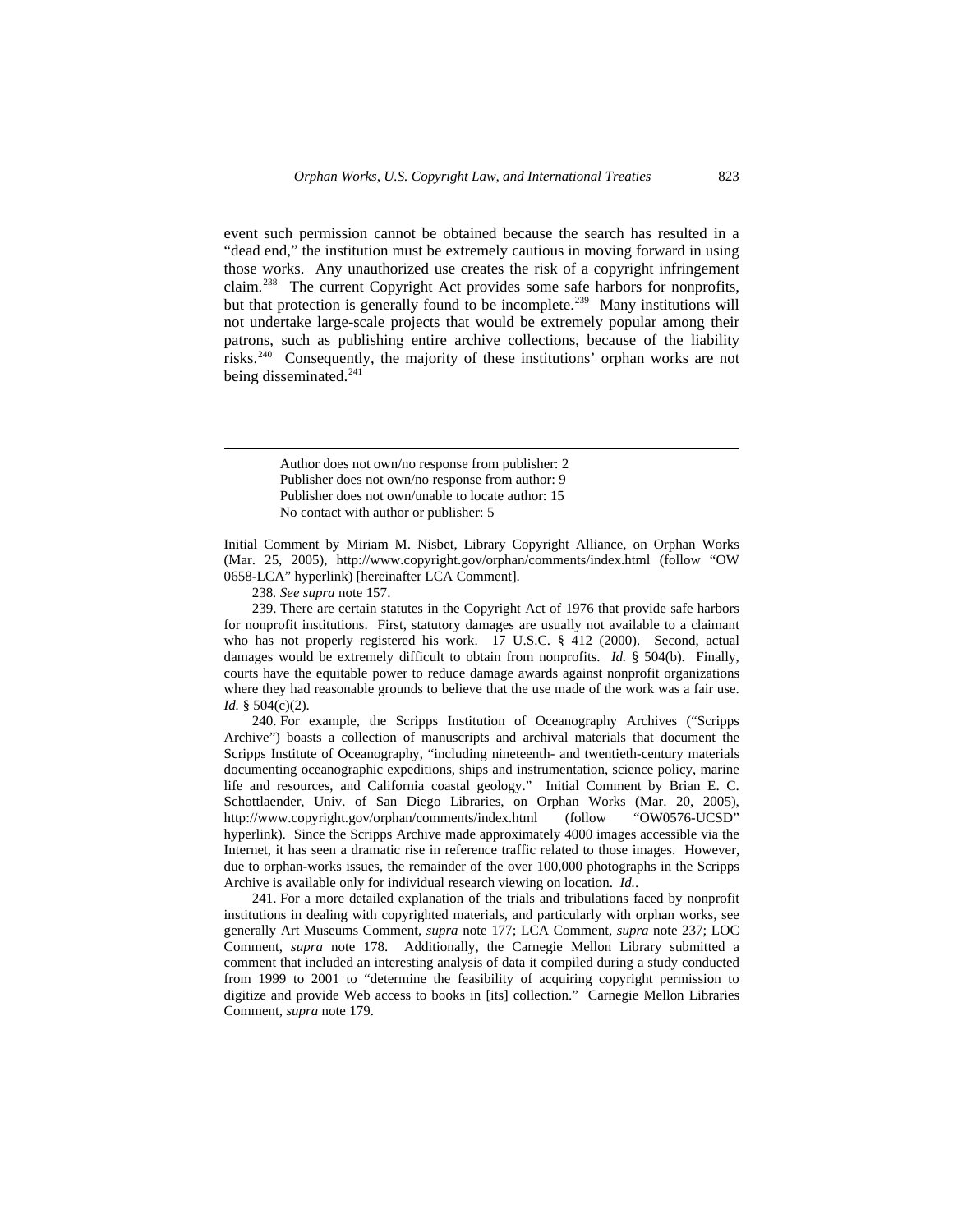# **C. Synthesis: Primary Factors Contributing to the Problem of Orphan Works**

Orphan works have always existed to some extent; however, the problem has become significantly more pronounced over the past decade because of a confluence of factors.<sup>[242](#page-37-0)</sup> First, as previously discussed, the changes in U.S. copyright law since 1976 have eliminated formalities, extended the copyright term, and offered retroactive protection to foreign works previously in the public domain.[243](#page-37-1) As a consequence, there are a great many works, "particularly older works and works by 'amateur' authors who operate outside of the commercial copyright industry," protected by copyrights that normally would have been freely accessible and useable by the public.<sup>[244](#page-37-2)</sup> The commercial value of many works does not outlast the copyright term.<sup>[245](#page-37-3)</sup> In fact, most works become orphaned under the current law because they no longer yield a significant income, if they ever did, and the rightholders find no justification for maintenance of the work.<sup>[246](#page-37-4)</sup> Additionally, because the repeated copyright-term extensions are retroactive, there are many authors who never contemplated that their copyrights would last as long as they do currently.<sup>[247](#page-37-5)</sup> Many of these older works might have entered the public domain, but now the copyrights are usually held by unsuspecting heirs.<sup>[248](#page-37-6)</sup>

Another factor contributing to the rise of orphan works is the expansion of digital technology. Digital technology has significantly driven down the cost of dissemination, which has increased the demand for less commercially valuable works.<sup>[249](#page-37-7)</sup> Additionally, as technology becomes more readily available and advanced, far more works are being created.<sup>[250](#page-37-8)</sup> These works are being distributed through nontraditional channels, making record-keeping more disjointed and scarce than ever before.<sup>[251](#page-37-9)</sup>

Third, the rights-clearance process has been further complicated by the consolidation of companies in the copyright industry. A person seeking permission to use an older work "needs to untangle the complicated history of

<span id="page-37-0"></span><sup>242.</sup> Although the following identified factors are primary contributors to the orphanworks problem, it is important to note that, depending on any given situation, there may be other variables that exacerbate the problem.

<sup>243</sup>*. See supra* Part II.D.2.

<span id="page-37-3"></span><span id="page-37-2"></span><span id="page-37-1"></span><sup>244.</sup> LCA Comment, *supra* note 237; *see also* Landes & Posner, *supra* note 23, at 473-74 ("[D]ata suggest that most copyrights depreciate rapidly and therefore that few would be renewed.").

<sup>245.</sup> Landes & Posner, *supra* note 23, at 474.

<sup>246</sup>*. See, e.g*., LCA Comment, *supra* note 237.

<sup>247.</sup> Duke, ORPHAN WORKS, *supra* note 168, at 2.

<sup>248.</sup> *Id.*

<span id="page-37-9"></span><span id="page-37-8"></span><span id="page-37-7"></span><span id="page-37-6"></span><span id="page-37-5"></span><span id="page-37-4"></span><sup>249.</sup> Yochai Benkler, *Through the Looking Glass: Alice and the Constitutional Foundations of the Public Domain*, 66 SPG L. & CONTEMP. PROBS. 173, 181 (2003).

<sup>250.</sup> *Id.* 

<sup>251.</sup> Duke, ORPHAN WORKS, *supra* note 168, at 3-4.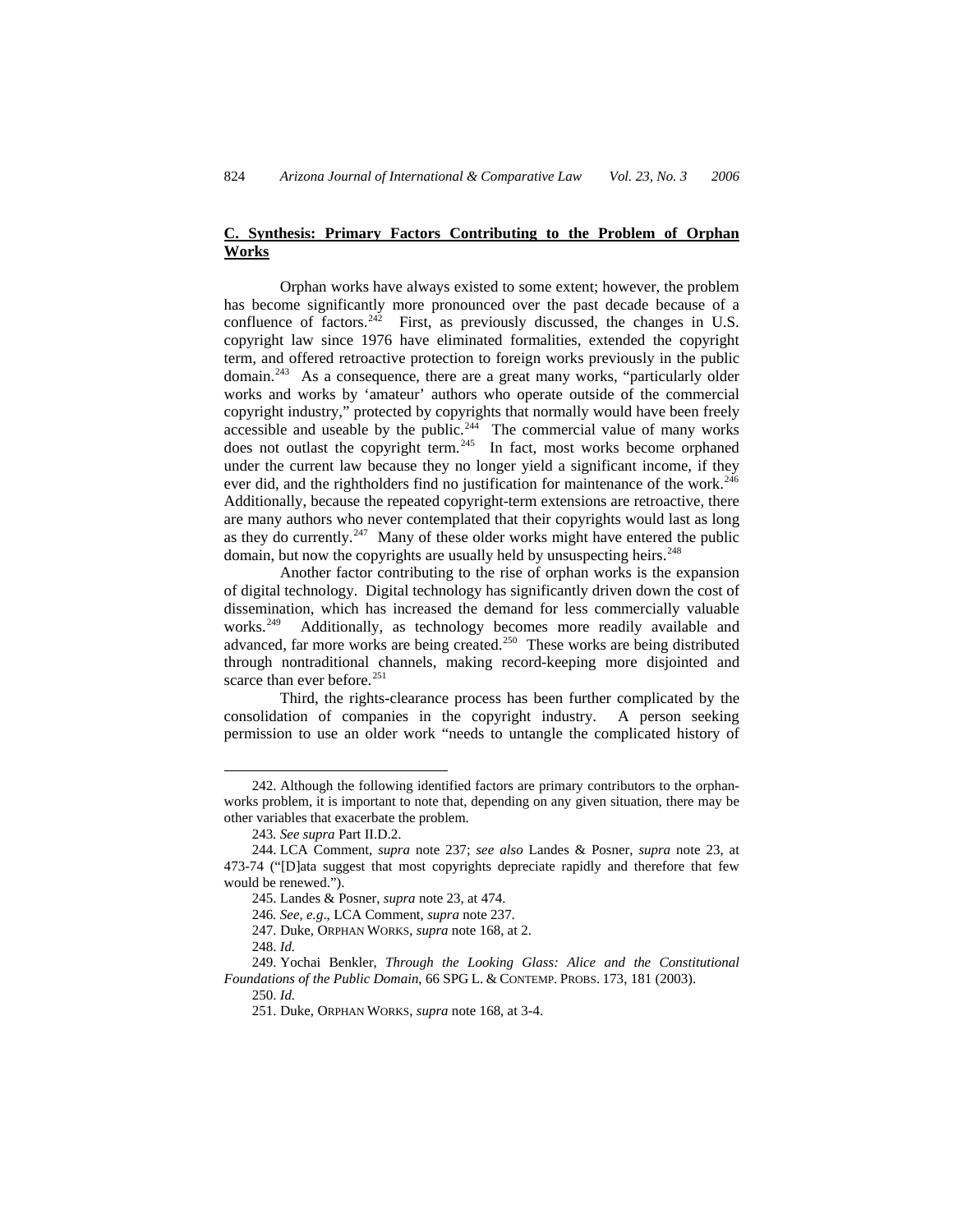mergers and acquisitions of the original publisher to identify the corporation that now might own the rights to the work." $252$  However, it is altogether possible that the merger process inadequately dealt with the transfer of intellectual property. Thus, a corporation might not have adequate records concerning all the works to which it holds title.<sup>[253](#page-38-1)</sup> And since the person typically is seeking to use the work for a minimal fee, the corporation has no incentive to invest adequate resources in locating the records concerning the work[.254](#page-38-2)

Many scholars assert that drafting legislation to satisfy every lobbyist has resulted in over-specified and virtually nonsensical statutory language.<sup>[255](#page-38-3)</sup> Due to the overly conciliatory language, copyright law has lost its flexibility and created numerous traps for the unwary users of copyright materials. Many authors or subsequent creators have no idea what they can and cannot do to facilitate the use of works and avoid liability. Even sophisticated institutions, well-versed in the safe-harbor provisions of the Copyright Act, proceed cautiously when applying existing law to their actions.<sup>[256](#page-38-4)</sup> Critics of recent copyright legislation had forewarned that the fast and furious revisions enacted by Congress would threaten the delicate balance essential to the health of the copyright system.<sup>[257](#page-38-5)</sup> For example, as the bills that comprised the CTEA were considered in Congress, these critics asserted that the extension was a "blunt gift to copyright owners with no corresponding benefit to the public."<sup>[258](#page-38-6)</sup> Unfortunately, these prescient comments did little to deter Congress; it appears that subsequent changes to the law have indeed created an imbalance in the system in favor of copyright holders. Consequently, the burden of navigating a minefield of formalities has shifted from

<span id="page-38-0"></span>1

257*. See* Karjala, *supra* note 144; Crews, *supra* note 142.

<sup>252.</sup> LCA Comment, *supra* note 237.

<sup>253.</sup> *Id.* 

<sup>254.</sup> *Id.* 

<span id="page-38-3"></span><span id="page-38-2"></span><span id="page-38-1"></span><sup>255.</sup> *See, e.g.*, Crews, *supra* note 26, at 580; David Nimmer, *Ignoring the Public, Part I: On the Absurd Complexity of the Digital Audio Transmission Right*, 7 UCLA ENT. L. REV. 189 (2000).

<span id="page-38-4"></span><sup>256.</sup> As one commenter puts it: "Even if some of the uses might arguably qualify as fair uses, the uncertainty inherent in section 107, when combined with the possibility of significant statutory damages notwithstanding the absence of actual damage, have caused various 'gatekeepers'—typically publishers or in-house counsel . . . —to forbid the uses." LCA Comment, *supra* note 237.

<span id="page-38-6"></span><span id="page-38-5"></span><sup>258.</sup> Among these critics were Professors Jane Ginsburg and Marci Hamilton. Professor Ginsburg captured the central concern of opponents: "The law thus cannot enhance the quantum of creativity from the past, but it can compromise the creativity of the future, by delaying for twenty years the time at which subsequent authors may freely build on these works." Professor Hamilton focused on the imbalance created by catering to commercial interests: "It is my view that Congress has never had a constitutional discourse on copyright." Crews, *supra* note 142, at 214.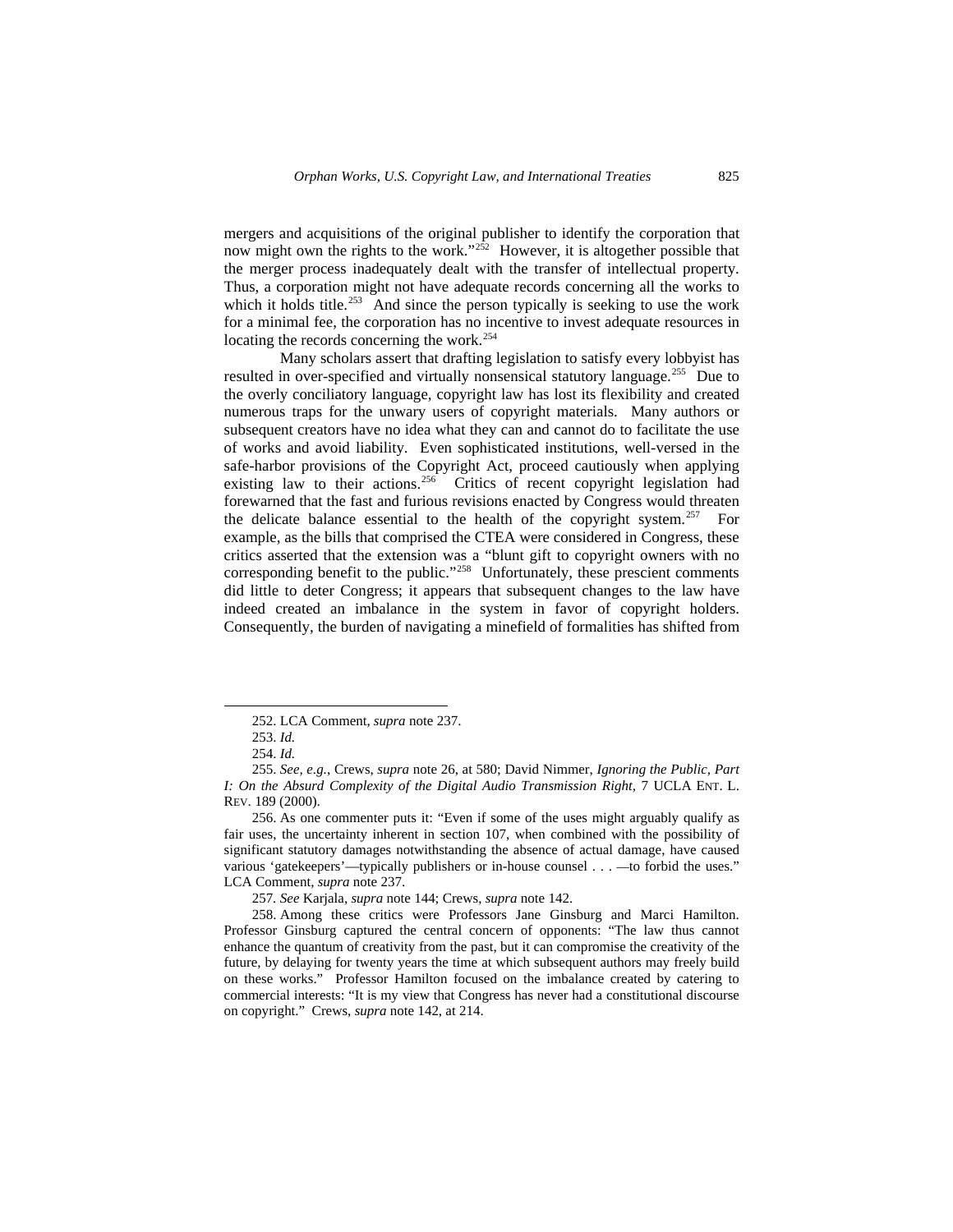authors to the public at large. This has brought the current system to a point where it inhibits uses that would significantly benefit the public.<sup>[259](#page-39-0)</sup>

-

<span id="page-39-0"></span><sup>259.</sup> The Notice of Inquiry also produced a number of comments addressing copyright issues that did not involve orphan works and should be considered as outside the scope of the problem. The most predominant non-orphan-work situations that arose were those where the copyright owner had been identified, but had failed to respond, had declined to grant permission for use, or had conditioned permission upon a license fee considered to be too high by the would-be user. Extending the definition of orphan works to encompass those works whose authors are discourteous or nonresponsive would undercut exclusive rights too drastically and run counter to the important policies supporting the copyright regime. REPORT ON ORPHAN WORKS, *supra* note 7, at 22, 97. In these instances, the rightholder is merely exercising his exclusive rights granted by statute.

Also falling outside the scope of orphan works are those works that are out-ofprint or difficult to locate. There are many individuals who seek works previously published and distributed to the public, such as parents seeking out-of-print texts to share with their children, or an astrophysicist looking for a comprehensive list of calculated atomic emission lines in the ultraviolet part of the sun's spectrum. *See, e.g.*, Initial Comment by Craig E. DeForest on Orphan Works (Mar. 8, 2005), http://www.copyright.gov/orphan/comments/index.html (follow "OW0223-DeForest" hyperlink); Initial Comment by Eli Mapstead on Orphan Works (Mar. 3, 2005), http://www.copyright.gov/orphan/comments/index.html (follow "OW0177-Mapstead" hyperlink). A sincere concern, voiced by such individuals, is that works of historical, educational, scientific, or sentimental value are generally unavailable. *See generally*  ORPHAN WORKS COMMENTS, *supra* note 6. The real problem these individuals face is simply locating the abandoned works. Publishers do not have the means to keep in circulation every work that they have ever printed and distributed to the public. Over time, certain titles may be discontinued because they no longer generate revenue for the company, because they become obsolete, or because they get lost in the shuffle. REPORT ON ORPHAN WORKS, *supra* note 7, at 27. Naturally, the longer a work has been out of print, the more difficult it can become to find a copy. Even though a company may stop publishing a title, it does not mean that the publisher or author surrenders his exclusive rights in the work. Frequently, publishers or other rightholders have conflicting ideas about who may even own a long defunct work. *See, e.g.*, Initial Comment by Jesse Thomas, Reference Desk Coordinator, Univ. of Idaho Library, on Orphan Works, http://www.copyright.gov/orphan/comments/index.html (follow "OW0570-ThomasJ" hyperlink) (last visited Sept. 8, 2006) (detailing how two different publishers believed they held the copyright in one work); UCLA Film & TV Comment, *supra* note 179. To many, it seems fundamentally unfair that these rightholders are permitted to horde works and prevent public access. Under current copyright law, however, a copyright holder has no affirmative duty to make his work continuously accessible to the public.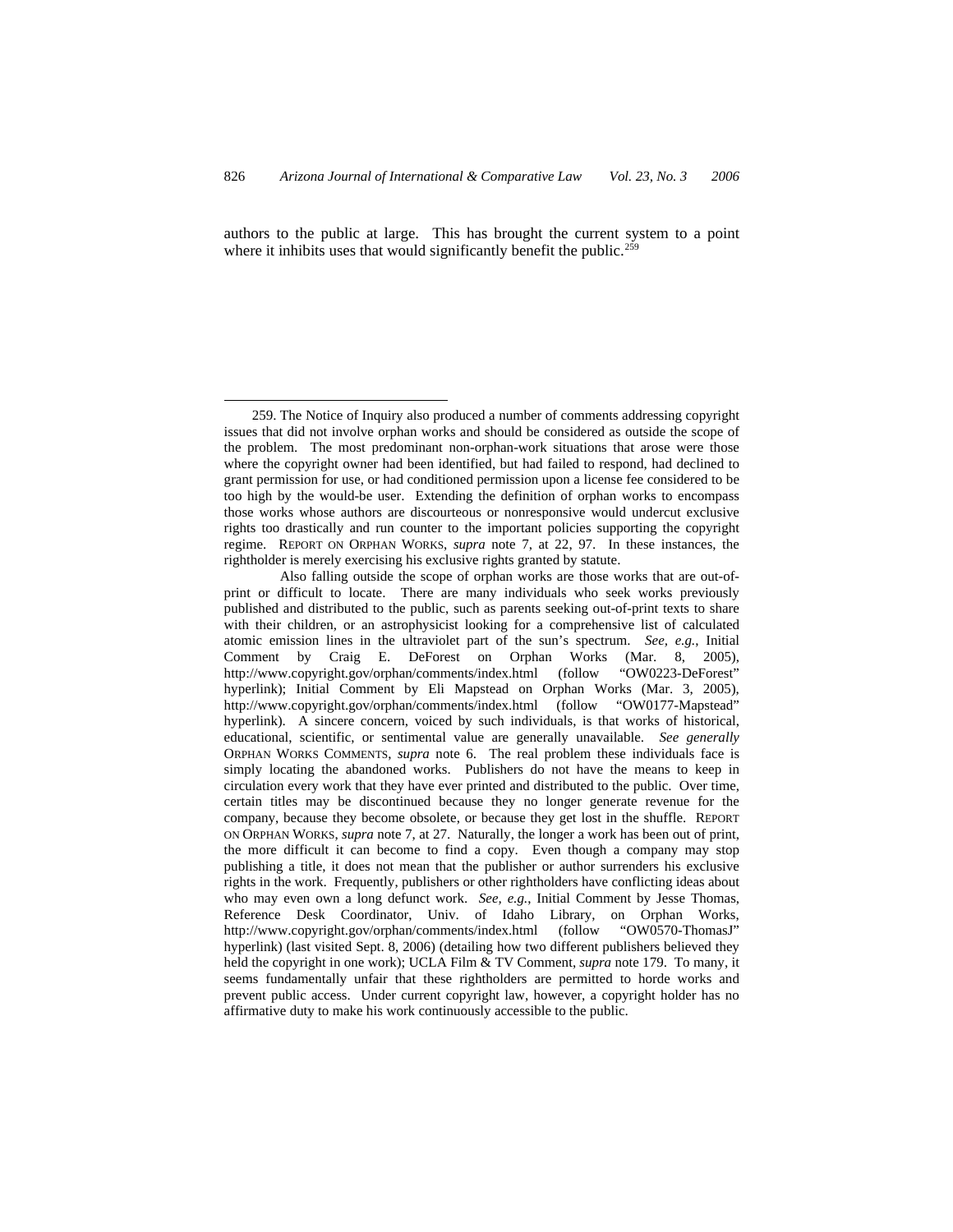## **IV. THE PROPOSED ORPHAN WORKS STATUTE AND INTERNATIONAL TREATIES**

#### **A. The Preliminary Matter of Scope**

1

In formulating the proposed orphan-works legislation, the Register understood that any proposal should not be limited to works of U.S. origin, but instead should cover both domestic and foreign works. A member country of the Berne Convention or of TRIPS is free to restrict the exclusive rights of copyright owners for its national authors.<sup>[260](#page-40-0)</sup> Therefore, in theory, the United States is free to create as broad an orphan-works exception or limitation as it desires, provided the exception or limitation is restricted to U.S. authors and serves the ends of the Copyright Clause.<sup>[261](#page-40-1)</sup> There are numerous reasons, though, why such an approach would be undesirable.

First, limiting the scope of any orphan-works legislation to national authors has the potential to exacerbate the problem. As observed in one comment, "the effort of inquiring into whether a work is in fact a U.S. work and thus subject to orphan procedures will in many cases be as costly and cumbersome as inquiry into the location of the rightholder."[262](#page-40-2)

Second, even if the United States narrowed the scope of any orphan provision to national authors, it would still be possible to avoid the provision.<sup>[263](#page-40-3)</sup> The limitation might induce corporate entities to first publish in another country, delaying registration or publication in the United States for over thirty days. This avoidance strategy would effectively make a work's "country of origin" that of a

<span id="page-40-0"></span><sup>260.</sup> Under article 5(3) of the Berne Convention, protection of a work in the country of origin is governed by domestic law. Berne Convention, *supra* note 9, art. 5(3). This treaty provision is incorporated into TRIPS through article 9(1). TRIPS Agreement, *supra* note 10, art. 9(1).

<span id="page-40-1"></span><sup>261.</sup> Eldred v. Ashcroft, 537 U.S. 186, 222 (2003); *see also* Graham v. John Deere Co., 383 U.S. 1, 6 (1966) ("Within the limits of the constitutional grant, the Congress may, of course, implement the stated purpose of the Framers by selecting the policy which in its judgment best effectuates the constitutional aim.").

<span id="page-40-2"></span><sup>262.</sup> Initial Comment by Paul Goldstein, Stanford Law, and Jane Ginsburg, Faculty of Law, Univ. of Cambridge, on Orphan Works (Mar. 18, 2005), http://www.copyright.gov/ orphan/comments/index.html (follow "OW0519-Goldstein-Ginsburg" hyperlink) [hereinafter Goldstein & Ginsburg Initial Comment].

<span id="page-40-3"></span><sup>263.</sup> Recall that companies frequently published their works simultaneously in foreign countries prior to the U.S. accession to Berne. *See supra* Part II.C and accompanying notes; *cf.* Graeme W. Austin, *Metamorphosis of Artists' Rights in the Digital Age*, 28 COLUM. J.L. & ARTS 397, 416 (2005) (addressing how the resurrection of formalities might lead corporate copyright owners to employ avoidance strategies); Goldstein & Ginsburg Initial Comment, *supra* note 262 (stating that restoration of formalities would create "an incentive to manipulate the nationality" of works).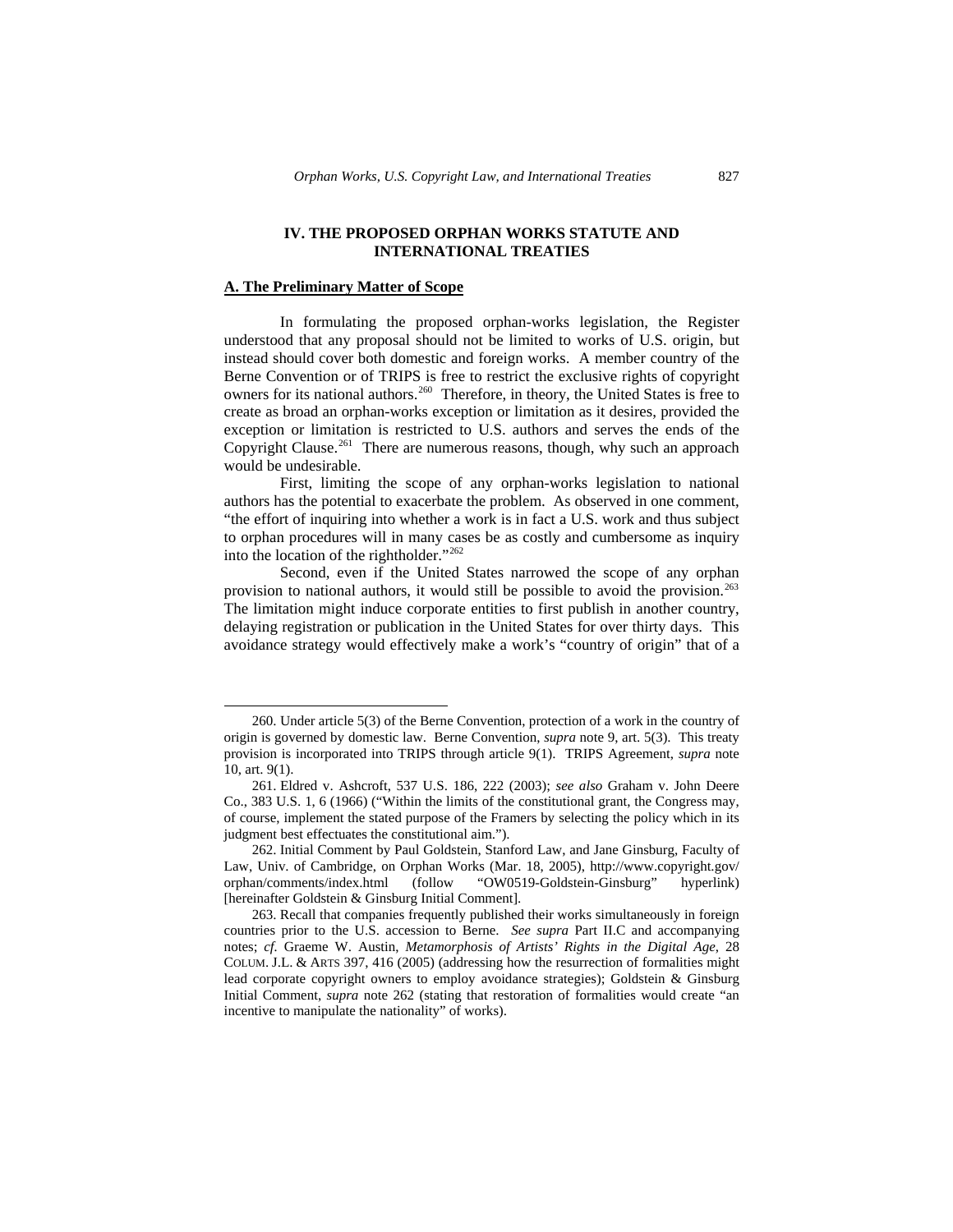foreign country under  $\S$  101 of the Copyright Act.<sup>[264](#page-41-0)</sup> Such behavior on the part of corporations would further frustrate copyright searches by complicating the trail and would undermine the effectiveness of any new orphan-work legislation.

Finally, failure to include foreign works within the scope of any provision would unnecessarily discriminate against national authors and their works.<sup>[265](#page-41-1)</sup> While the United States has opted to discriminate in such a manner before,<sup>[266](#page-41-2)</sup> the choice to so discriminate was based on the belief that there were "sound business reasons for registration," and, thus, national authors would not be unduly prejudiced by the unequal treatment.<sup>[267](#page-41-3)</sup>

## **B. The Proposed Statutory Language**

The Register of Copyrights concluded that orphan works pose a real problem and identified the goals to be achieved in addressing the problem.<sup>[268](#page-41-4)</sup> As a primary objective, any provision that attempts to alleviate the problem "should seek primarily to make it more likely that a user can find the relevant owner in the first instance, and negotiate a voluntary agreement over permission and payment ... for the intended use of the work."<sup>269</sup> To accomplish this goal, the orphanworks legislation would act as an incentive for copyright owners to make themselves easily locatable and for potential users to invest in efforts to find the copyright owner.<sup>[270](#page-41-6)</sup> Second, when a user is unable to connect with an owner, "the system should permit that specific user to make use of the work," subject to provisions that would protect the interests of the owner should he resurface.<sup>[271](#page-41-7)</sup>

-

<span id="page-41-0"></span><sup>264.</sup> The Copyright Act defines a "United States" work as one first published in the United States or simultaneously published in the United States and in a foreign nation. 17 U.S.C. § 101 (2000). This provision follows the approach of the Berne Convention article 5 in defining the "country of origin" for a work. Berne Convention, *supra* note 9, art. 5.

<sup>265.</sup> REPORT ON ORPHAN WORKS, *supra* note 7, at 59.

<sup>266</sup>*. See* 17 U.S.C. § 411(a).

<span id="page-41-3"></span><span id="page-41-2"></span><span id="page-41-1"></span><sup>267.</sup> It was determined by the Ad Hoc Working Group that § 411(a) of the Act of 1976 as it existed at the time was incompatible with the Berne Convention because it constituted a formality that interfered with the exercise and enjoyment of the copyright. The Senate accepted the Group's analysis but also seriously considered the concerns of the Register of Copyrights that any change in the current law would undermine the registration system. Maintaining the registration requirement for national works was seen as a compromise that would not disadvantage U.S. authors. S. REP. NO. 100-352, at 19-23 (1988), *as reprinted in* 1988 U.S.C.C.A.N. 3706, 3723-28. Section 411(a), as it is currently written, makes registration a prerequisite to filing a claim of infringement for any U.S. work, with limited exceptions; foreign copyright owners need not register in order to file an infringement claim. 17 U.S.C. § 411(a).

<span id="page-41-4"></span><sup>268.</sup> REPORT ON ORPHAN WORKS, *supra* note 7, at 92-93.

<span id="page-41-5"></span><sup>269</sup>*. Id.* at 93.

<sup>270.</sup> *Id.* 

<span id="page-41-7"></span><span id="page-41-6"></span><sup>271</sup>*. Id.* at 93-94.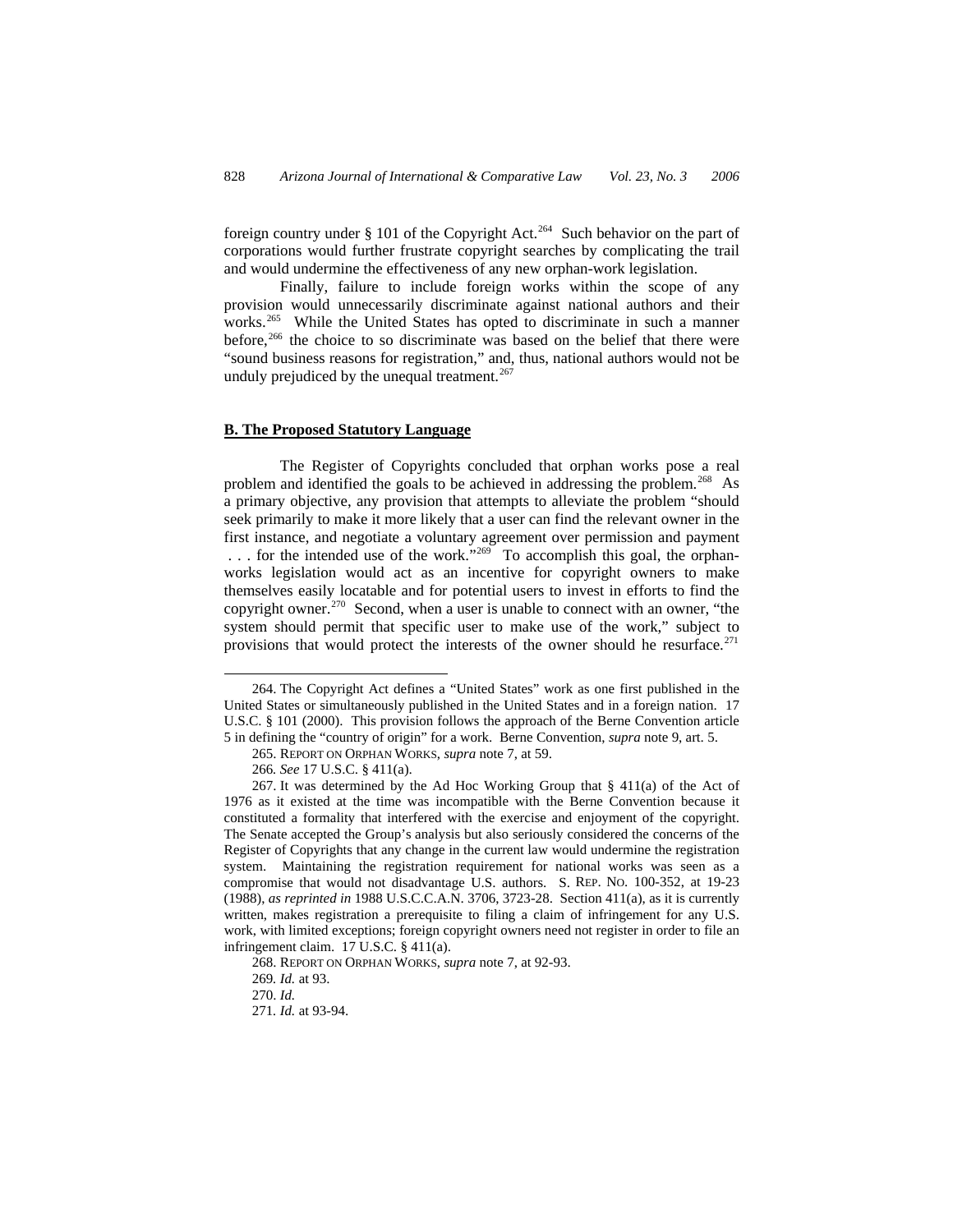Ultimately, any provisions adopted should provide some safe harbor to a user who has conducted a "reasonably diligent search" for the owner, while still preserving intact the copyright owner's exclusive rights.<sup>[272](#page-42-0)</sup> Third, considering that there already exists a number of provisions in the Copyright Act that can be employed by orphan-works users, any new exception should apply only where the other exemptions have failed. $273$  And, finally, the Copyright Office considered efficiency to be a chief objective of any solution.<sup>[274](#page-42-2)</sup> A solution that provides additional hurdles or costs to the use of orphan works would not merit much consideration, as it would merely exacerbate the problem rather than alleviate it. Efficiency also ties back into the first objective, to unite owners and users, because the more initiative owners and collective societies take to facilitate identification through organically formed registries and databases, the higher the likelihood that both parties will benefit through lower transaction costs.<sup>275</sup>

In the process of determining what provision might best accomplish the aforementioned goals, the Copyright Office considered myriad proposals but concluded that a limitation on remedies would be the mechanism most compatible with the current copyright system and international obligations.<sup>[276](#page-42-4)</sup> The proposal recommended amending Title 17 of the United States Code with a new section 514 entitled "Limitations on Remedies: Orphan Works."[277](#page-42-5) The new provision

- (a) Notwithstanding sections 502 through 505, where the infringer:
	- (1) prior to the commencement of the infringement, performed a good faith, reasonably diligent search to locate the owner of the infringed copyright and the infringer did not locate that owner, and
	- (2) throughout the course of the infringement, provided attribution to the author and copyright owner of the work, if possible and as appropriate under the circumstances, the remedies for the infringement shall be limited as set forth in subsection (b).
- (b) LIMITATIONS ON REMEDIES
	- (1) MONETARY RELIEF
		- (A) no award for monetary damages (including actual damages, statutory damages, costs or attorney's fees) shall be made other than an order requiring the infringer to pay reasonable compensation for the use of the infringed work; *provided*, however, that where the infringement is performed without any purpose of direct

<sup>272.</sup> *Id.* 

<span id="page-42-2"></span><span id="page-42-1"></span><span id="page-42-0"></span><sup>273</sup>*. Id.* at 95. For those provisions of U.S. copyright law that relate to orphan works, see *id.* at 44-56.

<sup>274.</sup> REPORT ON ORPHAN WORKS, *supra* note 7, at 95.

<sup>275.</sup> *Id.*

<sup>276</sup>*. Id.* at 69-91.

<span id="page-42-5"></span><span id="page-42-4"></span><span id="page-42-3"></span><sup>277.</sup> The recommended statutory language for section 514, "Limitations on Remedies: Orphan Works," is as follows: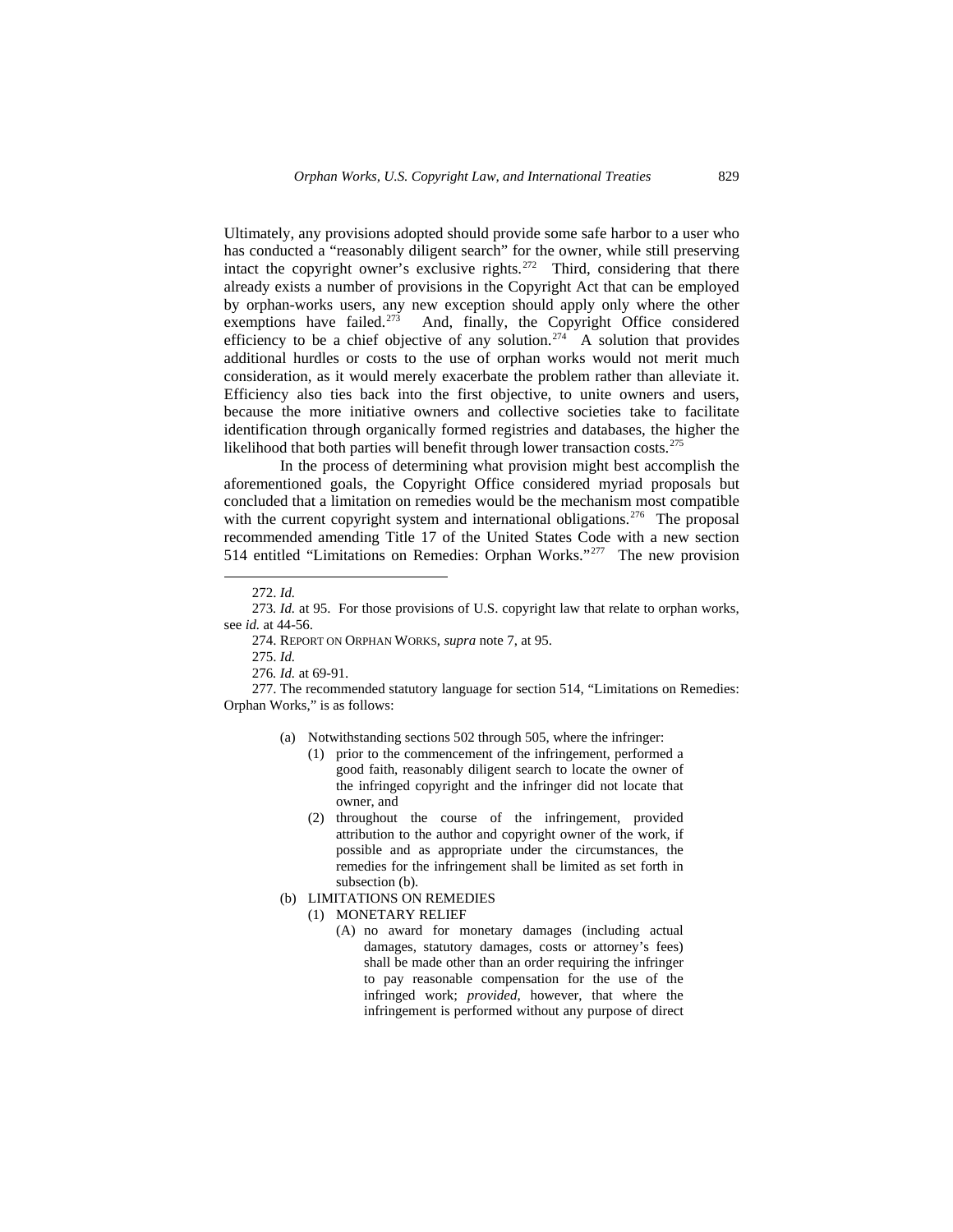would only be applicable where a particular use does not fall within any other exception or safe harbor, and, thus, the user would be subject to liability for copyright infringement.[278](#page-43-0) The recommendation has essentially two components. First, the would-be user must conduct a reasonably diligent search for the copyright owner and must provide attribution to the author and copyright owner whenever possible.<sup>[279](#page-43-1)</sup> Second, when the infringer can demonstrate that he conducted a reasonably diligent search, limitations on monetary and injunctive relief will be available.<sup>[280](#page-43-2)</sup>

Treaties impose certain constraints on a signatory's ability to create exceptions and limitations on exclusive rights that the United States must observe to remain in compliance with those treaties. As a general matter, all international conventions on authors' rights provide for limitations and exceptions on

> or indirect commercial advantage, such as through the sale of copies or phonorecords of the infringed work, and the infringer ceases the infringement expeditiously after receiving notice of the claim for infringement, no award of monetary relief shall be made.

- (2) INJUNCTIVE RELIEF
	- (A) in the case where the infringer has prepared or commenced preparation of a derivative work that recasts, transforms or adapts the infringed work with a significant amount of the infringer's expression, any injunctive or equitable relief granted by the court shall not restrain the infringer's continued preparation and use of the derivative work, provided that the infringer makes payment of reasonable compensation to the copyright owner for such preparation and ongoing use and provides attribution to the author and copyright owner in a manner determined by the court as reasonable under the circumstances; and
		- (B) in all other cases, the court may impose injunctive relief to prevent or restrain the infringement in its entirety, but the relief shall to the extent practicable account for any harm that the relief would cause the infringer due to the infringer's reliance on this section in making the infringing use.

*Id.* at 127.

 $\overline{a}$ 

<span id="page-43-2"></span><span id="page-43-1"></span><span id="page-43-0"></span>278. Subsection (c) of the proposed statute reads: "Nothing in this section shall affect rights, limitations or defenses to copyright infringement, including fair use, under this title." REPORT ON ORPHAN WORKS, *supra* note 7, at 127; *see also id.* at 95-96 (providing an overview of the intended application of the proposed orphan-works provision).

279*. Id.* at 96, 127.

280. *Id.*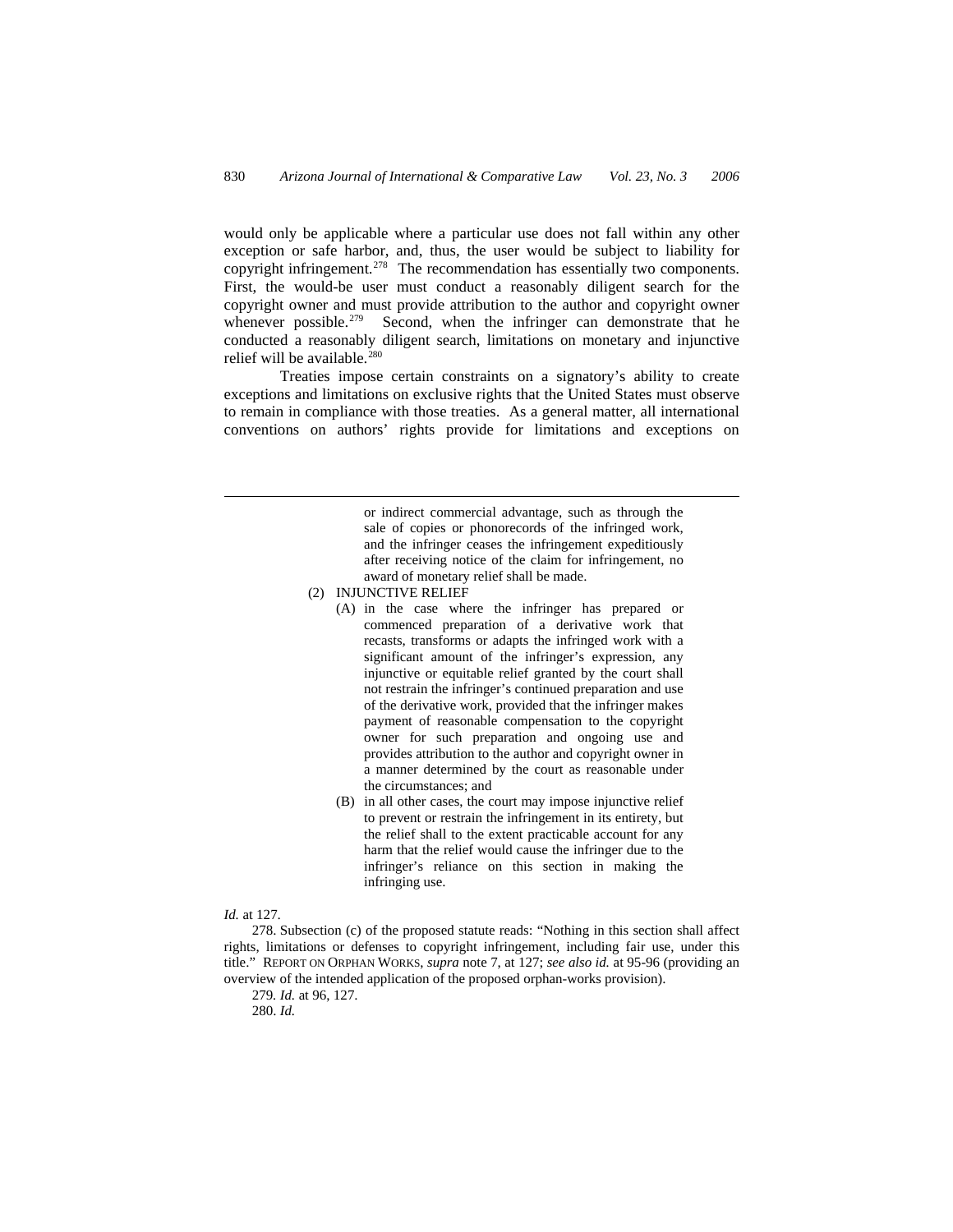protection that may be adopted under national laws.<sup>[281](#page-44-0)</sup> The provisions relevant to this discussion are those that provide for immunity from infringement liability for particular uses. The Berne Convention permits such immunity in four instances, to wit: for reproduction and communication by the press of lectures, addresses, and similar works;<sup>[282](#page-44-1)</sup> for exceptions to the reproduction right in "certain special cases";<sup>[283](#page-44-2)</sup> for quotation and utilization for teaching;<sup>[284](#page-44-3)</sup> and for news reporting.<sup>[285](#page-44-4)</sup> TRIPS incorporated the elements of Berne's "special cases" provision, often referred to as the "three-step test," and expanded its applicability to exceptions and limitations on exclusive rights generally.<sup>[286](#page-44-5)</sup> Later treaties, such as the WIPO Copyright Treaty and the WIPO Performances and Phonograms Treaty, also adopted the TRIPS language on exceptions and limitations.<sup>[287](#page-44-6)</sup>

The Register of Copyrights, in examining the relevant treaty provisions, acknowledged that the provisions on limitations and exemptions in Berne and TRIPS are instructive in creating an orphan-works regime.<sup>[288](#page-44-7)</sup> In particular, the Register noted that the three-step test laid out in both treaties provides criteria that should be considered when developing limitations on remedies.<sup>[289](#page-44-8)</sup> Additionally, the *Report on Orphan Works* acknowledged that the "minor reservations" doctrine, which permits certain *de minimis* uses of copyright-protected works and other specific Berne provisions, might apply as well.<sup>[290](#page-44-9)</sup>

The remainder of this Note discusses practical application of the Berne/TRIPS three-step test, explores further the relationship between the Berne Convention and TRIPS, and examines the relevance of the "minor reservations" doctrine. Whether the proposed orphan-works legislation passes muster under the United States' international obligations turns directly on each of these topics.

## **C. Limitations and Exceptions Under the TRIPS Agreement—The Three-Step Test**

-

288. REPORT ON ORPHAN WORKS, *supra* note 7, at 63.

<span id="page-44-1"></span><span id="page-44-0"></span><sup>281</sup>*. See generally* Standing Comm. on Copyright and Related Rights, *WIPO Study on Limitations and Exceptions of Copyright and Related Rights in the Digital Environment*, 3- 4, WIPO Doc. No. SCCR/9/7 (Apr. 5, 2003) (*prepared by* Sam Ricketson), *available at*  http://www.wipo.int/documents/en/meetings/2003/sccr/pdf/sccr\_9\_7.pdf [hereinafter *WIPO Study*].

<sup>282.</sup> Berne Convention, *supra* note 9, art. 2(2).

<sup>283</sup>*. Id.* art. 9(2).

<sup>284</sup>*. Id.* art. 10(2).

<sup>285</sup>*. Id.* art. 10*bis*.

<sup>286.</sup> TRIPS Agreement, *supra* note 10, art. 13.

<span id="page-44-9"></span><span id="page-44-8"></span><span id="page-44-7"></span><span id="page-44-6"></span><span id="page-44-5"></span><span id="page-44-4"></span><span id="page-44-3"></span><span id="page-44-2"></span><sup>287.</sup> WCT, *supra* note 107, art. 10; WPPT, *supra* note 108, art. 16. Because the WCT and WPPT constraints on limitations and exceptions mirror that of TRIPS, the following analysis will focus primarily on whether the proposed limitation on remedies is consistent with Berne and TRIPS.

<sup>289</sup>*. Id.* at 62-65.

<sup>290</sup>*. Id.* at 61-62.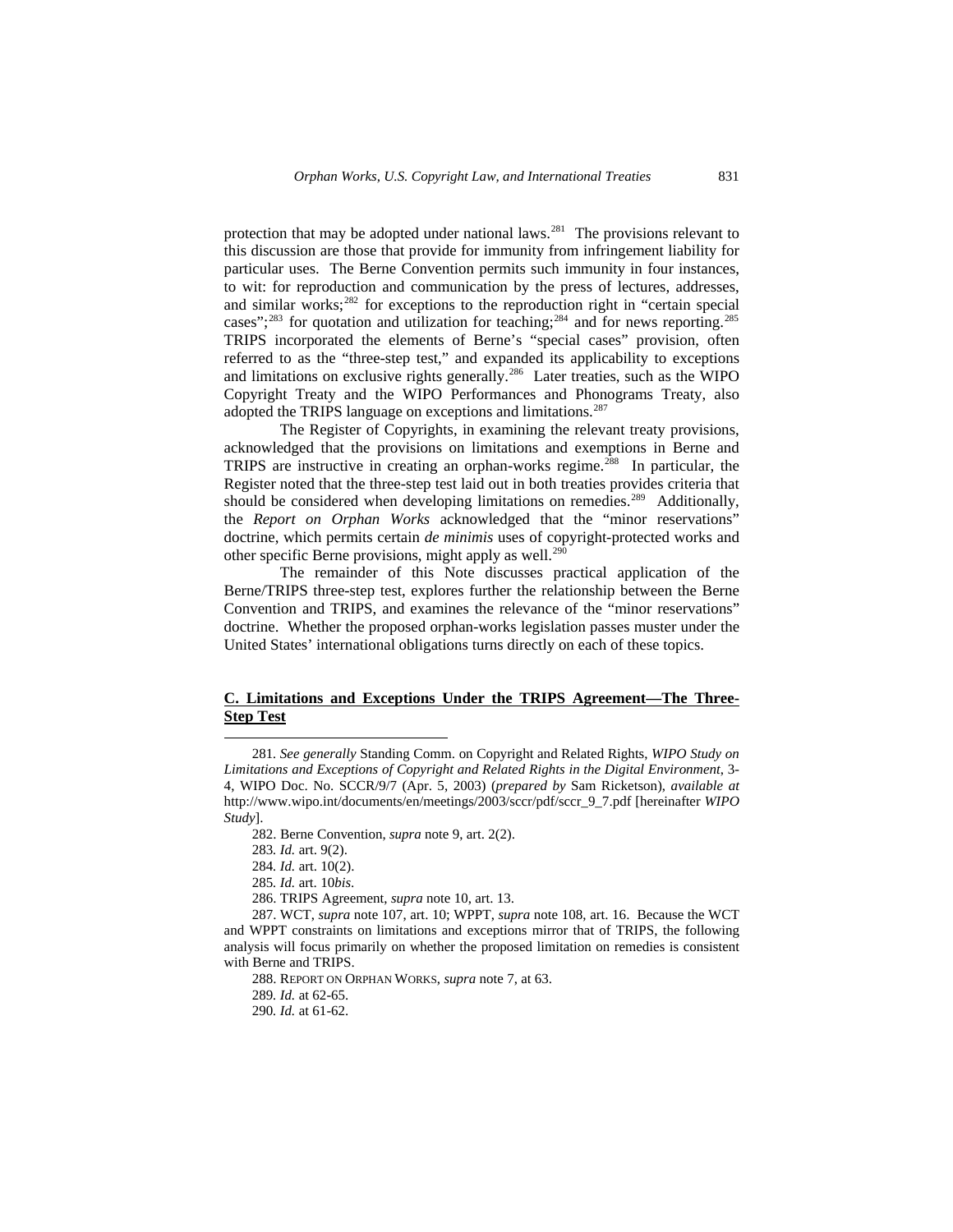Article 13 of TRIPS requires that limitations and exceptions to exclusive rights "(1) be confined to certain special cases, (2) do not conflict with a normal exploitation of the work, and (3) do not unreasonably prejudice the legitimate interests of the right holder."<sup>[291](#page-45-0)</sup> These three requirements are to be applied cumulatively; failure to comply with any requirement will result in the exception being disallowed.<sup>[292](#page-45-1)</sup>

As a preliminary matter, it is important to assess whether the limitation on remedies for use of an orphan work constitutes a "limitation or exception to exclusive rights" under TRIPS. The Register's proposed statutory language makes it abundantly clear that use of an orphan work constitutes infringement.<sup>[293](#page-45-2)</sup> Thus, the statutory regime does not appear to create an outright exception or limitation on exclusive rights but rather modifies the remedies available.<sup>[294](#page-45-3)</sup>

However, one commenter cautioned that "[i]t seems rather sophistic to suggest that [TRIPS] art. 13 would not reach a member State whose copyright law included no explicit limitations on the scope of exclusive rights, but whose remedial provisions denied injunctive and monetary relief for certain classes of infringements."[295](#page-45-4) Additionally, an examination of legislative history indicates that an extensive limitation on remedies might run afoul of the Berne Convention, and thus TRIPS. At the time of the BCIA, the Senate briefly addressed whether § 412 of the U.S. Copyright Act, which limits the remedies available for infringement by denying an award of statutory damages and attorney's fees for unregistered works, was inconsistent with the Berne Convention.<sup>[296](#page-45-5)</sup> The main concern was that conditioning the availability of statutory damages on registration violated the Berne prohibition against conditioning the enjoyment or exercise of copyright on a formality.<sup>[297](#page-45-6)</sup> The Senate concluded that such a limitation on remedies did not violate the Berne Convention because meaningful relief was still available through an award of actual damages and profits, regardless of registration.[298](#page-45-7) During this inquiry, the Senate observed that "a right without a

<span id="page-45-0"></span><sup>291.</sup> Panel Report, *United States – Section 110(5) of the U.S. Copyright Act*, ¶ 6.97, WT/DS160/R (June 15, 2000) [hereinafter WTO Panel Decision]; TRIPS Agreement, *supra* note 10, art. 13. As previously mentioned, this language was specifically drawn from Berne article 9(2).

<sup>292.</sup> WTO Panel Decision, *supra* note 291, ¶ 6.97.

<sup>293</sup>*. See* REPORT ON ORPHAN WORKS, *supra* note 7, at 127.

<sup>294</sup>*. Id.* at 121.

<span id="page-45-4"></span><span id="page-45-3"></span><span id="page-45-2"></span><span id="page-45-1"></span><sup>295.</sup> Reply Comment by Paul Goldstein, Stanford Law, and Jane C. Ginsburg, Faculty of Law, Univ. of Cambridge, on Orphan Works (Mar. 18, 2005), http://www.copyright.gov/ orphan/comments/reply.html (follow "OWR0107-Ginsburg-Goldstein" hyperlink) [hereinafter Ginsburg & Goldstein Reply Comment].

<span id="page-45-5"></span><sup>296.</sup> S. REP. NO. 100-352, at 14-15 (1988), *as reprinted in* 1988 U.S.C.C.A.N. 3706, 3719-20.

<sup>297.</sup> *Id.*; Berne, *supra* note 9, art. 5(2).

<span id="page-45-7"></span><span id="page-45-6"></span><sup>298.</sup> S. REP. NO. 100-352, at 14-15, *as reprinted in* 1988 U.S.C.C.A.N. at 3719-20; 17 U.S.C. § 504(a) (2000) (providing that a copyright owner may recover either actual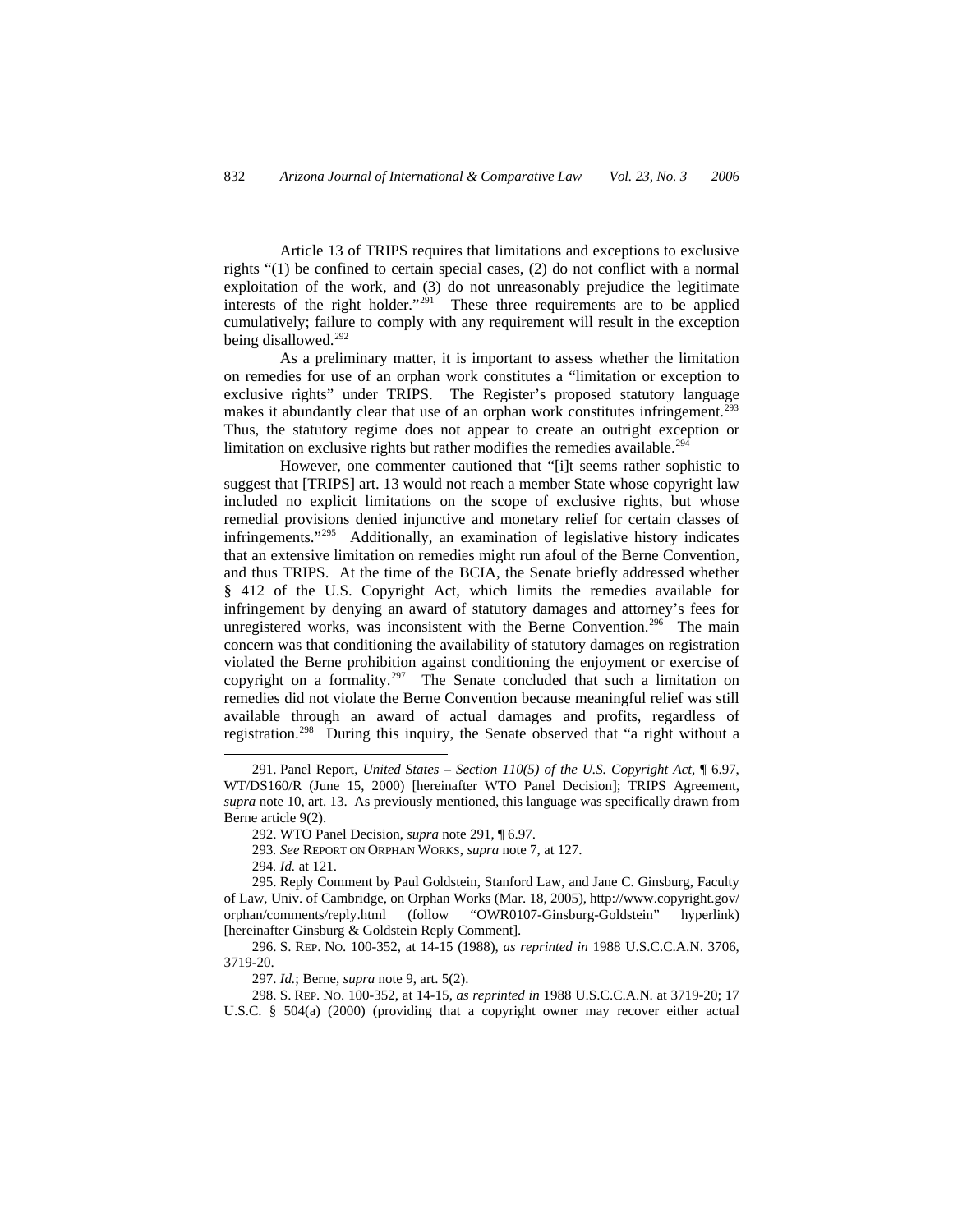remedy [is] a right that 'exists' but that [an author] is unable to fully 'enjoy or exercise."<sup>[299](#page-46-0)</sup> It naturally follows, then, that an expansive limitation on remedies i.e., not providing meaningful relief—would function like a limitation on exclusive rights.

A WTO dispute resolution panel is the only adjudicative body to have interpreted the application of the TRIPS three-step test, and, accordingly, it provides guidance as to the meaning of each step.<sup>[300](#page-46-1)</sup> The dispute that required an application of the three-step test concerned § 110(5) of the U.S. Copyright Act. Section 110(5) was intended to "exempt from copyright liability anyone who turns on, in a public place, an ordinary radio or television receiving apparatus of a kind commonly sold to members of the public for private use."<sup>[301](#page-46-2)</sup> There are two subsections within the provision. The first, known as the "homestyle exemption," protects business owners from liability if they play a transmission "embodying a performance or display of a work" through a small radio or stereo in a public establishment.<sup>[302](#page-46-3)</sup> The second, known as the "business exemption," permits business establishments, such as restaurants, to play "nondramatic musical works"<sup>[303](#page-46-4)</sup> broadcast via radio or television under certain conditions.<sup>[304](#page-46-5)</sup>

1. "Certain Special Cases"

damages and any additional profits of the infringer or statutory damages). In other words, a foreign copyright owner may still recover damages under U.S. copyright law that fully compensate him for the infringement.

<sup>299.</sup> S. REP. NO. 100-352, at 16, *as reprinted in* 1988 U.S.C.C.A.N. at 3721.

<span id="page-46-1"></span><span id="page-46-0"></span><sup>300.</sup> The WTO Panel held that § 110(5)(B) of the U.S. Copyright Act was in contravention of provisions under both Berne and TRIPS. WTO Panel Decision, *supra*  note 291,  $\P$  7.1(b). At issue in the dispute was § 110(5) of the U.S. Copyright Act, which permitted the public performance by radio and television transmission of nondramatic musical works by business establishments that met certain statutory criteria. *Id.* ¶ 1.1. The Panel reached its conclusion that the U.S. provision violated article 13 by assessing the elements of § 110(5) in light of the three-step test. *Id.* ¶¶ 6.97-6.272.

To date, the WTO Panel is the only adjudicative body to have construed the meaning of the three-step test. Its decision does not qualify as authoritative precedent, but it may be given substantial weight in future proceedings. *See infra* Part II.D.2 and accompanying notes.

<span id="page-46-2"></span><sup>301.</sup> WTO Panel Decision, *supra* note 291, ¶ 2.5 (citing H.R. REP. NO. 94-1476 (1976)).

<sup>302. 17</sup> U.S.C. § 110(5)(A) (2000); WTO Panel Decision, *supra* note 291, ¶ 2.6.

<span id="page-46-5"></span><span id="page-46-4"></span><span id="page-46-3"></span><sup>303.</sup> Although the Copyright Act does not define "nondramatic musical works," they can generally be defined as musical works that do not portray a story through dialog or acting and are not intended to be performed. SCHECHTER & THOMAS, *supra* note 27, § 4.3.

<sup>304. 17</sup> U.S.C. § 110(5)(B); WTO Panel Decision, *supra* note 291, ¶¶ 2.9-2.10.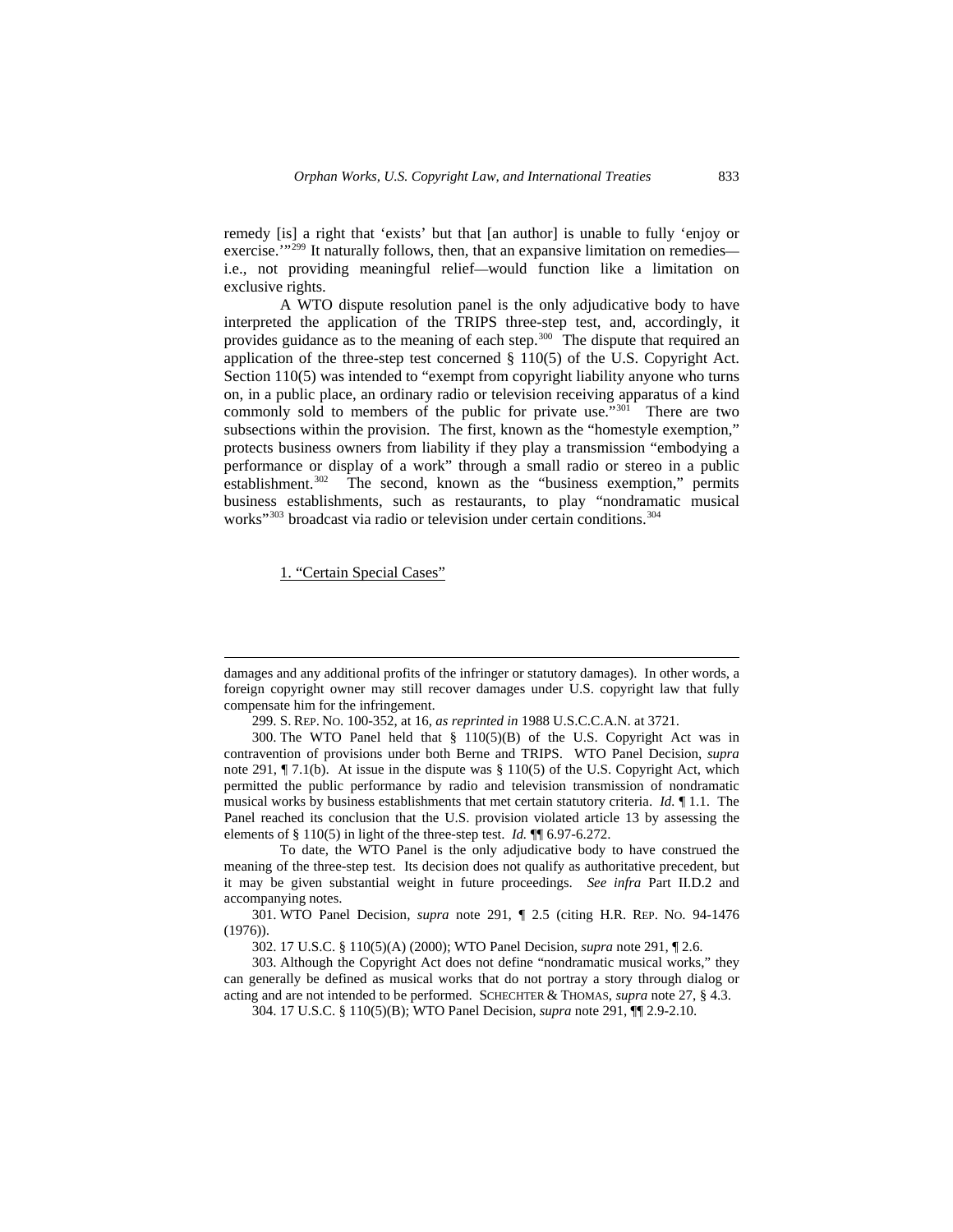The language of TRIPS article 13, according to the WTO Panel, is intended to provide only for exceptions of a limited nature.<sup>[305](#page-47-0)</sup> Therefore, the exception must be clearly defined ("certain") and narrowly limited in its scope and application ("special").<sup>[306](#page-47-1)</sup> Explaining the meaning of "cases," the Panel concluded that these requirements apply to "the range of works subject to the exception, to the range of beneficiaries of the exception, and to the breadth of rights made subject to the exception or limitation."[307](#page-47-2)

In applying this interpretation to the U.S. Copyright Act's business exemption,<sup>[308](#page-47-3)</sup> the Panel found the provision to be clearly defined but not sufficiently narrow in scope and reach because well over 50% of all eating, drinking, and retail establishments in the United States could benefit from the exemption.<sup>[309](#page-47-4)</sup> In contrast, the Panel determined that the U.S. Copyright Act's homestyle exemption<sup>310</sup> was not only clearly defined, but sufficiently narrow.<sup>[311](#page-47-6)</sup> The homestyle exemption benefited less than 20% of eating, drinking, and retail establishments.<sup>[312](#page-47-7)</sup> Furthermore, the exemption was limited to dramatic musical works,<sup>[313](#page-47-8)</sup> unlike the business exemption, which the Panel felt gave the exemption "a quite narrow scope of application in practice."<sup>[314](#page-47-9)</sup>

Under the above analysis, it appears that the proposed orphan-works legislation might exceed the scope of the first step. The Register's proposal does clearly define the range of works and beneficiaries that may benefit from the exemption: only those infringers who have "performed a good faith, reasonably diligent search to locate the owner of the infringed copyright and . . . did not locate the owner."<sup>[315](#page-47-10)</sup> In other words, the relevant works are limited to those whose owners cannot be located despite a reasonably diligent search, and the beneficiaries are limited to those who actually performed a reasonably diligent search in good faith. However, the Register's proposal contains no language that

<sup>305</sup>*.* WTO Panel Decision, *supra* note 291, ¶ 6.97.

<span id="page-47-1"></span><span id="page-47-0"></span><sup>306</sup>*. Id.* ¶¶ 6.108-6.109. In addition, the Panel determined that "special" did not imply a requirement of a legitimate public policy. *Id.* ¶ 6.112 ("[A] limitation or exception may be compatible with the first condition even if it pursues a special purpose whose underlying legitimacy in a normative sense cannot be discerned.").

<span id="page-47-3"></span><span id="page-47-2"></span><sup>307.</sup> Ginsburg & Goldstein Reply Comment, *supra* note 295 (citing WTO Panel Decision, *supra* note 291, ¶ 6.109 ("[T]he 'case' could be described in terms of beneficiaries of the exceptions, . . . types of works or by other factors.")).

<sup>308. 17</sup> U.S.C. § 110(5)(B) (2000).

<sup>309.</sup> WTO Panel Decision, *supra* note 291, ¶ 6.133.

<sup>310. 17</sup> U.S.C. § 110(5)(A).

<sup>311.</sup> WTO Panel Decision, *supra* note 291, ¶ 6.159.

<sup>312</sup>*. Id.* ¶¶ 6.142-6.143.

<span id="page-47-10"></span><span id="page-47-9"></span><span id="page-47-8"></span><span id="page-47-7"></span><span id="page-47-6"></span><span id="page-47-5"></span><span id="page-47-4"></span><sup>313.</sup> The WTO Panel found that § 110(A) was limited to transmissions embodying "dramatic renditions of 'dramatic' musical works, such as operas, operettas, musicals and other similar dramatic works." *Id.* ¶ 6.217. In other words, businesses were not permitted to play an audio recording of a song separate from its visual performance component.

<sup>314</sup>*. Id.* ¶ 6.148.

<sup>315.</sup> *Id.*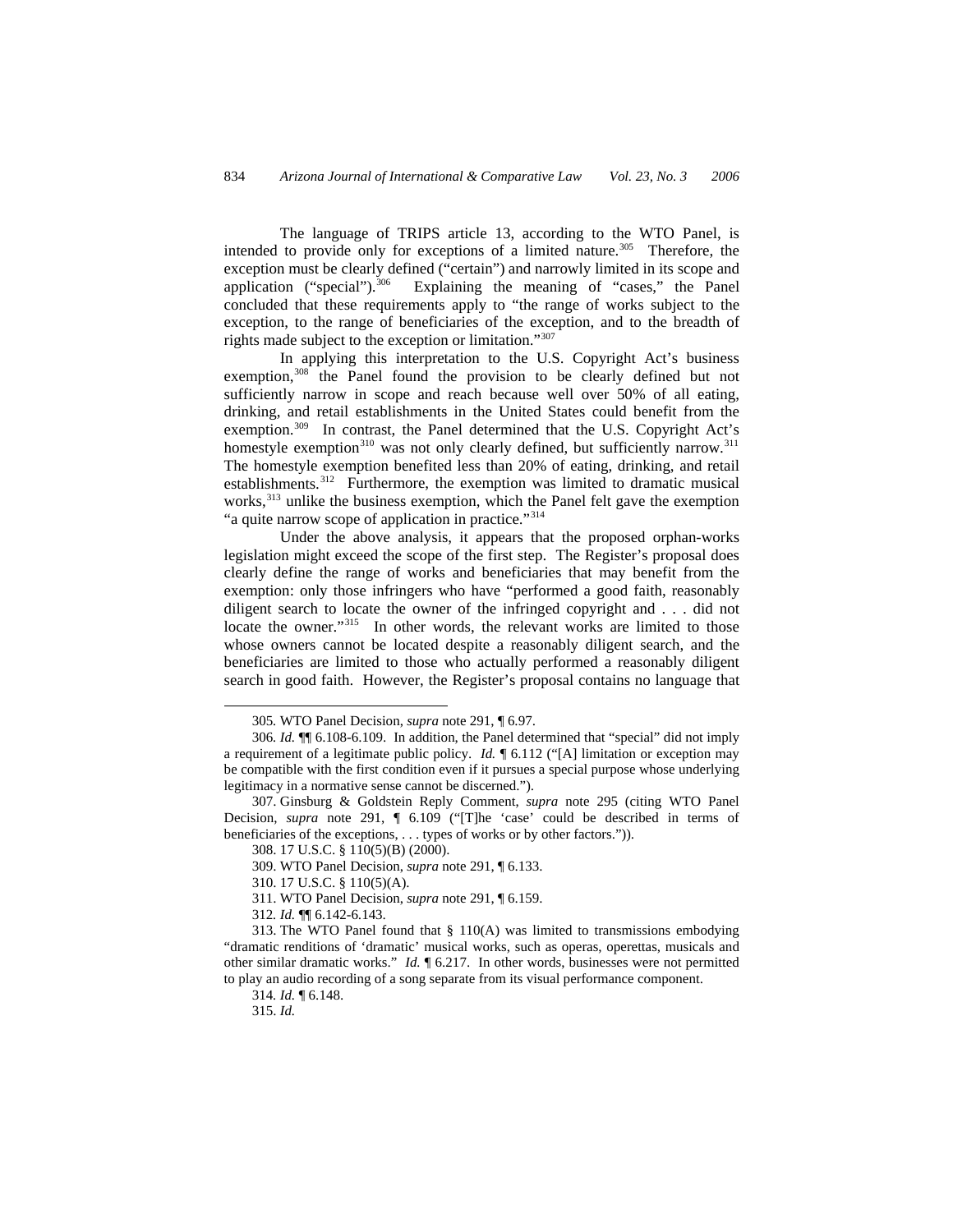limits the types of uses and thus the range of rights implicated.<sup>[316](#page-48-0)</sup> The Register does not seek to limit the types of uses because the orphan-works provision is intended to provide a safe harbor for myriad uses of an orphan work.<sup>[317](#page-48-1)</sup> Consequently, the proposal may fall short of being narrowly limited, though this depends on the criteria necessary to meet the "reasonably diligent" standard.<sup>[318](#page-48-2)</sup> Unfortunately, the statute intentionally omits any criteria that might be necessary to establish reasonable diligence.<sup>[319](#page-48-3)</sup>

The Register of Copyrights felt that the reasonable diligence standard would need to be "applied by users, copyright owners and ultimately the courts on a case-by-case basis, accounting for all of the circumstances of the particular use."<sup>[320](#page-48-4)</sup> Theoretically this makes sense; there is such a variety of works and uses that might be subject to the provision that no particular checklist could be reasonable in all circumstances. Additionally, the Register felt it was necessary to maintain a flexible standard to account for the various resources available in each industry sector, which makes it "hard to specify the steps a user must take with any particularity."[321](#page-48-5) However, generality in the standard may result in a finding that the exemption is too broad and thus exceeds the bounds of permissible scope and reach.<sup>322</sup> Moreover, the very reasons for declining to establish what constitutes a requisite standard of reasonable diligence may betray the fact that a use permitted by the proposed section 514 does not qualify as a "certain special case."

In order to bring the statute in line with the first step of the TRIPS test, there are two relatively apparent changes that can be made to the Register's proposal. First, an additional subsection might be included for definitions of the various terms in the statute. This might have the added effect of further narrowing the scope of the provision. For example, in the *Report on Orphan Works*, the Register defined the intended meaning of "locate" as used in the proposed statute: "'locate' . . . should be construed to mean identify an address to which a request for permission to use the work can be sent."[323](#page-48-7) This particular definition excludes the application of the safe harbor once the owner is *located*, regardless of whether the owner responds. Second, the *Report on Orphan Works* provides numerous factors that may guide an inquiry regarding a reasonable search. $324$  Although more fact-gathering may be necessary, it might be prudent to include those factors considered most relevant to the inquiry in the statutory language. This would further define the standard of due diligence through illustrative examples without

<span id="page-48-0"></span><sup>316.</sup> REPORT ON ORPHAN WORKS, *supra* note 7, at 127 (proposed section 514(a)(1)).

<span id="page-48-1"></span><sup>317</sup>*. Id.* at 36-40.

<span id="page-48-2"></span><sup>318.</sup> Ginsburg & Goldstein Reply Comment, *supra* note 295.

<sup>319.</sup> REPORT ON ORPHAN WORKS, *supra* note 7, at 109, 127.

<span id="page-48-4"></span><span id="page-48-3"></span><sup>320</sup>*. Id.* at 98.

<span id="page-48-6"></span><span id="page-48-5"></span><sup>321.</sup> *Id.* 

<sup>322.</sup> Ginsburg & Goldstein Reply Comment, *supra* note 295.

<sup>323.</sup> REPORT ON ORPHAN WORKS, *supra* note 7, at 97.

<span id="page-48-8"></span><span id="page-48-7"></span><sup>324</sup>*. Id.* at 99-110.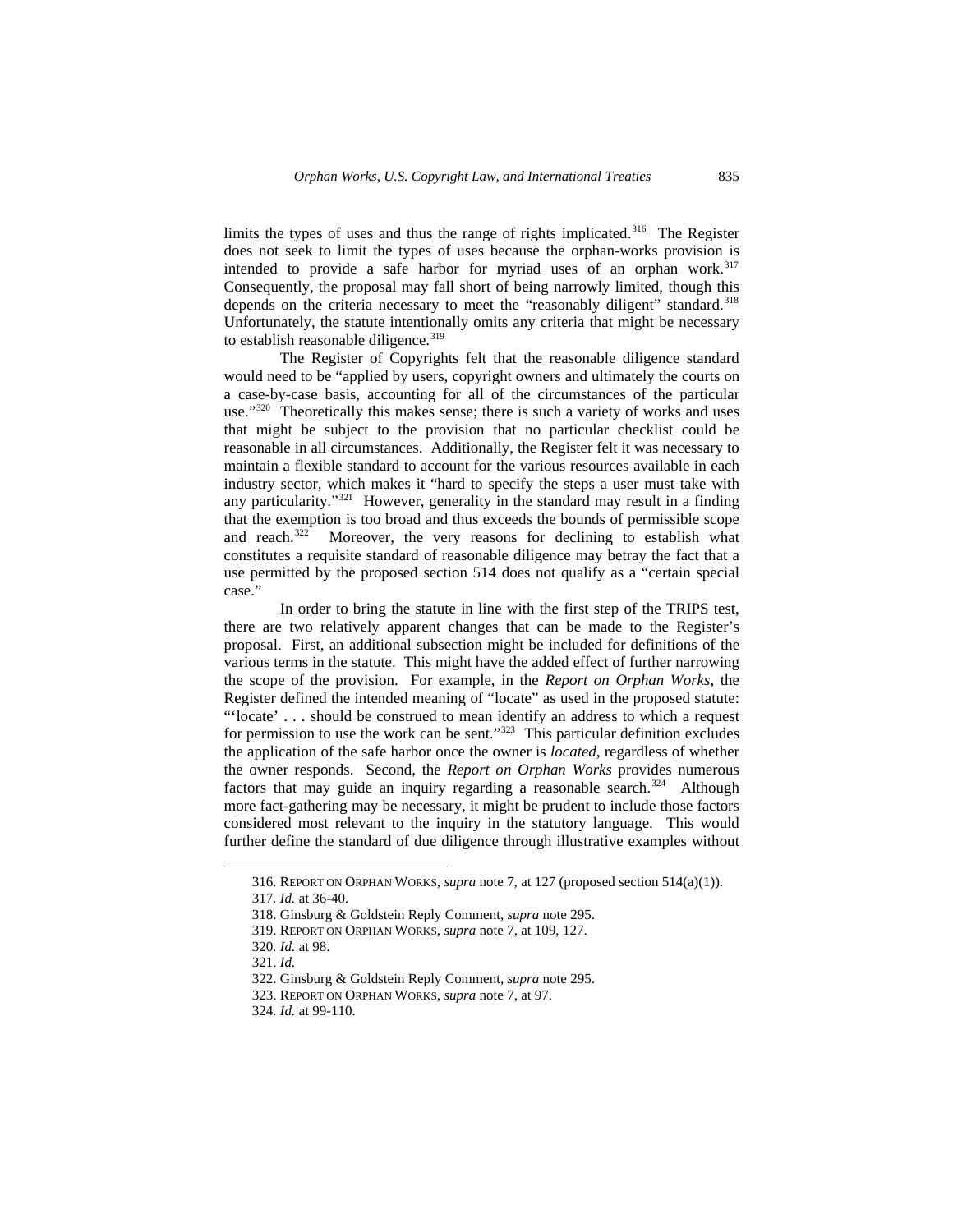prematurely constricting it. Moreover, any factual data that could establish that a small percentage of works qualify as orphans may have the effect of bolstering an assertion that the Register's proposal is of limited scope and application.<sup>325</sup> This sort of data significantly impacted the WTO Panel's analysis of the U.S. Copyright Act's business and homestyle exemptions under the first step.<sup>[326](#page-49-1)</sup> In short, the proposed orphan-works regime might pass the first step, but further specifying the meaning of its terms and the extent of the requisite fact-gathering could be necessary to ensure that it meets the requirements developed by the WTO Panel.

## 2. "Do Not Conflict with a Normal Exploitation of a Work"

The WTO Panel defined the term "exploitation" first, holding that it refers to "the activity by which copyright owners employ the exclusive rights conferred on them to extract economic value from their rights to those works."[327](#page-49-2) "Normal exploitation" refers to uses a copyright owner would usually make of the work; it does not encompass the full use of an exclusive right.<sup>[328](#page-49-3)</sup> Additionally, one must individually examine each exclusive right when determining whether a limitation or exception conflicts with the normal exploitation of a work.<sup>[329](#page-49-4)</sup> Uses conflict with the normal exploitation of a work when an exception or limitation to an exclusive right permits uses that enter into economic competition with any way in which the rightholder normally extracts economic value from that right to the work, thereby depriving the rightholder of significant commercial gains.<sup>[330](#page-49-5)</sup> Applying this analysis to the Copyright Act's business exemption, the WTO Panel held that the business exemption conflicted with rightholders' ability to license live and recorded music by giving business establishments a means of providing music free of charge.<sup>[331](#page-49-6)</sup> Yet, the Panel determined that the homestyle exemption

1

<span id="page-49-0"></span><sup>325.</sup> Data provided by various institutions during the Inquiry, while not conclusive, do suggest that roughly anywhere between 8% to 20% of copyrighted works in an institution's holdings would qualify as orphan works (percentages are based on a rough approximation of figures derived from the data presented in various Inquiry Comments). *See, e.g.*, Carnegie Mellon Libraries Comment, *supra* note 179; LCA Comment, *supra* note 237.

<span id="page-49-5"></span><span id="page-49-4"></span><span id="page-49-3"></span><span id="page-49-2"></span><span id="page-49-1"></span><sup>326.</sup> Considering that the WTO Panel found that the homestyle exemption of § 110(5)(A) was narrowly limited because it affected less than 20% of establishment, such numbers might also support a finding that the orphan-works provision is sufficiently limited in scope and application. WTO Panel Decision, *supra* note 291, ¶¶ 6.142-6.143.

<sup>327</sup>*. Id.* ¶ 6.165.

<sup>328</sup>*. Id.* ¶¶ 6.165-6.167.

<sup>329</sup>*. Id.* ¶ 6.173.

<span id="page-49-6"></span><sup>330</sup>*. Id.* ¶ 6.183.

<sup>331.</sup> WTO Panel Decision, *supra* note 291, ¶¶ 6.190-6.211.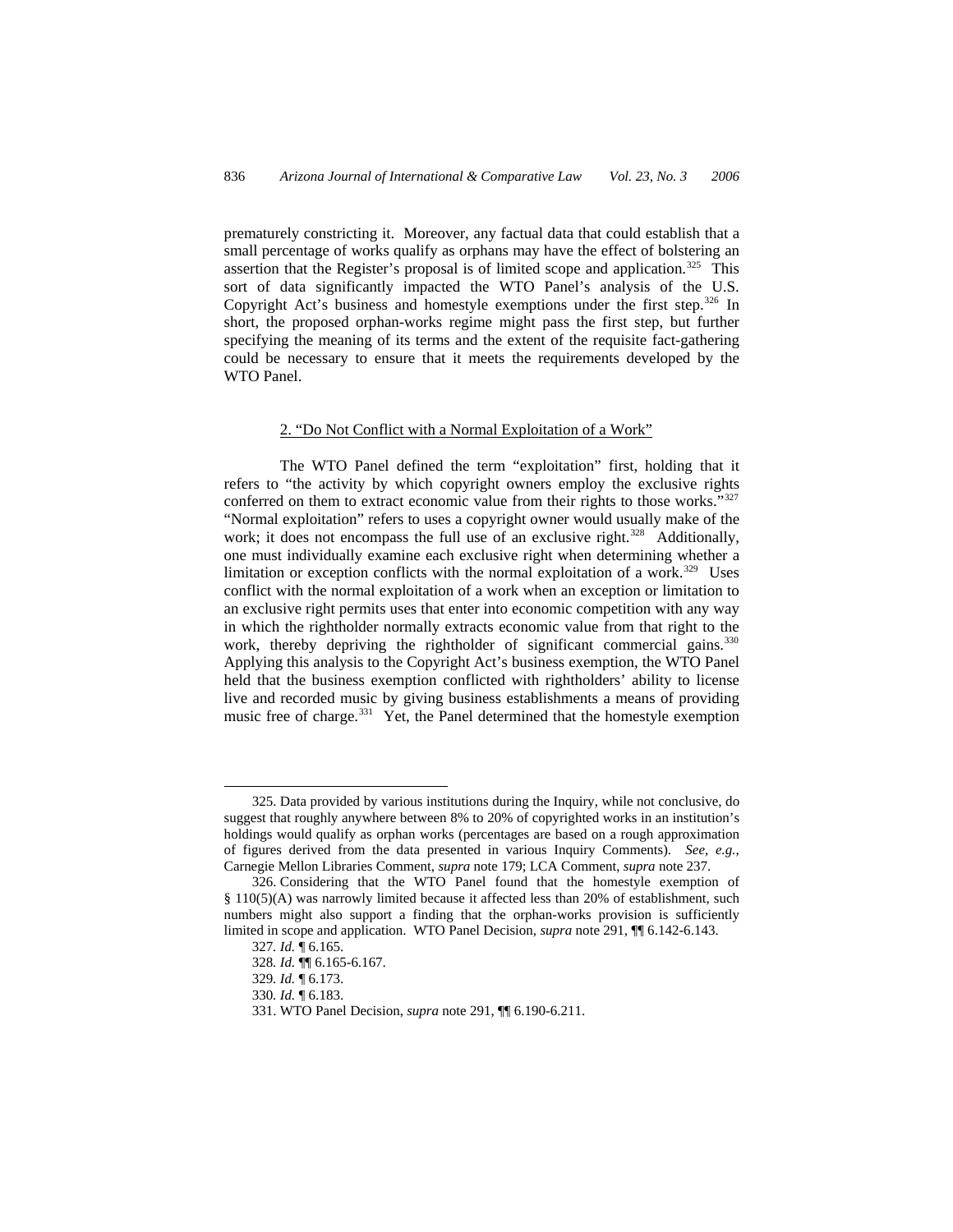did not conflict with the normal exploitation of the work because its narrow scope and application made it of little economic or practical importance.<sup>[332](#page-50-0)</sup>

At first blush, it would seem that any orphan-works regime would conflict with the normal exploitation of the work because most uses would be the kinds that are normally licensed; if this were not the case, then there would be no need for orphan-works legislation. On the other hand, so the argument goes, an orphan work by its very nature is one whose author is no longer exploiting the work, and therefore exploitation of the work is no longer normal.<sup>[333](#page-50-1)</sup> The problem with this perspective, cautioned one commenter, is that "an analysis that designates an exploitation 'non normal' if the particular copyright owner is not extracting economic value from it could also deprive locatable authors, who decline to authorize certain uses, of control over those exploitations."<sup>[334](#page-50-2)</sup> An alternative approach, suggested by the commenter as the "key to passing the second step," would be to acknowledge that there can be no conflict where there is no exploitation.[335](#page-50-3)

The Register's proposal has numerous provisions included that guard against orphan-work uses that conflict with the normal exploitations of the work. First, the statute, in requiring a good faith, reasonably diligent search to locate the rightholder, seeks to ensure that there is no conflict with the normal exploitation of the work in any fashion.[336](#page-50-4) Second, the *Report on Orphan Works* identifies the nature and extent of the use as a relevant factor in determining whether a search was reasonably diligent.<sup>[337](#page-50-5)</sup> In particular, the *Report* focuses on the commercial nature of the proposed use, requiring a higher standard of due diligence if the use is intended for financial gain.[338](#page-50-6) Additionally, the *Report* indicates that "the more broadly the work is disseminated, the more effort to locate the owner should be required, even where the user is a non-commercial entity."<sup>[339](#page-50-7)</sup> These considerations are reflected in the Register's proposal, where monetary and injunctive relief are available in the form of reasonable compensation, unless "the infringement is performed without any purpose of direct or indirect commercial advantage."[340](#page-50-8) Finally, in the case of a reappearing owner who objects to the use,

<span id="page-50-0"></span><sup>332</sup>*. Id.* ¶¶ 6.212-6.219. Specifically, paragraph 6.218 explains "we fail to see how the homestyle exemption, as limited to works other than nondramatic musical works in its revised form, could acquire economic or practical importance of any considerable dimension for the right holders of musical works." *Id.* ¶ 6.218.

<sup>333.</sup> Ginsburg & Goldstein Reply Comment, *supra* note 295.

<sup>334.</sup> *Id.*

<sup>335.</sup> *Id.* 

<span id="page-50-8"></span><span id="page-50-7"></span><span id="page-50-6"></span><span id="page-50-5"></span><span id="page-50-4"></span><span id="page-50-3"></span><span id="page-50-2"></span><span id="page-50-1"></span><sup>336.</sup> REPORT ON ORPHAN WORKS, *supra* note 7, at 127 (recommended section  $514(a)(1)$ ).

<sup>337</sup>*. Id.* at 107-08.

<sup>338.</sup> *Id.* 

<sup>339.</sup> *Id.*

<sup>340</sup>*. Id.* at 127.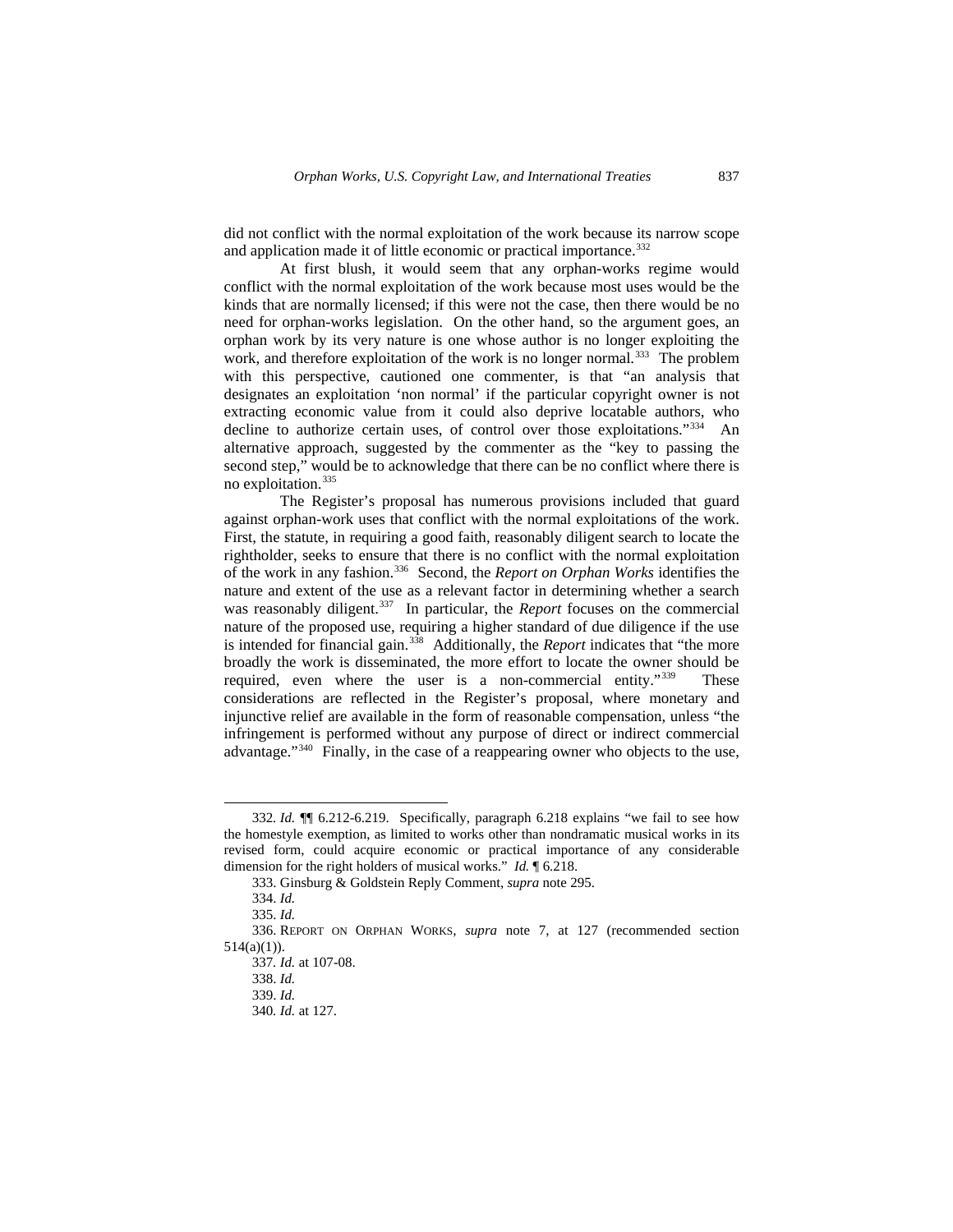the statute restores all rights in the work to the owner.<sup>341</sup> Under the proposal, the only ongoing uses that would be permissible are those where the good faith, reasonably diligent user has created a derivative work based on the orphan, and even then the copyright owner is still entitled to a payment of reasonable compensation.[342](#page-51-1) Considering the numerous safeguards included to protect the exploitation rights of copyright owners and the analysis from the WTO Panel, the proposed statutory language seems to meet the criteria necessary to pass step two of the test.

## 3. "Do Not Unreasonably Prejudice the Legitimate Interests of the Right Holder"

Under the WTO Panel decision, "prejudice to the legitimate interests of rightholders reaches an unreasonable level if an exception or limitation causes or has the potential to cause an unreasonable loss of income to the copyright owner."<sup>[343](#page-51-2)</sup> The Panel noted that an "interest," aside from being a legal right to property, also includes "something that is of some importance to a natural or legal person."[344](#page-51-3) And the term "legitimate" calls "for the protection of interests that are justifiable in the light of the objectives that underlie the protection of exclusive rights."[345](#page-51-4) Accordingly, noneconomic considerations are relevant to the analysis.[346](#page-51-5) The Panel decision also instructed that both the actual and potential economic losses are to be considered when determining the prejudice to owners.<sup>[347](#page-51-6)</sup>

The *Report on Orphan Works* indicates that the balancing of the economic interests of an owner with the interests of subsequent users in creating or preserving works was of considerable importance in composing a legislative solution.<sup>[348](#page-51-7)</sup> The "unreasonably prejudice" aspect of the third prong is an important inquiry related to preserving that balance.<sup>[349](#page-51-8)</sup> Fortunately, any initial use

1

<span id="page-51-0"></span><sup>341.</sup> Proposed section 514(b)(1)(A) provides that the infringer must "cease the infringement expeditiously after receiving notice of the claim for infringement," and section  $514(b)(2)(B)$  provides that a "court may impose injunctive relief to prevent or restrain the infringement in its entirety." REPORT ON ORPHAN WORKS, *supra* note 7, at 127.

<span id="page-51-2"></span><span id="page-51-1"></span><sup>342.</sup> In order to protect the subsequent user's reliance interest, the statute provides that "the court shall not restrain the infringer's continued preparation and use of the derivative work" provided other statutory provisions are met. *Id.* 

<sup>343.</sup> WTO Panel Decision, *supra* note 291, ¶ 6.229.

<sup>344</sup>*. Id.* ¶ 6.223.

<sup>345</sup>*. Id.* ¶ 6.224.

<span id="page-51-8"></span><span id="page-51-7"></span><span id="page-51-6"></span><span id="page-51-5"></span><span id="page-51-4"></span><span id="page-51-3"></span><sup>346.</sup> Jane C. Ginsburg, *Toward Supranational Copyright Law? The WTO Panel Decision and the "Three-Step Test" for Copyright Exceptions*, 187 REVUE INTERNATIONALE DU DROIT D'AUTEUR 3, 8-9 (2001) (Fr.).

<sup>347.</sup> WTO Panel Decision, *supra* note 291, ¶ 6.249.

<sup>348.</sup> REPORT ON ORPHAN WORKS, *supra* note 7, at 93-95.

<sup>349.</sup> Ginsburg & Goldstein Reply Comment, *supra* note 295.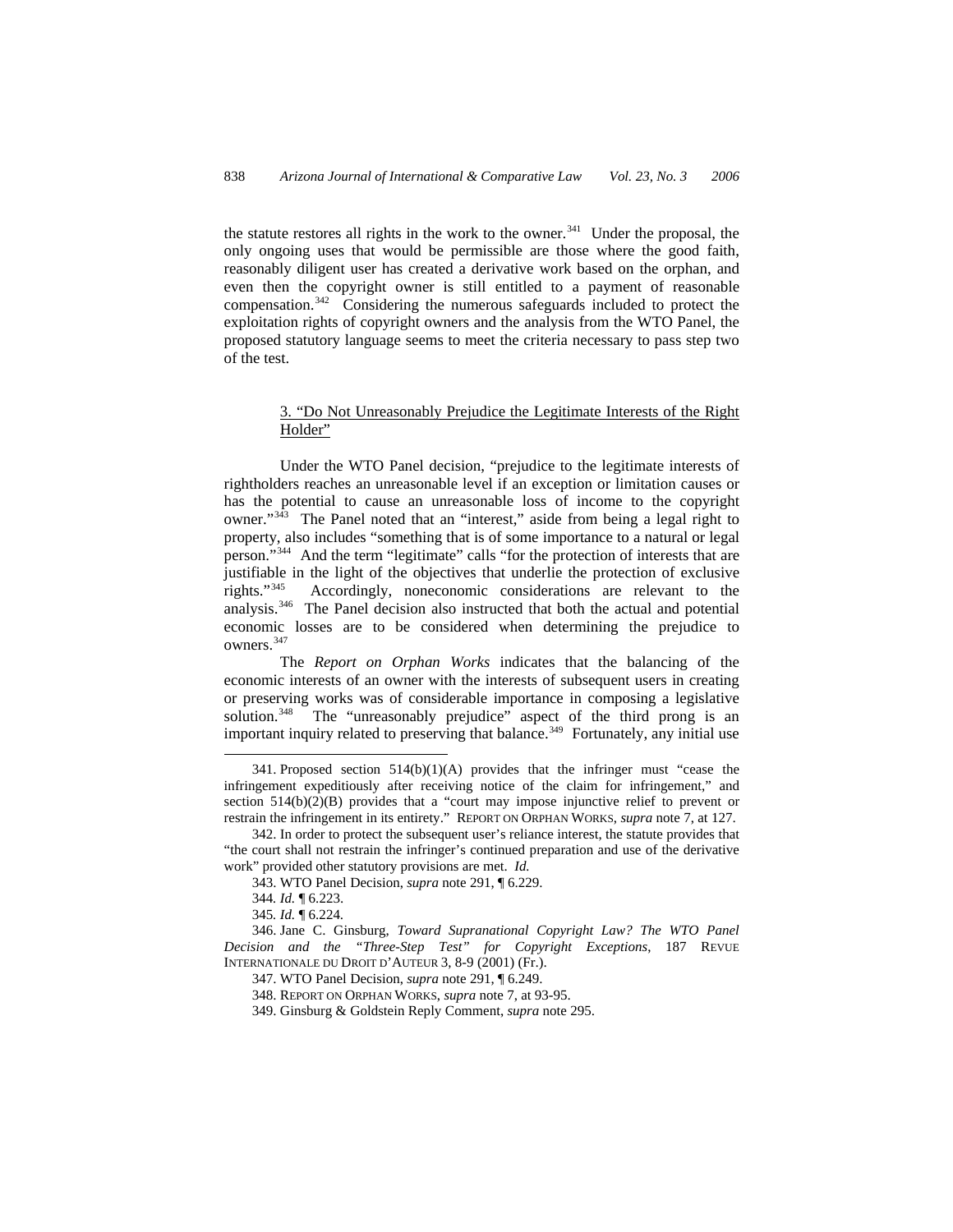of an orphan work cannot cause an unreasonable loss of income if the owner is not deriving any income from the work. However, as previously mentioned, future losses are also relevant to the analysis. But, citing the *WIPO Guide to the Berne Convention*, the Panel indicated that any economic prejudice to an owner might be allayed by providing some level of compensation: "In cases where there would be serious loss of profit for the copyright owner, the law should provide him with some compensation (a system of compulsory licensing with equitable remuneration)."[350](#page-52-0) In light of this observation, the provisions in the Register's proposal regarding "reasonable compensation" for a copyright owner seem to provide additional padding for future losses under the third step.<sup>[351](#page-52-1)</sup> A requirement of compensation to the owner would bring any perceived or actual prejudice back to a tolerable level.

Unfortunately, the WTO Panel decision declined to provide any guidance for determining how to balance the rightholders' interests with the creative interests of other authors.<sup>[352](#page-52-2)</sup> But it has been suggested that, in regards to the normative content of the rightholders' "legitimate" interests, public interests, such as free speech and scholarship, may cause a limitation or exception to be granted more leeway when they prejudice those rights of the owners.<sup>[353](#page-52-3)</sup> If that is the case, the policy objectives of the proposed orphan-works regime, coupled with the right to reasonable compensation in most cases, will most likely stand up under the third step of the test.

## 4. How the Register's Proposal Comes Out Under the Three-Step Test

The WTO Panel's interpretation of the three-step test is not necessarily authoritative, but it certainly provides in-depth and informed guidance as to how other authorities and future panels might apply it.[354](#page-52-4) In applying the WTO's analysis, it appears that the Register's proposal complies with the Berne/TRIPS three-step test. One sticking point seems to be the lack of limiting and/or guiding language as to what is required for a "reasonably diligent" search. However, this problem can be resolved by various drafting changes. For the most part, the substantive provisions on limiting remedies take into account the various obligations and restrictions required by TRIPS in the three-step test.

# **D. Relationship Between the Berne Convention and TRIPS**

<span id="page-52-4"></span><span id="page-52-3"></span><span id="page-52-2"></span><span id="page-52-1"></span><span id="page-52-0"></span><sup>350.</sup> WTO Panel Decision, *supra* note 291, ¶ 6.229 n.205; *see* Ginsburg, *supra* note 346, at 9.

<sup>351.</sup> REPORT ON ORPHAN WORKS, *supra* note 7, at 127.

<sup>352.</sup> Ginsburg, *supra* note 346, at 9.

<sup>353.</sup> *Id.*

<sup>354</sup>*. See infra* Part II.D.2 and accompanying notes.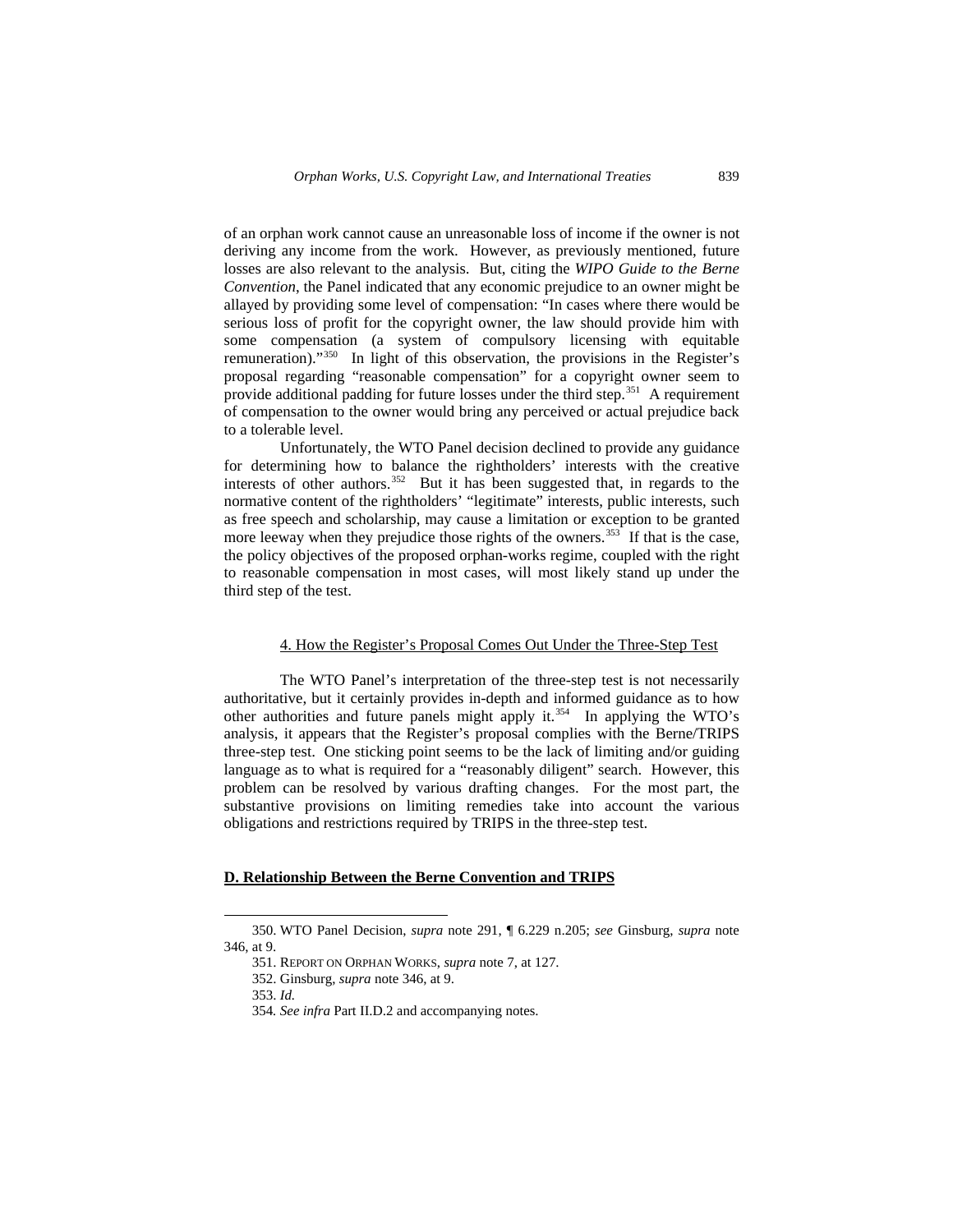#### 1. Incorporation of Articles and Non-Derogation Clauses

The Berne Convention and TRIPS, while separate and distinct from one another, share an important relationship. The Berne Convention bestows upon authors of member countries minimum protections for exclusive rights in their works. These standards represent "an international consensus of national norms and in turn rest on long experience with balancing the rights of authors . . . and the public."[355](#page-53-0) TRIPS incorporates the substantive provisions of the Berne Convention, with certain exceptions.<sup>[356](#page-53-1)</sup> The WTO Dispute Resolution Panel, in addressing the effect of this incorporation, determined that TRIPS also incorporated the Berne *acquis*, i.e., the context and interpretations of each enactment made under the Berne text at treaty conferences.<sup>[357](#page-53-2)</sup> Furthermore, the TRIPS "non-derogation" provision prohibits signatories from subtracting or diverging from Berne, except in the moral rights arena.<sup>[358](#page-53-3)</sup> And finally, TRIPS also incorporates the Berne provision permitting member countries to enter into other special agreements, such as TRIPS, so long as those special agreements do not contain provisions contrary to the Berne Convention.<sup>[359](#page-53-4)</sup> As a consequence of these provisions, any exception granted by a Berne/TRIPS country will need to be consistent with the express and implied exceptions provided for in Berne to comply with the non-derogation provisions of TRIPS.<sup>[360](#page-53-5)</sup>

## 2. The Debate over Applicability of the Berne/TRIPS "Three-Step" Test

The three-step test is now a key provision in international treaties. But under the Berne Convention, it is a test applicable only to limitations on the reproduction right. Yet, TRIPS removed the test from under the exclusive right of reproduction and adopted the language as a general provision on limitations and exceptions. This test, a ready-to-use formula, was then also adopted by the WIPO

1

<sup>355.</sup> Ginsburg & Goldstein Reply Comment, *supra* note 295.

<span id="page-53-1"></span><span id="page-53-0"></span><sup>356.</sup> In essence, TRIPS article 9(1) incorporates Berne articles 1 through 21, excepting article 6*bis* (the provision on moral rights). TRIPS Agreement, *supra* note 10, art. 9(1).

<span id="page-53-2"></span><sup>357.</sup> *WIPO Study*, *supra* note 281, at 51; *see also* Ginsburg & Goldstein Reply Comment, *supra* note 295.

<span id="page-53-3"></span><sup>358.</sup> TRIPS Agreement, *supra* note 10, art. 2(2) ("[N]othing in Parts I to IV of this Agreement shall derogate from existing obligations that Members may have to each other under . . . the Berne Convention."). However, if a member country of TRIPS is also a signatory of the Berne Convention, then that member state would need to comply with Berne article 6*bis* regardless of the TRIPS exclusion when dealing with any of the rights bestowed by Berne. *WIPO Study*, *supra* note 281, at 50-51.

<span id="page-53-5"></span><span id="page-53-4"></span><sup>359.</sup> Berne Convention, *supra* note 9, art. 20; TRIPS Agreement, *supra* note 10, art. 9(2).

<sup>360.</sup> *WIPO Study*, *supra* note 281, at 51.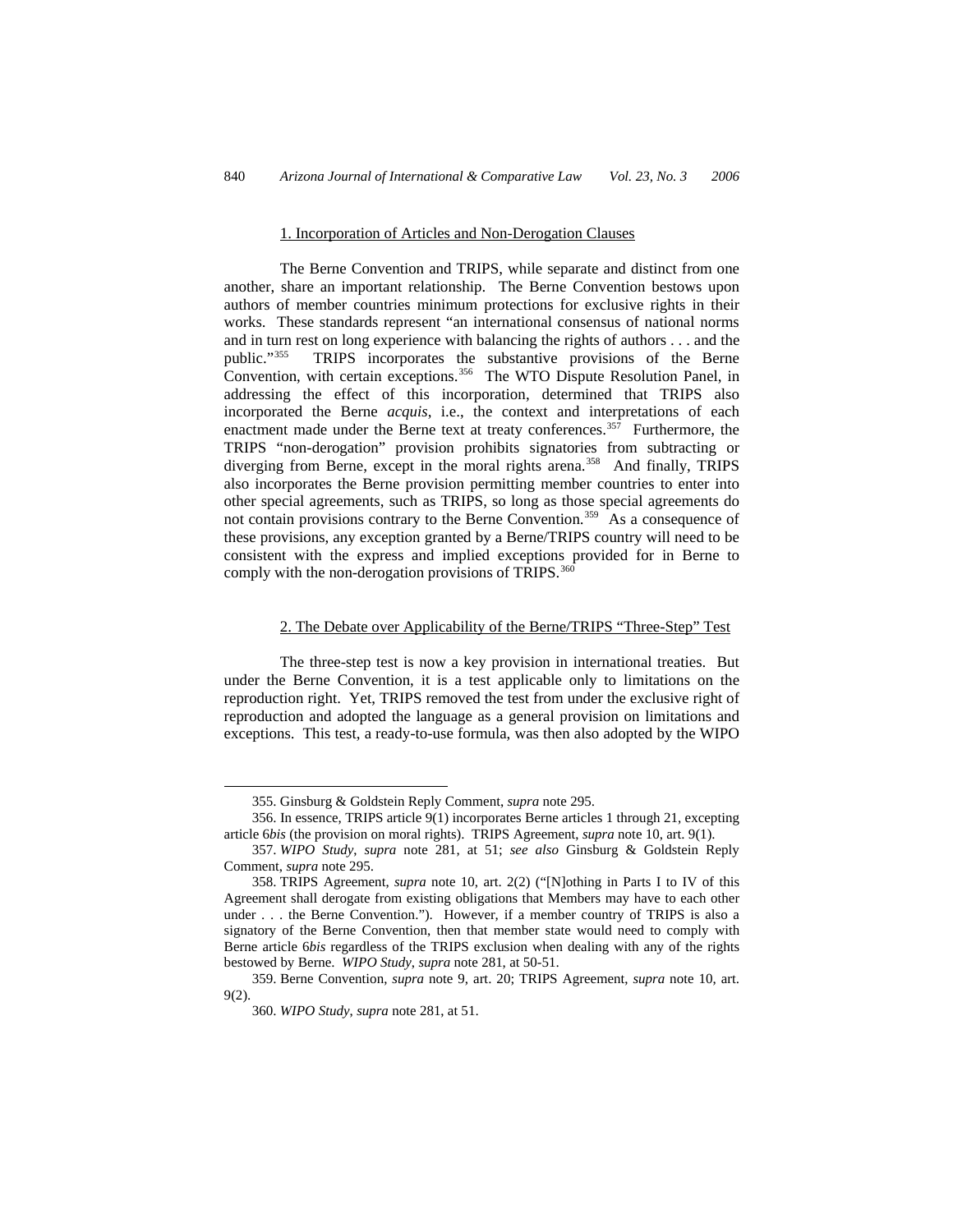Copyright Treaty and the WIPO Performances and Phonograms Treaty.<sup>[361](#page-54-0)</sup> However, because the test was originally of limited relevance, it has not been entirely clear how and when the TRIPS three-step test should be applied to new exceptions or limitations, particularly when those exceptions or limitations apply to rights conferred by the Berne Convention.<sup>[362](#page-54-1)</sup>

There are two primary arguments regarding the applicability of the threestep test under Berne and TRIPS. First, some countries, including the United States, have argued that TRIPS permits members to place limitations on the exclusive rights of copyright owners and simultaneously provides the standard used to determine the appropriateness of those limitations and exceptions.<sup>[363](#page-54-2)</sup> It is this interpretation of TRIPS that the Copyright Office presents in its *Report on Orphan Works*. [364](#page-54-3) Conversely, others have adopted a stricter interpretation of TRIPS that relies heavily on the non-derogation provisions of the Berne Convention.<sup>[365](#page-54-4)</sup> According to proponents of the strict interpretation, TRIPS only applies to exclusive rights newly introduced under TRIPS; the rights conferred under the Berne Convention "as incorporated into TRIPs can be derogated from only on the grounds of pre-existing exceptions applicable under the Berne Convention."[366](#page-54-5)

The WTO Dispute Resolution Panel is the only international adjudicative body to have interpreted the relationship between the Berne Convention and TRIPS provisions on exemptions.[367](#page-54-6) In arguing against the U.S. homestyle and business exemptions, the European Union asserted that the U.S. provision violated its TRIPS obligations by not complying with the Berne Convention.<sup>[368](#page-54-7)</sup> In the alternative, the European Union argued that, even if TRIPS were applicable to the exclusive rights granted under Berne, it could not exceed the scope of the minor exceptions doctrine, which has been incorporated into the public performance right.[369](#page-54-8) The United States countered that there was no violation because TRIPS

<span id="page-54-0"></span> $\overline{a}$ 

<span id="page-54-5"></span>366. WTO Panel Decision, *supra* note 291, ¶ 6.34; *see WIPO Study*, *supra* note 281, at 46-66 (providing a thorough analysis on limitations and exceptions under TRIPS and how the three-step test generally applies to various rights under international treaties).

367. Ginsburg, *supra* note 346, at 4; REPORT ON ORPHAN WORKS, *supra* note 7, at 63.

<span id="page-54-7"></span><span id="page-54-6"></span>368. The European Union filed the claim against the United States on behalf of a performing rights organization. Ginsburg, *supra* note 346, at 3. The European Union claimed the exceptions violated articles 11(1)(ii) and 11*bis*(1)(iii) of Berne. WTO Panel Decision, *supra* note 291, ¶ 3.1.

<span id="page-54-8"></span>369. WTO Panel Decision, *supra* note 291, ¶¶ 6.42-6.55. The doctrine refers to (i) public performance and (ii) communication thereof to the public in the meaning of article 11(1), as well as to (i) broadcasting by wireless diffusion, (ii) communication of the

<sup>361</sup>*. Id.* at 65.

<sup>362</sup>*. See generally WIPO Study*, *supra* note 281.

<sup>363.</sup> WTO Panel Decision, *supra* note 291, ¶ 6.33.

<span id="page-54-3"></span><span id="page-54-2"></span><span id="page-54-1"></span><sup>364.</sup> REPORT ON ORPHAN WORKS, *supra* note 7, at 62 ("Under TRIPS, the three-step test is made applicable to all exclusive rights.").

<span id="page-54-4"></span><sup>365</sup>*. See WIPO Study*, *supra* note 281, at 50; Ginsburg & Goldstein Reply Comment, *supra* note 295.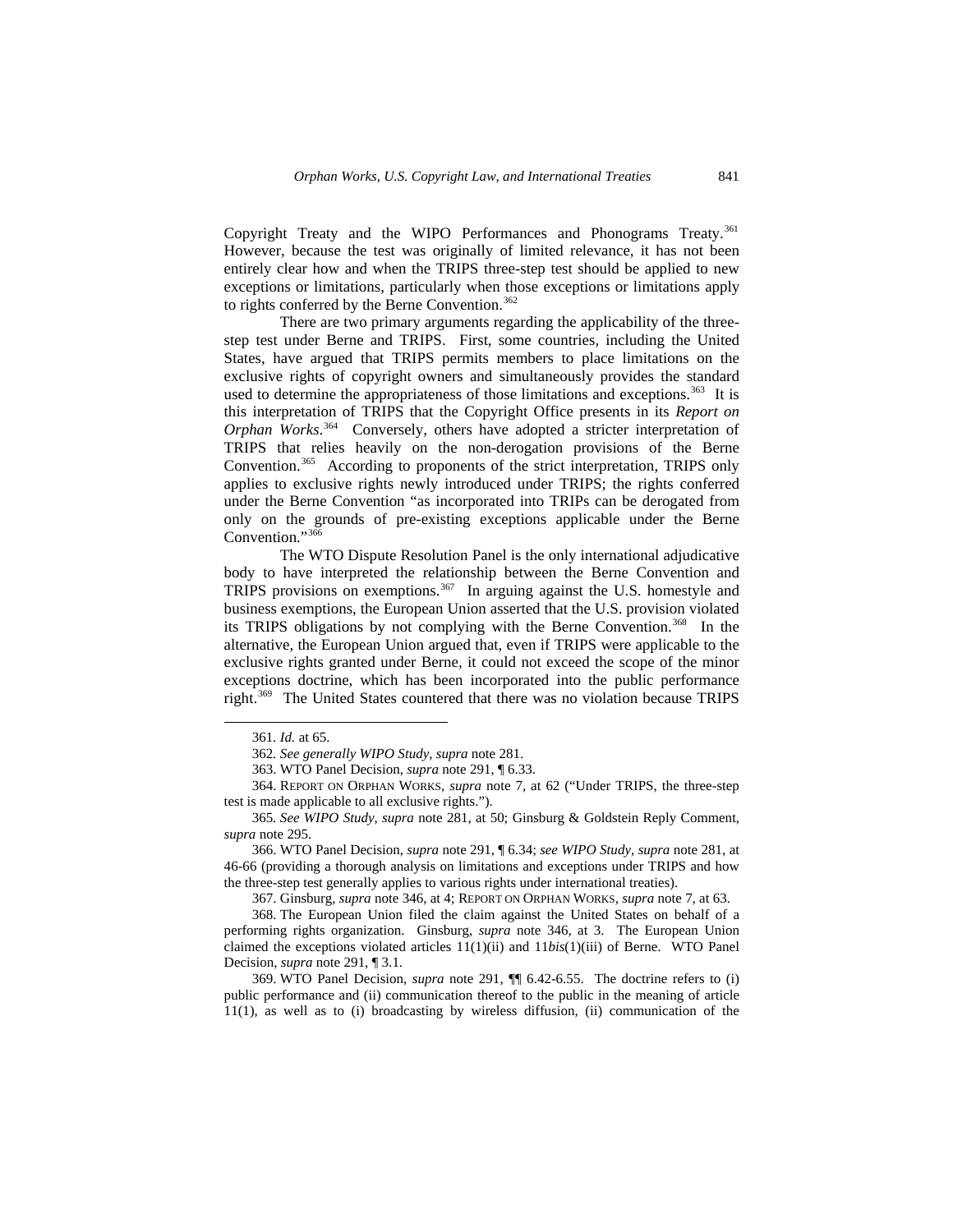permits exceptions to exclusive rights if they meet the three-step test.<sup>[370](#page-55-0)</sup> Consequently, the Panel was required to address the relationship between the exceptions in Berne and TRIPS.<sup>371</sup> The Panel first determined that TRIPS incorporated the *acquis* of the Berne provisions, which included the minor exceptions doctrine. $372$  Then, the Panel concluded that TRIPS provided the criteria that should apply to the minor exceptions doctrine, essentially equating the exceptions permissible under the three-step test with "minor exceptions."<sup>[373](#page-55-3)</sup> In justifying this conclusion, the Panel stated:

> In the area of copyright, the Berne Convention and the TRIPS Agreement form the overall framework for multilateral protection. Most WTO Members are also parties to the Berne Convention. We recall that it is a general principle of interpretation to adopt the meaning that reconciles the texts of different treaties and avoids a conflict between them. Accordingly, one should avoid interpreting the TRIPS Agreement to mean something different than the Berne Convention except where this is explicitly provided for. This principle is in conformity with the public international law presumption against conflicts, which has been applied by WTO panels and the Appellate Body in a number of cases.<sup>374</sup>

In so interpreting the scope of TRIPS, the WTO Panel appeared to strike a balance. The Panel refused to adopt a narrowly circumscribed *de minimis* exceptions doctrine that could restrict development in international copyright law but, at the same time, provided a carefully tailored interpretation of the text of the article.[375](#page-55-5)

broadcast to the public by wire or rebroadcasting, and (iii) public communication by loudspeaker, etc., of the broadcast in the meaning of article 11*bis*(1). The minor exceptions doctrine also has been referred to in the context of articles 11*ter*, 13, and 14 of the Berne Convention ("*ter*" signifies a later addition to the Berne Convention). *See* INT'L BUREAU OF WIPO, THE BERNE CONVENTION FOR THE PROTECTION OF LITERARY AND ARTISTIC WORKS FROM 1886 TO 1986, at 203-04 (1986); *see also* SAM RICKETSON, THE BERNE CONVENTION FOR THE PROTECTION OF LITERARY AND ARTISTIC WORKS: 1886-1986, at 532- 37 (1987).

<span id="page-55-1"></span><span id="page-55-0"></span><sup>370.</sup> WTO Panel Decision, *supra* note 291, ¶ 6.35; TRIPS Agreement, *supra* note 10, art. 13.

<sup>371.</sup> Ginsburg, *supra* note 346, at 4.

<sup>372.</sup> WTO Panel Decision, *supra* note 291, ¶ 6.63.

<span id="page-55-3"></span><span id="page-55-2"></span><sup>373</sup>*. Id.* ¶ 6.82; *see also WIPO Study*, *supra* note 281, at 53; Ginsburg, *supra* note 346, at 5.

<sup>374.</sup> WTO Panel Decision, *supra* note 291, ¶ 6.66.

<span id="page-55-5"></span><span id="page-55-4"></span><sup>375</sup>*. Cf.* Graeme B. Dinwoodie, *The Development and Incorporation of International Norms in the Formation of Copyright Law*, 62 OHIO ST. L.J. 733, 772-73 (2001).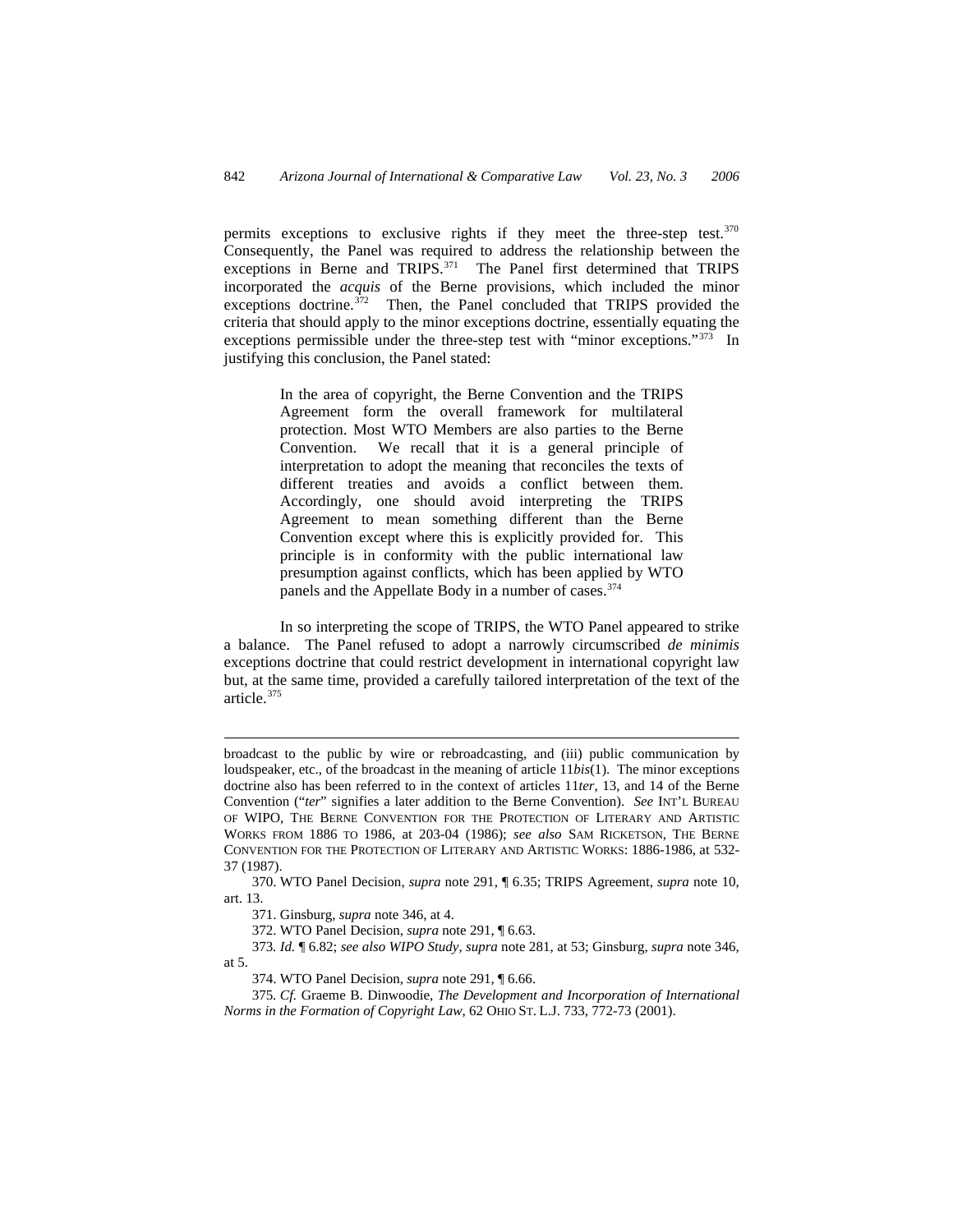It is important to remember that the WTO Panel decision, while instructive, does not carry the weight of authoritative precedent. $376$  Three significant factors come to bear on how much impact the Panel's decision will have on international copyright law: "Member State compliance with Panel decisions; the precedential effect of one Panel decision on later dispute resolution panels; and the willingness of national courts to look to WTO Panel decisions for guidance in evaluating local exceptions."[377](#page-56-1) Furthermore, the WIPO Standing Committee on Copyright and Related Rights performed a study subsequent to the WTO Panel decision, assessing, in part, the merits of the Panel's interpretation of the relationship between the limitations and exceptions in Berne and TRIPS.<sup>[378](#page-56-2)</sup> The *WIPO Study*, authored by Sam Ricketson, indicated that the WTO Panel may have gone too far in permitting TRIPS to provide the criteria that should apply for minor exceptions under the Berne Convention.<sup>[379](#page-56-3)</sup> Of particular importance, the *Study* found that "central to [the minor reservations doctrine] is the notion that a minor reservation must be of *de minimis* character . . . *.* But it is possible to imagine exceptions that are far from *de minimis* but that still meet the requirements of the three-step test*.*"[380](#page-56-4) Consequently, the test applied by the WTO Panel may have been too broad.<sup>[381](#page-56-5)</sup> All of this goes to show that although the Panel decision adopts one interpretation of the relationship between Berne and TRIPS, there is still some debate that may influence future decisions regarding limitations and exceptions that may be permitted under Berne and TRIPS.

The Register of Copyrights, in determining that the proposed orphanworks regime will comply with the United States' international obligations, relied heavily on the Panel's interpretation that limitations and exceptions must meet the requirements of the three-step test of TRIPS to be in compliance with both Berne and TRIPS.<sup>[382](#page-56-6)</sup> This reliance on the WTO Panel's interpretation can cut both ways. On one hand, because it evidences reliance by at least one member state on the Panel decision, it can bolster the decision's precedential force and, if the statutory limitation on remedies meets the test, ensure that the United States is in compliance with international treaties. On the other hand, should the Panel's interpretation prove to be erroneous, the proposed statute may put the United

380. *WIPO Study*, *supra* note 281, at 53.

381*. Id.* at 53-54.

-

<span id="page-56-1"></span><span id="page-56-0"></span><sup>376</sup>*. See* Ginsburg, *supra* note 346, at 3; REPORT ON ORPHAN WORKS, *supra* note 7, at 65.

<sup>377.</sup> Ginsburg, *supra* note 346, at 3.

<sup>378.</sup> *WIPO Study*, *supra* note 281, at 53.

<span id="page-56-5"></span><span id="page-56-4"></span><span id="page-56-3"></span><span id="page-56-2"></span><sup>379</sup>*. Id.* Professor Sam Ricketson is considered to be the leading authority on the Berne Convention, having authored the treatise, *The Berne Convention: 1886-1986*, as well as numerous other works on international treaties. Professor Ricketson is also sought after for his advice and knowledge by numerous organizations around the world. Consequently, his interpretation of these treaty provisions merits particular attention. *Id.* at 4 n.1; *see*  Ginsburg, *supra* note 346, at 11.

<span id="page-56-6"></span><sup>382.</sup> REPORT ON ORPHAN WORKS, *supra* note 7, at 62-63.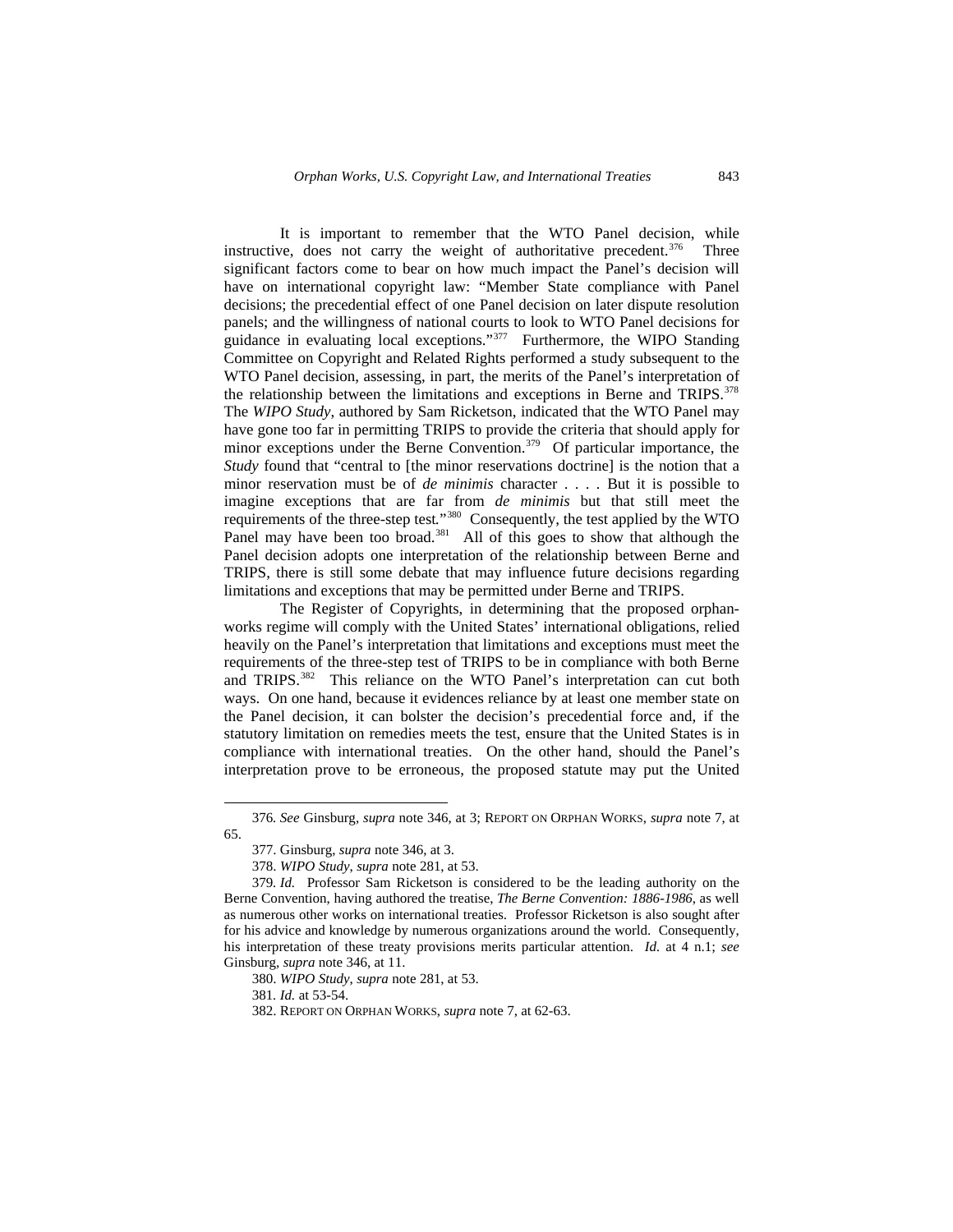States in violation of its international obligations if the statute's validity rests on the criteria of the three-step test alone. Taking these possibilities into consideration, it is important to analyze whether the proposed statute also conforms to a *de minimis* exceptions doctrine and Berne's specific limitations for each exclusive right.

## **E. Berne Limitations and Exceptions and the "Minor Reservations" Doctrine**

If a future panel adopts the stricter view of the relationship between Berne and TRIPS, then proposed section 514 must also comply with the limitations and exceptions under each exclusive right of Berne affected by the provision, or it must have *de minimis* impact on owners' exclusive rights. According to one study by Ricketson, the three-step test applies only to certain provisions of Berne, i.e., reproduction, quotation, and news reporting.<sup>[383](#page-57-0)</sup> The study further indicates that the TRIPS three-step test is inapplicable to any other Berne provision.<sup>[384](#page-57-1)</sup> Berne provisions regarding broadcasting and compulsory licenses, among others, enumerate specific conditions under which a reservation of rights will be permissible. Both of these provisions stipulate that the imposition of a limitation or exception is subject to "the rights of . . . authors to obtain equitable remuneration.<sup>5[385](#page-57-2)</sup> Certainly the orphan-works provision complies with this requirement, as it instructs courts to provide reasonable compensation to the author of an infringed work.<sup>[386](#page-57-3)</sup> Still, the Berne provisions addressing translation, public performance, public recitation, and derivatives establish certain exclusive rights of authors without providing for any exception or limitation.<sup>[387](#page-57-4)</sup> Presumably then, any exception or limitation to these exclusive rights provided for under national laws would have to come within the "minor reservations" doctrine.

Unfortunately, the contours of the minor reservations doctrine are not entirely clear.<sup>[388](#page-57-5)</sup> The WTO Panel concluded that "the doctrine is primarily concerned with *de minimis* use, but that otherwise its application is not limited to the examples contained in the reports of the Berne Convention revision conferences . . . to exclusively non-commercial uses or to exceptions in national legislation that existed prior to 1967."[389](#page-57-6) The WTO Panel also noted that previous conference reports provide illustrative examples of situations in which minor

<span id="page-57-2"></span><span id="page-57-1"></span><span id="page-57-0"></span><sup>383.</sup> *WIPO Study*, *supra* note 281, at 66. Under Berne article 10*bis,* the three-step test should be applied in conjunction with the specific provisions of that article.

<sup>384</sup>*. Id.* at 66.

<sup>385.</sup> Berne Convention, *supra* note 9, art. 11*bis*(2).

<sup>386.</sup> REPORT ON ORPHAN WORKS, *supra* note 7, at 127 (section 514(b)(1)-(2)).

<sup>387.</sup> Berne Convention, *supra* note 9, arts. 8, 11, 11*ter,* 12.

<span id="page-57-5"></span><span id="page-57-4"></span><span id="page-57-3"></span><sup>388</sup>*. See generally* WTO Panel Decision, *supra* note 291, ¶¶ 6.47-6.66; *WIPO Study*, *supra* note 281, at 34-39.

<span id="page-57-6"></span><sup>389.</sup> WTO Panel Decision, *supra* note 291, ¶ 6.93; *see also WIPO Study*, *supra* note 281, at 6.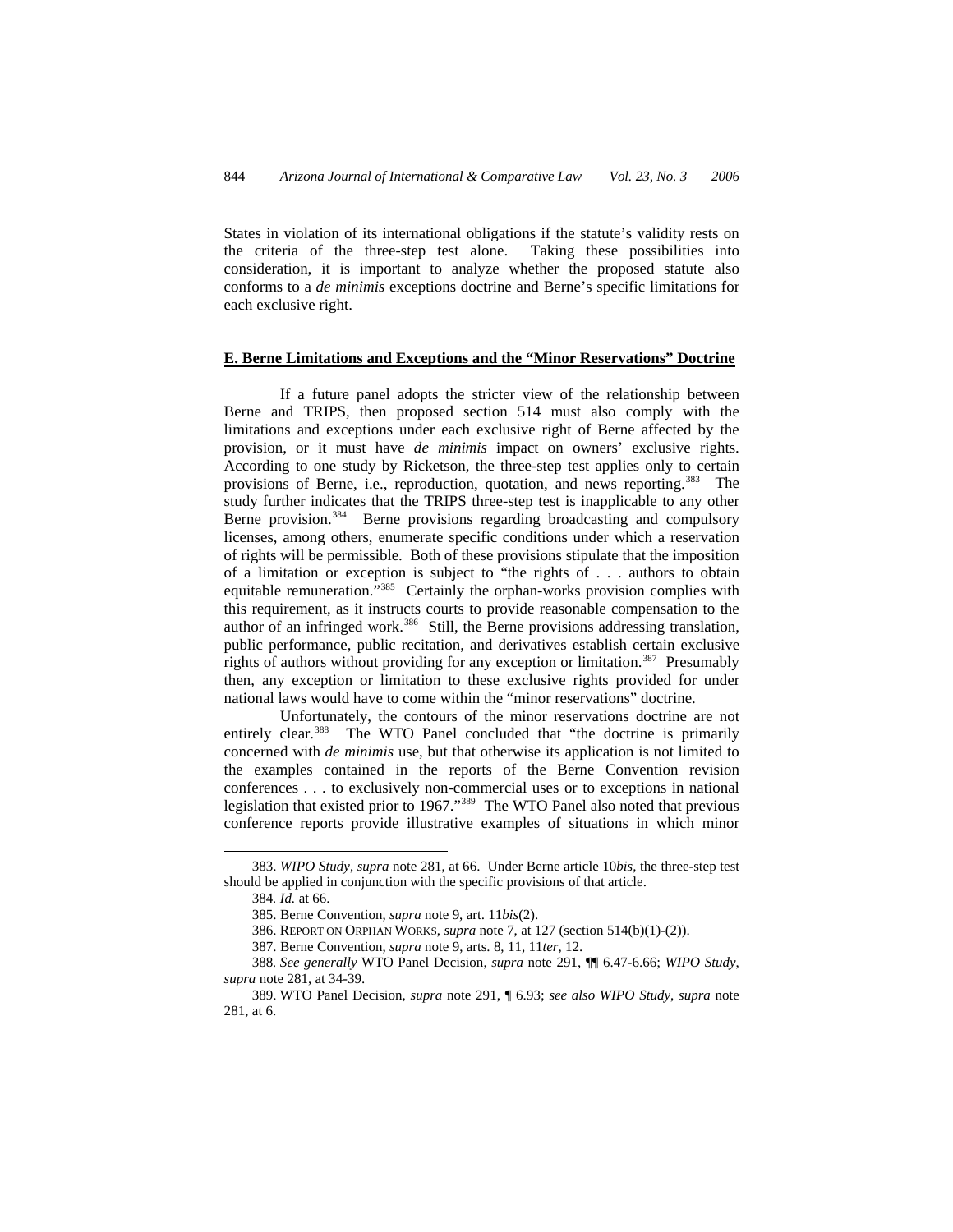exceptions may be permitted.<sup>[390](#page-58-0)</sup> Each of the illustrative examples portrays situations in which the public need greatly outweighs the right of authors to have exclusive control over their works. For example, the reports mention that minor reservations may be made for "religious ceremonies, military bands, and the needs of the child and adult education."[391](#page-58-1) In contrast to the illustrative examples provided by previous conference reports, the uses permitted by the orphan-works proposal are expansive.[392](#page-58-2) Consequently, the proposed statute most likely would not qualify as a *de minimis* exception for the purposes of this doctrine without the inclusion of language that further limits the scope and application of the provision.[393](#page-58-3)

## **F. Moral Rights**

Because the United States is a member of the Berne Union, it is still required to provide certain moral rights to authors, even though TRIPS does not incorporate the Berne provision regarding moral rights*.* [394](#page-58-4) As to such rights, Berne provides:

> Independently of the author's economic rights, and even after the transfer of the said rights, the author shall have the right to claim authorship of the work and to object to any distortion, mutilation or other modification of, or other derogatory action in relation to, the said work, which would be prejudicial to his honor or reputation.<sup>[395](#page-58-5)</sup>

The Berne Convention further provides that the legislation of the country where the protection is claimed will govern the means of providing redress for violations of moral rights.<sup>396</sup> As mentioned earlier in this Note, Congress determined that certain statutes and common law principles, now coupled with protection of moral rights through the Visual Artists Rights Act of 1990, provide the requisite protection necessary to bring the United States into compliance with the Berne Convention provision on moral rights.<sup>[397](#page-58-7)</sup>

Under current U.S. copyright and other intellectual property law, the Register's proposal might not necessarily need to take into account protection of

<sup>390.</sup> WTO Panel Decision, *supra* note 291, ¶ 6.57.

<sup>391.</sup> *Id.* 

<sup>392.</sup> REPORT ON ORPHAN WORKS, *supra* note 7, at 36-40.

<span id="page-58-7"></span><span id="page-58-6"></span><span id="page-58-5"></span><span id="page-58-4"></span><span id="page-58-3"></span><span id="page-58-2"></span><span id="page-58-1"></span><span id="page-58-0"></span><sup>393</sup>*. See supra* Part IV.C.1 and accompanying notes (regarding language that could further constrain the scope of the proposed provision).

<sup>394.</sup> *WIPO Study*, *supra* note 281, at 49.

<sup>395.</sup> Berne Convention, *supra* note 9, art. 6*bis*(1).

<sup>396</sup>*. Id.* art. 6*bis*(3).

<sup>397</sup>*. See supra* Part II.D.2 and accompanying notes.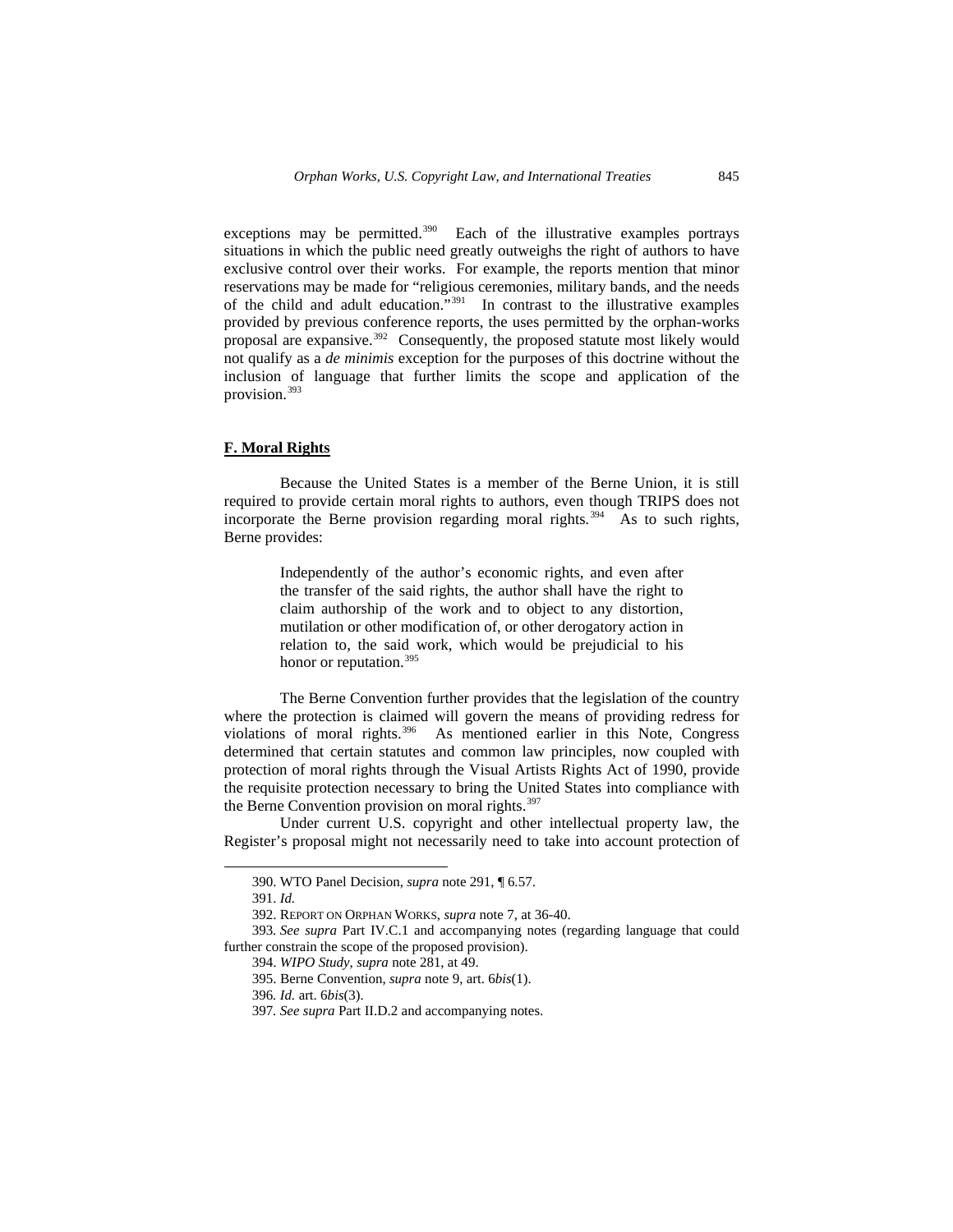authors' moral rights since that protection already exists to some extent. The *Report on Orphan Works* acknowledges that several comments expressed concern that, given the innumerable uses that might be feasible under an orphan-works regime, it is possible that an author could consider a certain use offensive.<sup>[398](#page-59-0)</sup> The Inquiry presented no solution to account for a breach of the authors' right of integrity.[399](#page-59-1) Should the issue arise, however, an objecting author would probably have recourse. For one thing, the Register's proposal provides for injunctive relief.[400](#page-59-2) Additionally, the proposal does not appear to limit an author's ability to bring a claim for defamation, libel, or slander. $401$  Considering these two avenues of relief, an aggrieved author should have adequate available remedies, thereby keeping the Register's proposal in compliance with the Berne provisions on moral rights.

Furthermore, regardless of the author's right of integrity, the Register's proposal specifically requires that an orphan-works user provide attribution to the author, whenever possible, in any use made of the work. $402$  The primary function of this provision, according to the *Report*, is to facilitate marketplace transactions and further the goal of bringing owners and users together.<sup>[403](#page-59-5)</sup> Second, it was apparent during the Inquiry that attribution was critically important to authors and owners.[404](#page-59-6) Finally, this provision of the Register's proposal was intended to curb abuse by users attempting to use the provision to "hide their clear intent to infringe works."[405](#page-59-7) It should be apparent, though, that the requirement of attribution also brings the provision into compliance with the other aspect of moral rights in the Berne Convention.

 $\overline{a}$ 

405. *Id.* 

<span id="page-59-0"></span><sup>398.</sup> REPORT ON ORPHAN WORKS, *supra* note 7, at 89 (citing to Initial Comment by Chryssy Tintner, Chief Executive Officer, Viscopy Ltd., on Orphan Works (Mar. 24, 2005), http://www.copyright.gov/orphan/comments/index.html (follow "OW0582-Tintner" hyperlink); Initial Comment by Doris Estelle Long, Professor, John Marshall Law Sch., on Orphan Works (Mar. 25, 2005), http://www.copyright.gov/orphan/comments/index.html (follow "OW0699-Long" hyperlink); Initial Comment by Tara Lord, Law Student, Univ. of Michigan, on Orphan Works (Mar. 25, 2005), http://www.copyright.gov/orphan/comments/ index.html (follow "OW0650-Lord" hyperlink)).

<sup>399.</sup> *Id.*

<sup>400</sup>*. Id.* at 127.

<sup>401.</sup> *See id.*

<sup>402.</sup> *Id.* 

<sup>403.</sup> REPORT ON ORPHAN WORKS, *supra* note 7, at 111.

<span id="page-59-7"></span><span id="page-59-6"></span><span id="page-59-5"></span><span id="page-59-4"></span><span id="page-59-3"></span><span id="page-59-2"></span><span id="page-59-1"></span><sup>404.</sup> The *Report* points to the rising popularity of the Creative Commons license and to data that reflects that approximately 94% of authors who use a Creative Commons license opt for one that requires attribution. *Id.* (referencing Brief for Creative Commons as Amici Curiae Supporting Respondents at 27, MGM Studios, Inc. v. Grokster, Ltd*.,* No. 04-480 (S. Ct. Feb. 2005), *available at* http://www.copyright.gov/docs/mgm/creativecommons.pdf).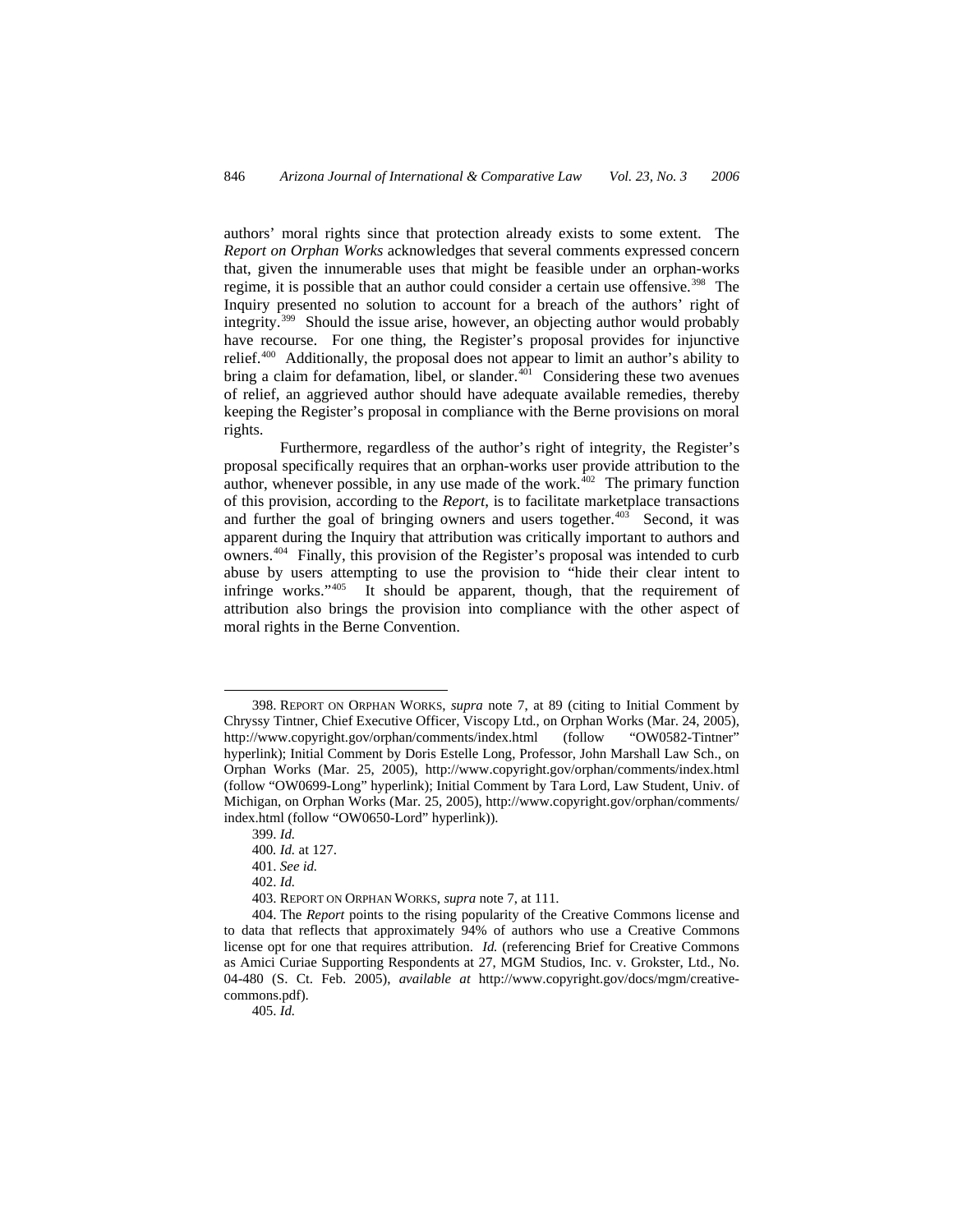#### **G. Berne and TRIPS Provisions Related to Remedies**

Validity under TRIPS and the various Berne provisions on exclusive rights is but one benchmark that a limitation or exception must pass. The other benchmark relevant to the orphan-works proposal is compliance with provisions of the Berne Convention and TRIPS regarding remedies.<sup>[406](#page-60-0)</sup> The Berne Convention establishes a minimum standard of protection for substantive rights and requires some mechanism by which a copyright holder may enforce those rights. $4\overline{07}$  However, it provides for the laws of the country where the protection is sought to govern "the means of redress afforded to the author to protect his rights."[408](#page-60-2) Therefore, under the Berne Convention, the orphan-works provision must simply provide for some means of redress.

On the other hand, TRIPS includes detailed provisions on the enforcement of intellectual property rights.<sup>[409](#page-60-3)</sup> In terms of general obligations to rightholders, TRIPS requires member states to ensure enforcement procedures are available "so as to permit effective action against any act of infringement of intellectual property rights covered by this Agreement, including expeditious remedies to prevent infringements and remedies which constitute a deterrent to further infringements."[410](#page-60-4) TRIPS further provides that member states must make available both civil and criminal procedures.<sup>[411](#page-60-5)</sup> Additionally, these procedures must be "fair and equitable."[412](#page-60-6) The Register's proposal does nothing to abridge a copyright owner's right to enforcement procedures. The owner of an infringed copyright still may bring a civil action against the orphan-works user and seek remedies in the form of reasonable compensation.<sup>[413](#page-60-7)</sup> Moreover, once an orphanworks rightholder asserts a claim, the rightholder has become locatable and the

<span id="page-60-0"></span><sup>406.</sup> The WCT and WPPT also impose certain requirements for remedies; however, these provisions mimic those in TRIPS. *Id.* at 65-67; *see also* WCT, *supra* note 107, art. 14(2) ("Contracting parties shall ensure that enforcement procedures are available under their law so as to permit effective action against any act of infringement of rights covered by this Treaty, including expeditious remedies to prevent infringements and remedies which constitute a deterrent to further infringements."); WPPT, *supra* note 108, art. 23 (same).

<span id="page-60-3"></span><span id="page-60-2"></span><span id="page-60-1"></span><sup>407.</sup> It is implied by the text of article 15(1) that an author or owner must have the means of seeking redress for an infringement of his or her exclusive rights. Berne Convention, *supra* note 9, art. 15(1) ("In order that the author of a literary or artistic work protected by this Convention shall, in the absence of proof to the contrary, be regarded as such, and consequently be entitled to institute infringement proceedings in the countries of the Union, it shall be sufficient for his name to appear on the work in the usual manner.").

<sup>408</sup>*. Id.* art. 5(2); *see also id.* art. 6*bis*(3).

<sup>409.</sup> TRIPS Agreement, *supra* note 10, arts. 41-49.

<span id="page-60-4"></span><sup>410</sup>*. Id.* art. 41.

<span id="page-60-5"></span><sup>411</sup>*. Id.* arts. 42, 61.

<span id="page-60-6"></span><sup>412</sup>*. Id.* art. 41(2).

<span id="page-60-7"></span><sup>413.</sup> REPORT ON ORPHAN WORKS, *supra* note 7, at 127 (section 514(b)).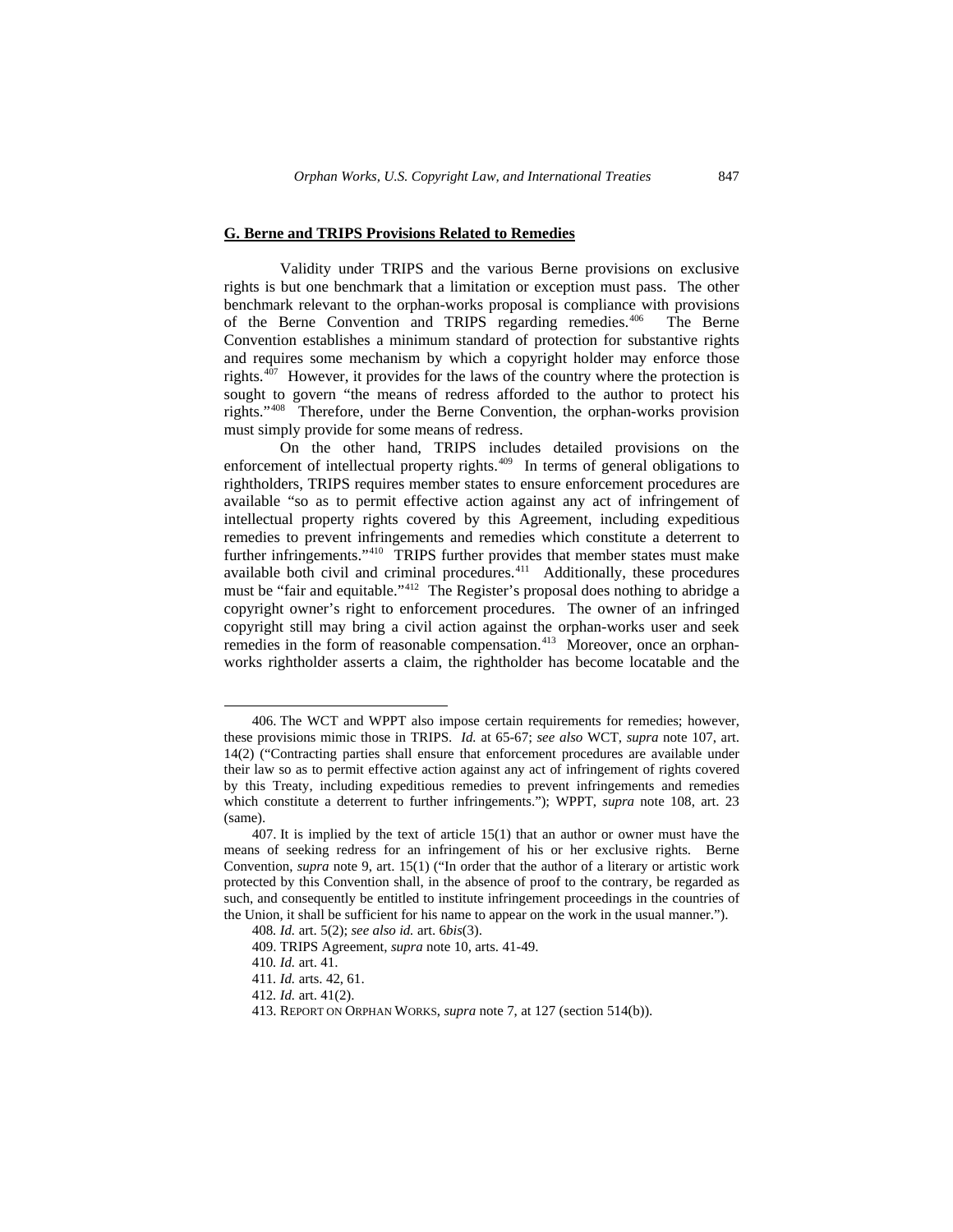proposed provision is no longer available to the user. This safeguards against further infringement of the work. $414$ 

TRIPS does impose additional requirements that member states must satisfy under civil judicial proceedings. Regarding injunctions, TRIPS imposes an obligation to grant "judicial authorities . . . the authority to order a party to desist from an infringement."<sup>[415](#page-61-1)</sup> The Register's proposal provides for such injunctive relief, subject, in certain circumstances, to equitable considerations where the harm to the infringer from his reliance on the provision might outweigh the interests of the copyright owner.<sup>[416](#page-61-2)</sup> Although this does not constitute strict adherence to TRIPS, language throughout TRIPS indicates that the injunctive authority may be limited where the infringer has undertaken to act in good faith. $417$ Furthermore, under the Register's proposal, courts will still have authority "to order the infringer to pay the [rightholder] damages adequate to compensate for the injury the [rightholder] has suffered because of the infringement" in compliance with TRIPS.[418](#page-61-4) But TRIPS requires that courts have the authority to order the infringer to pay the rightholder's expenses.[419](#page-61-5) In apparent contravention of this requirement, the Register's proposal prohibits the award of monetary damages in the form of costs or attorney's fees. $420$  It may be possible to harmonize these provisions, however, by acknowledging that in the majority of cases the parties involved would settle. Even if the parties do not settle, the "reasonable compensation" may be sufficient to offset any costs incurred by the copyright owner. $421$  On the other hand, it is difficult to foresee what impact an inconsistency with the TRIPS provision would have on the proposed statute if addressed by an international adjudicative body; there are no precedents here. Undoubtedly, the importance of the TRIPS provision will turn on the circumstances of the case presented. One may surmise that the Register's proposal would be susceptible to attack if a court or panel determines that a

<span id="page-61-0"></span><sup>414</sup>*. Id.* at 93-95, 127 ("[O]nce an owner is located, the orphan-works provision becomes inapplicable.").

<sup>415.</sup> TRIPS Agreement, *supra* note 10, art. 44(1).

<sup>416.</sup> REPORT ON ORPHAN WORKS, *supra* note 7, at 127 (section 514(b)(2)).

<span id="page-61-3"></span><span id="page-61-2"></span><span id="page-61-1"></span><sup>417</sup>*. See, e.g.*, TRIPS Agreement, *supra* note 10, art. 44(1) ("Members are not obliged to accord such authority in respect of protected subject matter acquired . . . by a person prior to knowing or having reasonable grounds to know that dealing in such subject matter would entail the infringement of an intellectual property right."); *id.* art. 44(2) ("In other cases, the remedies under the Part shall apply or, where these remedies are inconsistent with national law, declaratory judgments and adequate compensation shall be available."); *id.* art. 46 ("In considering . . . requests [for the disposal of infringing goods], the need for proportionality between the seriousness of the infringement and the remedies ordered as well as the interests of third parties shall be taken into account.").

<span id="page-61-7"></span><span id="page-61-6"></span><span id="page-61-5"></span><span id="page-61-4"></span><sup>418.</sup> REPORT ON ORPHAN WORKS, *supra* note 7, at 127 (section 514(b)(1)(A)-(2)(A): "payment of reasonable compensation").

<sup>419.</sup> TRIPS Agreement, *supra* note 10, art. 45.

<sup>420.</sup> REPORT ON ORPHAN WORKS, *supra* note 7, at 127.

<sup>421</sup>*. Id.* at 123-25.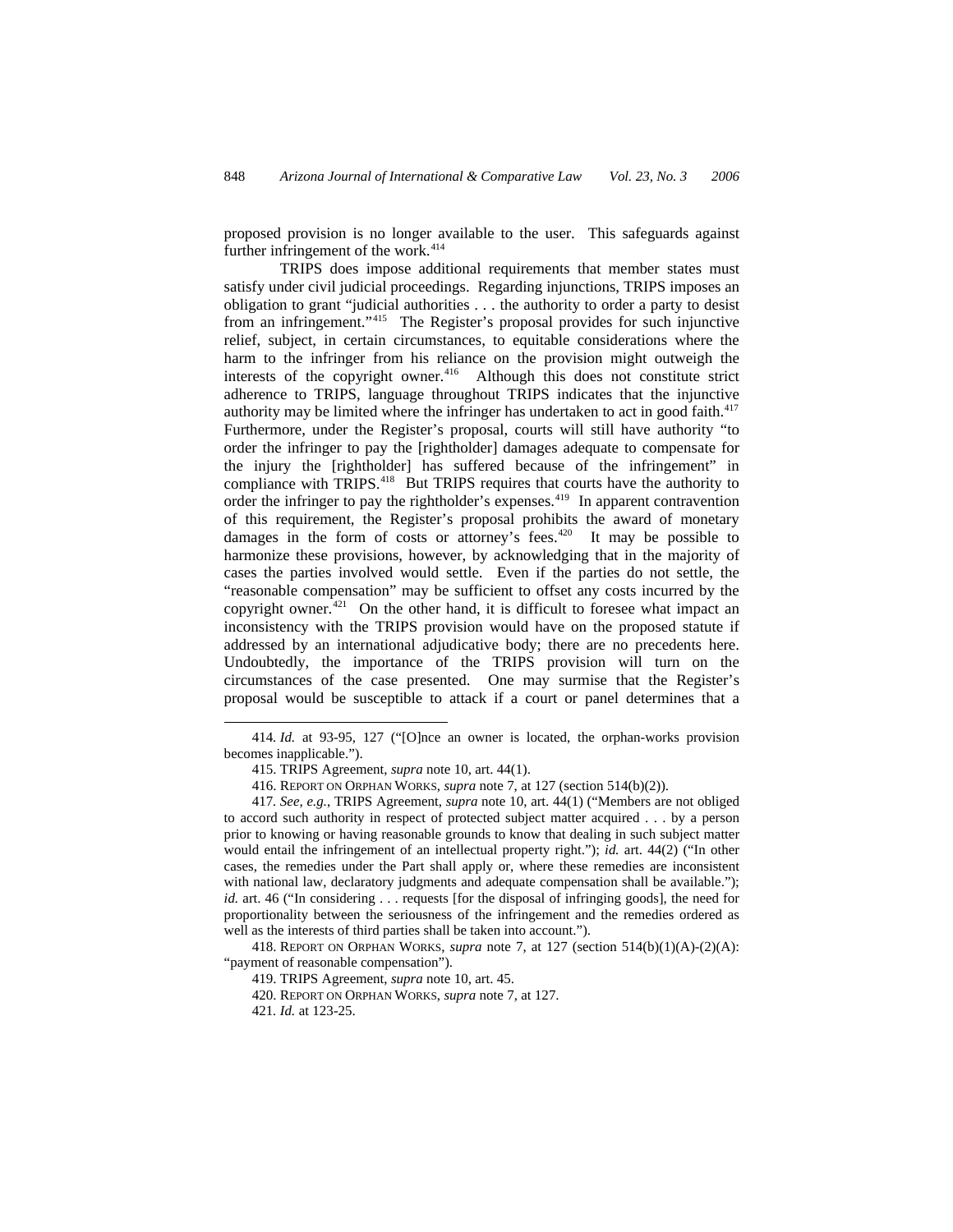judge's inability to award costs and attorneys' fees would make it prohibitive for a copyright owner to pursue a claim for infringement. But again, because this statute deals with works that are not being commercially exploited, the claim may not be worth the candle, making the availability of attorneys' fees only a minor calculation in choosing to go forward with the claim.

As for criminal procedures and remedies, TRIPS makes these necessary "in cases of willful . . . copyright piracy on a commercial scale."<sup>[422](#page-62-0)</sup> The Register's proposal simply bears no relevance to such criminal proceedings because the requirement of a "good faith, reasonably diligent search" negates the possibility of willful piracy.<sup>[423](#page-62-1)</sup> Consequently, the Register's proposed orphanworks provision would not be in violation of TRIPS.

The remedies provided to copyright owners generally comport with the relevant enforcement provisions of the Berne Convention and TRIPS. In short, the Register's proposed statutory framework provides adequate remedies to rectify any harm incurred by the copyright owner, while at the same time balances the interests of orphan-work users.

# **H. Recommendations**

The Register of Copyrights asserts that the proposed statute—which does not exclude foreign works from its scope—is fully compliant with international obligations because it is merely a modification of remedies available for infringement where certain unique circumstances exist and would therefore be similar to the provisions of the current Copyright Act.<sup>[424](#page-62-2)</sup> As previously mentioned,<sup>[425](#page-62-3)</sup> the orphan-works provision would function much like an exemption from owners' exclusive rights and would consequently need to meet the various requirements laid out in Berne, TRIPS, and other treaties on intellectual property. As discussed in Part IV above, the proposed provision incorporates in large part various elements that would be required under those treaties. The careful wording of the Register's proposal and the legitimate public policies supporting it should enable the proposal to withstand the scrutiny of an international adjudicative panel.

However, merely complying with treaties does not end the inquiry into whether new orphan-works legislation would be appropriate. Treaty obligations aside, it could be desirable to adopt a system that is similar in structure and function to the approaches used by foreign countries for four primary reasons.<sup>[426](#page-62-4)</sup>

<span id="page-62-1"></span><span id="page-62-0"></span>-

<sup>422.</sup> TRIPS Agreement, *supra* note 10, art. 61.

<sup>423.</sup> REPORT ON ORPHAN WORKS, *supra* note 7, at 127 (section 514(a)(1)).

<sup>424</sup>*. Id.* at 121.

<sup>425</sup>*. See supra* Part IV.C and accompanying notes.

<span id="page-62-4"></span><span id="page-62-3"></span><span id="page-62-2"></span><sup>426.</sup> And certainly, nothing in such an approach suggests subordinating U.S. law to the law of foreign countries but rather entails crafting U.S. law in a manner that best serves the interests of the United States and its citizens.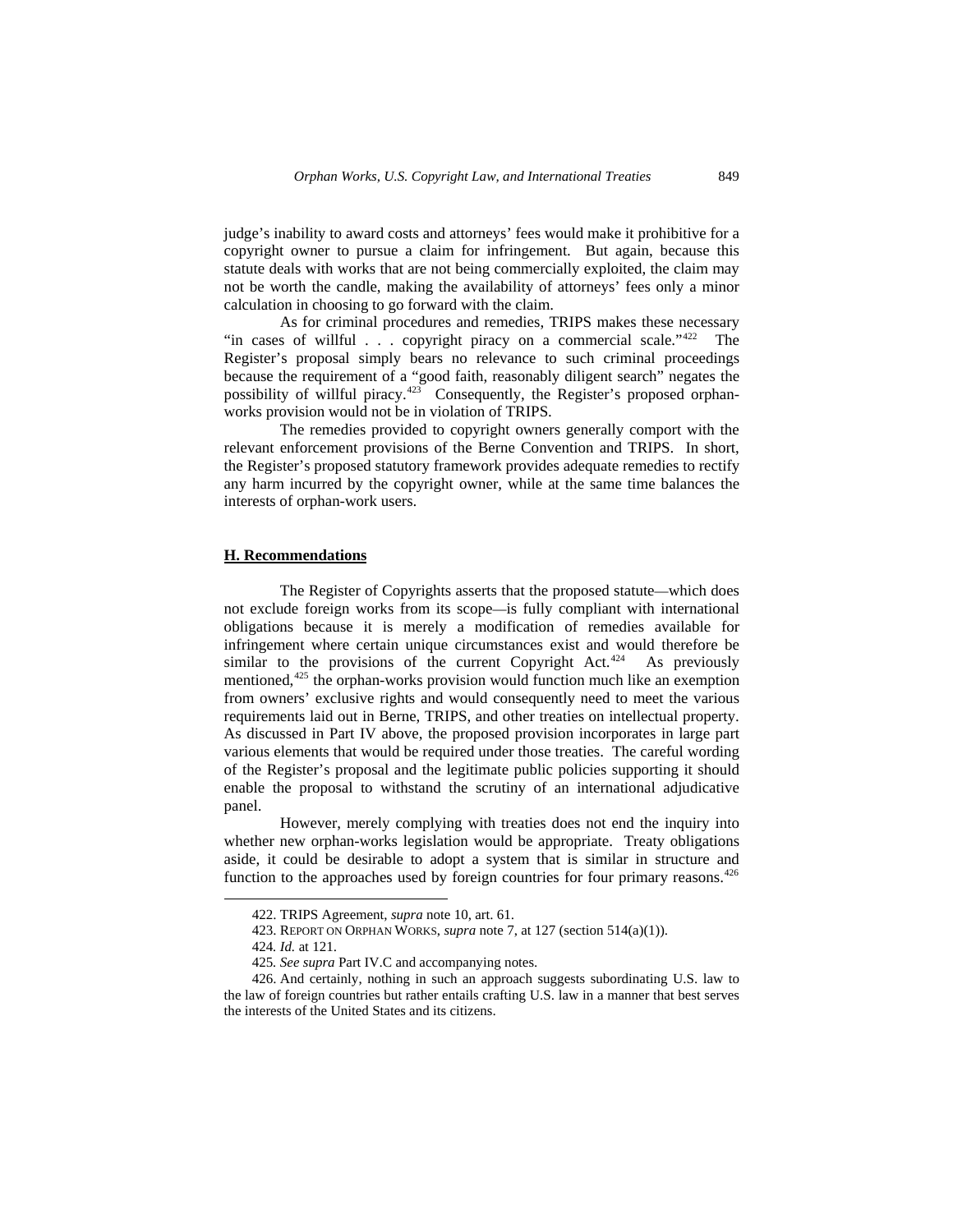First, adopting an orphan-works provision consistent with those in other countries would protect users from infringement claims in foreign markets.<sup>[427](#page-63-0)</sup> The Berne Convention permits signatories to regulate the means by which works can be communicated to the public but confines that regulation to only those places with the same regulations.<sup>[428](#page-63-1)</sup> Consequently, if the United States adopts an orphanworks provision inconsistent with any other member state, then the dissemination of the work outside the United States could violate another country's local law.[429](#page-63-2) In a time where dissemination of works through the Internet is increasingly popular, communication outside the United States seems inevitable. Therefore, protection of nationals abroad should be part of the deliberations leading to the adoption of the Register's proposal or other proposals. Second, aligning the U.S. provision on orphan works with other countries' practices will create more uniformity and certainty in the international market.<sup>[430](#page-63-3)</sup> Third, other countries may use the new orphan-works legislation "as a pretext for allowing weaker enforcement and remedies against pirate copyright operations."[431](#page-63-4) As discussed earlier in this Note,<sup>[432](#page-63-5)</sup> intellectual property protection is a major concern in today's global marketplace. Many countries are influenced by the United States. Adopting a provision on orphan works could potentially weaken the United States' ability to demand the utmost protection of intellectual property rights from others.[433](#page-63-6) Consequently, creating an orphan-works provision consistent with other signatories' approaches will help guard against other countries using it as a pretext for weak enforcement. Finally, many other countries have longstanding copyright regimes where copyright protection has not been conditioned on formalities. So, if the orphan-works problem in the United States is growing due to the fairly recent removal of formalities, then it would behoove the United States to see how other countries have resolved this issue.<sup>[434](#page-63-7)</sup>

<sup>427.</sup> Ginsburg & Goldstein Reply Comment, *supra* note 295.

<sup>428.</sup> Berne Convention, *supra* note 9, art. 11*bis*(2).

<sup>429.</sup> Ginsburg & Goldstein Reply Comment, *supra* note 295.

<sup>430.</sup> Perlmutter, *supra* note 14, at 328.

<span id="page-63-5"></span><span id="page-63-4"></span><span id="page-63-3"></span><span id="page-63-2"></span><span id="page-63-1"></span><span id="page-63-0"></span><sup>431.</sup> REPORT ON ORPHAN WORKS, *supra* note 7, at 122 (citing a statement made by Steve Metalitz at July 27, 2005 Roundtable Tr. at 206-07).

<sup>432</sup>*. See supra* Part II.D.1.

<sup>433.</sup> REPORT ON ORPHAN WORKS, *supra* note 7, at 122.

<span id="page-63-7"></span><span id="page-63-6"></span><sup>434.</sup> For example, Canada, Japan, and the United Kingdom have orphan-works provisions. Canadian Copyright Act, R.S.C., ch. C-42, § 77 (2005); Chosakuken Ho [Copyright Law of Japan], art. 67, *translated at* Copyright Research and Information Center (CRIC), http://www.cric.or.jp/cric\_e/clj/clj.html (2005); Copyright, Designs and Patents Act, 1988, c. 48, pt. I, c. III, § 57 (U.K.). Generally speaking, each country adopted a compulsory license system. In Canada, for example, a would-be user of an orphan work must petition the Canadian Copyright Board for a license. R.S.C., ch. C-42, § 77 (Can.). The Canadian provision requires users to make "reasonable efforts to locate the owner of the copyright" prior to the issuance of a license, which is analogous to the due-diligence standard under proposed section 514. *Compare id.* § 77(1) *with* REPORT ON ORPHAN WORKS, *supra* note 7, at 127 (section 514 would require the user to make a "reasonably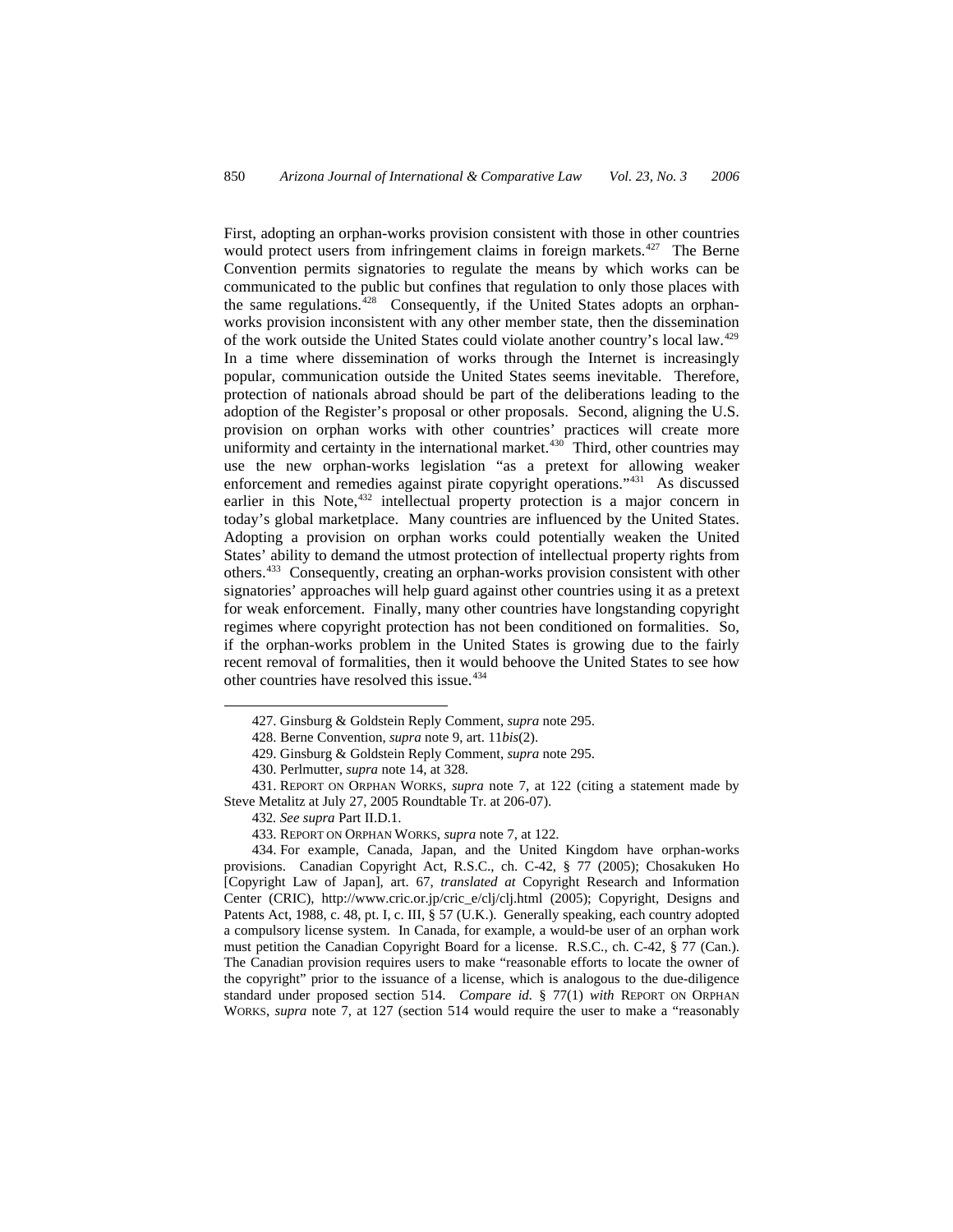#### **V. CONCLUSION**

Addressing the orphan-works problem furthers the core purpose of copyright law: "To promote the Progress of Science and useful Arts."[435](#page-64-0) Without remedial legislation, efforts to preserve historical works, conduct scholarly research, educate the public, and create new and innovative works will be deterred. Current U.S. copyright law simply does not provide the assurance would-be users of orphan works need in order to engage in many valued activities. The Inquiry was the first step in gathering the information necessary to craft an effective orphan-works provision. The comments contributed during the Inquiry brought into sharp focus the breadth and depth of this problem. The *Report on Orphan Works* admirably marshals this information into a concise picture of the challenges both copyright owners and users face on a regular basis. The Copyright Office has suggested a solution to the problem that is not only practical but also balances the rights of authors and the public, a balance that is the cornerstone of the U.S. copyright regime.

Whether the Register's proposal would adequately alleviate the expense, energy, and time required for making use of orphan works is a matter that will be debated. On its face, the proposed statute might incentivize more risk-averse institutions and individuals to employ orphan works in their creative, educational, and preservation efforts. Certainly, though, many will feel that the proposal does not go far enough. For instance, would-be users would still be required to engage in a costly and time-consuming search for copyright owners. Initially, there would be much uncertainty over what constitutes a "reasonably diligent" search, and, most likely, subsequent users' behavior will continue to be risk-averse until there is some guidance on the matter from either courts or industrial sectors. However, it does not appear that the other provisions proposed during the Inquiry would function more efficiently. In any event, the relevant treaties seem to preclude any approach that encroaches more upon the exclusive rights of copyright owners. Certainly, the proposal gives deference to the exclusive rights of owners, and in doing so, it attempts to maintain the balance Congress has tried to achieve through the Copyright Act of 1976. As the Register of Copyrights explains:

1

diligent search to locate the owner"). Another key feature of Canada's orphan system is that a user must pay a fee so that a reappearing rightholder may be compensated for the use. R.S.C., ch. C-42, § 77. As of September 28, 2006, the Canadian Copyright Board has issued approximately 189 licenses. Copyright Board of Canada, *Unlocatable Copyright Owners: Licenses Issued*, http://www.cb-cda.gc.ca/unlocatable/licences-e.html (last visited Sept. 28, 2006). The U.S. Copyright Office declined to adopt this approach for various reasons but emphasized that such a system would be highly inefficient. REPORT ON ORPHAN WORKS, *supra* note 7, at 114.

<span id="page-64-0"></span><sup>435.</sup> U.S. CONST. art. I, § 8, cl. 8.